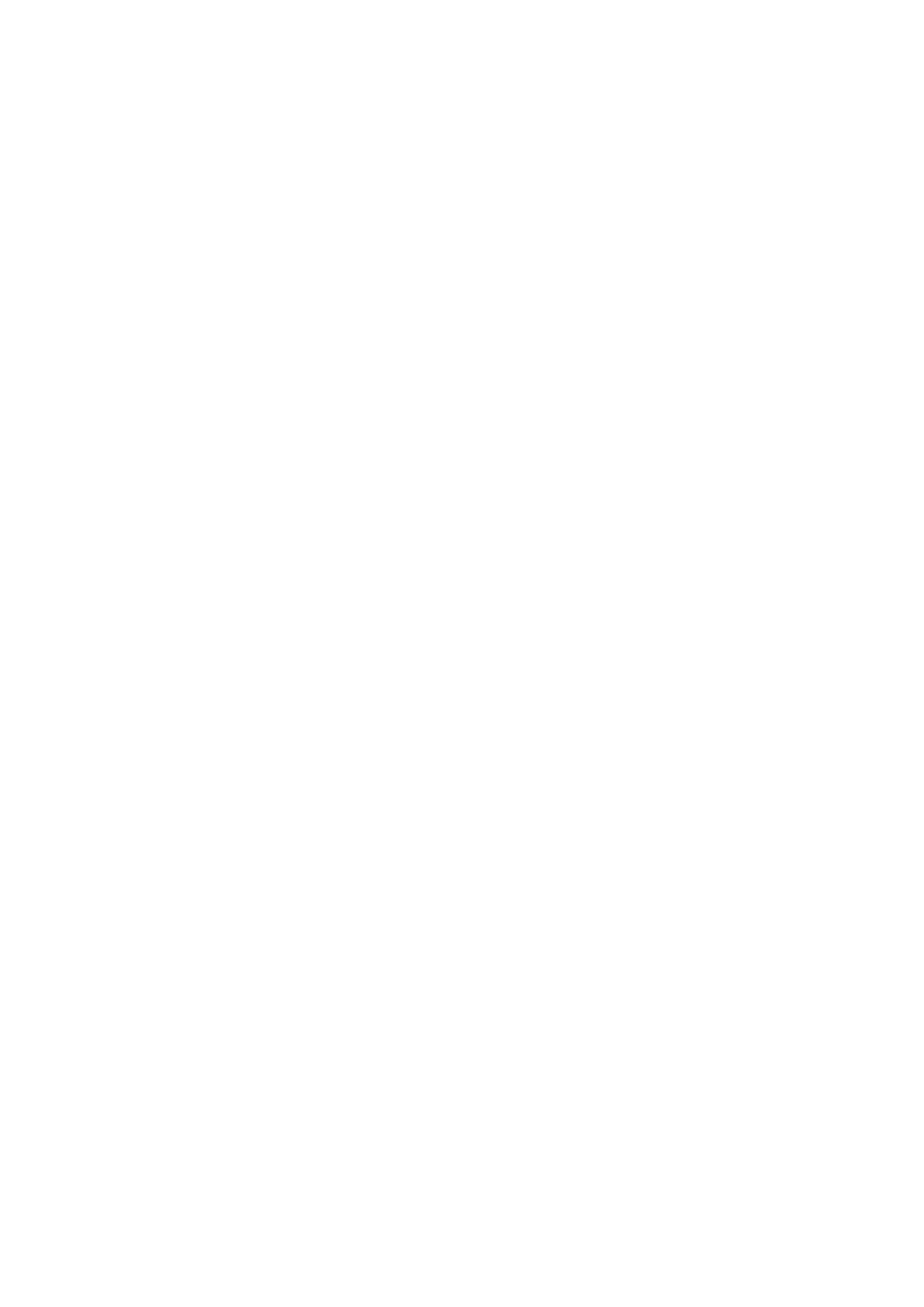# Parliamentary Technology Assessment in Europe

An overview of 17 institutions and how they work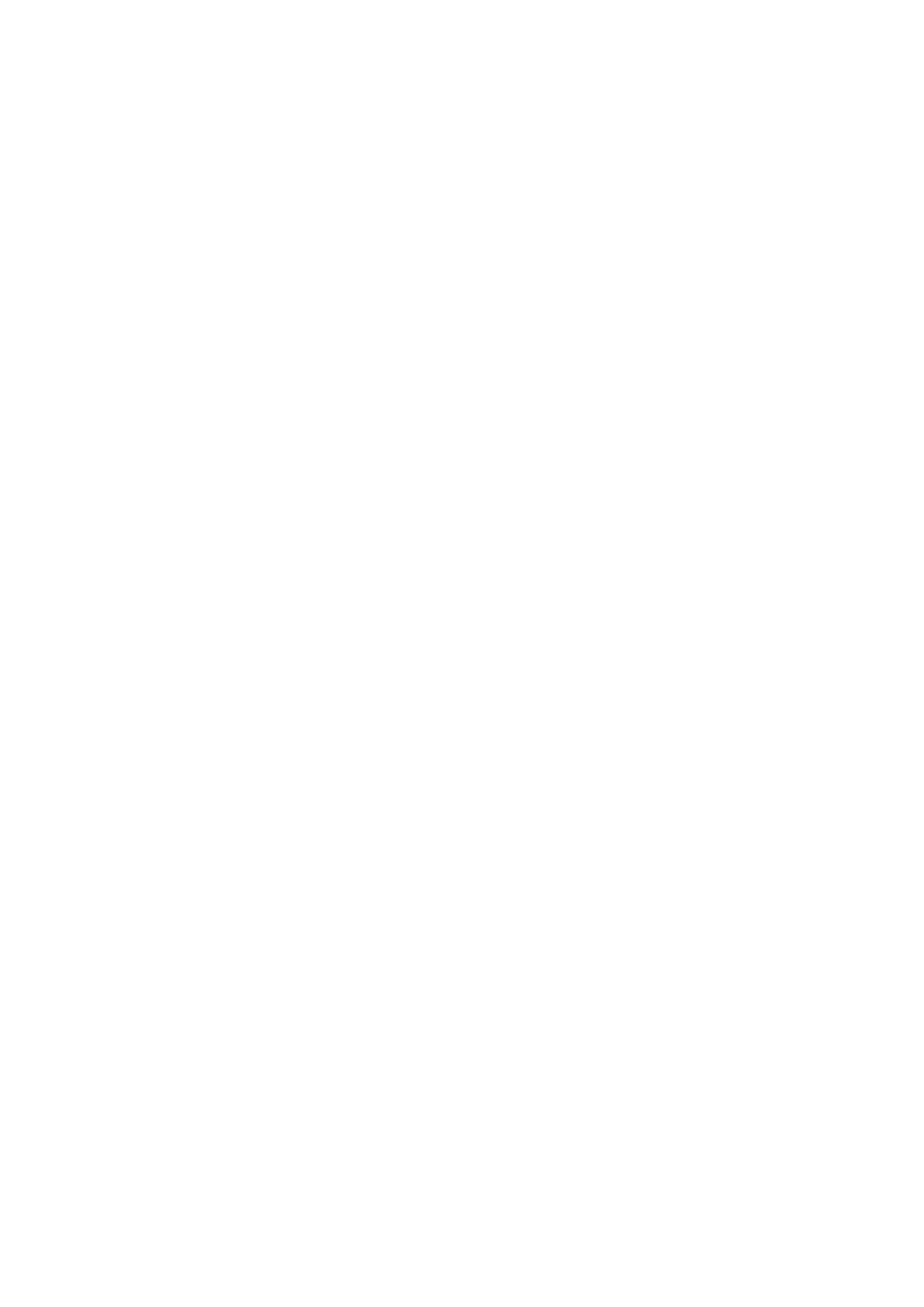## **PARLIAMENTARY TECHNOLOGY ASSESSMENT IN EUROPE**

#### **PREFACE**

Technology is at the heart of our societies. It shapes and defines the way we live. On the one hand, new and innovative technologies have a tremendous positive impact to improve our welfare, security and productivity. On the other hand, they create severe problems such as pollution and environmental degradation, health hazards or risks of catastrophic events.

It is therefore not surprising that science and technology play a crucial role in many political debates and decisions today. Which energy technologies need to be developed – and how can emerging technologies be supported to transform our energy systems in a sustainable way? Do we want to invest in geo-engineering technologies to stabilise the earth's climate? Will technological advances in medicine be a driver for rising costs or an opportunity for personalised health care and cost savings for the welfare systems? How can we seize the societal and economic opportunities of innovative information and communication technologies and at the same time address the risks of critical infrastructure failure and keep privacy issues at bay? How do ethical considerations and international humanitarian law relate to the procurement of unmanned aircraft armed for combat?

Dating back to the 1970s, Parliamentarians in many countries started to feel the need for balanced, comprehensive and independent information on science and technology issues in order to be able to respond to questions like these in an appropriate way. This was the starting point for the establishment of a number of Parliamentary Technology Assessment (PTA) units throughout Europe, with the overarching idea to strengthen the role of parliaments in the political arena.

Parliamentary TA has been institutionalised in many different ways: ranging from permanent parliamentary committees for TA, separate TA units as part of the parliamentary administration to independent institutions with a mandate to serve as a permanent consulting institution for Parliament.

Until now, we have lacked a comprehensive overview of how exactly these different institutions are set up and how they work. This publication is intended to fill this gap. All chapters originate from the different institutions themselves, after an initiative and coordinated by the Office of Technology Assessment at the German Bundestag (TAB), which held the EPTA presidency in 2011.

#### **ABOUT EPTA**

The European Parliamentary Technology Assessment network (EPTA) is currently composed of 14 full members and 4 associate members. The members of EPTA are European organisations that carry out TA studies on behalf of parliaments. EPTA aims to advance the establishment of technology assessment as an integral part of policy consulting in parliamentary decision‐ making processes in Europe, and to strengthen the links between TA units in Europe.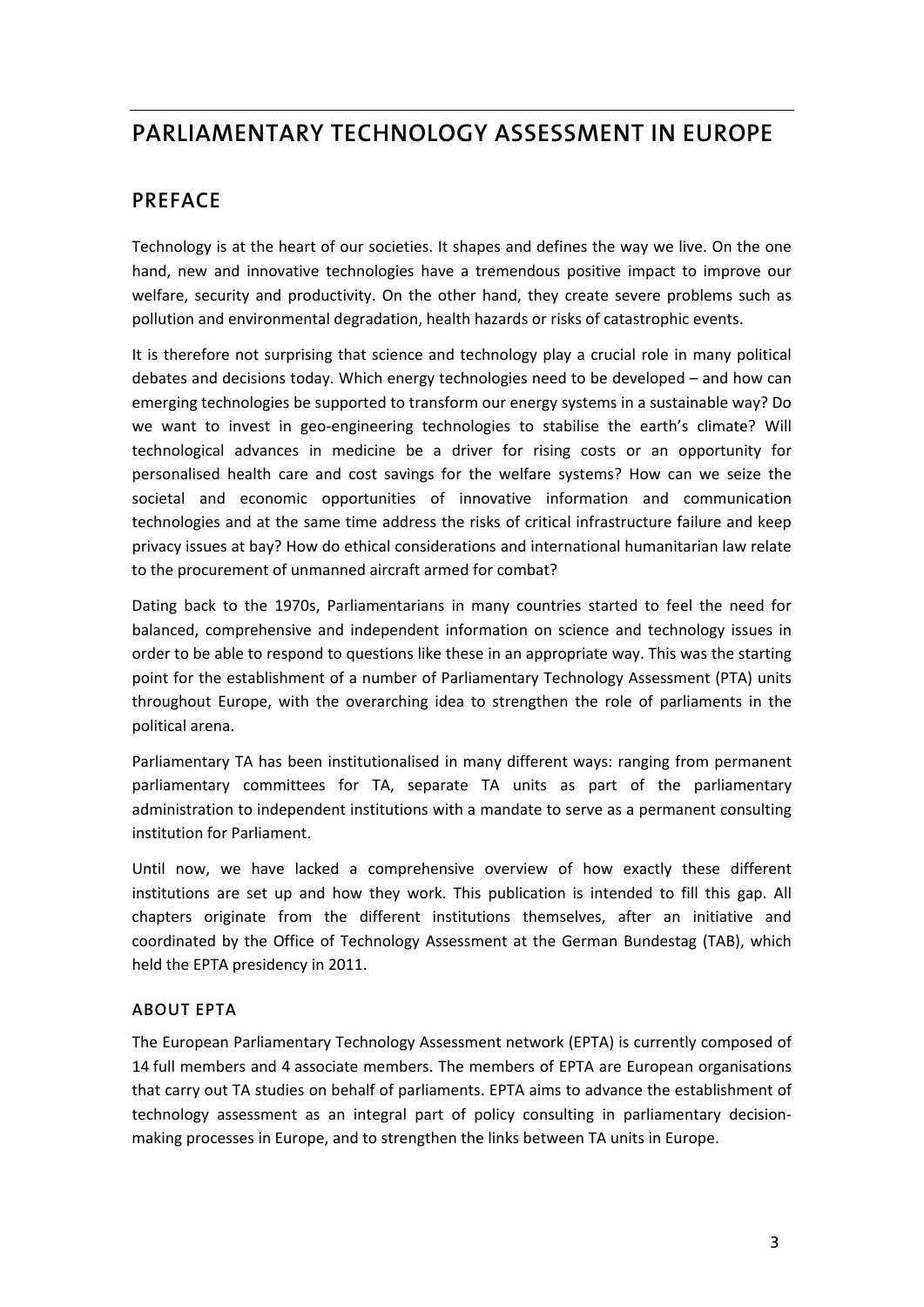The EPTA network was formally established in 1990 under the patronage of the President of the European Parliament, Mr Enrique Baron Crespo. The network has a light structure, guided by the EPTA Council and by meetings of the Directors of the EPTA partner organisations.

The EPTA Council is the steering committee of the EPTA network, and consists of members of Parliament or representatives of the advisory boards of the respective EPTA organisation. The council decides on organisational matters such as co-operation within the network and the status of members and associates.

The presidency of EPTA moves each year. The tasks of the EPTA member organisation holding the presidency are to coordinate the EPTA network activities and to host the annual EPTA Conference, Council Meeting and Directors' meeting.

#### **EPTA MEMBER ORGANISATIONS (2012)**

- **>** Scientific and Technological Options Assessment (STOA), European Parliament
- **>** Teknologirådet Danish Board of Technology (DBT)
- **>** Tulevaisuusvaliokunta Committee for the Future, Finnish Parliament
- **>** Instituut Samenleving en Technologie (IST) Institute Society and Technology, Flemish Parliament
- **>** Office Parlementaire d'Evaluation des Choix Scientifiques et Technologiques (OPECST) Parliamentary Office for Evaluation of Scientific and Technological Options, French Parliament
- **>** Büro für Technikfolgen‐Abschätzung beim Deutschen Bundestag (TAB) Office of Technology Assessment at the German Bundestag
- **>** Committee of Research and Technology Assessment (GPCTA), Greek Parliament
- **>** Comitato per la Valutazione delle Scelte Scientifiche e Tecnologiche (VAST) Committee for Science and Technology Assessment, Italian Parliament
- **>** Rathenau Instituut Rathenau Institute, Netherlands
- **>** Teknologirådet Norwegian Board of Technology (NBT)
- **>** Zentrum für Technologiefolgen‐Abschätzung Centre for Technology Assessment at the Swiss Science and Technology Council (TA‐SWISS)
- **>** Parliamentary Office of Science and Technology (POST), United Kingdom
- **>** Consell Assessor del Parlament sobre Ciència i Tecnologia (CAPCIT) The Advisory Board of the Parliament of Catalonia for Science and Technology
- **>** Utskottsavdelningen The Parliamentary evaluation and research unit, Swedish Parliament

#### **ASSOCIATE MEMBERS**

- **>** Parliamentary Assembly of the Council of Europe (PACE), Strasbourg
- **>** Institut für Technikfolgenabschätzung (ITA) Institute of Technology Assessment, Austria
- **>** Biuro Analiz Sejmowych (BAS) The Bureau of Research, Polish Parliament
- **>** U.S. Government Accountability Office (GAO), United States of America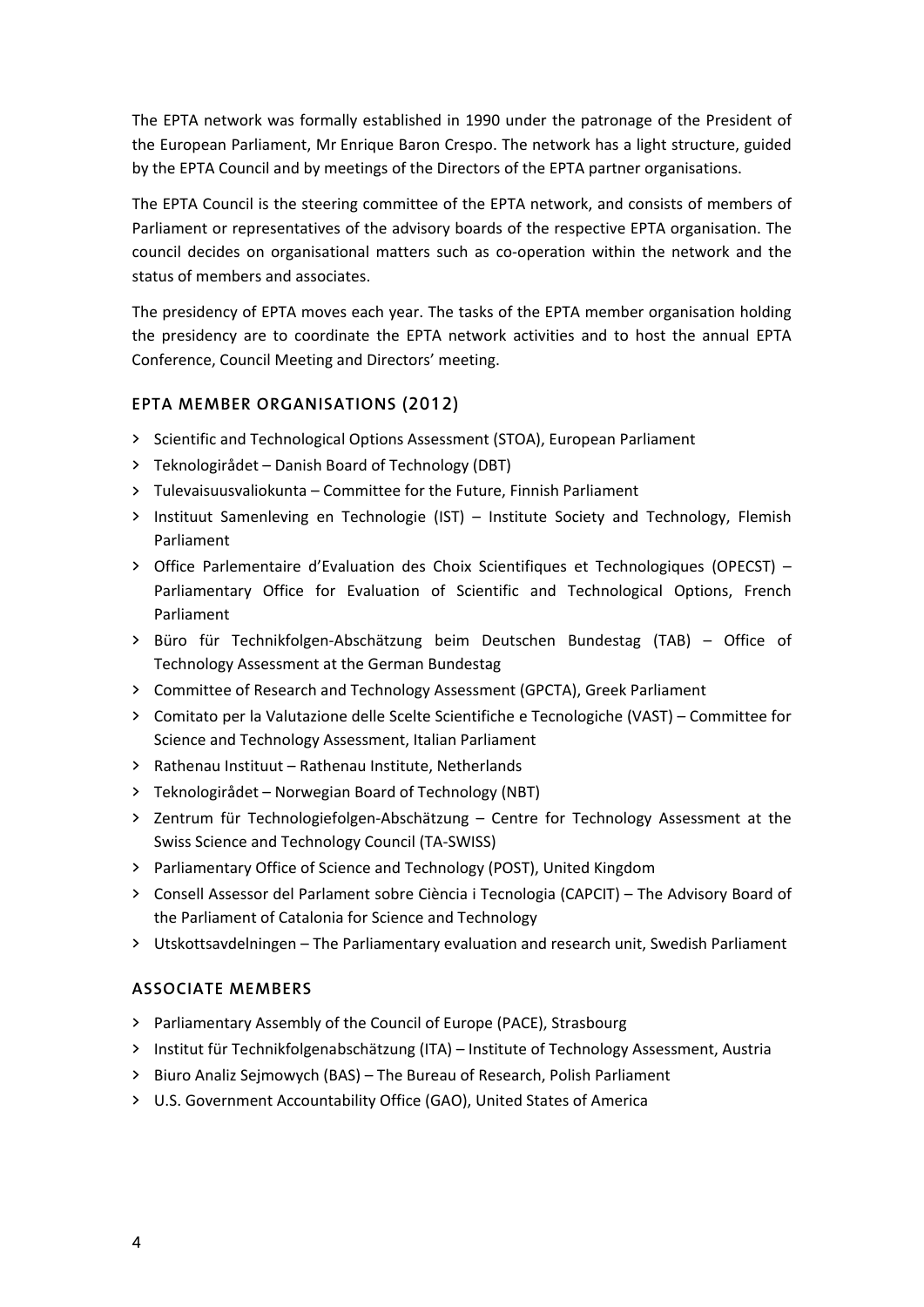# **CONTENT**

| <b>PREFACE</b>                                                                                                                                                                                                                                      | 3                                                        |
|-----------------------------------------------------------------------------------------------------------------------------------------------------------------------------------------------------------------------------------------------------|----------------------------------------------------------|
| <b>CATALONIA - THE ADVISORY BOARD OF THE PARLIAMENT OF CATALONIA</b><br><b>FOR SCIENCE AND TECHNOLOGY</b>                                                                                                                                           | 11                                                       |
| Institutionalisation<br>Organisation<br><b>Finding Topics</b><br><b>Work Procedures</b><br><b>Topics</b><br><b>Target Groups</b><br><b>Communication and Publications</b><br><b>Status Quo and the Way Ahead</b><br>Contact                         | 11<br>12<br>12<br>12<br>13<br>13<br>14<br>14<br>14       |
| DENMARK - THE DANISH BOARD OF TECHNOLOGY FOUNDATION                                                                                                                                                                                                 | 15                                                       |
| Organisation<br><b>Finances</b><br><b>Finding Topics</b><br><b>Approaches/Work Procedures</b><br><b>Methods</b><br>Projects 2011<br><b>Target Groups</b><br><b>Communication and Publications</b><br><b>Status Quo and the Way Ahead</b><br>Contact | 15<br>16<br>16<br>17<br>17<br>18<br>18<br>19<br>19<br>20 |
| EUROPEAN PARLIAMENT - SCIENCE AND TECHNOLOGY OPTIONS ASSESSMENT                                                                                                                                                                                     | 21                                                       |
| STOA's Mission and Working Method<br><b>Brief STOA History</b><br>Governance, Organisation and Responsibilities<br><b>Identifying Topics and Conducting Assessment and Analyses</b><br><b>Recent STOA Projects and Workshops</b><br>Contact         | 21<br>22<br>23<br>24<br>24<br>25                         |
| <b>FINLAND - THE COMMITTEE FOR THE FUTURE</b>                                                                                                                                                                                                       | 26                                                       |
| Institutionalisation<br><b>Organisation and Responsibilities</b><br><b>Finding Topics</b>                                                                                                                                                           | 26<br>26<br>27                                           |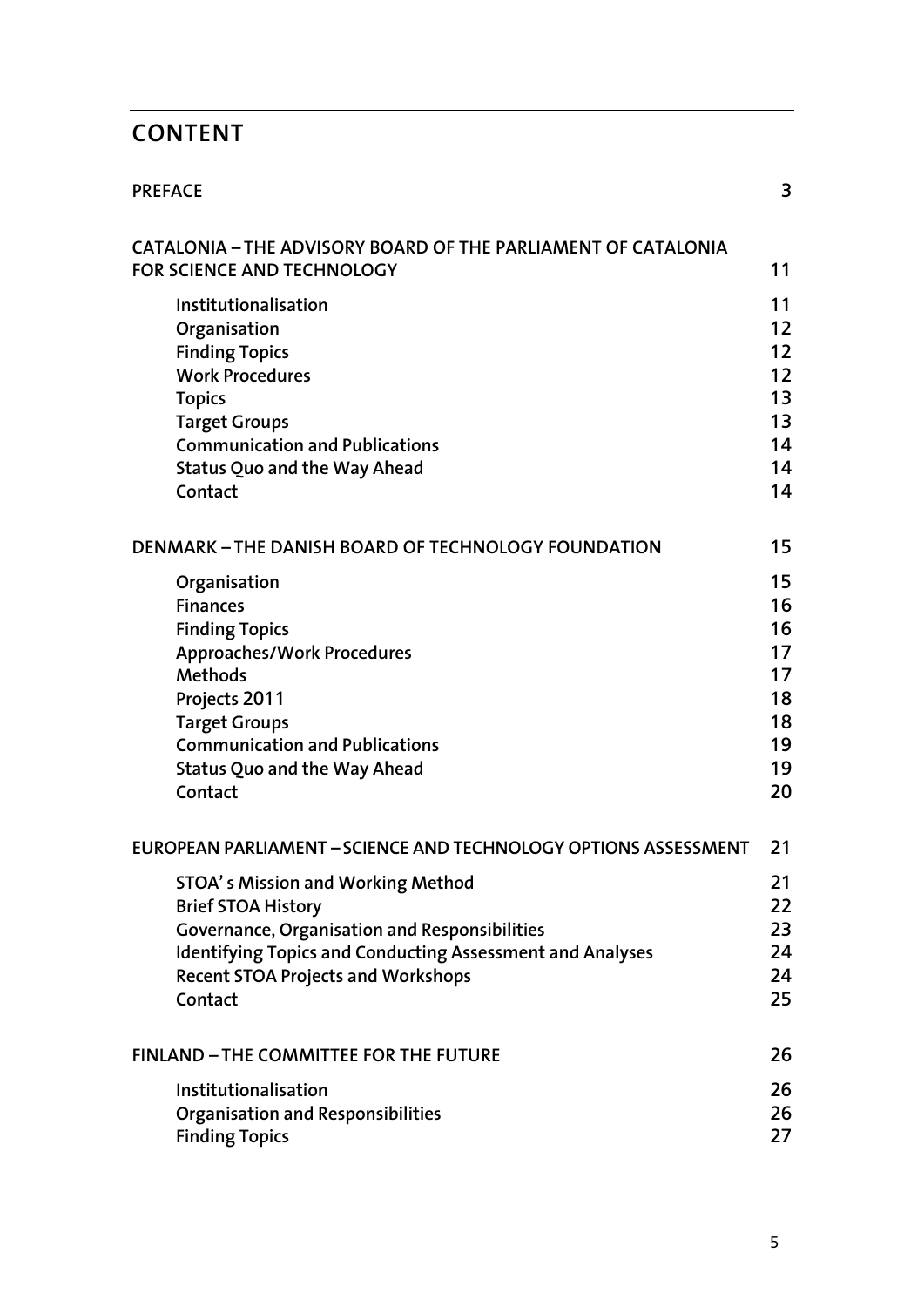| <b>Work Procedures and Methods</b>                                                             | 27 |
|------------------------------------------------------------------------------------------------|----|
| <b>Topics</b>                                                                                  | 28 |
| <b>Target Groups</b>                                                                           | 29 |
| <b>Communication and Publications</b>                                                          | 30 |
| Impact                                                                                         | 30 |
| The Way Ahead                                                                                  | 30 |
| Contact                                                                                        | 31 |
| <b>FLANDERS - INSTITUTE SOCIETY AND TECHNOLOGY</b>                                             | 32 |
| Institutionalisation                                                                           | 32 |
| <b>Finding Topics</b>                                                                          | 32 |
| Work Procedures/Conduct of Assessments and Others                                              | 33 |
| <b>Target Groups</b>                                                                           | 33 |
| <b>Communication and Publications</b>                                                          | 34 |
| The Way Ahead                                                                                  | 34 |
| Contact                                                                                        | 36 |
| <b>FRANCE - OFFICE PARLEMENTAIRE D'EVALUATION DES CHOIX</b><br>SCIENTIFIQUES ET TECHNOLOGIQUES | 37 |
| Institutionalisation                                                                           | 37 |
| <b>Organisation and Responsibilities</b>                                                       | 37 |
| <b>Finding Topics</b>                                                                          | 38 |
| <b>Work Procedures and Methods</b>                                                             | 38 |
| <b>Topics</b>                                                                                  | 39 |
| <b>Target Groups</b>                                                                           | 41 |
| <b>Communication and Publications</b>                                                          | 41 |
| Impact                                                                                         | 41 |
| The Way Ahead                                                                                  | 42 |
| Contact                                                                                        | 42 |
| <b>GERMANY - OFFICE OF TECHNOLOGY ASSESSMENT AT THE</b><br><b>GERMAN BUNDESTAG</b>             | 43 |
| Institutionalisation                                                                           | 43 |
| <b>Organisation and Responsibilities</b>                                                       | 44 |
| <b>Finding Topics</b>                                                                          | 44 |
| <b>Work Procedures and Methods</b>                                                             | 45 |
| <b>Topics</b>                                                                                  | 46 |
| <b>Target Groups</b>                                                                           | 47 |
| <b>Communication and Publications</b>                                                          | 47 |
| Impact                                                                                         | 48 |
| The Way Ahead                                                                                  | 48 |
| Contact                                                                                        | 49 |
|                                                                                                |    |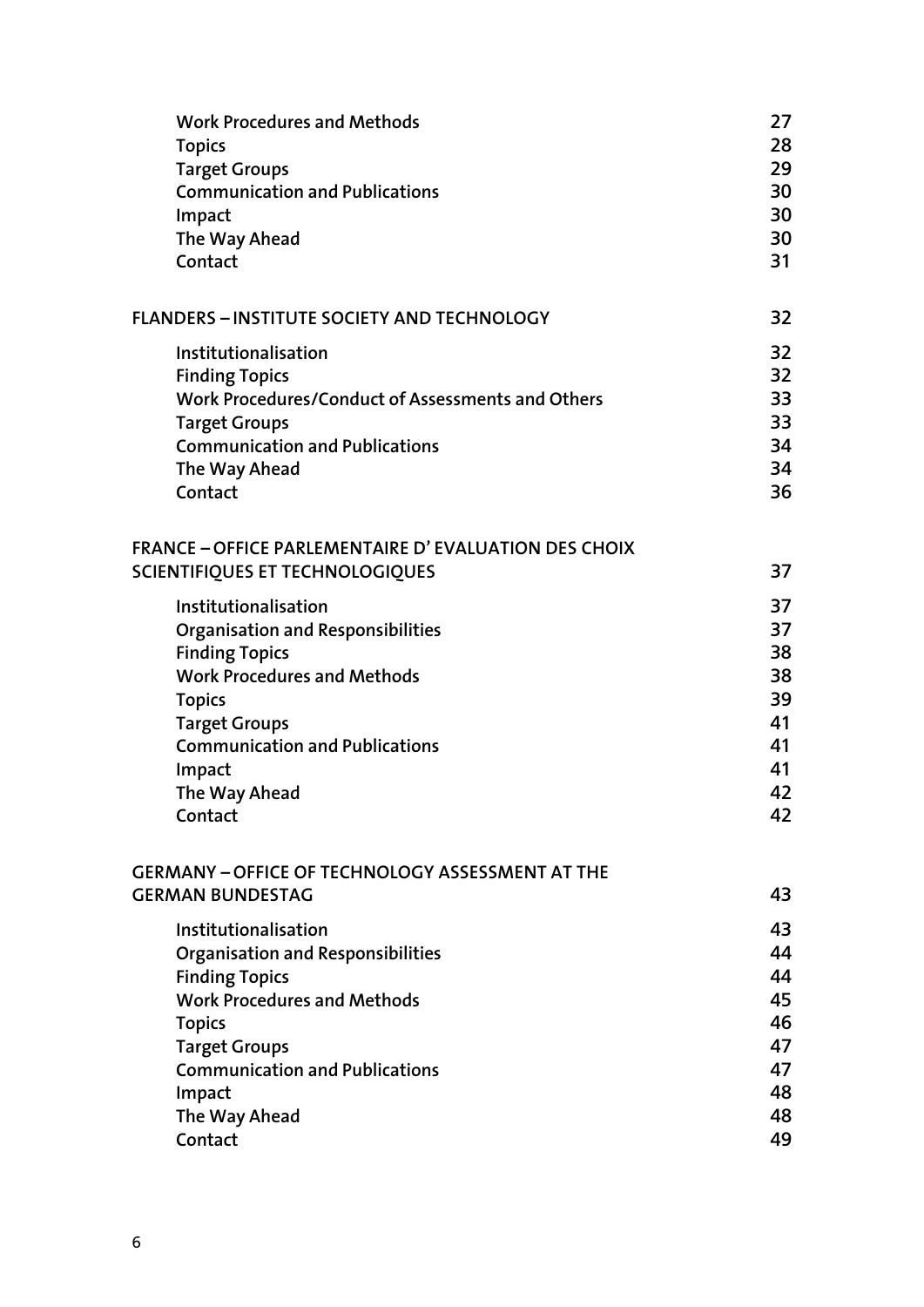| <b>GREECE - GREEK PERMANENT COMMITTEE OF RESEARCH AND</b><br><b>TECHNOLOGY ASSESSMENT</b> | 50             |
|-------------------------------------------------------------------------------------------|----------------|
| Institutionalisation<br><b>Organisation and Responsibilities (Mission)</b>                | 50<br>50<br>51 |
| <b>Finding Topics</b><br><b>Work Procedures and Methods</b>                               | 51             |
| <b>Topics</b>                                                                             | 52             |
| <b>Target Groups</b>                                                                      | 52             |
| <b>Communication and Publications</b>                                                     | 52             |
| Impact                                                                                    | 52             |
| The Way Ahead                                                                             | 53             |
| Contact                                                                                   | 53             |
| THE NETHERLANDS - RATHENAU INSTITUUT                                                      | 54             |
| Institutionalisation                                                                      | 54             |
| <b>Organisation and Responsibilities</b>                                                  | 54             |
| <b>Finding Topics</b>                                                                     | 55             |
| <b>Work Procedures and Methods</b>                                                        | 55             |
| <b>Topics</b>                                                                             | 56             |
| <b>Target Groups</b>                                                                      | 57             |
| <b>Communication and Publications</b>                                                     | 57<br>58       |
| Impact<br><b>Status Quo and the Way Ahead</b>                                             | 59             |
| Contact                                                                                   | 59             |
| NORWAY - THE NORWEGIAN BOARD OF TECHNOLOGY                                                | 60             |
| Institutionalisation                                                                      | 60             |
| <b>Organisation and Responsibilities</b>                                                  | 60             |
| <b>Finding Topics</b>                                                                     | 61             |
| <b>Work Procedures and Methods</b>                                                        | 62             |
| <b>Topics</b>                                                                             | 63             |
| <b>Target Groups</b>                                                                      | 64             |
| <b>Communication and Publications</b>                                                     | 64             |
| Impact                                                                                    | 64             |
| <b>Status Quo and the Way Ahead</b><br>Contact                                            | 65<br>65       |
|                                                                                           |                |
| SWEDEN - THE PARLIAMENTARY EVALUATION AND RESEARCH UNIT                                   | 66             |
| Institutionalisation                                                                      | 66             |
| <b>Organisation and Responsibilities</b>                                                  | 66             |
| <b>Finding Topics</b>                                                                     | 67             |
| <b>Work Procedures and Methods</b>                                                        | 67             |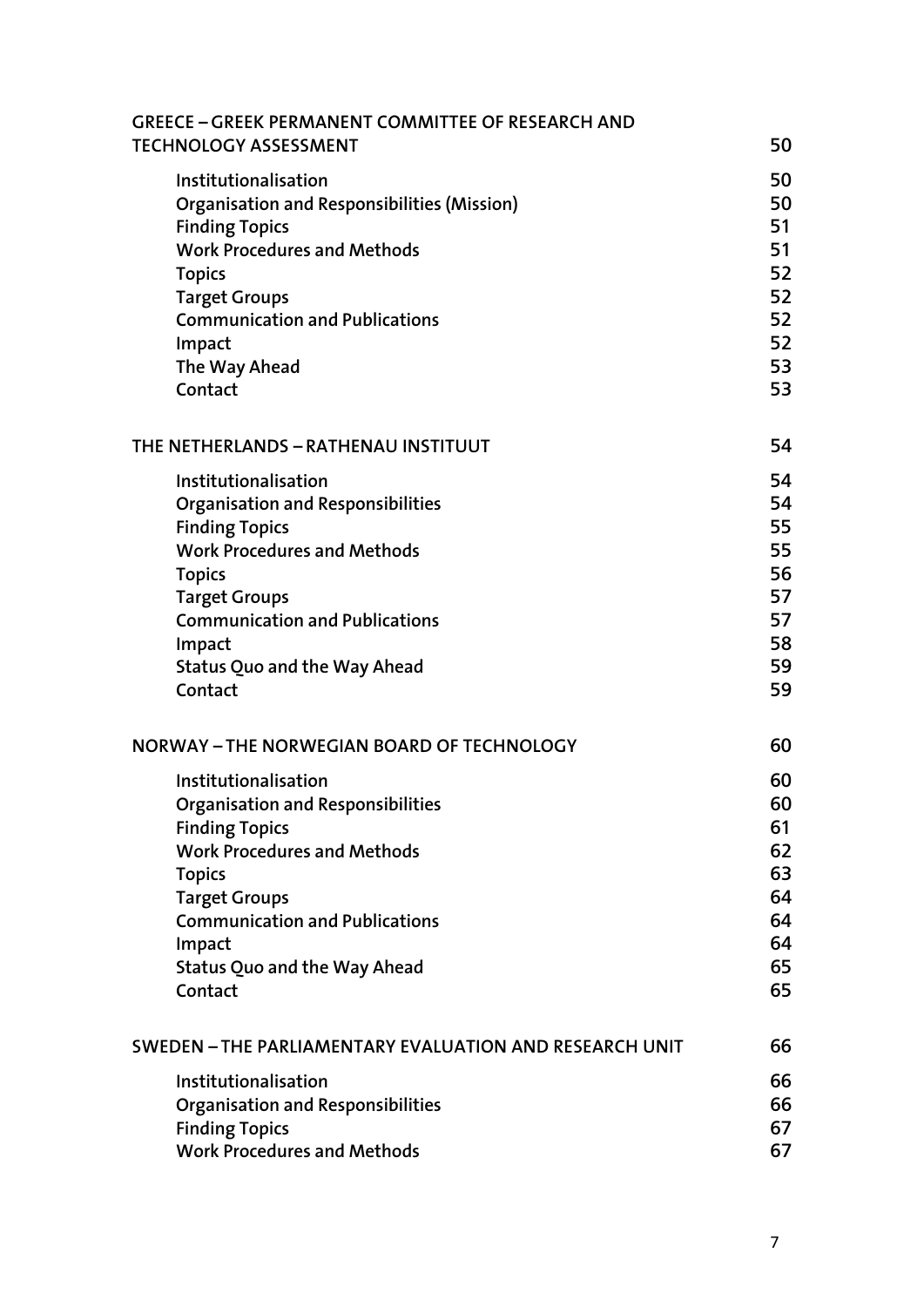| <b>Topics</b>                                                                 | 68 |
|-------------------------------------------------------------------------------|----|
| <b>Target Groups</b>                                                          | 68 |
| <b>Communication and Publications</b>                                         | 68 |
| Impact                                                                        | 69 |
| The Way Ahead                                                                 | 69 |
| Contact                                                                       | 69 |
| <b>SWITZERLAND - CENTRE FOR TECHNOLOGY ASSESMENT</b>                          | 70 |
| Institutionalisation                                                          | 70 |
| <b>Organisation and Responsibilities</b>                                      | 70 |
| <b>Finding Topics</b>                                                         | 71 |
| <b>Work Procedures and Methods</b>                                            | 71 |
| <b>Topics</b>                                                                 | 72 |
| <b>Target Groups</b>                                                          | 73 |
| <b>Communication and Publications</b>                                         | 73 |
| <b>Impact and the Way Ahead</b>                                               | 74 |
| Contact                                                                       | 74 |
| UNITED KINGDOM - THE PARLIAMENTARY OFFICE OF SCIENCE<br><b>AND TECHNOLOGY</b> | 75 |
| Institutionalisation                                                          | 75 |
| <b>Organisation and Responsibilities</b>                                      | 75 |
| <b>Finding Topics</b>                                                         | 75 |
| <b>Work Procedures and Methods</b>                                            | 76 |
| <b>Topics</b>                                                                 | 76 |
| <b>Target Groups</b>                                                          | 77 |
| <b>Communication and Publications</b>                                         | 77 |
| Impact                                                                        | 78 |
| The Way Ahead                                                                 | 79 |
| Contact                                                                       | 79 |
| <b>AUSTRIA - THE INSTITUTE OF TECHNOLOGY ASSESSMENT</b>                       | 80 |
| Institutionalisation                                                          | 80 |
| <b>Organisation and Responsibilities</b>                                      | 80 |
| <b>Finding Topics</b>                                                         | 80 |
| <b>Work Procedures and Methods</b>                                            | 81 |
| <b>Topics</b>                                                                 | 81 |
| <b>Target groups</b>                                                          | 82 |
| <b>Communication and Publications</b>                                         | 82 |
| Impact                                                                        | 83 |
| The Way Ahead                                                                 | 83 |
| Contact                                                                       | 83 |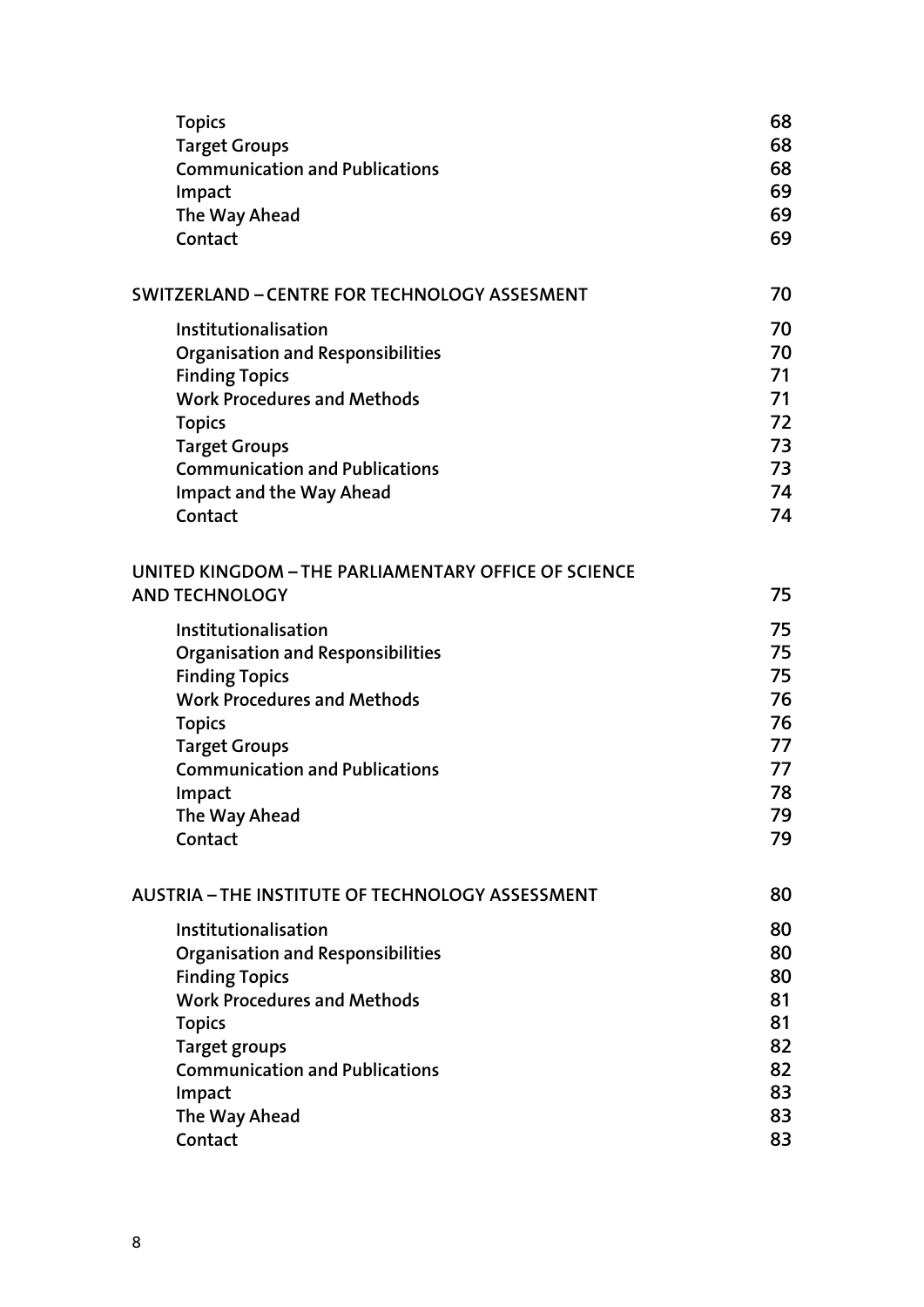| 84                                                       |
|----------------------------------------------------------|
| 84<br>85<br>86<br>87<br>89<br>89<br>89                   |
| 90                                                       |
| 90<br>90<br>91<br>91<br>91<br>92<br>92<br>93<br>93<br>93 |
| 94                                                       |
| 94<br>94<br>95<br>95<br>96<br>96<br>96<br>97<br>97<br>97 |
|                                                          |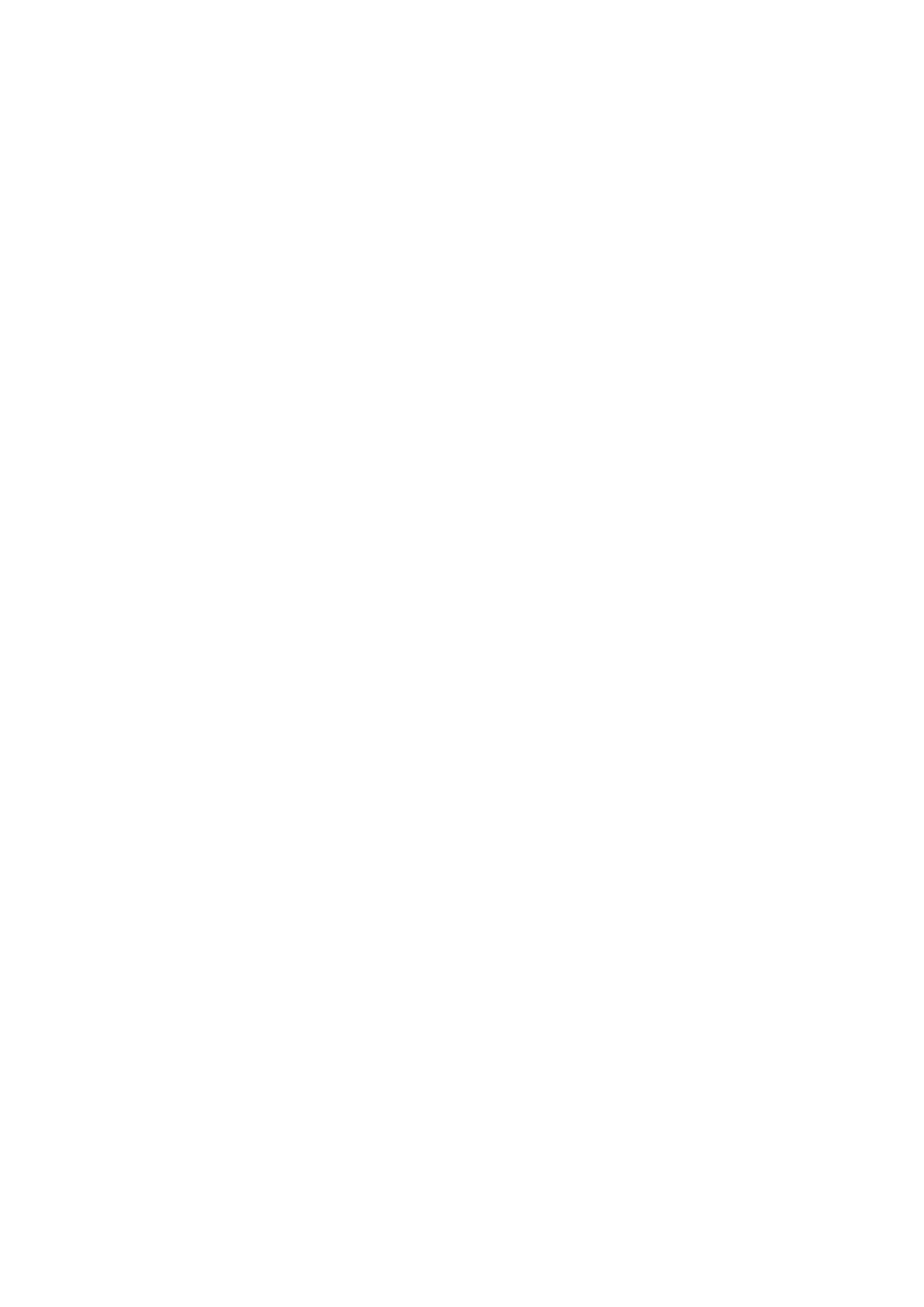# **CATALONIA – THE ADVISORY BOARD OF THE PARLIAMENT OF CATALONIA FOR SCIENCE AND TECHNOLOGY**

The Advisory Board of the Parliament of Catalonia for Science and Technology (CAPCIT by its abbreviation in Catalan) was set up in 2008 by the Parliament of Catalonia. CAPCIT provides a forum in order to present the members of the Parliament of Catalonia with the technology assessment (TA) tasks conducted by several Catalan scientific and technical institutions. CAPCIT aims to coordinate all information and counseling required by the Parliament of Catalonia in terms of science and technology.

The Parliament of Catalonia has placed major emphasis on scientific and technical issues and it has cooperated with several science and technology dissemination and research institutions. Even so, CAPCIT is the first scientific and technical advisory body to be set up directly by the Parliament of Catalonia. The Parliament of Catalonia is the only parliament in Spain to have a scientific and technical advisory body. Accordingly, there is no analogous technology assessment (TA) body attached to the Spanish Parliament or indeed to any of the other autonomous regional parliaments.

#### **INSTITUTIONALISATION**

CAPCIT is a body attached to the Parliament of Catalonia; nonetheless, it bears a nature, structure and undertakes duties that make it stand out from the other bodies of the Parliament of Catalonia. CAPCIT is a mixed body, composed of a total of 18 members as follows:

- **>** 9 are members of the Parliament of Catalonia: 6 Members of Parliament (MPs) are appointed, one for each of the six parliamentary groups represented in the Parliament of Catalonia; 2 MPs are members of the Board of the Parliament of Catalonia, as well as the president of the Parliament, who also holds the presidency of CAPCIT.
- **>** 9 are representatives from the main scientific and technical institutions of Catalonia: the Institute for Catalan Studies (IEC) with 3 representatives; the Catalan Foundation for Research and Innovation (FCRI, 2 representatives); the Catalan Council for Scientific Communication (C4, 1 representative), and finally, the Catalan Public University Association (ACUP, 3 representatives).

The IEC is the scientific academy of Catalonia and also the academy for the Catalan language. The FCRI is an institution whose goal is to support and promote research and innovation. C4 is devoted to scientific dissemination. And ACUP's main purpose is to be the principal voice of the universities of Catalonia.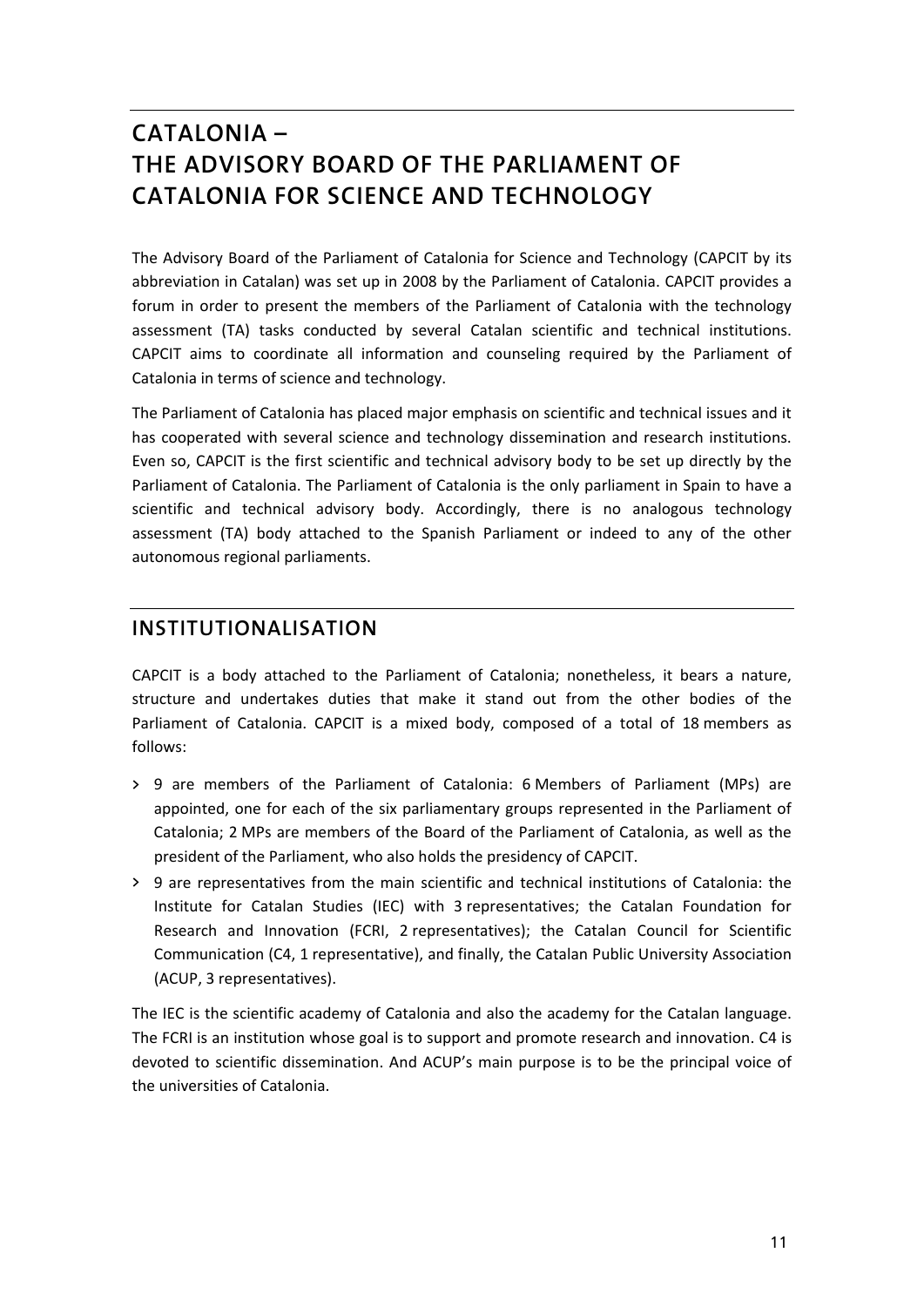#### **ORGANISATION**

The staff working for CAPCIT is limited. The preparation of meetings as well as other administrative tasks and services are carried out by officials from the Parliament of Catalonia. In particular, the secretary of CAPCIT is one of the lawyers for Parliament. On the other hand, once a decision is made within CAPCIT for one of the scientific and technical institutions to be charged with drafting a report, said institution will draw on its own staff and resources.

### **FINDING TOPICS**

CAPCIT is the body charged with discussing and making decisions on its working plan and the issues about which it is necessary to prepare technology assessment (TA) reports. Therefore, not only politicians decide what issues must be worked on and what issues need to be addressed in a report, the members of the scientific and technical institutions are also involved from the outset on choosing the issues and giving advice on the suitability of devoting time and resources to specific topics. Furthermore, the following bodies may request CAPCIT to work on a particular topic: the Board of the Parliament of Catalonia and its committees.

Once CAPCIT decides that it is necessary to address a particular topic or the issue has been put forward to the body by the Board of the Parliament of Catalonia or any of the parliamentary committees, a decision needs to be made as to who shall be responsible for drawing up the report. The various alternatives are as follows:

- **>** One of the scientific and technical institutions represented in CAPCIT should prepare the report.
- **>** Preparation of the report should be commissioned to a different scientific and technical institution and proceedings will be initiated to appoint said institution.

#### **WORK PROCEDURES**

The Parliament of Catalonia has developed an awareness of the fact that in the age we live in, parliaments are not familiar with what is the most suitable way to provide support to scientific and technical innovations, and oftentimes they do not realise all the implications posed by the current scientific and technical revolution.

In this sense, CAPCIT has the following goals:

- **>** Contributing to the improvement of the scientific and technical knowledge of the Parliament and disseminating it among Catalan society.
- **>** Channelling participation from the main scientific and technical institutions when it comes to shaping the will of the Parliament in these spheres.
- **>** Cooperating with institutions, bodies, professional associations, universities and other organisations and institutes that operate in the fields of science and technology as well as coordinating with them.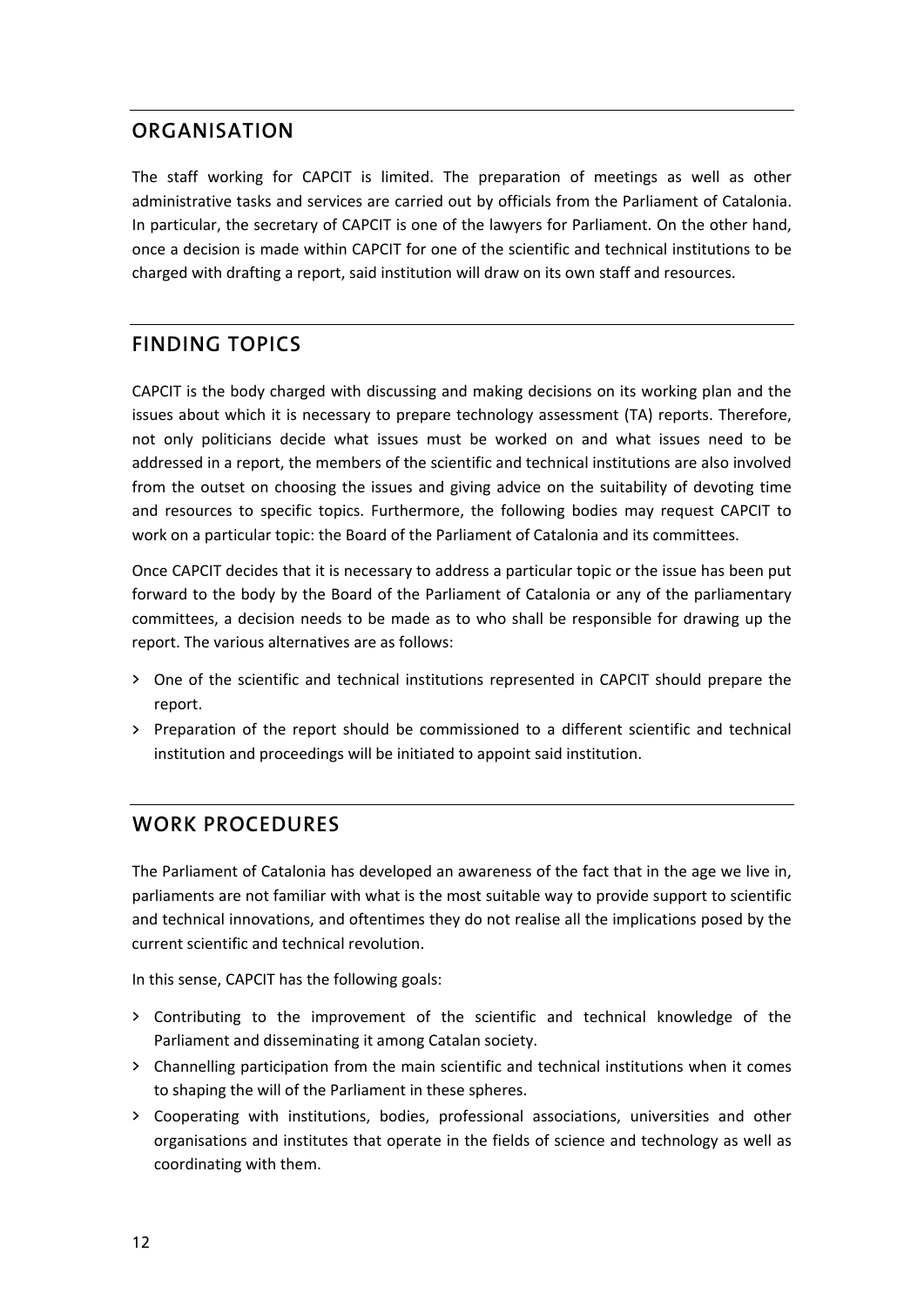**>** Promoting shared responsibility with regard to public science and technology policies.

The principle for all actions undertaken by CAPCIT is founded on fostering diversity in opinion and scientific and technical alternatives in order to ensure the consultancy provided is neutral, objective and independent.

#### **TOPICS**

Generally speaking, the material working fields of CAPCIT are as follows:

- **>** Science, in the broadest sense
- **>** Technology, the Internet and communications
- **>** Bioethics and health
- **>** Environment and energy
- **>** Dissemination and education in the above spheres

Since its inception, CAPCIT has worked on the following areas:

#### *Genetically modified organisms (GMOs or transgenic)*

A popular legislative initiative was presented in the Parliament of Catalonia which sought to ban genetically modified crops. CAPCIT decided to call for three reports on the topic from various scientific institutions represented on CAPCIT prior to discussing the issue in the plenary session of the Parliament of Catalonia.

#### *Human papillomaviruses*

Proposals had been submitted in the Parliament of Catalonia to restrict vaccinations for this virus and more information was sought on the issue before making a decision.

#### *Nanotechnology*

In this case the aim was to turn to good account the work being conducted by the Catalan Foundation for Research and Innovation and said foundation was asked to present its work to CAPCIT.

#### **TARGET GROUPS**

CAPCIT is a specialist body of the Parliament of Catalonia, though its work does not merely affect the 9 MPs who are among its members. The counseling given on scientific and technical issues and the gathering of information concerns all the bodies of the Parliament of Catalonia and their members. Accordingly, CAPCIT distributes the reports prepared by the various scientific and technical institutions among all parliamentary groups who are then required to forward them to the MPs. Likewise, depending on the topic, CAPCIT will send its reports directly to the respective competent parliamentary committees. In a case such as the one relating to the reports on genetic engineering, it was deemed pertinent to forward the reports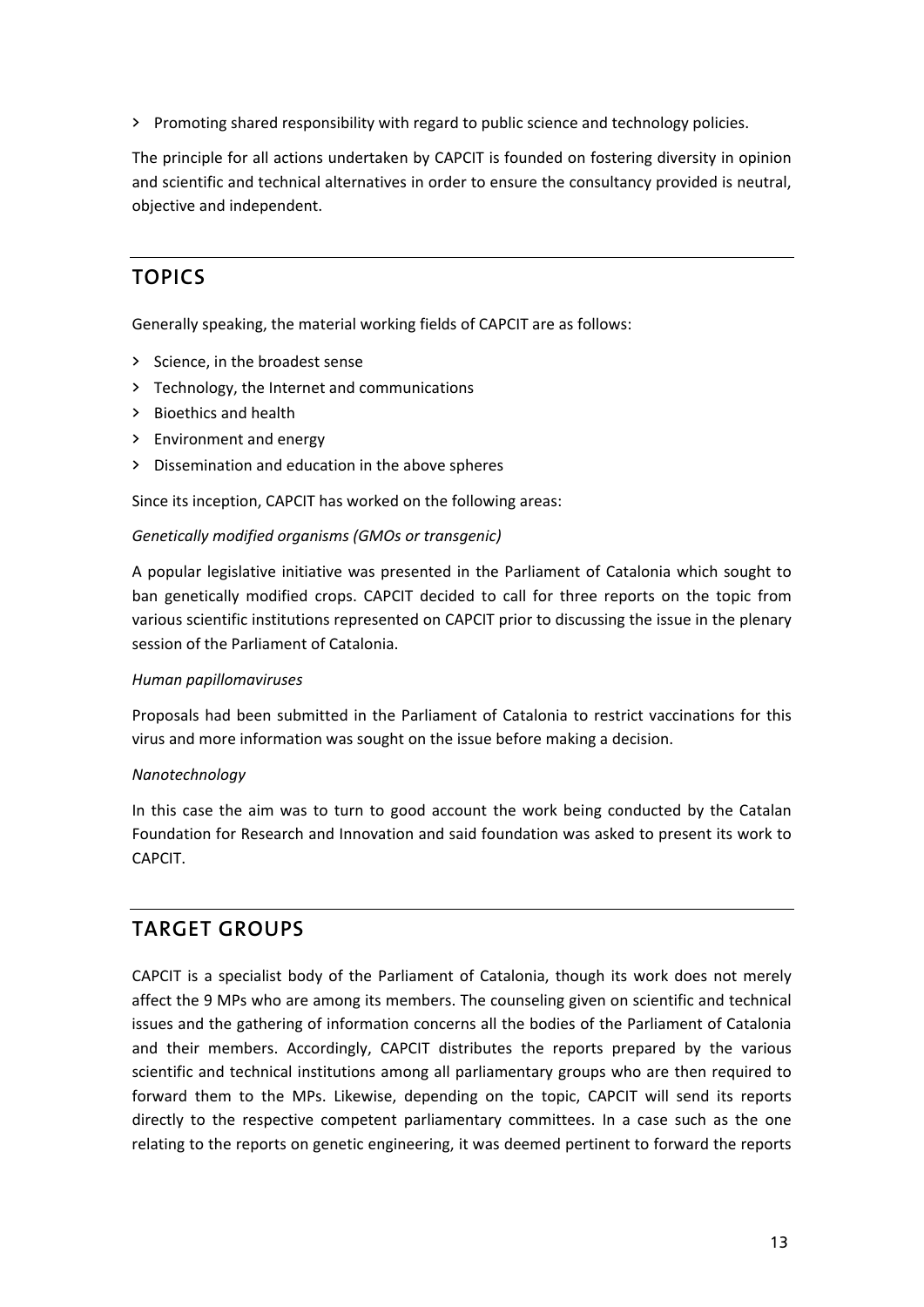to the association promoting the popular legislative initiative which collected signatures to call for genetically modified crops to be banned.

#### **COMMUNICATION AND PUBLICATIONS**

As mentioned, its reports are not published; rather, they are distributed, unless the scientific and technical institution that prepared them undertakes the task of publishing them. Along these lines, the Catalan Foundation for Research and Innovation published its report on nanotechnology which can be viewed at the following link:

www.fcri.es/descarregues/2009\_8\_7\_informe\_nanotech\_cata la.pdf

#### **STATUS QUO AND THE WAY AHEAD**

One of the main challenges facing CAPCIT is to firmly establish itself as a body of the Parliament par excellence. The regularity of the institution's meetings and the number of issues it deals with will depend primarily on the interest shown by the bodies and the members of the Parliament. Therefore it is a constant challenge for CAPCIT to maintain a high level of familiarity among MPs and to increase their interest in CAPCIT's work. This is especially important in the period after an election, because new MPs have to be familiarized with CAPCIT and its work. Another of the challenges facing CAPCIT is to set out a clearer definition of the role to be played by Catalan scientific and technical institutions in its meetings and in the preparation of the reports they draw up. One of the perceived strengths is for the various institutions to provide their opinion on the topics to be addressed; even so, when it comes to choosing the working issues it should not be overlooked that the decision‐making must be conducted from a political standpoint to a certain degree.

#### **CONTACT**

Consell Assessor del Parlament sobre Ciència i Tecnologia (CAPCIT) Parlament de Catalunya Parc de la Ciutadella, s/n 08003 Barcelona (Catalonia) Spain Fernando Domínguez Garcia Secretary of CAPCIT Legal adviser to the Parliament of Catalonia Fon 00 34 93 706 33 45 Fax 00 34 93 221 39 89 capcit@parlament.cat fdominguez@parlament.cat

www.parlament.cat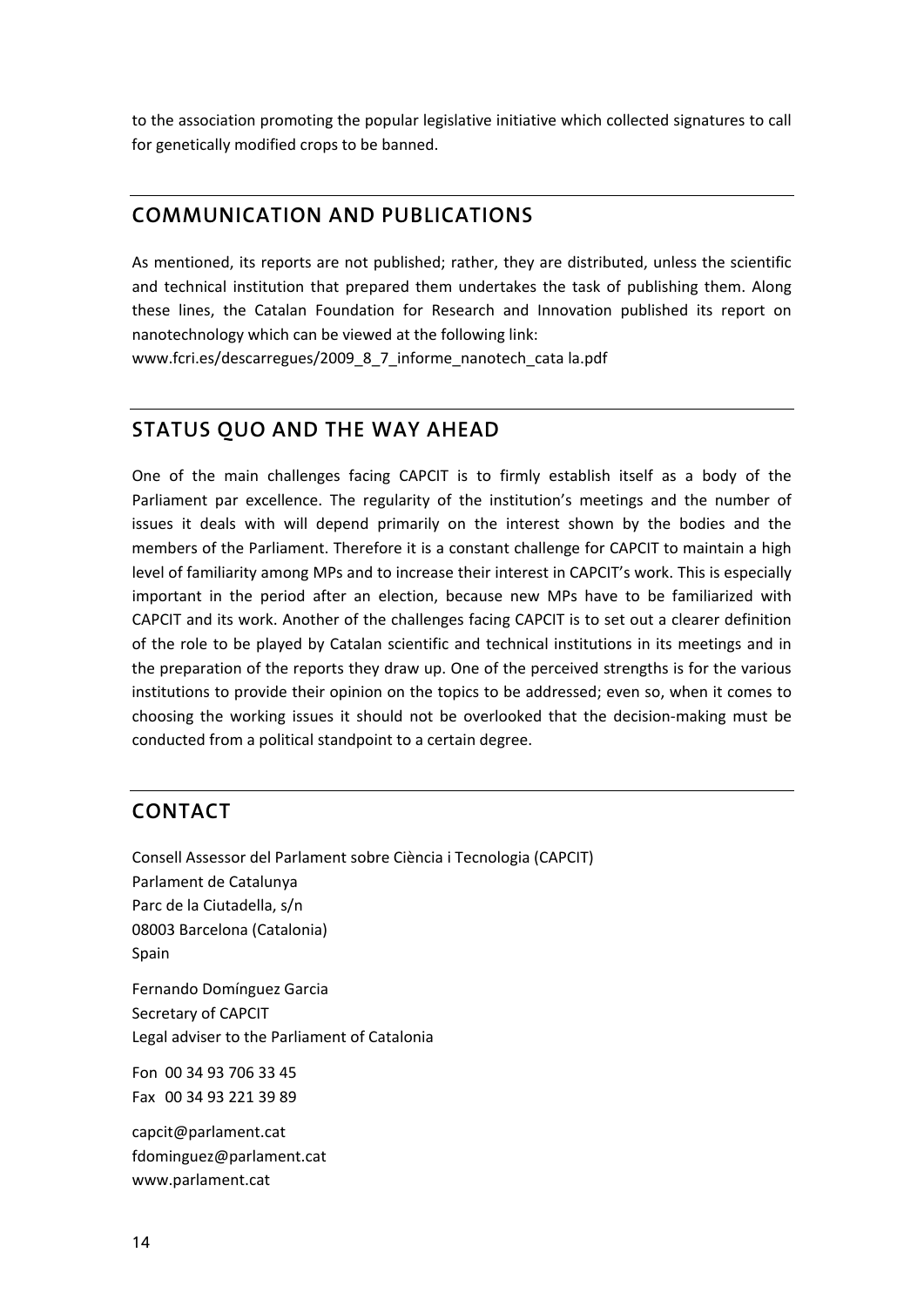# **DENMARK – THE DANISH BOARD OF TECHNOLOGY FOUNDATION**

The full name of the Danish Board of Technology (DBT) is the Danish Board of Technology Foundation – Fonden Teknologirådet. DBT aims to further the technology debate, assess technological impacts and options and advise the Danish Parliament, the Government and other political decision‐makers in matters pertaining to technology.

#### **ORGANISATION**

The Danish Board of Technology is a non‐profit, common good, corporative foundation, established in the course of the abolishment of the former Danish Board of Technology by June 20, 2012.

A corporate foundation is in Denmark a foundation, which bases its income on commercial activities and uses the revenue for common good purposes. Before the establishment of the foundation the Danish Board of Technology was a public, independent institution established by the Danish Parliament (the Folketing) under the Board of Technology Act No. 375 of 14 June 1995. The first Board of Technology was set up as a time‐limited statutory body in 1986 and replaced by the Board (Teknologirådet) on 31 July 1995. The abolishment of the DBT in 2012 triggered a company take‐over into the foundation on June 20, 2012.

The DBT was brought into being with three functions in mind. First, it was expected to disseminate knowledge about technology, its possibilities and its effects on people, on society and on the environment in order to support the level of knowledge and the debate in society. Second, it should support the work of Parliament by bringing forth visions, assessments and inspiration for political action. And third, there was an expectation that the Board should build its work on the experiences with action research made in the social sciences during the end of the 1970's and the beginning of the 1980's. So, DBT was born with expectations of serving Parliament, the public discourse and the actors involved in technology policy‐making.

The DBT Foundation will build on this historical background and is expected to supply it with two new components.

- **>** Other political decision‐makers than the Danish Parliament are presumed to receive more focus from the DBT in the future because of the wide‐spread influence on technology decisions in modern societies.
- **>** The DBT Foundation expects to make use of its TA methodologies in areas, where the technology component of the problem is less dominating.

As a consequence of this development, the DBT Foundation makes use of the term Policyoriented TA as a core function of its work. Parliamentary TA is an important part of this wider concept of TA.

The relation to the Danish Parliament is being processed at the time of writing. However, the Danish Parliament's Committee for Science, Innovation and Higher Education is expected to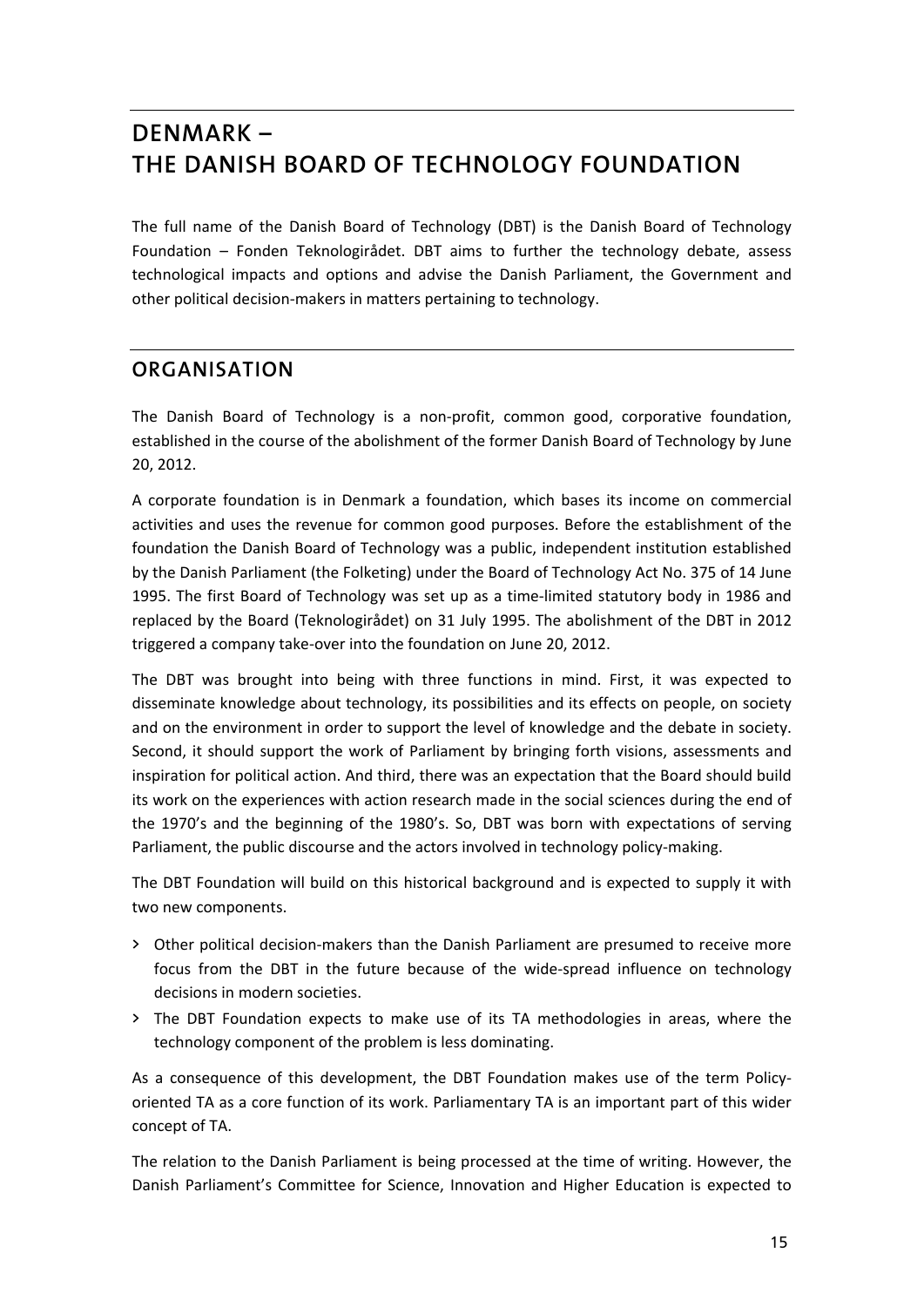point out two members of the Board of Representatives of the DBT Foundation. It is expected as well that an evaluation will take place in 2013, which will make a basis for clarifying the longer term relation between the Parliament and the DBT.

The DBT comprises a Board of Governors, a Board of Representatives, a Director and a Secretariat.

- **>** The Board of Governors consists of seven members, including a chairman. The Board of representatives appoints two members. The employees appoint one member among their midst, and one member who cannot be an employee. The former Board appoints two members, plus one member after consultation of EPTA or a comparable relevant international organisation. It is being clarified at the time of writing if the Parliament is going to appoint one member.
- **>** The rules for setting up the Board of Representatives are being laid out at the time of writing.
- **>** The Director is employed by the Board of Governors. She/he takes part in and can speak at the meetings of the Board of Governors, but cannot vote.
- **>** The Secretariat carries out the projects of the DBT and consists of 9 project managers (scientific staff), 2 project secretaries, 4 administrative staffers and 6–10 project employed assistants – mostly students.

#### **FINANCES**

As a corporate foundation, DBT carries out activities financed by third party funds. These have until 2012 mainly come from municipalities, regions, governmental agencies, the EU Commission and the European Parliament, but it is expected that the range of financial partners will expand into charity foundations, financing consortiums of societal actors and the Danish Parliament. The yearly turnover is expected to be around 9 million DKK (1,2 million Euro in 2012.

#### **FINDING TOPICS**

The search for topics will be made in close cooperation with the Board of Representatives and a wider network of interested parties. »Thematic meetings« will be made, in which important projects are identified, cooperation is established, and a financial background is being sought for.

The DBT foundation will initiate projects on demand from external actors, and may establish companies, which can focus on certain topical/business areas. It is crucial for the DBT Foundation that such external funding can be established without compromising the independency of the DBT, which will be managed by firstly, a set of clear rules for keeping projects at »arms' length« from those who pay, and second, to keep certain business areas separate in their own companies if needed.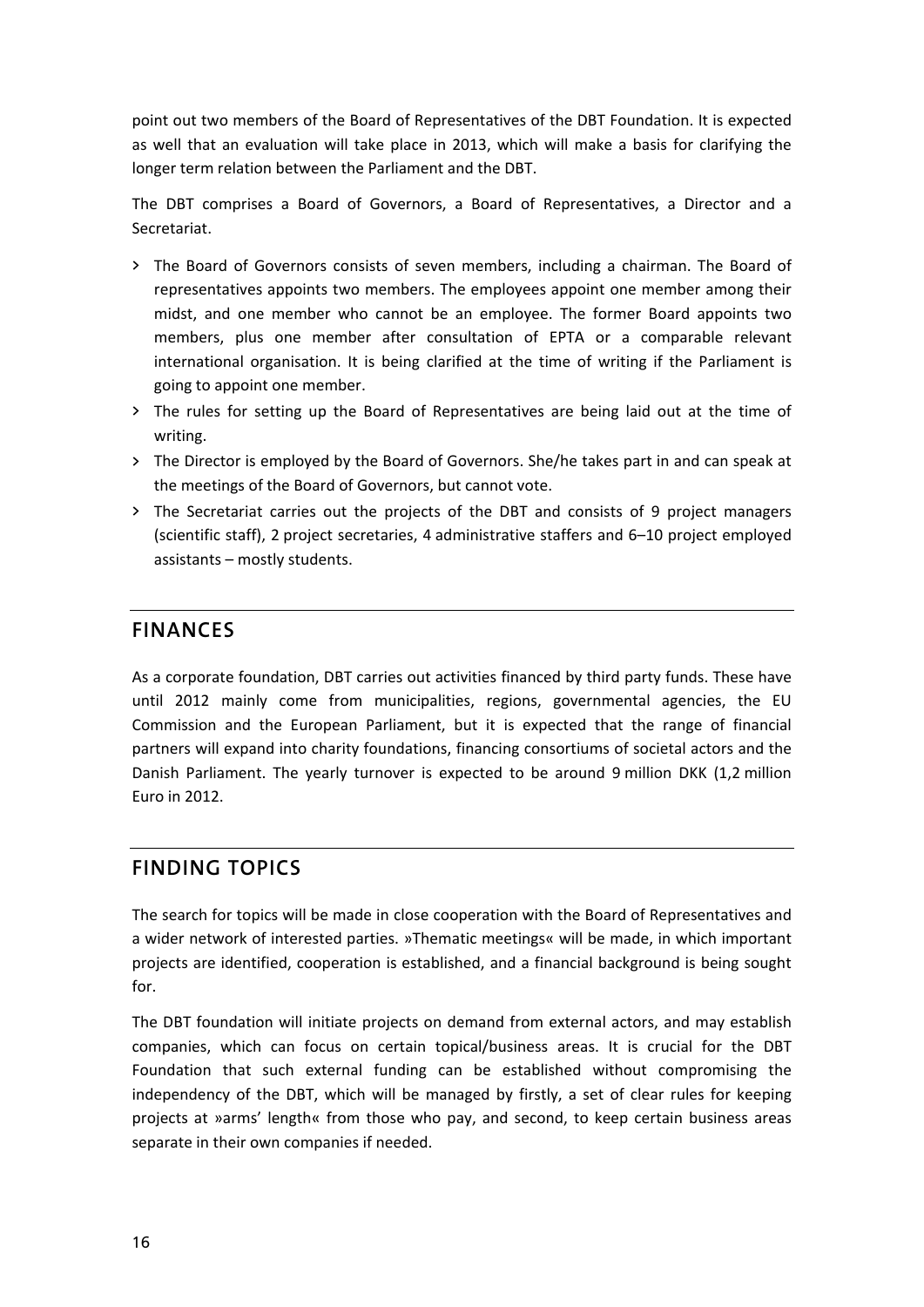#### **APPROACHES/WORK PROCEDURES**

DBT conducts technology assessments with a view to generating debate and clarification among the target groups – these being politicians, industry, NGOs, experts, citizens, etc. – depending on the issue at stake. This also includes groups in society which do not necessarily already see the need of debating technology.

To assess the functionality of actual technologies is not the task of DBT. Instead the focus must be on opportunities for and impacts on people, the environment and social conditions. The objective is to clarify dilemmas and conflicts. This does not always mean that technology assessments have to conclude in recommendations for a solution; technology assessments may provide knowledge, identify joint views, conflicts and options as a step towards finding a solution.

DBT draws on the best available expertise – in the widest sense – and often across professions and sectors. Expertise may be found among the traditional academia, but it may also be found among stakeholders, users, consumers, and lay people. This wide concept of expertise ensures that many types of knowledge and different values and interests are represented in the assessments.

#### **METHODS**

DBT considers it an essential task to contribute to the development of methods for assessing technology, especially in connection with methods involving the citizens, users and employees – those affected by the technology in question. DBT applies different methods for assessing technology:

- **>** Experts may conduct analyses which offer an overview of the issues. If experts are requested to make assessments, DBT normally makes certain to consult several experts with different approaches, possibly by establishing an interdisciplinary working group.
- **>** Citizens may formulate objectives, visions, requirements and needs. This can be facilitated by having participants criticize existing conditions and formulate visions and actions which could help solving problems. Or, a panel of citizens might question a panel of experts at a conference and prepare a final document presenting requirements and formulating objectives for the applications of a technology. Scenario workshops and consensus conferences are examples of such methods.
- **>** Technology assessment may also present information to the participants to give them an opportunity to debate an issue, thereby providing them with a background for making their own assessments. Thus, education of the general public could be considered a method of promoting the population's own opportunities for assessing technology.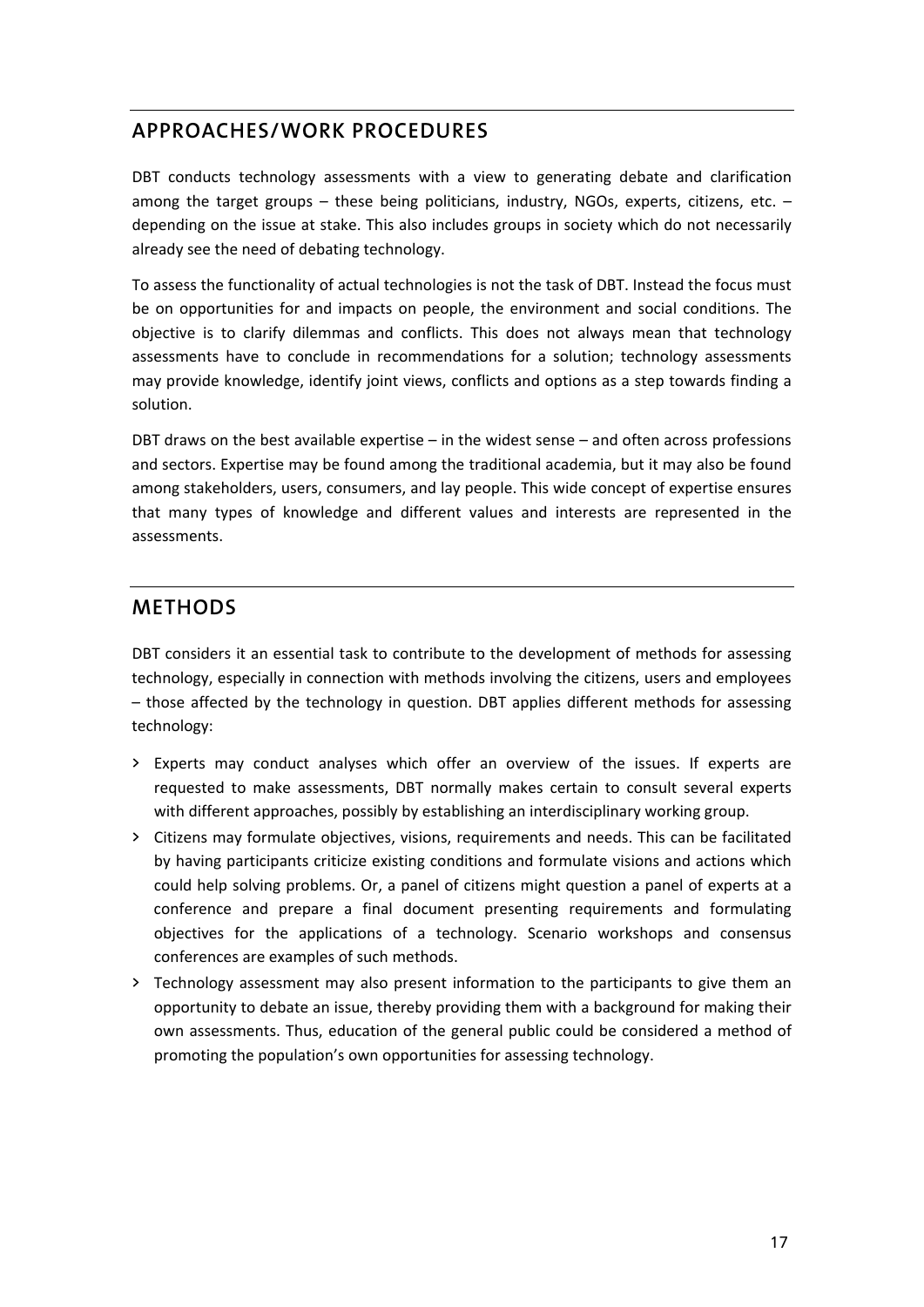### **PROJECTS 2011**

The 2011 work plan of DBT includes the following issues on which projects are initiated:

- **>** Energy producing buildings
- **>** Citizens' engagement in energy supply and consumption
- **>** Harmful chemicals
- **>** Denmark as a pioneering country responsible innovation
- **>** Long range waste management strategy from waste to resource
- **>** Privacy protection in the »Internet of things«

Besides, DBT is working on externally financed projects, for example:

- **>** PACITA EU project aiming at capacity building on TA in Europe. DBT is coordinating the project
- **>** DESSI development of a decision support system on security investments. EU project, DBT as coordinator.
- **>** 5 simultaneous Citizen Summits on the future health care system, arranged together with the 5 regions in Denmark.
- **>** A Citizen Summit on the Danish biodiversity action plan, arranged with the Ministry of Environment
- **>** Involvement of employees in welfare technology innovation made for the Danish Welfare Fund.
- **>** BaltCICA involvement of stakeholders and citizens in strategizing on increased water levels. EU project, involving the countries around the Baltic Sea.

#### **TARGET GROUPS**

The target groups are defined for each topic as part of the methodological choice. Methods and communication means are chosen to involve those actors who can make change. This often involves Parliament as target group together with other important actors.

- **>** The *expert communities* may be target groups when the topic involves new orientation of research and innovation, or if research ethics (responsible research and innovation) may be of importance. There may be a need for bridge‐building between academic communities, or it may be good to introduce self‐reflexion among scientists on the societal impact of their research. Often this may be facilitated by involving the experts directly in the assessments, thereby making the assessments and effectively communicating them at the same time.
- **>** *Stakeholders* may be very important actors if change is going to be induced. It may be that different stakeholders are blocking each other, thereby inhibiting the necessary change. Or, stakeholders may act on very different kinds of knowledge from which they define their opposing positions. Mediation and knowledge sharing therefore may be components in the involvement of stakeholders. Stakeholders are strong communicators to policy-makers if they back up the assessments and often they may even be able to induce change directly through their strong networks.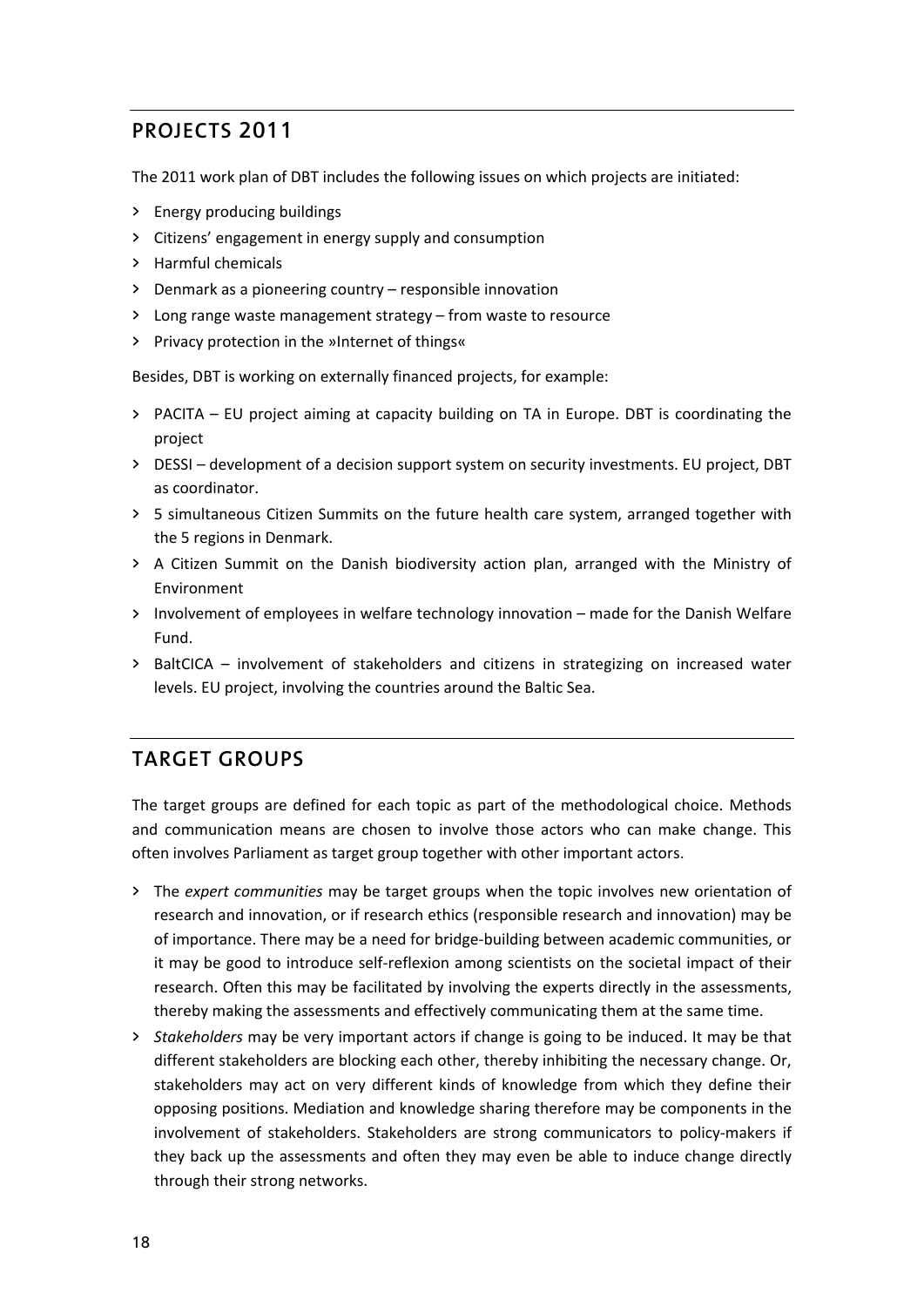- **>** *Citizens* can be important target groups for technology assessment, but cannot be reached directly because of the limited resources available. Therefore, citizens mainly can be reached through the media, which makes the press an important primary target group.
- **>** *Political decision‐makers* are most often a primary target group because of the importance of legislation in many technology fields, and because of the agenda‐setting function of Parliament. In a broader sense, political decision‐makers (region, municipalities) are important for administrative policy-making on environment, health, education, infrastructure etc. Accordingly, DBT considers all levels of political decision-making when selecting target groups.

DBT separates between »need‐to‐know« and »nice‐to‐know« target groups. The strategy for needs‐to‐know is to establish direct collaboration (involvement) with the target groups around the assessment, since that ensures the optimal communication situation. Nice-to-know target groups are mostly reached through workshops, conferencing, publications, newsletters and the press.

### **COMMUNICATION AND PUBLICATIONS**

DBT communicates and co-operates directly with the relevant parliamentary committees who seek advice on examining a specific subject. This advice can consist of answering specific questions from members of parliament, making information meetings for committees, arranging hearings for parliamentary committees, or providing an issue of the briefing note »From the Board to the Parliament«.

DBT issues a range of publications with a view to stimulating debate on technology among them reports, books, newsletters, booklets and pamphlets. The e‐magazine TeknologiDebat contains news stories, background information, articles and debates, all primarily related to the projects of DBT.

The website www.tekno.dk is a very important communication tool for DBT. It has around 1 million visits a year and some publications are downloaded at figures exceeding 250.000. The website delivers all publications of DBT, pages on all projects, podcasts from conferences, hearings, workshops etc., and a web‐version of the eMagazine TeknologiDebat.

### **STATUS QUO AND THE WAY AHEAD**

The work of the DBT is generally highly appreciated by Danish Members of Parliament (MPs) and increasingly by politicians in the regions and municipalities. However, Denmark has, through the last 10 years, been characterized by a strong divide between left/right in politics – often referred to as »block politics«. This has decreased the level of dialogue and common actions across the parliamentary room, and accordingly decreased the call for independent assessments. This tendency has been very clear with regards to a remarkable decrease in the call for parliamentary hearings during the last 5 years.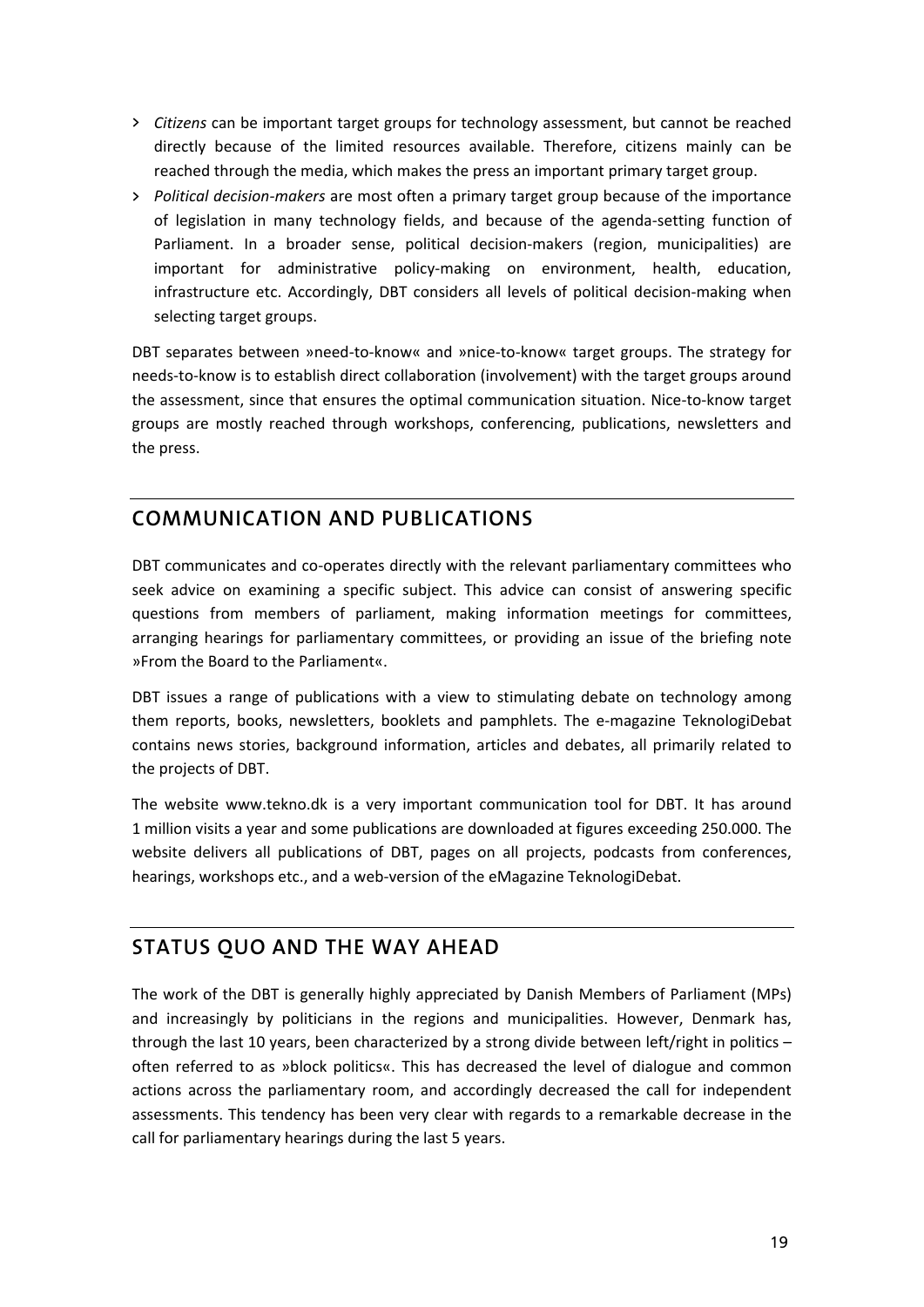The change of the DBT into a corporate foundation needs to be seen in the light of this contemporary political situation. It will therefore be very important for the parliamentary TA function of the DBT Foundation that a closer relation between the single committees and the DBT is developed during 2013–2014.

Internationalisation of nearly all aspects of technology development and regulation is a tendency that has been accelerating very strongly through the last decade. DBT sees it as a main challenge to find ways for TA to keep up with this trend and be able to assess technology at all relevant policy levels. Some actions taken by DBT, such as the World Wide Views on Global Warming, the lately finished WWViews on Biodiversity, and the coordination of PACITA, indicates the beginning of a future, in which the Board will see internationalisation as a main challenge and a main field of activity. Increasing synergy between TA units across Europe and across the world is seen as a must for the future.

The new media reality is a challenge that needs to be confronted. Information sources become diffuse, journalism becomes more popular and less deep, the written media loses terrain, etc. TA needs to find its way in this new media world. TA is important, focuses on determining issues for society, has stories to tell and conclusions to discuss – so, the content is there to be communicated. The challenge is to redirect the communication efforts into new and more effective modes in the new media picture. It is a matter of strategy and of resources as well.

#### **CONTACT**

Fonden Teknologirådet The Danish Board of Technology Foundation Toldbodgade 12 1253 Kobenhavn Denmark

Chairwoman of the Board of Governors: Ms Annette Toft Director: Mr Lars Klüver

Fon +45 33 32 05 03 Fax +45 33 91 05 09

tekno@tekno.dk http://www.tekno.dk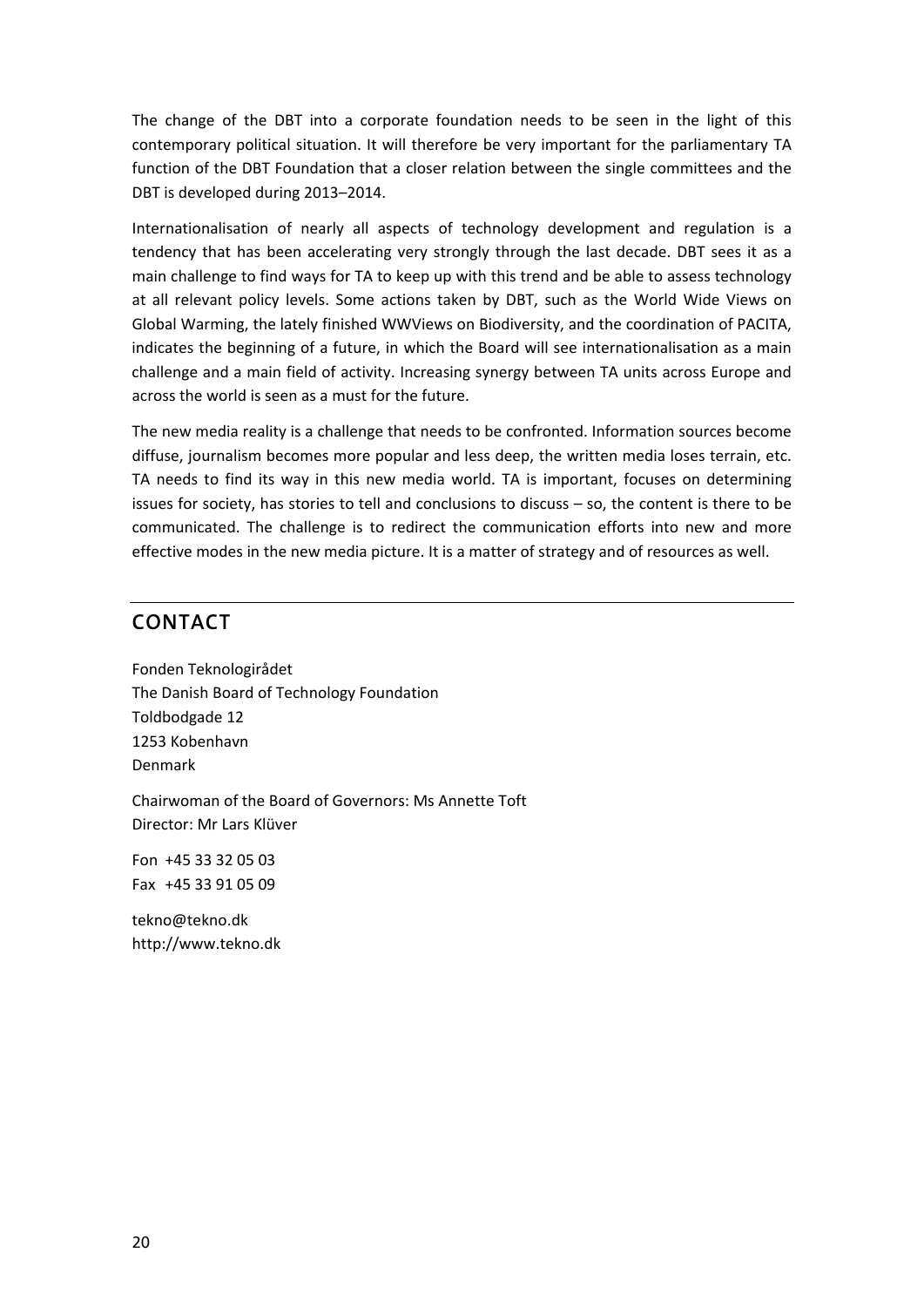# **EUROPEAN PARLIAMENT – SCIENCE AND TECHNOLOGY OPTIONS ASSESSMENT**

Many of the issues coming before the European Parliament (EP) nowadays have a scientific or technological dimension to them. Technological and scientific advances lie at the heart of economic growth, and it is necessary to understand the impact of these technologies and how to best support scientific and technological innovation.

In this context, there is a growing need for legislators and policy-makers at national and European level to rely on independent, impartial and accessible information about developments in science and technology (S&T), the opportunities they offer, but also the risks they entail and their ethical implications.

### **STOA' S MISSION AND WORKING METHOD**

The launch of STOA (Science and Technology Options Assessment), in 1987, was the European Parliament's response to this need.

The main components of the STOA's mission are (STOA Rules<sup>1</sup>, Article 1):

- **>** providing Parliament's committees and other parliamentary bodies concerned with independent, high‐quality and scientifically impartial studies and information for the assessment of the impact of introducing or promoting new technologies and identifying, from the technological point of view, the options for the best courses of action to take;
- **>** organising forums in which politicians and representatives of scientific communities or organisations and of society as a whole discuss and compare scientific and technological developments of political relevance to civil society;
- **>** supporting and coordinating initiatives to strengthen parliamentary technology assessment activities in the Member States of the European Union, including creating or enhancing parliamentary technology assessment capacities in European countries, especially new Member States.

These components are fulfilled with generally recognized success through:

- **>** Projects ranging over several S&T areas and executed by eminent scientific institutions, which have provided the MEPs and the parliamentary committees with insights into medium to long‐term, complex interdisciplinary issues related to the impact of S&T developments on society.
- **>** Several projects, in the fields of Information and Communication Technologies (ICT), sustainable energy sources and future energy scenarios, alternative transport technologies and the future of European transport, converging technologies and human enhancement,

<sup>1</sup> www.europarl.europa.eu/stoa/webdav/site/cms/shared/1\_about/rules/200911/rules04may 2009\_modified\_11nov2009\_en.pdf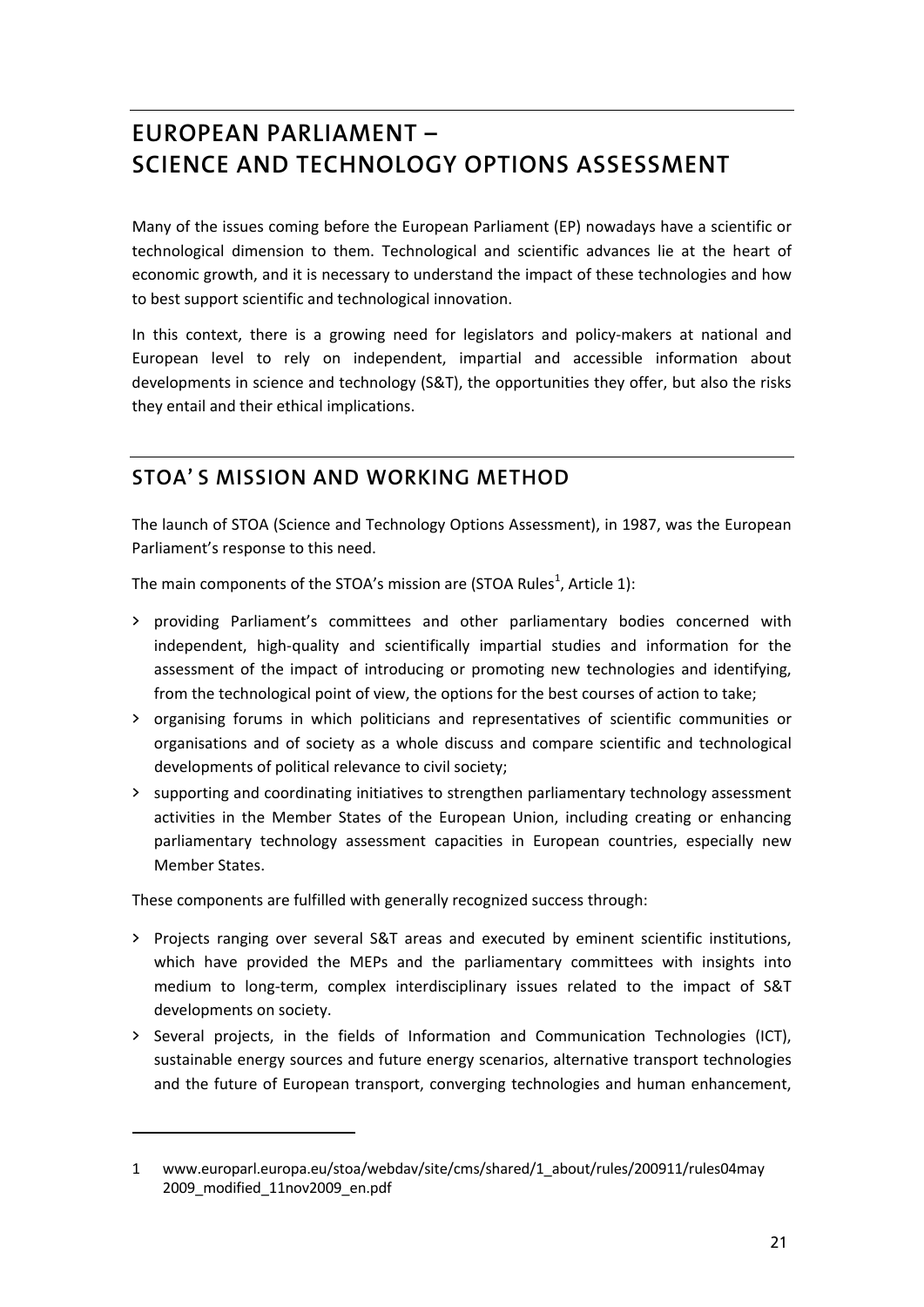nanotechnology, life sciences for human well‐being and intellectual property rights were concluded and the respective studies were published since 2006.

- **>** Conferences, seminars and workshops organised by STOA, alone or in collaboration with external organisations, fostering a closer interaction between policy-makers, scientists and society in its multi‐faceted components.
- **>** Among these, the Annual Lecture, the pinnacle STOA annual event, which in 2009 hosted Sir Tim Berners‐Lee, the inventor of the World Wide Web, in 2010 featured distinguished speakers on Electromobility (Shai Agassi, Founder and CEO of »Better Place«), Atmospheric Chemistry and Climate Change (Paul Crutzen, Nobel Prize in Chemistry 1995) and the Methanol Economy (George Oláh, Nobel Prize in Chemistry 1994), and in 2011 featured, among others, J.A. Allan, Stockholm Water Prize 2008, P.A. Wilderer, Stockholm Water Prize 2003 and M. Wackernagel, Founder and Executive Director of Global Footprint Network, who addressed the topic »Sustainable management of natural resources«. The  $11<sup>th</sup>$  Annual Lecture (27 November 2012) will feature eminent scientists speaking about recent developments in Elementary Particle Physics at CERN, especially at the Large Hadron Collider.
- **>** The participation of STOA, beyond the premises of the EP, in key events at the European and global level, such as the EuroScience Open Forum (ESOF 2008 in Barcelona, 2010 in Turin and 2012 in Dublin), the Science and Technology in Society (STS) forum in Kyoto, BioVision – the World Life Sciences Forum in Lyon, and the Internet Governance Forum (IGF).
- **>** The active role STOA has continued to play within the European Parliamentary Technology Assessment (EPTA) network, contributing to the consolidation and development of Parliamentary Technology Assessment (PTA), as part of a democratic governance culture.

#### **BRIEF STOA HISTORY**

In October 1985, the EP adopted a report »on the establishment of a European Parliament Office for Scientific and Technological Option Assessment«, which stressed »the particular needs of the standing committees and political groups in technical and political decision‐ making, which can be met only by an autonomous technology assessment office« and proposed »that a European Parliament office for scientific and technological option assessment should be set up ... to coordinate assessment work and award external contracts in support of its work«.

Following a decision by the EP Bureau in June 1986, STOA was officially launched in March 1987 as an 18‐month pilot project, at the end of which, in September 1988, the EP Bureau authorised STOA to continue its work on a permanent basis, on condition that it make its services available to all standing parliamentary committees. As such, STOA celebrated its 20 years of existence in 2007 with a major exhibition (»The STOA Experience«) during the EP plenary session in Strasbourg in June of that year.

STOA's activities were initially governed by a series of Bureau Decisions, which were assembled in the Consolidated Internal Rules of Procedure of STOA and approved by the EP Bureau on 25 October 1999. On 13 January 2003, the EP Bureau adopted STOA Rules defining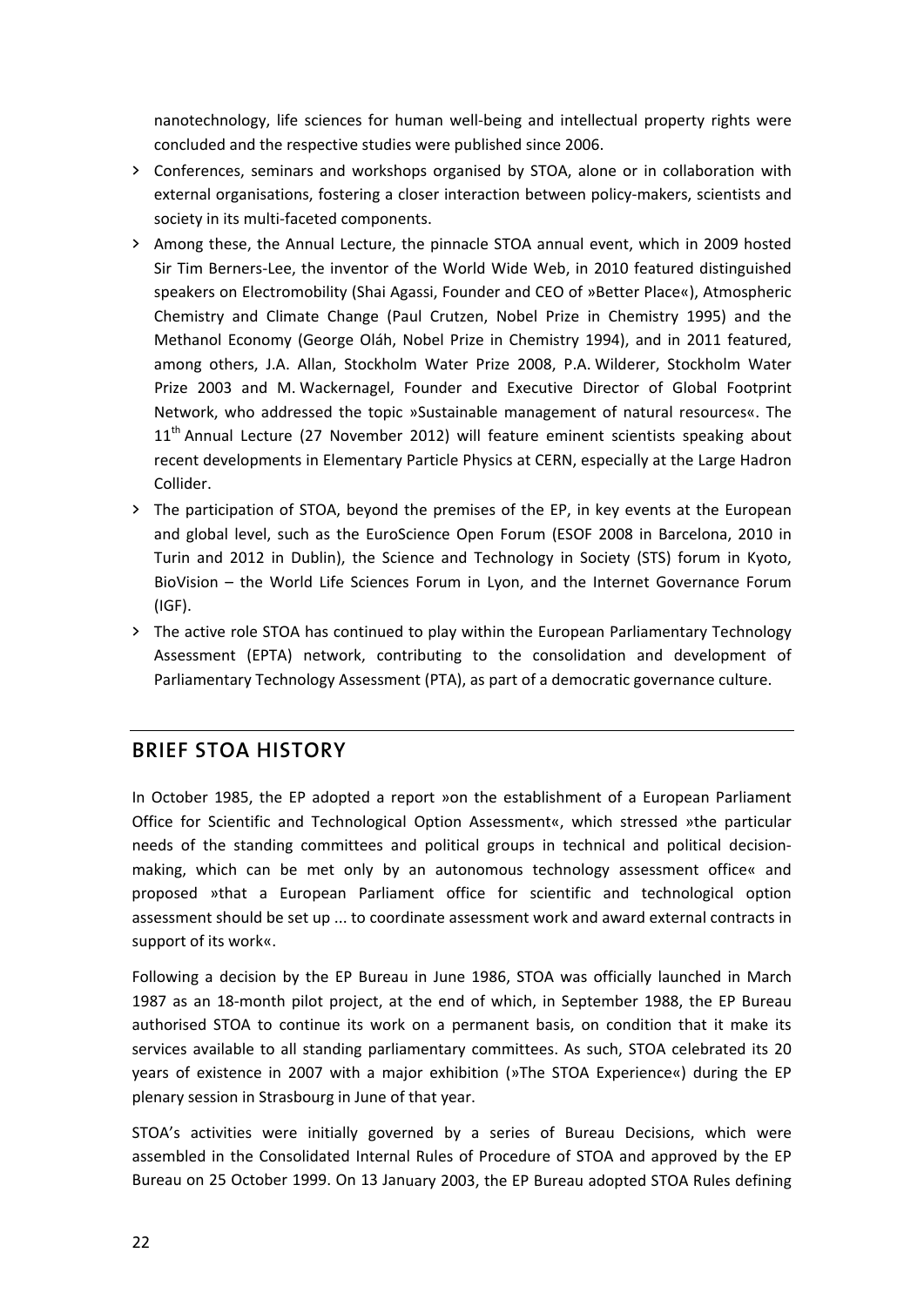the nature of STOA, describing STOA bodies and setting the framework conditions for STOA projects. These rules were in force until the end of the 1999–2004 legislative period.

In 2009, the STOA Rules were further modified, based on proposals submitted by the EP Vice-Presidents responsible for STOA. The main purpose of these modifications was to add a European dimension to STOA's mission and include an additional criterion for selecting STOA projects in alignment with the priorities defined by the STOA Panel, as well as to stipulate a second Vice-Chairman and simplify certain procedures.

### **GOVERNANCE, ORGANISATION AND RESPONSIBILITIES**

#### **THE STOA PANEL**

The STOA Panel, which is an integral part of Parliament's structure, is politically responsible for STOA's work. It comprises 15 members with the right to vote:

- **>** the Vice‐President of Parliament with responsibility for STOA;
- **>** 4 members appointed by the Committee on Industry, Research and Energy;
- **>** 2 members appointed by the Committee on Employment and Social Affairs;
- **>** 2 members appointed by the Committee on the Environment, Public Health and Food Safety;
- **>** 2 members appointed by the Committee on the Internal Market and Consumer Protection;
- **>** 2 members appointed by the Committee on Transport and Tourism;
- **>** 2 members appointed by the Committee on Agriculture.

The members of the STOA Panel are appointed for a renewable two-and-a-half-year period. The Panel is reconstituted in the beginning and in the middle of each parliamentary term, following the appointment of its members by the six committees.

#### **STOA BUREAU**

The STOA Bureau runs the activities of STOA and prepares the Panel meetings. The STOA Panel in turn elects three members of the Bureau, the Chairman and two Vice‐Chairmen. The Vice‐ President of the European Parliament responsible for STOA is *ex officio* also a member of the STOA Bureau.

#### **STOA UNIT**

STOA's operational responsibilities are with the STOA Secretariat, a unit within Directorate G (Impact Assessment and European Added Value) of the EP's Directorate‐General for Internal Policies of the Union (DG IPOL).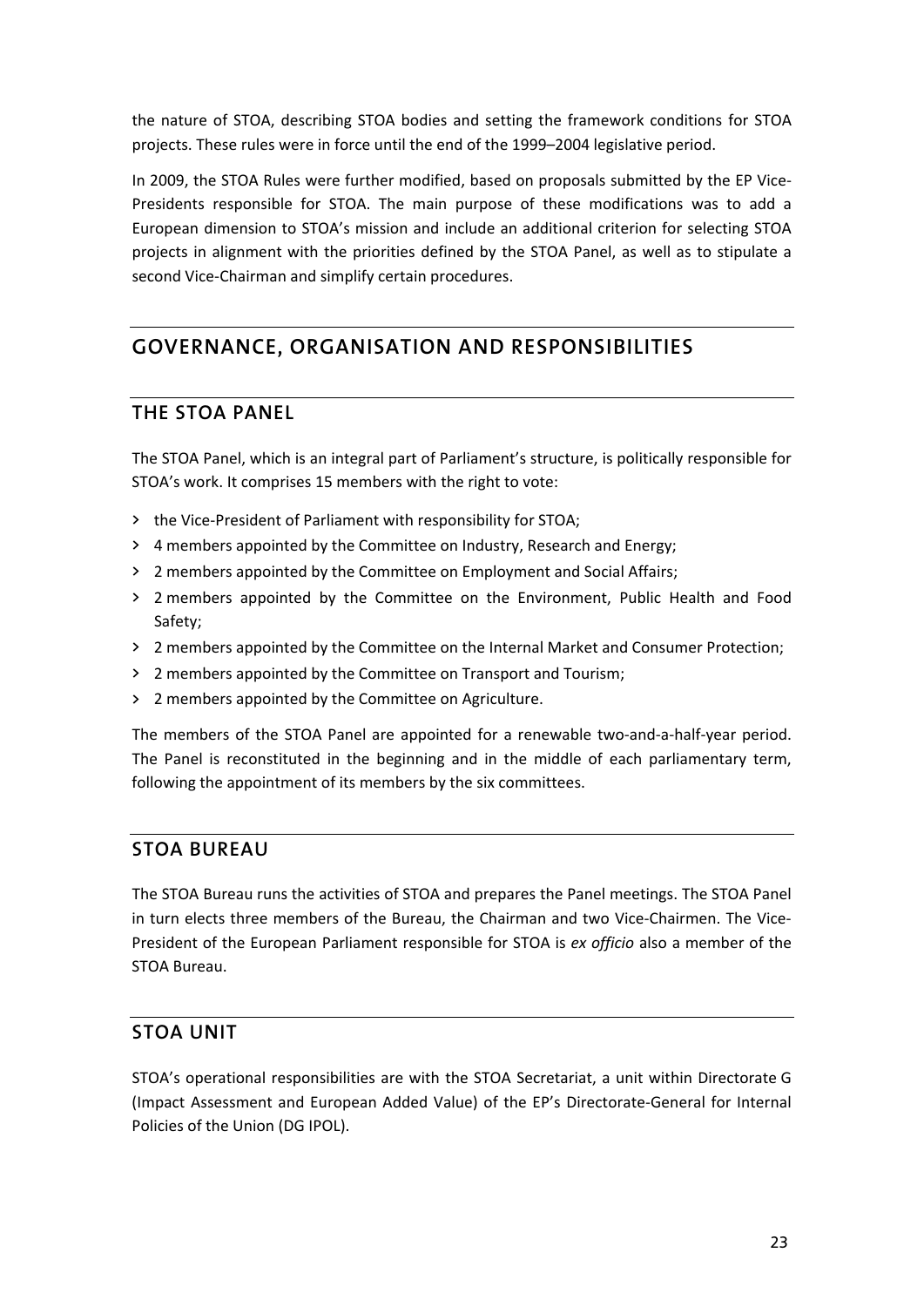### **IDENTIFYING TOPICS AND CONDUCTING ASSESSMENT AND ANALYSES**

Applications to execute technology assessment projects or to organise workshops of a clearly scientific and/or technological character are submitted by the various parliamentary committees and by individual Members of the European Parliament and are discussed by the STOA Panel, in view of their possible adoption as STOA projects. The proposals are approved by the STOA Panel on the basis of the following criteria:

- **>** the relevance of the subject to Parliament's work;
- **>** the scientific and technological interest of the proposal;
- **>** the strategic importance of the proposal and its alignment with priorities defined by the STOA Panel; and
- **>** the availability of scientific evidence covering the same subject.

STOA remains sovereign in the final choice of subjects and the elaboration of the project specifications. In doing this, the Panel may accept, modify, merge or reject proposals submitted by committees or Members. The STOA Secretariat executes the decisions of the Panel with the assistance of external contractors who are selected based on the expertise needed by STOA and the financial regulation of EU institutions.

STOA's external contractors can be research institutes, universities, laboratories, consultancies or individual researchers contracted to help prepare specific projects. STOA signed in 2009 multi‐annual framework contracts with expert consortia covering the delivery of technological and scientific expertise in a broad range of areas.

Once the projects are completed, but also when important interim results are obtained or when current events render some subjects politically interesting, STOA approaches the relevant committees and organises presentations by its experts. Similar presentations are also organised in the context of the STOA Panel meetings.

#### **RECENT STOA PROJECTS AND WORKSHOPS**

Projects were were recently completed on the following subjects:

- **>** Nanosafety
- **>** Technology options for urban transport
- **>** e‐Democracy
- **>** Technology across borders
- **>** Knowledge transfer from Public Research Organisations
- **>** Bio‐engineering in the 21st century: Making perfect life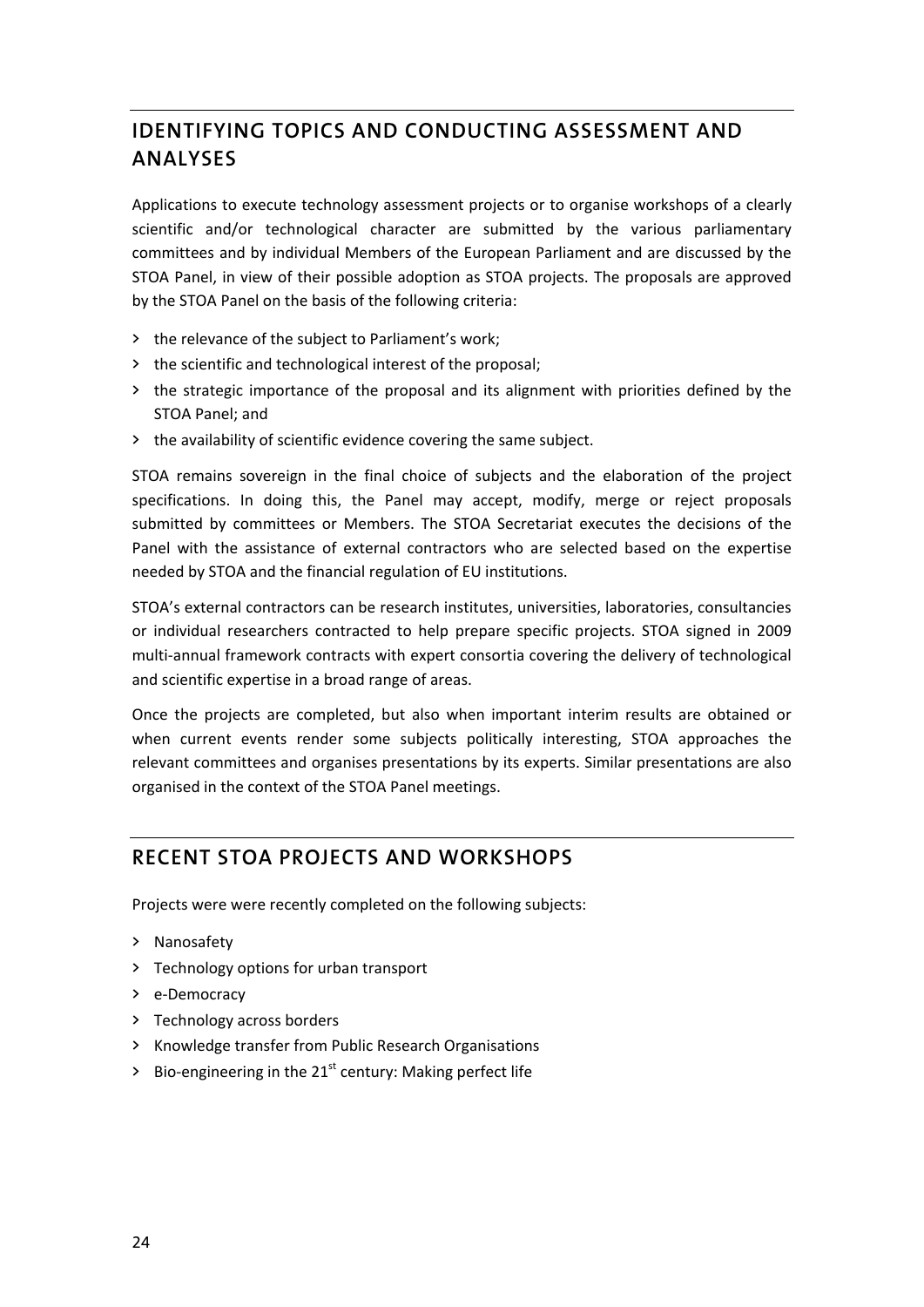In May 2010, the STOA Panel voted on a series of research priorities, reflected in large‐scale projects currently being carried out on:

- **>** Eco‐efficient transport
- **>** Sustainable management of natural resources
- **>** Security of e‐Government systems

New projects, largely along the lines of the above priorities, were launched in 2012 on:

- **>** Potential and impacts of cloud computing services and social network websites
- **>** Science Metrics: Measuring scientific performance for improved policy‐making
- **>** Technology options for feeding 10 billion people
- **>** Methanol: A future transport fuel based on hydrogen and carbon dioxide?

Apart from workshops organised in the context of STOA projects, STOA has recently organised workshops on such subjects as the following:

- **>** Education a lifelong challenge for the brain (15 March 2011)
- **>** CO2: a future chemical fuel (22 March 2011)
- **>** Ethical Issues of Emerging ICT Applications (31 March 2011)
- **>** The importance of Astronomy (24 May 2011)
- **>** A roadmap for ageing research (18 October 2011)
- **>** Chemistry for a better life (9 November 2011)
- **>** The Science of Innovation (28 February 2012)
- **>** Human Enhancement The Ethical Issues (26 April 2012)
- **>** Synthetic Biology: New potentials for the European bio‐economy (6 June 2012)
- **>** Emerging and re‐emerging infectious diseases (19 June 2012)
- **>** Materials for the 2020 challenges (10 July 2012)
- **>** Research symposium on digestive and liver diseases (18 September 2012)
- **>** Improving research management for better research outcomes (10 October 2012)

#### **CONTACT**

Science and Technology Options Assessment (STOA) European Parliament Directorate‐General Internal Policies of the Union Directorate G: Impact Assessment and European Added Value Rue Wiertz 60 1047 Brussels Belgium Fon +32 2 284 2236 Fax +32 2 284 4984 stoa@europarl.europa.eu www.europarl.europa.eu/stoa/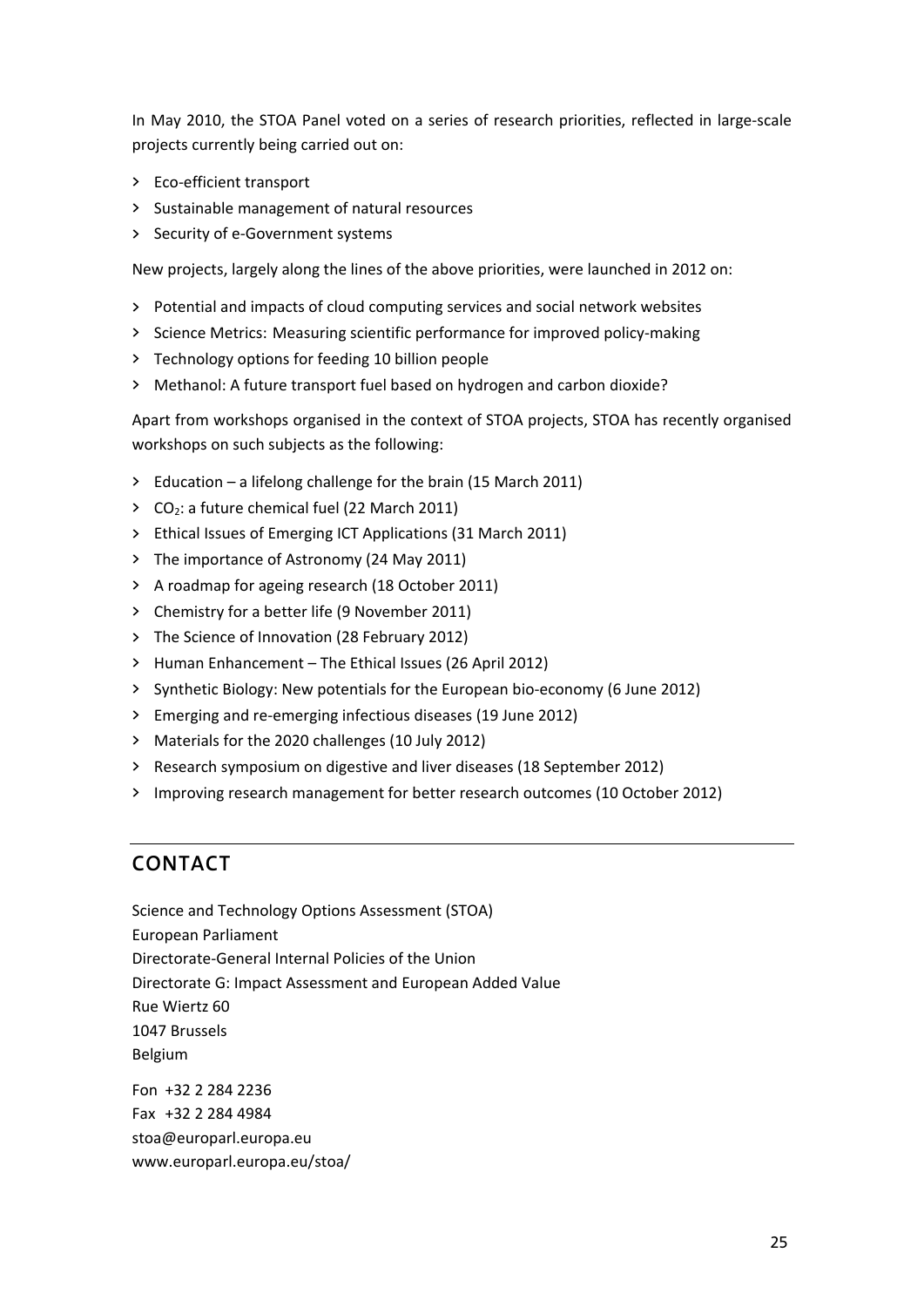# **FINLAND – THE COMMITTEE FOR THE FUTURE**

#### **INSTITUTIONALISATION**

The Committee for the Future was established in 1993 from the very beginning as a committee in the Finnish Parliament. The creation at almost the same time of the Finland Futures Research Centre in Turku University and the Committee for the Future had the same motivation: to develop a national foresight system against the background of the recession that was afflicting Finland in the early 1990s. In the intervening period, thinking in relation to the future has become broadly and deeply rooted in Finnish society. The Finnish foresight system is of a versatility that is rare anywhere in the world.

Giving a standing committee within the Finnish parliamentary system a new, future-oriented role of this kind was not at all easy, for many reasons. What has been remarkable in light of this is that the initiative came from the legislators themselves.

Science, technology and creation of new concepts and ideas as well as revitalisation of institutions has been important, but so is the ability to recognise what will be permanent in the future and what ought to be.

#### **ORGANISATION AND RESPONSIBILITIES**

In 2000 Parliament decided to make the Committee a permanent Committee with the same high status as the other standing permanent committees.

The committee has meetings twice a week. 17 members of Parliament from all political parties sit around the same table in the committee room and their only task is think, discuss and decide on new things – on Futures as researchers of Future Studies would say. In the Finnish parliamentary system committee meetings are closed, so MPs are more free to discuss and look for common or different opinions. Anyway they share different kinds of problems and options of Futures in spite of being representatives from right to left and all between.

Its current tasks are (1) to prepare material to be submitted to the Finnish Parliament, such as government reports on the future, (2) to make submissions on future-related long-term issues to other standing committees, (3) to debate issues relating to future development factors and development models, (4) to undertake analyses pertaining to future-related research and IT methodology, and (5) to function as a parliamentary body for assessing technological development and its consequences for society.

All members of the Committee are MPs, and like most of the other standing committees it has 17 members. So, it neither concentrates on preparing legislation nor reviewing the government's annual budget proposal, but in other respects it resembles the other committees. What makes it different is the nature of its functions and its new fields of tasks. Its mission is to conduct an active and initiative-generating dialogue with the government on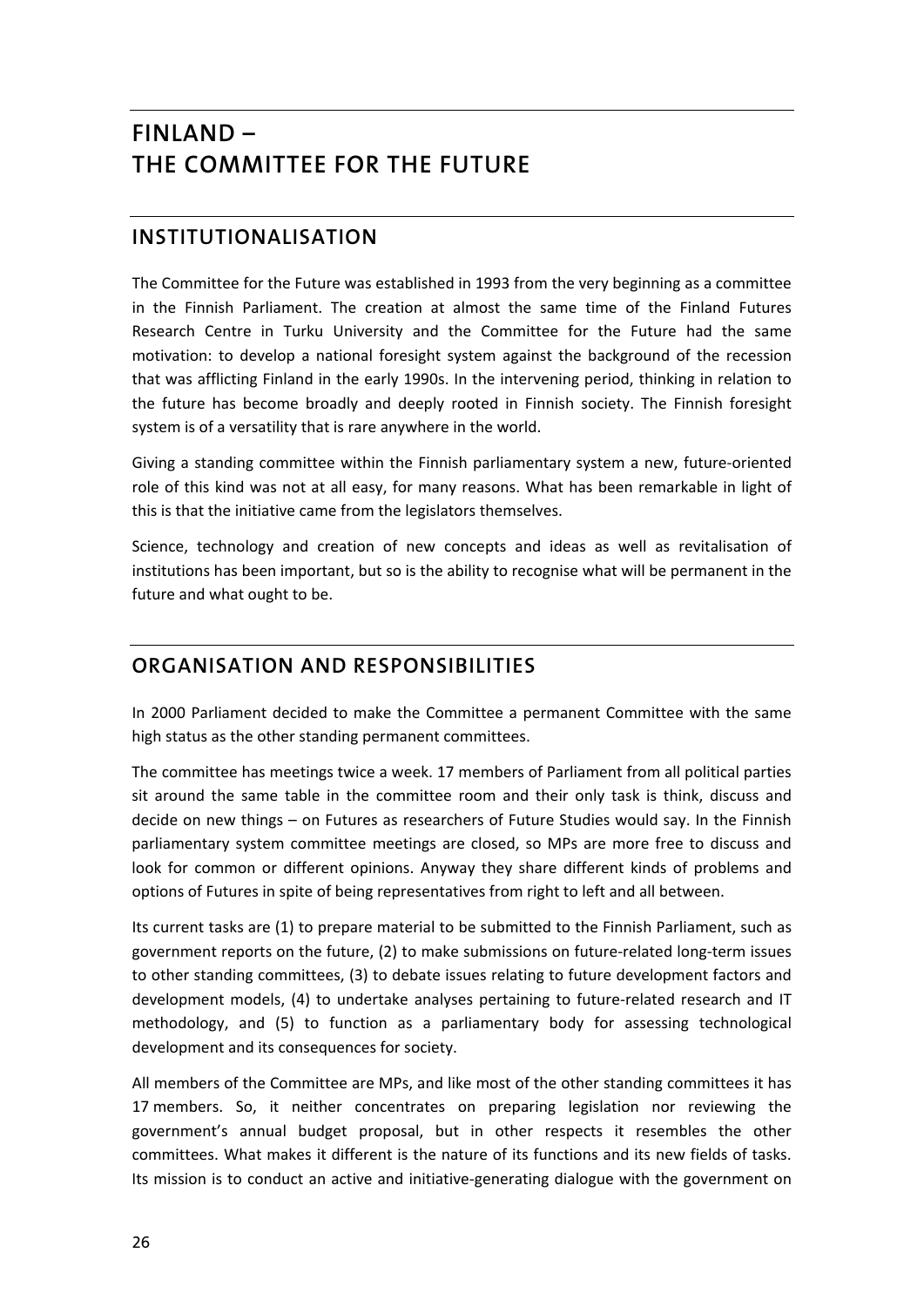major future problems and the means of solving them. Since the problems of the future and above all its opportunities, cannot be studied through traditional parliamentary procedures and work methods alone, the committee has been given the specific task of following and using the results of research. Indeed, the committee can be said to be making policy on the future, because its goal is not research but rather policy.

Because the Committee itself decides its modest annual research, printing and translation budget, research projects must be chosen, manned, timed and directed well. The Committee has an annual budget for the research projects and a permanent scientific expert who coordinates projects. All administrative costs are covered by Parliament's general budget.

#### **FINDING TOPICS**

Committee for the Future has the power set its own agenda. All topics are »own« except the so called »Future report« of the Government which is submitted from the Prime Minister's Office to the Parliament once during every 4 years election period. The powers of the Committee are adequate and very permissive. It would not be advisable to lose the character of a parliamentary think tank, which is both of a high standard and even unique in the world, by routinely accepting legal matters as the subjects of statements.

#### **WORK PROCEDURES AND METHODS**

It is important that the tasks with which the Committee has been entrusted have from the very beginning included methods of futures research. This will continue to be the foundation of high-quality futures work. In particular, at the beginning of each parliamentary term the new Committee must be given training to familiarize it with good work methods.

Deliberation of so-called own matters in a plenary session, as a topical debate on the basis of reports, is problematic, but so far the only way. A right to draft a report concerning own matters, along the lines of the model that applies to the Audit Committee, would strengthen deliberation as a normal plenary session matter. Another method that has been proposed is one in which the Committee would present joint long‐term parliamentary initiatives, but this would blur the significance of both the Committee and the initiative institution.

The Prime Minister as the corresponding minister is the most appropriate choice. In accordance with the idea on which the Committee is founded, the broad scope of its tasks and a high level of Government‐Parliament dialogue, the cabinet member with foremost responsibility must ultimately be the Prime Minister. Moreover the Prime Minister also chairs the Research and Innovation Council which facilitates again a broad dialogue.

Once during its term of office, the Government issues a report on long‐term future prospects and the Government's targets. In accordance with the political system, it is the Prime Minister who chooses the theme. In order to promote regional debate, regional Future Forums are organised jointly by the Prime Minister's Office and Parliament on the subject matters of the report.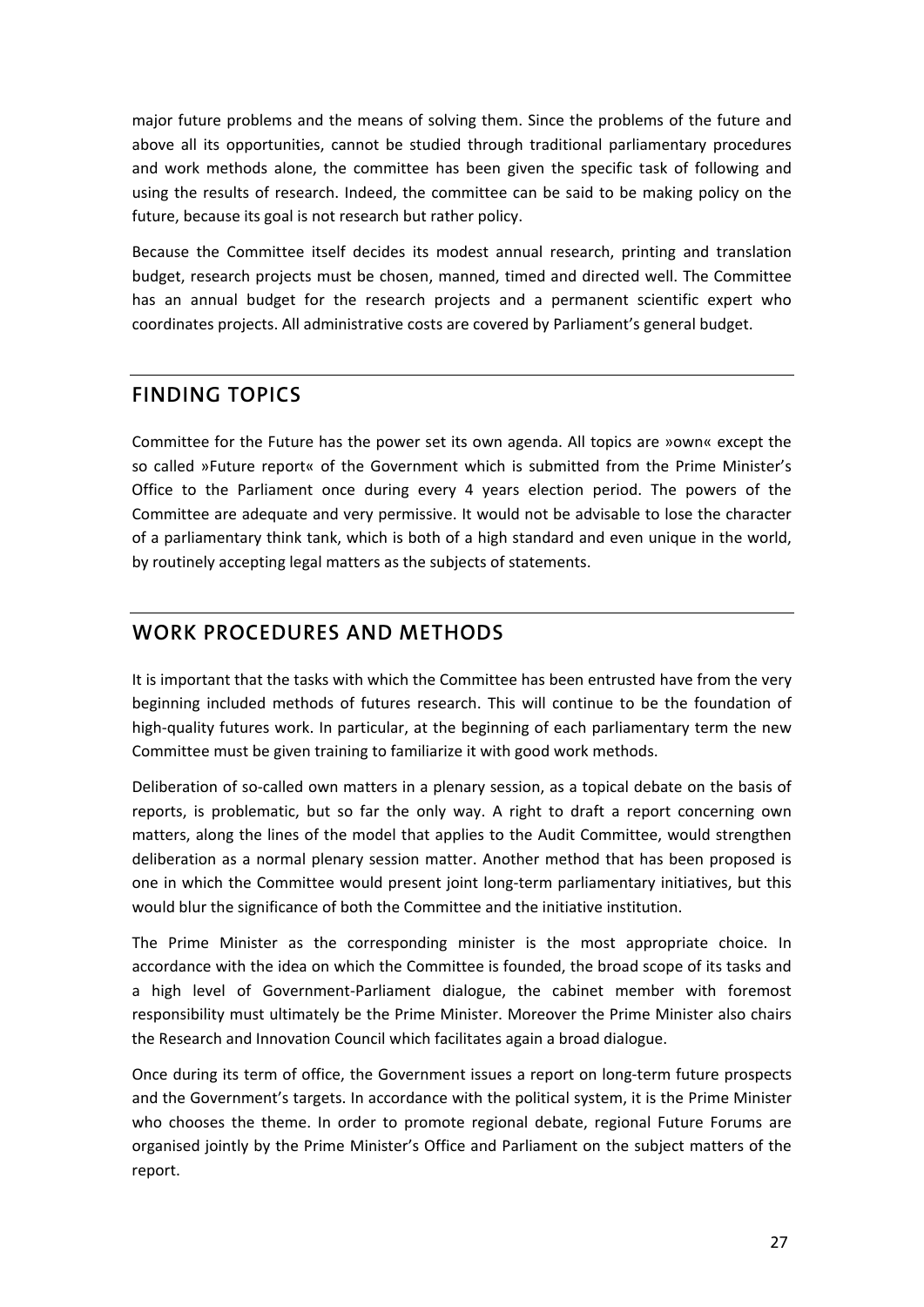It would now appear to be the time for broad handling that covers a wide spectrum of sectors, for horizontal processing rather than special themes the Committee should once in a parliamentary term conduct a general exploration of the state of Finland and the related scenarios and/or futures map.

The Committee's intention during this parliamentary term is to create a pool of professor‐level experts both from the Finland Futures Research Centre (which is an auxiliary unit of the Turku University) and other universities too. This university network is destined to provide assistance in conducting studies, and also to strengthen ties to the world of science

An increasing number of Regional Meetings have been arranged both with the Committee on its own and together with the corresponding ministry, i.e. the Prime Minister's Office. It participated successfully for four weeks in an open popular discourse on an education theme on the Internet. Systematic hearings to elicit the views of citizens would be important, but require a lot of resources. The Committee will support and participate if the Parliament makes a policy decision to hear the views of citizens on, for example, important major legislative projects. Modern media is used as much as possible. This development is intended to be continued. It will be possible to arrange new kinds of citizen involvement.

The Committee for the Future is not one of the most desired committees after a general election, but it has proved itself to be a good vantage point from which to follow changes in the world. A considerable proportion of ministers have been members of the Committee. In the period 2003–2007 the Committee's chair, Representative Katainen, was elected as the leader of the biggest opposition party, the National Coalition, and became Minister of Finance after the election. The Committee's report »A Caring, Encouraging and Creative Finland«, which appraised the information society, was incorporated, almost complete with name, into the Programme for Government. After the spring 2011 general election, Mr Katainen took the prime ministership. There are many other ex‐Future‐MPs in the new Government, even two other party leaders: Minister of Finance and chair of Social Democratic Party, Mrs Urpilainen, being one of the most important ones and Minister of Interior, chair of Christian Party, Mrs Päivi Räsänen.

### **TOPICS**

In autumn 2011 the Committee for the Future held a number of hearings with tens of experts representing various sub‐sectors of society. Based on these hearings, the Committee chose, at this stage, four areas of study for itself during the parliamentary term 2011–2014:

- **>** sustainable growth
- **>** an inspired society
- **>** acquiring new knowledge, and
- **>** can the welfare society endure?

The themes are chosen from the Committee's interests, but also to create a readiness to respond to the Government's report on the future (The Finnish sustainable development growth model in a changing world).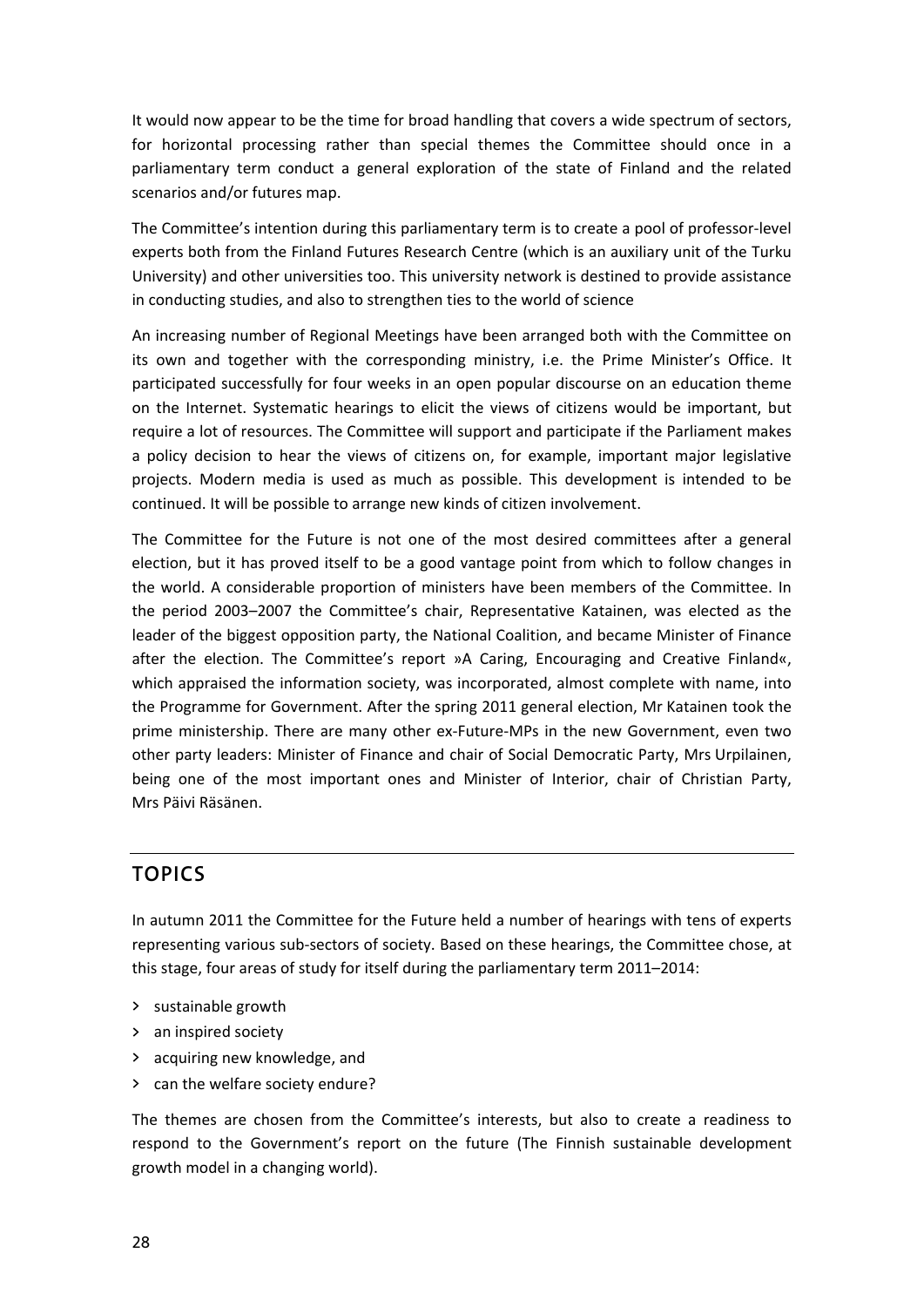In addition, the Committee has been making preparations to revamp its work methods, i.e. has looked closely at how projects are implemented and how the effectiveness of activities is ensured. This theme was addressed from several different perspectives in autumn 2011: from the perspectives of direct democracy, social media and crowdsourcing, with a view to strengthening the formulation of the Parliament's futures‐oriented policies as well as also from the perspective of rationalising the Committee's own work.

These objectives are being promoted by means of three themes that cut across several dimensions:

- **>** Black Swans (with an open writing competition intended to elicit suggestions about surprises that will significantly change the future)
- **>** Crowdsourcing (the Committee for the Future will increase its visibility in social media and develop participatory forms of action)
- **>** Radical technologies (what will be the next technology waves?)

#### **TARGET GROUPS**

The Committee for the Future deliberates parliamentary documents referred to it and, when requested to do so, makes submissions to other committees on futures-related matters, which are included in their spheres of responsibility and have a bearing on development factors and development models of the future. The Committee conducts research associated with futures studies, including their methodology. The Committee also functions as a parliamentary body that conducts assessments of technological development and the effects on society of technology.

By this way The Committee is then bridging the Government, the Parliament and Finnish Civil Society. The Committee should once in a parliamentary term conduct a general exploration of the state of Finland and the related scenarios and/or futures map. Efforts are made to create joint steering groups with other committees and arrange joint evaluation seminars and also to devise streamlined methods for producing statements and comments. In accordance with the idea on which the Committee is founded, the broad scope of its tasks and a high level of Government‐Parliament dialogue, the cabinet member with foremost responsibility is the Prime Minister, who also chairs the Research and Innovation Council.

Regional meetings alone and together with the corresponding ministry, i.e. the Prime Minister's Office, have been increased. During the current parliamentary term, especially the cooperation with the business world, municipal committees for the future as well as youth councils that have been stepped up will be continued. This theme (Open Committee) was addressed from several different perspectives in autumn 2011: from the perspectives of direct democracy, social media and crowdsourcing, with a view to strengthening the formulation of the Parliament's futures‐oriented policies as well as also from the perspective of rationalising the Committee's own work.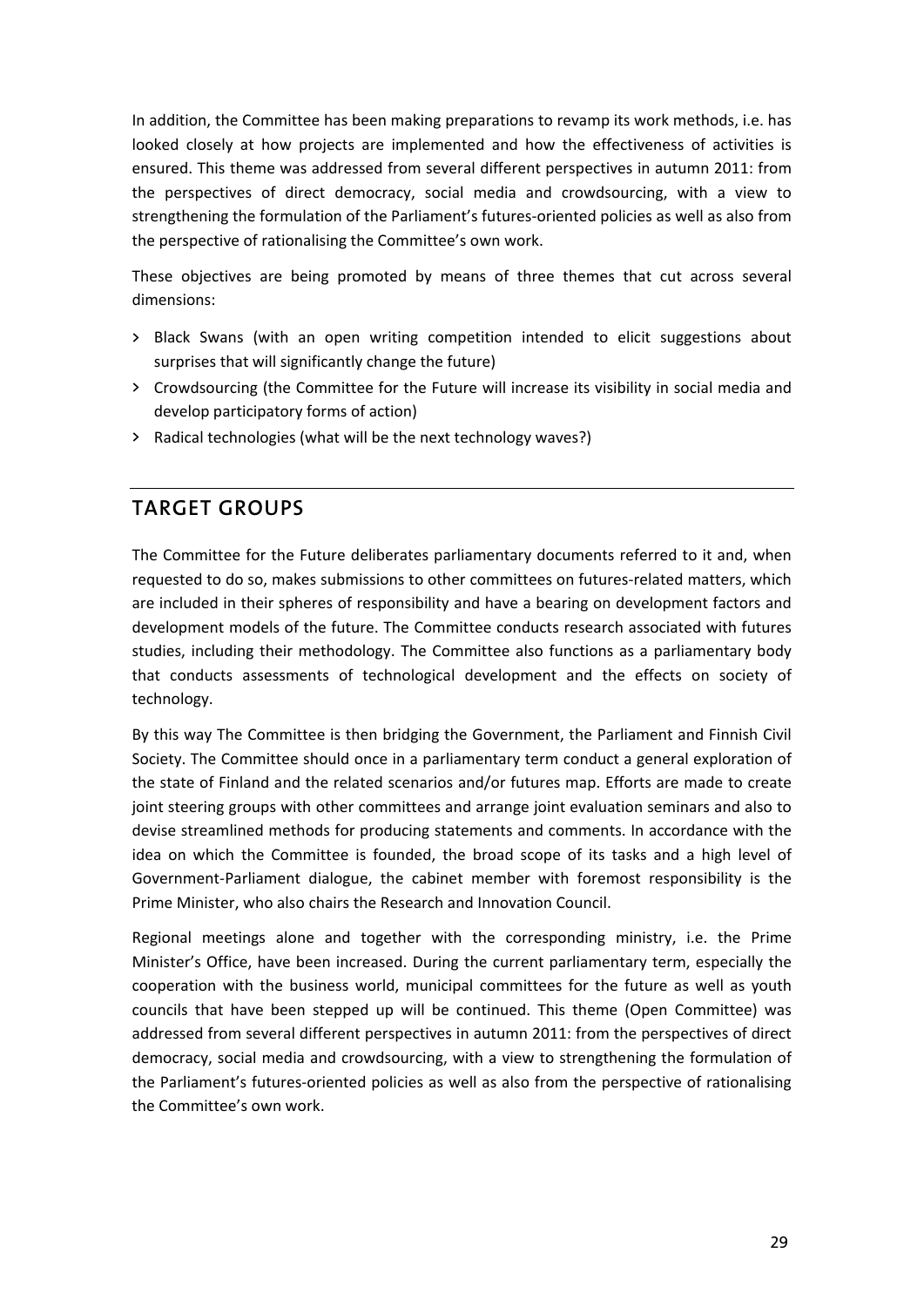### **COMMUNICATION AND PUBLICATIONS**

See before. All reports are published in Internet and most of them also as books, especially those which are handled in the plenary session. Social media will be used in a totally new way during this period.

#### **IMPACT**

The most important impact is »having and using visionary power«. The committee for the Future is in the corn of political power. From the beginning the need for long-term examination of the future also at the core of democracy, i.e. in the parliamentary institution, has been recognised in the Finnish Parliament as being so important that there was a willingness to create a totally new institution specifically within the national legislature. Precisely for this reason, the Parliament has received a lot of international plaudits for its own innovation.

When it has worked well, the Committee's operational model has been almost an ideal way of creatively and critically combining scientific and technological information with a search for innovative new political solutions. The Committee has enjoyed fairly good success, because sufficiently different politicians with broad minds and an interest in the new have sought membership of it. What is very important is that the Committee contains, on the one hand, very experienced, inquisitive and bold politicians and, on the other, also ambitious »rising stars« with a thirst for knowledge. It is likewise important that they represent the Finns in all their diversity of education, from farmer to professor.

The second foundation stone for lasting success that can be pointed to is that the aim in the Committee's reports is to be thorough and scientifically critical rather than trying to please the public or voters with showily produced and light pamphlet‐style publications. Lighter versions of reports have been needed for information purposes, but the serious and thorough way that science deals with phenomena has not been overlooked.

#### **THE WAY AHEAD**

The Committee for the Future is a think tank inside the Parliament.

As is the case everywhere in democracies, the division of labour within the political system means that the Government is a proactive political actor. What this means is that, taking the demands of the future into consideration, it makes proposals to the parliament, which in turn has the task of approving laws and the budget. The Government governs. The parliament can be active and a source of initiatives specifically in long-term futures policy and for this it needs an empowered and capable body that concentrates, with the aid of the methods of futures research, on these often difficult and complex matters.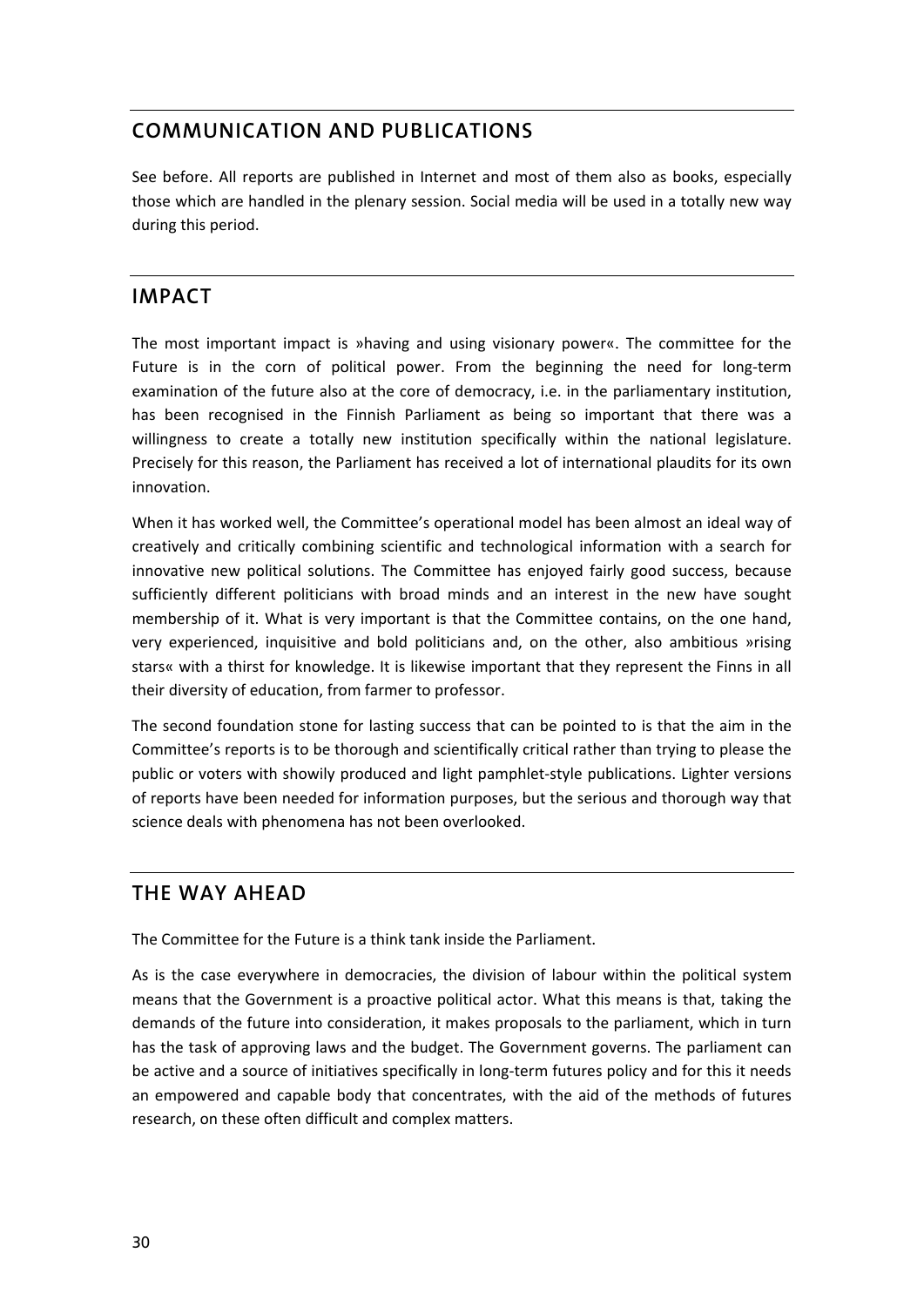### **CONTACT**

Committee for the Future Eduskunta, Parliament of Finland 00102 Helsinki Finland

Counsellor, Doctor of Administrative Sciences Paula Tiihonen

Fon +358 9 432 2091 Fax +358 9 432 2140

tuv@parliament.fi www.parliament.fi/FutureCommittee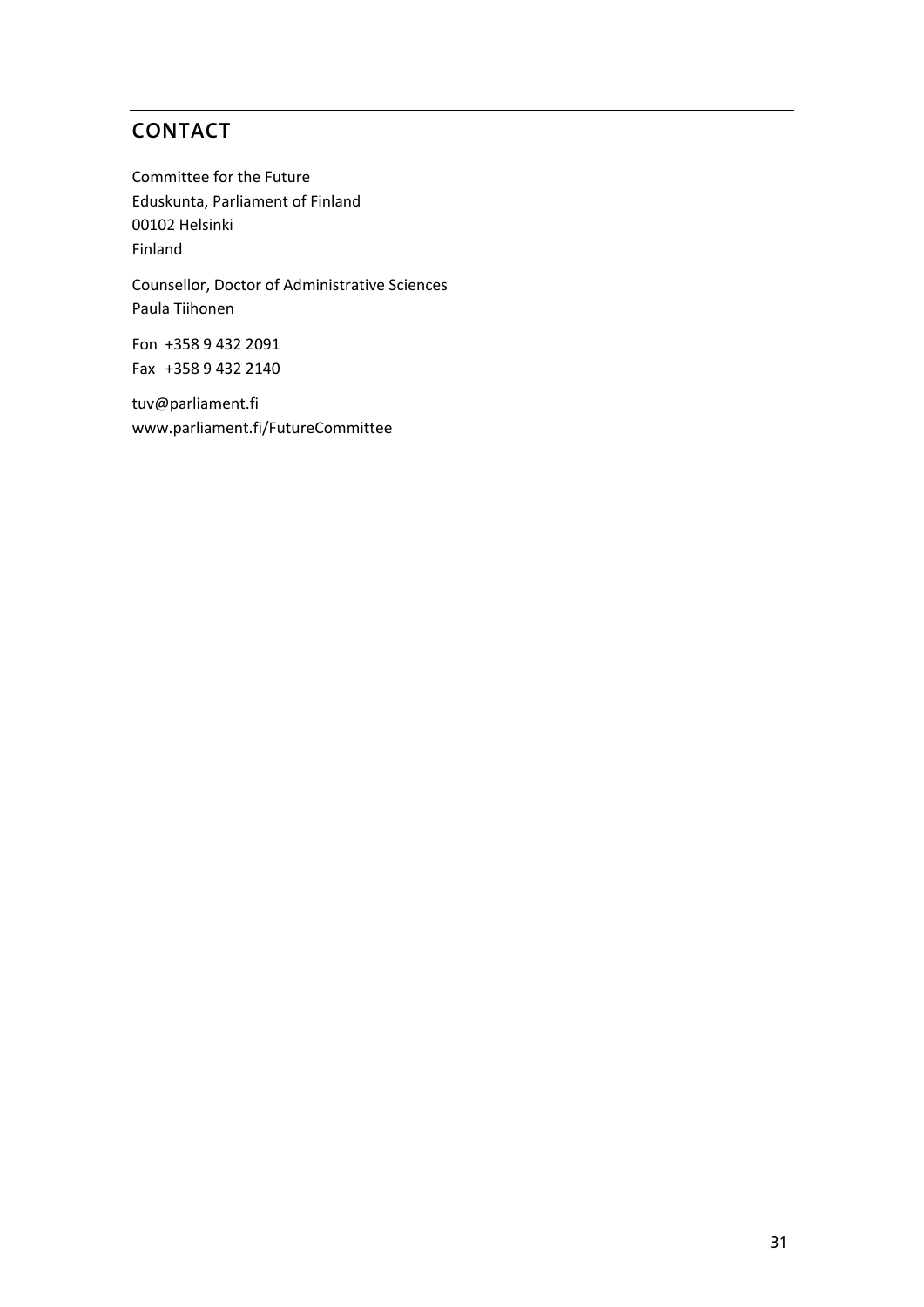# **FLANDERS – INSTITUTE SOCIETY AND TECHNOLOGY**

As a parliamentary technology assessment organisation, the Instituut Samenleving en Technologie (IST) supports the decision-making process of the Flemish representatives, with regard to science and technology policy. IST supplies knowledge about the underlying scientific foundations and it studies the social acceptance of new technologies. It makes recommendations on what *can* be done, rather than on what *should* be done. The Institute also communicates to a wider forum of stakeholders and citizens.

### **INSTITUTIONALISATION**

The IST was founded by decree by the Flemish Parliament on 17 July 2000, as an independent, autonomously functioning organisation for technology assessment. At that time it was called viWTA (Flemish Institute for Science and Technology Assessment). After an evaluation in 2008, it has been renamed Institute Society and Technology.

As an autonomous institution associated with the Flemish Parliament, the Institute has its own executive board, which consists of 16 members. Eight of them are members of the Flemish Parliament, belonging to the various parties in the parliament. One of them will be appointed to the Presidency of the board. The other half is composed of experts from the Flemish scientific, technological, environmental and socio‐economic communities.

The daily responsibility of the Institute is being held by the scientific secretariat. Besides a director and an administrative secretariat, the staff is composed of a small but thoroughgoing group of 4 up to 6 researchers and a communication manager.

#### **FINDING TOPICS**

The IST gears its activities to the needs of the Flemish Parliament and follows thematically the current scientific and technological trends, which are relevant for Flanders.

The Institute carries out regularly »trend watches«, to make an inventory of the current trends in the development of science and technology. Especially themes with a clear societal impact on Flemish areas of responsibility are taken into consideration. The trend watch inventory is subsequently fine-tuned in consultation with the other European TA institutions (the EPTA network), with the Flemish scientific and technological players, and with the responsible commissions within the Flemish Parliament. On this basis, the Institute defines its yearly working programme. Since its foundation, the Institute has dealt with quite a variety of issues, from »biotechnology«, through »mobility and use of energy« to »cyber bullying« and »nanotechnology«. Accordingly a broad range of methods and approaches is used. For certain issues, only a short, explorative analysis is adequate and sufficient. Others require in‐depth research, including extensive participation of stakeholders and public.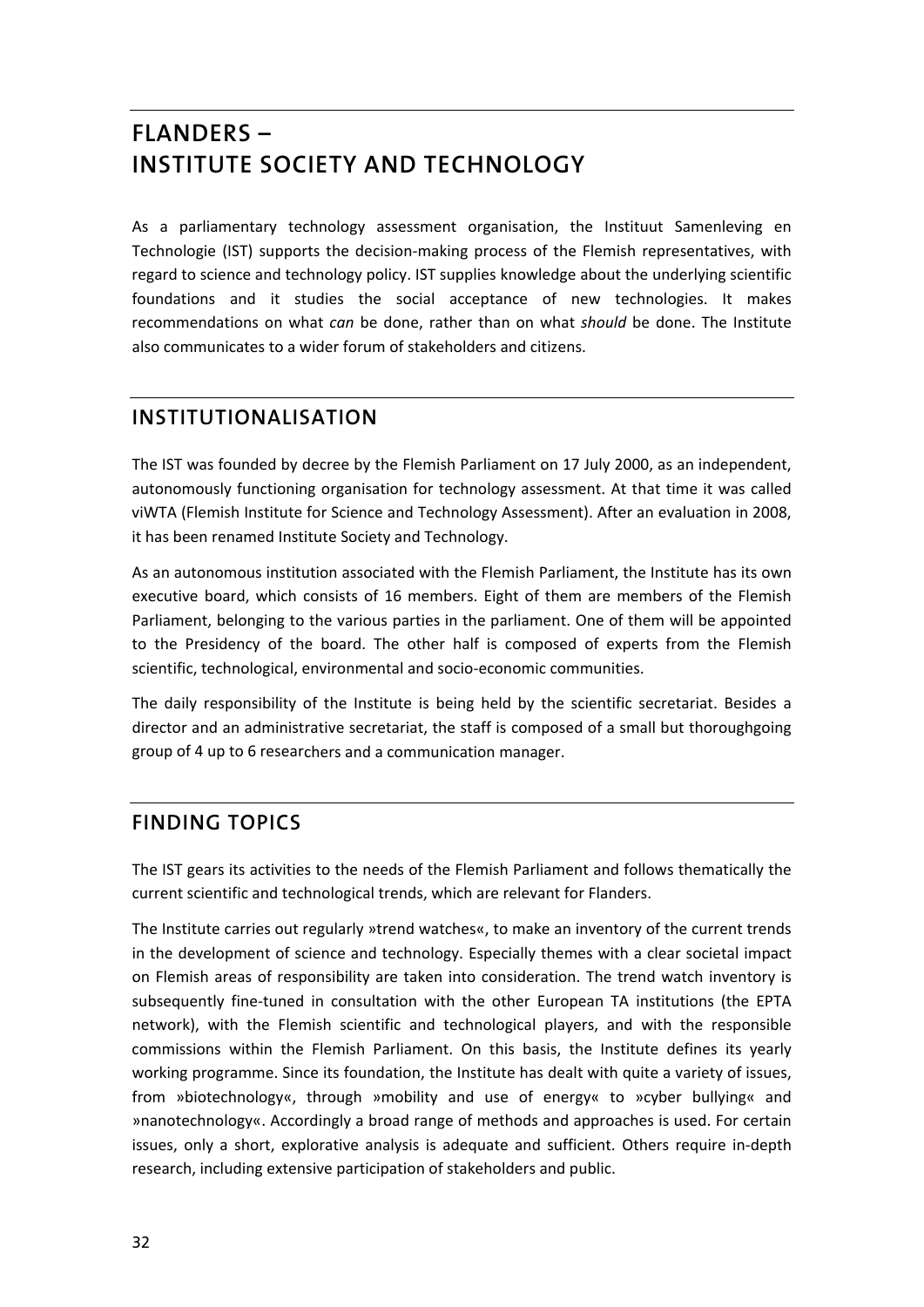#### **WORK PROCEDURES/CONDUCT OF ASSESSMENTS AND OTHERS**

IST has conducted research in a broad area of topics and issues related to a variety of technologies, from biotechnologies, through mobility technologies, energy technologies, information and communication technologies as well as nanotechnologies, and fertility technologies. The institute has applied a broad range of analytical and participatory methods and approaches: explorative survey studies, parliamentary hearings, theatre plays, essays, interviews with experts and stakeholders, retrospective trend analyses, consensus conferences, public forums, citizen conventions, technology festivals, didactical packages for scholars, among others.

#### **TARGET GROUPS**

The main target group of the IST is first and foremost the members of the Flemish Parliament. The Institute is aware of the fact that a TA project can only lead to the desired impact, if the political network and the general public are well informed and if the policy options are perfectly clear. Communication is paramount to achieve that goal, provided that

#### *…it is tailored to the target group;*

Scientific reports are relevant for scientists and for the knowledge building within the Institute. Nevertheless, to address specific target groups, including policymakers, specially adapted and attractive means of communication should be put into action. *…it joins reality;*

It is key to communicate at the appropriate moment. As far as the content is concerned, communication should keep in touch with reality.

#### *…it considers the media as partners;*

Properly communicating with the media is crucial, not only with specialist journals or with the so-called quality newspapers, but also with the popular papers, magazines, radio, television, and on the internet. The media constitute a very important factor in raising public and political opinion.

#### *…it is supported by the organisation as a whole;*

The dissemination of the results of a TA research should not be limited to the director and the communication manager. It is the responsibility of every TA researcher to propagate the results of his or her project.

#### *…it is a continuous effort.*

The actual work only begins when a study comes to an end and the results are being published. TA will only have an impact if its results are continuously communicated and commented, in a way that appeals to people and makes it belong to various contexts. In other words, TA communication also takes place outside the offices and the meeting rooms.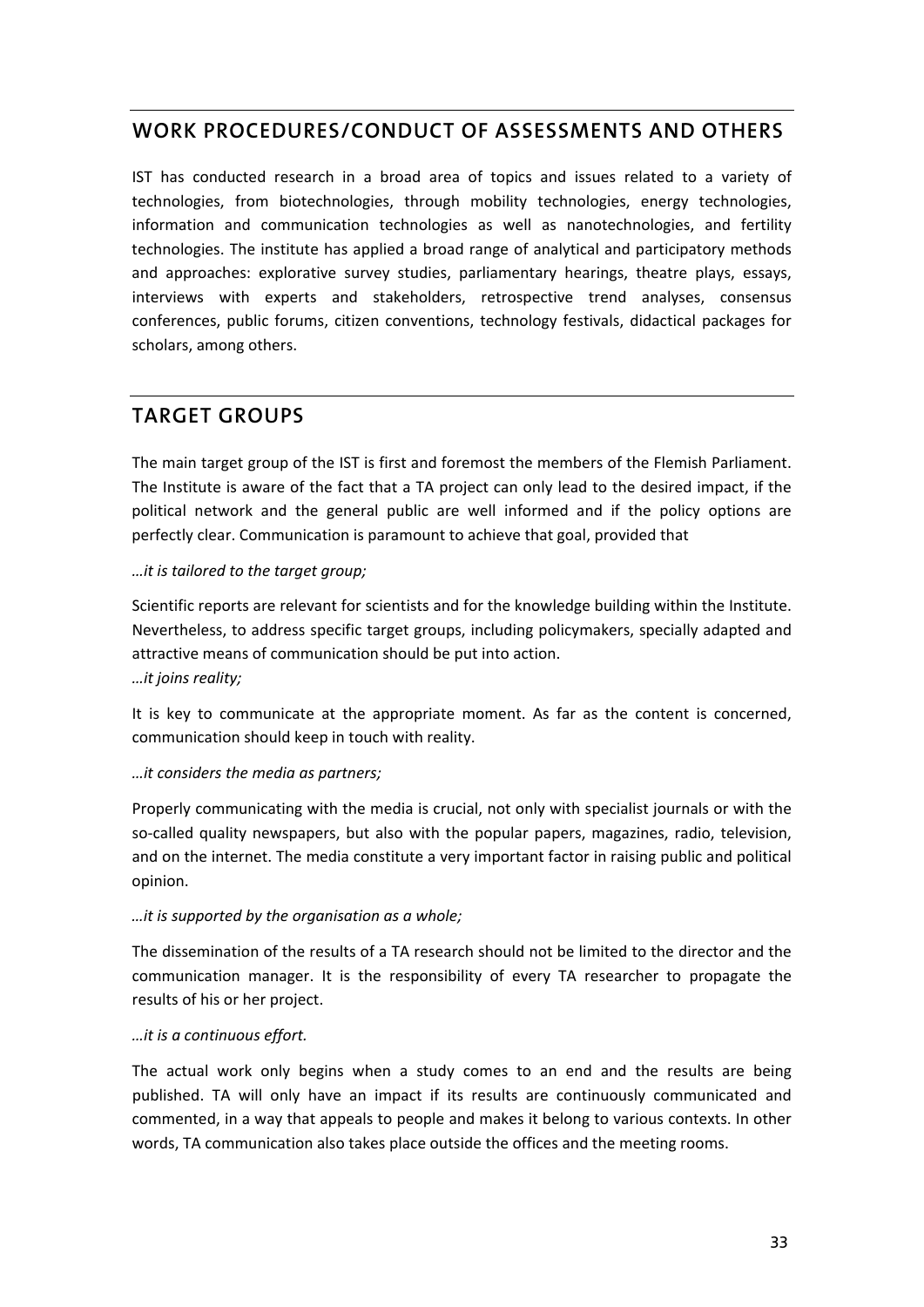### **COMMUNICATION AND PUBLICATIONS**

Over the years, the IST has developed various communication products, including an electronic newsletter (e‐zine), custom made publications (reports, dossiers, recommendations and facts in a nutshell), and the web site www.samenlevingentechnologie.be

#### **THE WAY AHEAD**

On October 24 2011, the Bureau of the Flemish parliament decided to cease the activities of IST by December 31 2012. The decision on the demise of IST was prepared by a political working group, which had been installed in November 2010 by the Bureau of the Flemish parliament in order to have a political evaluation of 3 out of 4 »paraparliamentary« institutes (the Flemish Peace Institute, the Children's Rights Commissariat and IST). In other words, this working group discussed on what could be the future of these institutes within the context of parliament. Representatives from all democratic political parties present in the Flemish parliament took part in this working group. In May 2011, the representative from the green party (Groen) decided to leave the discussions after a conflict on the objectives of this working group. The representative argued that the working group had too many prejudices and jumped too fast to closure conclusions for the different organisations.

In brief, the decision differentiates between TA advice function and TA research function of IST:

- **>** Its TA advice function could be delegated to a committee that consists of parliamentarians and scientists. Reference is made here to the current Catalan PTA model, where the president of the parliament is also chairman of this committee.
- **>** Its TA research function will disappear. The Flemish parliament does not see itself as having to play a direct role in financing research at universities or other research organisations. It based its decision on the premise that parliament cannot finance research: what can be done better elsewhere should be done there.

Parliament's decision leaves an opportunity for the Flemish government to take up the TA research and/or TA functions of IST.

Parliament's decision in October 2011 to close IST at the end of 2012 emphasized a period of significant uncertainty concerning the future of policy oriented technology assessment in Flanders and threatened to create an institutional vacuum for decision‐supporting and participatory TA in Flanders. In the months following this decision, two organisations were identified by IST, the Flemish Parliament and the Flemish government which could potentially integrate the TA research function:

- **>** the Flemish Council for Science and Innovation (VRWI)
- **>** the Flemish Institute for Technological Research (VITO)

VRWI is the independent Flemish strategic advisory council that can act proactively or on request of the government and parliament for the policy areas science and innovation. VITO is an independent and customer‐oriented research organisation that provides innovative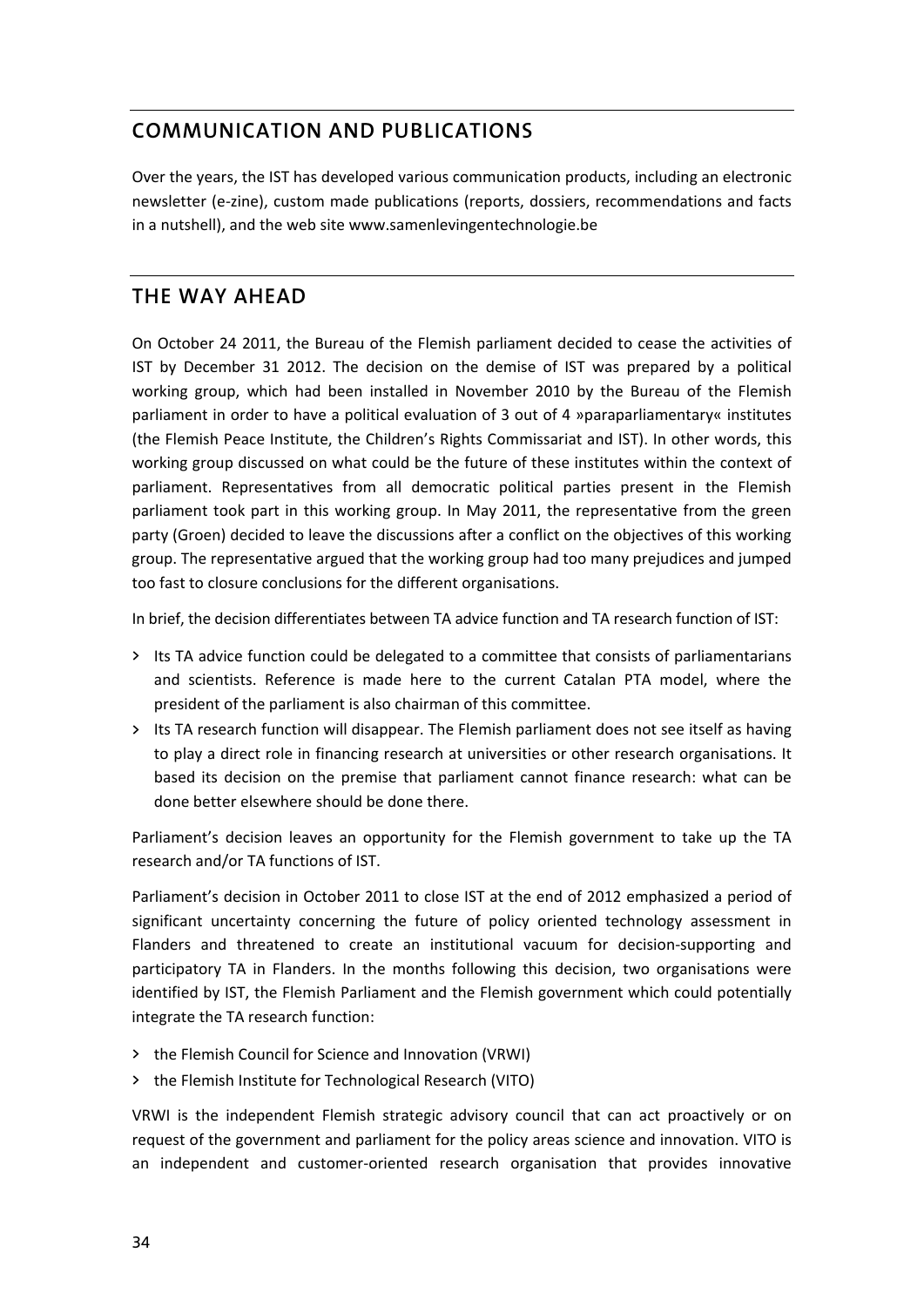technological solutions and scientifically based advice. Hence, while the first is much more policy oriented with links to government and parliament, the latter is much more research oriented with links to academia, industry and government.

Several choices had to be made by the key players, i.e. the Flemish parliament and the Flemish government:

**>** Concerning the TA advice function:

The Flemish parliament had to decide if and how it wanted to incorporate the TA advice function in its own activities. In the months following October 2011 it became soon clear that the initial suggestion to implement the introduction of the Catalan parliamentary TA model into the Flemish parliament was abandoned.

**>** Concerning the TA research function:

The Flemish parliament's decision of October 2011 was clear: the parliament wished no longer to take up any role in TA research activities and asked the Flemish government whether it is interested in taking over TA activities of IST.

In July 2012, the Flemish government then took the decision to relocate the TA research activities to the Flemish Institute for Technological Research (VITO). This involves the transfer of a significant part of IST's budget from parliament to the government and the opportunity for the current TA practitioners at IST to start working at VITO.

For sure, parliament's decision to close IST has highlighted the need to reflect on the de‐ and re‐institutionalisation process of policy oriented TA activities in Flanders. For months it was unsure whether such kind of activities would disappear or re‐emerge in a different institutional context. The government's decision to integrate TA activities of IST in VITO offers a unique opportunity to tackle limitations of the (parliamentary) TA model that has been used in Flanders of the past 10 years. It is to be expected that new ways of linking and embedding TA expertise with other innovation stakeholders and discourses will be developed over the coming months and years. Expertise that has been built up by IST is useful in this matter but will also to be matched with the ever evolving science and innovation landscape. This includes:

- **>** finding an effective balance between TA activities stimulating public discourses and supporting existing and new policy initiatives on science and technology issues,
- **>** positioning TA in the Flemish innovation landscape as a visible knowledge actor that is a contact point for politicians, interested citizens and science, technology & innovation promoters,
- **>** linking TA with other science and innovation discourses that are used in national and transnational policy areas, academia and industry, and
- **>** constructing organised reflection on short‐term, salient and immediately political/societal relevant issues and long‐term, slow and »under the radar« collective interest goals.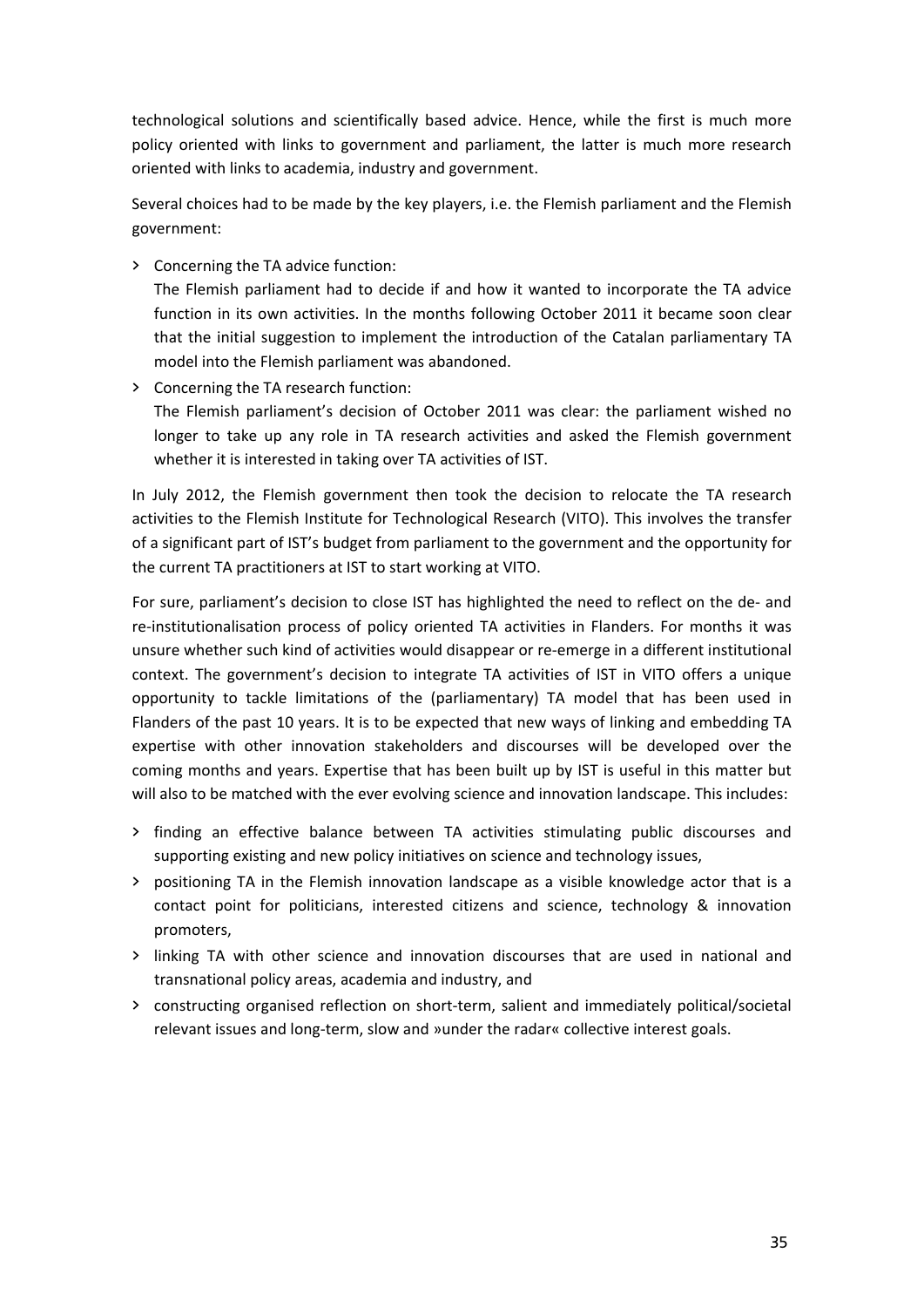# **CONTACT**

IST, Instituut Samenleving en Technologie Vlaams Parlement 1011 Brussel Belgium

Director: Robby Berloznik Contact details until December 31 2012

Fon +32 2 552 40 50 Fax +32 2 552 44 50

ist@vlaamsparlement.be www.samenlevingentechnologie.be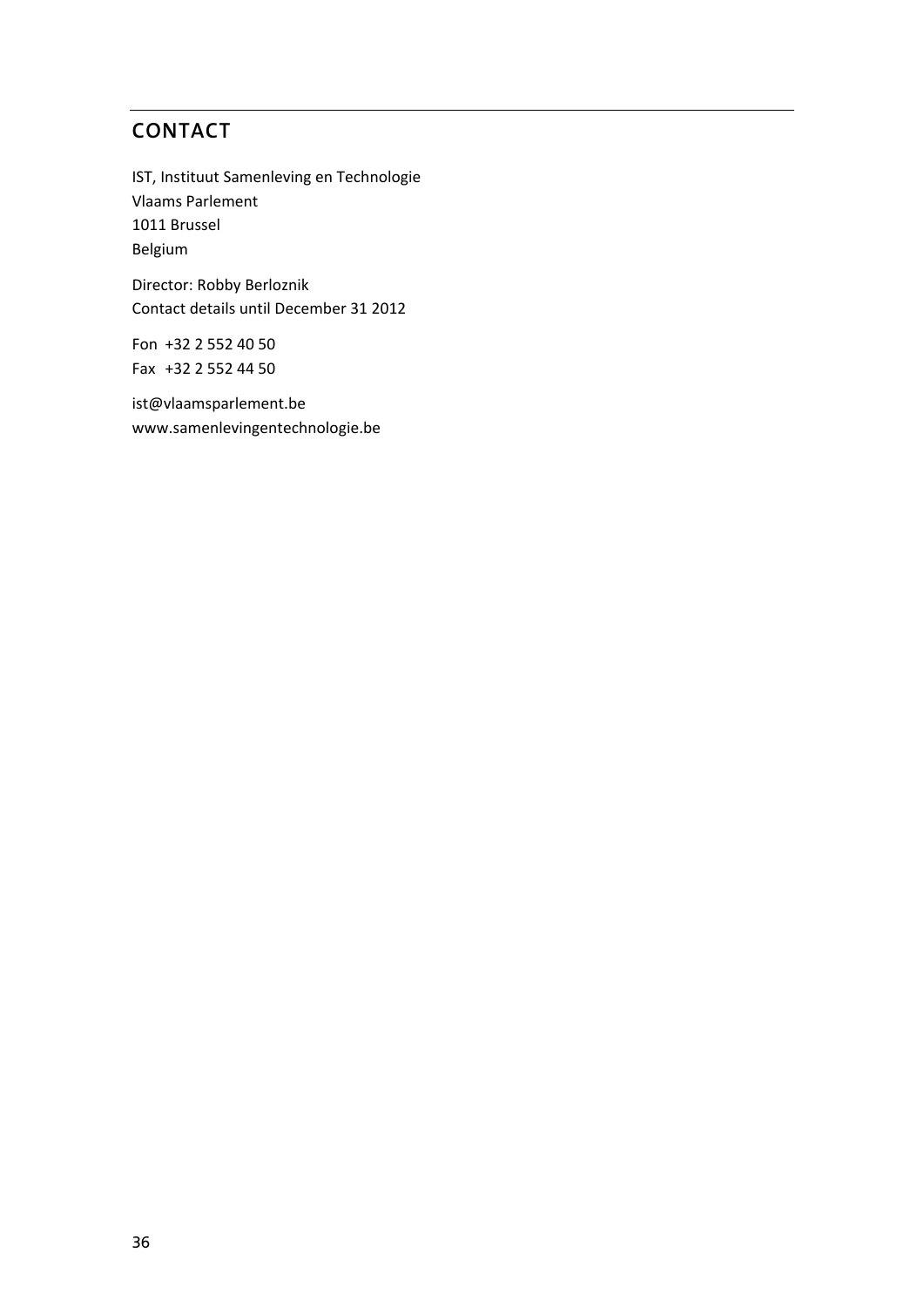# **FRANCE – OFFICE PARLEMENTAIRE D' EVALUATION DES CHOIX SCIENTIFIQUES ET TECHNOLOGIQUES**

## **INSTITUTIONALISATION**

Whereas science was long considered as a vehicle of knowledge, and not as the principle of an action, modern times have witnessed the development of sciences and technologies enabling mankind to act upon nature. However, in doing so, fresh problems and new concerns have arisen. From this observation was born the idea of technology assessment which appeared essential to scientific and political bodies. Mechanisms had to be put in place in order to control technical progress while, at the same time, anticipating its consequences.

In the early 1980's, during a number of debates such as the orientations concerning nuclear, spatial or cable programmes, the French Parliament came to the conclusion that it was unable to assess Government decisions on the major directions of scientific and technological policy. It therefore decided to establish its own structure of assessment: the Parliamentary Office for Scientific and Technological Assessment (Office Parlementaire d'Evaluation des Choix Scientifiques et Technologiques, OPECST).

The OPECST, which was set up by Law n° 83-609 of July 8, 1983, following a unanimous vote of Parliament, aims, within the terms of the Law, »to inform Parliament of the consequences of the choice of scientific and technological options, in particular, so as to enable it to make enlightened decisions«. To do this, it »collects information, launches study programmes and carries out assessments«.

# **ORGANISATION AND RESPONSIBILITIES**

The OPECST is an unusual structure within Parliament: its members, who are appointed so as to ensure proportional representation of the political groups, belong both to the National Assembly and to the Senate. It is composed of eighteen MPs and eighteen Senators; each member may be appointed as a »rapporteur«. A rapporteur is an MP or a Senator in charge of writing a report on a given subject.

The OPECST is chaired alternately for a period of three years, by a member of either assembly. Internal rules stipulate that the First Vice‐President shall belong to the other Assembly.

The OPECST acts as an intermediary between the political world and the world of research. It must listen to researchers and requests authorized opinions. In order to carry out its task, the OPECST is assisted by a *Scientific Council* reflecting the diversity of scientific and technological disciplines in its very composition, as it is made up of twenty‐four leading figures selected on account of their expertise.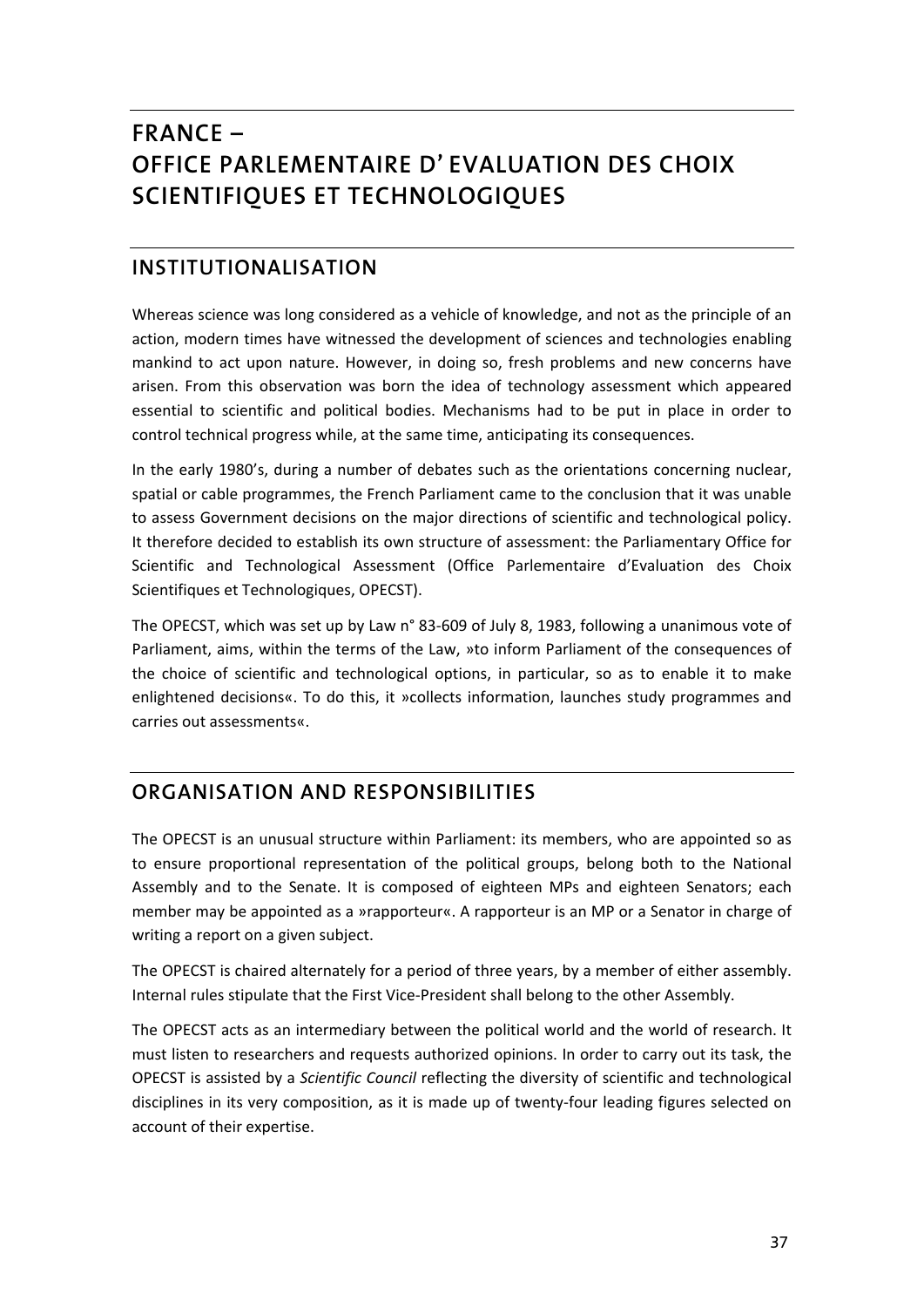# **FINDING TOPICS**

Matters may be referred to the OPECST by the *Bureau* of either Assembly (upon its own initiative, upon the initiative of the chairman of a political group, or upon the initiative of 60 MPs or forty Senators), or by a committee.

Until now, the topics dealt with have belonged to four main areas: energy, environment, new technologies and life sciences.

Some matters referred to the OPECST have been reexamined for several years, such as problems connected with the safety and security of nuclear installations. Others have required the updating of one of the OPECST's previous reports (development of the semiconductor sector, television with digital high-definition, high-activity nuclear waste, etc.). The renewal of referrals on such matters has enabled the OPECST to ensure a real follow‐up of certain subjects.

### **WORK PROCEDURES AND METHODS**

#### **THE APPOINTMENT OF A RAPPORTEUR**

Any matter referred to the OPECST leads to the appointment of one or more rapporteurs, exclusively selected amongst the members of the OPECST. Several study programmes have brought together an MP and a Senator.

#### **THE FEASABILITY STUDY**

Once appointed, the rapporteur first makes a feasibility study. This study aims at providing a snapshot of knowledge on the topic, determining possible research avenues, appreciating the possibilities of obtaining relevant results in the required time period and, last, determining the necessary means to start a study programme. The rapporteur then submits the conclusions of his feasibility study together with methodological remarks to the members of the OPECST. At that stage, he suggests either that the study should be closed, (this happens very rarely), or he proposes to modify the extent of the study (a study first dealing with biofuels was thus extended to prospects for development of non food agricultural products), or, much more frequently a study programme is set up that leads to the drawing‐up of a report.

#### **THE DRAFTING OF A REPORT**

The rapporteur then goes ahead with hearings enabling him to gather, without exclusion, all opinions from concerned persons and organisations. He may also travel in France or abroad in order to inspect installations and firms connected with his work. Throughout his study, the rapporteur is assisted by a parliamentary civil servant and, if need be, by a study group made up of specialists from outside Parliament. He may also hire French or foreign free‐lance experts and consultants for further investigation into specific items. He may likewise gather the opinions of trade unions, professional bodies, and organisations for the protection of the environment or consumer defence. However, the OPECST reports are not restricted to setting out the experts' points of view. Their conclusions are the work of Parliamentarians and may go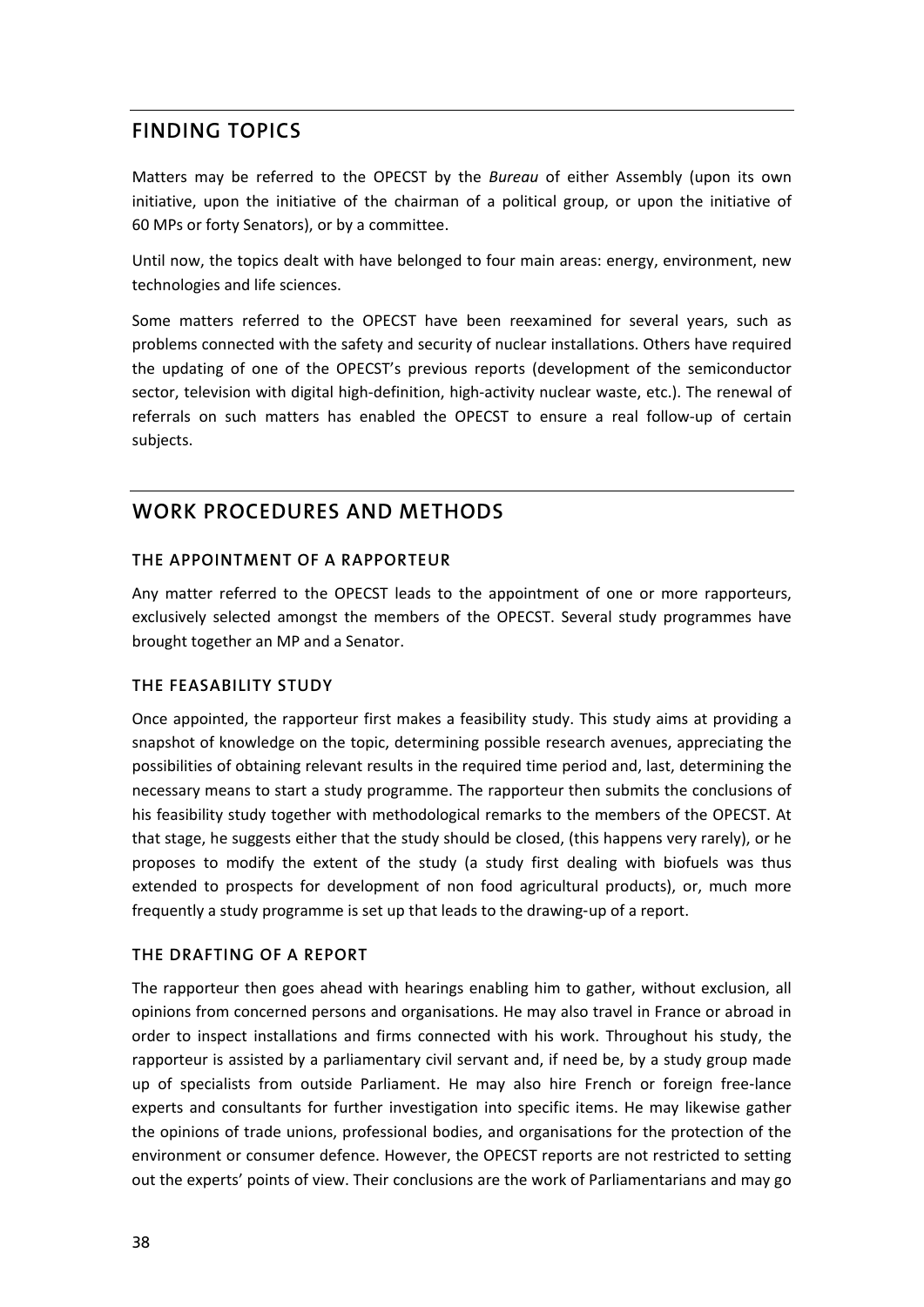beyond merely informing, by including suggestions and recommendations. If the rapporteur deems it necessary, public hearings, open to the press, are organised to gather and confront the opinions of leading figures and organisations wishing to express themselves on the subject in discussion. The minutes of these hearings may then be annexed to the report.

#### **THE RAPPORTEURS' POWERS**

The OPECST rapporteur have identical powers to financial rapporteurs: they may therefore carry out direct investigations on any State Agency and have access to any available document, with the exception of those dealing with military matters or State security. In addition, in the event of difficulties encountered in exercising their mission, the OPECST rapporteurs may request to be given the prerogatives granted to parliamentary committees of inquiry.

#### **THE PUBLICATION OF REPORTS**

At the end of their work, the rapporteurs submit their draft report and their conclusions to the members of the OPECST. These conclusions are presented in such a way that they may be used directly for legislative work or budgetary discussion. Members of the OPECST must decide whether they publish these reports and all or part of the minutes of the hearings and the contributions by the experts. In this respect, the OPECST's decisions are mostly unanimous and the consensus of its decisions is one of the OPECST's main features.

The documents from the OPECST, which make up a special collection within all the parliamentary reports, are on sale at the »Boutique de l'Assemblée Nationale«, at the »Espace Librairie du Sénat« and at the Journal officiel, and are available on each Assembly website. Since its creation, the OPECST has published more than 90 reports.

# **TOPICS**

#### **RECENT REPORTS**

- **>** Nuclear safety, the scope of the nuclear safety, present and future outlook of the nuclear industry, by Messrs Christian Bataille, deputy and Bruno Sido, senator (13<sup>th</sup> legislature, December 2011).
- **>** Innovation put to the test of fears and risks, by Messrs Claude Birraux and Jean‐Yves Le Déaut, deputies  $(13<sup>th</sup>$  legislature, January 2012).
- **>** The impact and challenges of the new diagnosis and therapeutic technologies for the brain, by Messrs Alain Claeys and Jean-Sébastien Vialatte, deputies (13<sup>th</sup> legislature, February 2012).
- > The stakes of synthetic biology, by Mrs Geneviève Fioraso, deputy (13<sup>th</sup> legislature, February 2012).
- **>** Technological breakthroughs in medical science, by Mr Claude Birraux, deputy, National Assembly report 3723  $(13<sup>th</sup>$  legislature)
- **>** The stakes of strategic metals: the case of rare earths elements, by Messrs Claude Birraux and Christian Kert, deputies. National Assembly report 3716  $(13<sup>th</sup>$  legislature)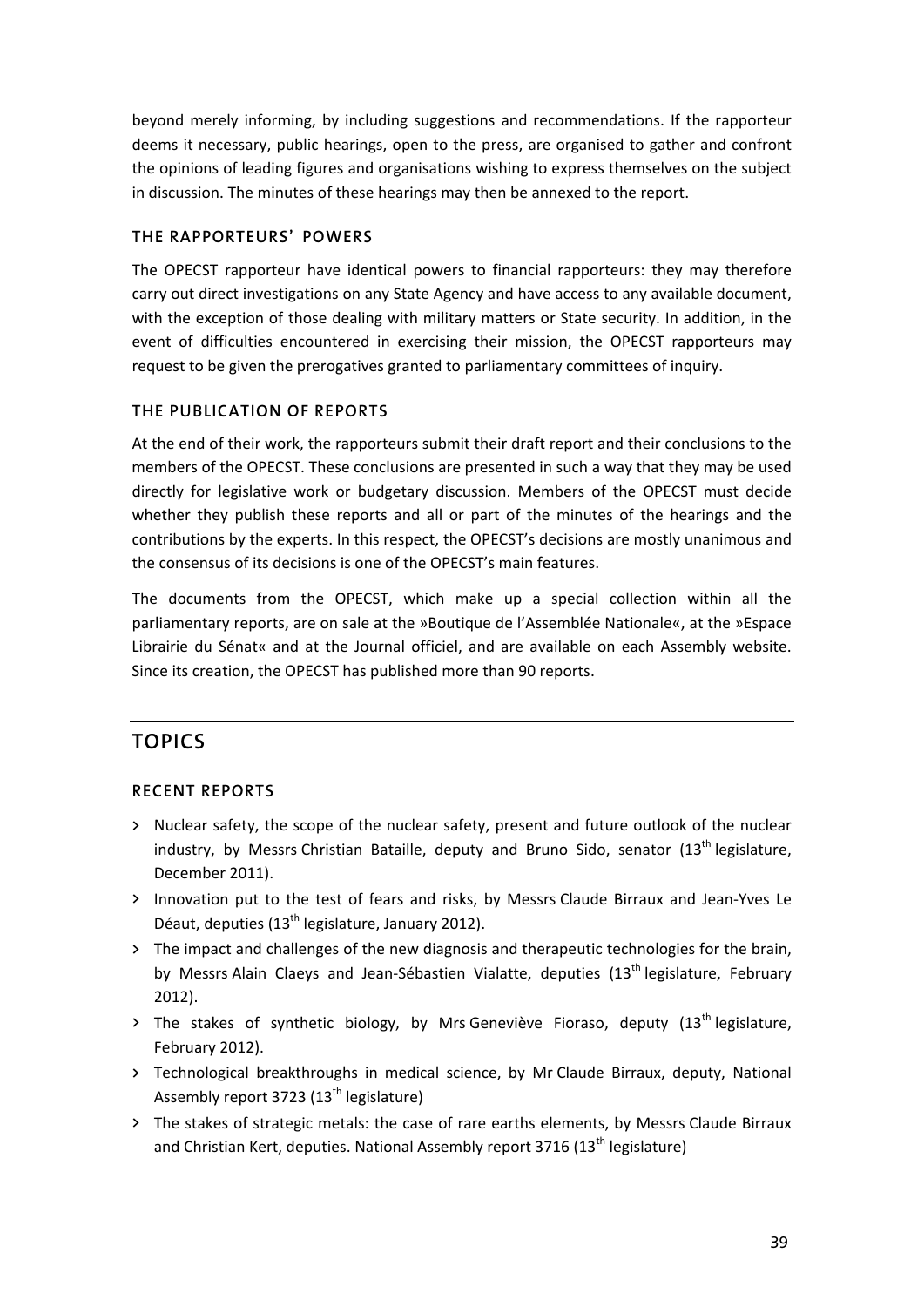- **>** Endocrine disruptors: a time for caution, by Mr Gilbert Barbier, senator. National Assembly report 3662 (13<sup>th</sup> legislature), Senate 765 (2010–2011).
- **>** Nuclear safety: Intermediate report of the special joint parliamentary committee on nuclear safety, present and future outlook of the nuclear industry, by Messrs Christian Bataille and Claude Birraux, deputies, and Bruno Sido, senator. National Assembly report 3614 (13th legislature), Senate 701 (2010–2011).
- **>** The pollution in the mediterranean sea: current situation and perspectives for 2030, by Mr Roland Courteau, senator. National Assembly report 3589 (13<sup>th</sup> legislature), Senate 652 (2010–2011).
- **>** Assessment of the three‐year national plan on radioactive waste management, by Messrs Christian Bataille and Claude Birraux, deputies. National Assembly report 3108 (13<sup>th</sup> legislature), Senate 248 (2010–2011).
- **>** Mathematics in France and in modern sciences, by Mr Claude Birraux, deputy. National Assembly report 3085 (13<sup>th</sup> legislature), Senate 222 (2010–2011).
- **>** State of research on the prevention and treatment of obesity, by Mrs Brigitte Bout, senator. National Assembly report 3020 (13<sup>th</sup> legislature), Senate 158 (2010–2011).
- **>** Assessment of the application of Article 26 of the Bioethics Act, by Messrs Alain Claeys and Jean-Sébastien Vialatte, deputies. National Assembly report 2718 (13<sup>th</sup> legislature), Senate 652 (2009–2010).
- **>** Mutation of viruses and the management of pandemics: the example of the A(H1N1) virus (final report), by Mr Jean‐Pierre Door, deputy, and Mrs Christine Blandin, senator. National Assembly report 2654  $(13<sup>th</sup>$  legislature), Senate 581 (2009–2010).
- **>** Management of pandemics: HINI, what hindsight? (report of the public hearing of 14 June 2010), by Mr Jean‐Pierre Door, deputy, and Mrs Christine Blandin, senator. National Assembly report 2717 (13<sup>th</sup> legislature), Senate 651 (2009–2010).
- **>** Effects on health and the environment of the electromagnetic fields produced by high and very high voltage lines, by Mr Daniel Raoul, senator. National Assembly report 2588 (13th legislature), Senate 506 (2009–2010).
- **>** Pesticides and health, by Mr Claude Gatignol, deputy, and Mr Jean‐Claude Etienne, senator. National Assembly report 2463 (13<sup>th</sup> legislature), Senate 421 (2009-2010).
- **>** Mutation of viruses and the management of pandemics: the example of the A(H1N1) virus (interim report), by Mr Jean‐Pierre Door, deputy, and Mrs Christine Blandin, senator. National Assembly report 2314 (13<sup>th</sup> legislature), Senate 307 (2009–2010).
- **>** Faced with A(H1N1) influenza and the mutation of viruses, what can researchers and the public authorities do? (Report of the public hearing of 1 December 2009), by Mr Jean‐Pierre Door, deputy, and Mrs Christine Blandin, senator. National Assembly report 2226  $(13<sup>th</sup>$  legislature), Senate 204 (2009–2010).
- **>** Assessment of the principles applying in France to animal experimentation and alternative methods to it, by Messrs Michel Lejeune and Jean‐Louis Touraine, deputies. National Assembly report 2145 (13<sup>th</sup> legislature), Senate 155 (2009–2010).

#### **PUBLIC HEARINGS**

**>** An assessment of French presence in sub Antarctic islands, by Messrs Claude Birraux, deputy, and Bruno Sido, senator.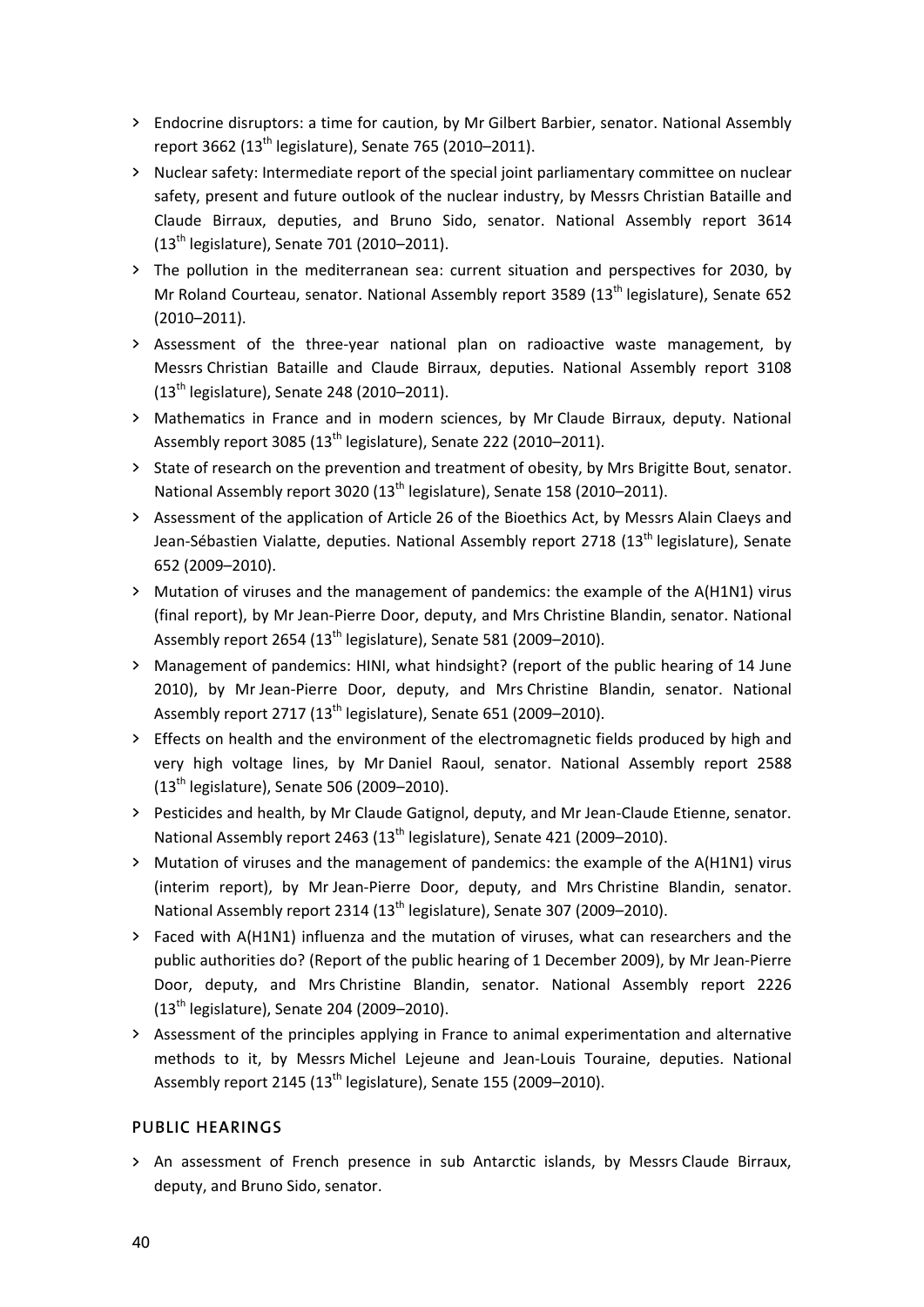- **>** Monogenic diseases: the current situation, by Messrs Claude Birraux and Jean‐Louis Touraine, deputies.
- **>** The stakes of strategic metals: the case of rare earths elements, by Messrs Claude Birraux and Christian Kert, deputies.
- **>** Technological breakthroughs in medicine, by Mr Claude Birraux, deputy. National Assembly report 3723  $(13<sup>th</sup>$  legislature)
- **>** The Alliances: a new dynamic for research, by Mr Claude Birraux, deputy, National Assembly report 3375  $(13<sup>th</sup>$  legislature), Senate 453 (2010–2011).
- **>** The inputs of sciences and technologies to the evolution of financial markets, by Mr Claude Birraux, deputy, National Assembly report 2987 (13<sup>th</sup> legislature), Senate 140 (2010–2011).
- **>** Lessons to be learnt from the eruption of the volcano Eyjafjöll, by Mr Christian Kert, deputy. National Assembly report 2851 (13<sup>th</sup> legislature), Senate 28 (2010–2011).
- **>** Is France ready for an earthquake? by Messrs Jean‐Claude Étienne and Roland Courteau, senators. National Assembly report 2721 (13<sup>th</sup> legislature), Senate 653 (2009–2010).

# **TARGET GROUPS**

First, Members of parliament. But also research institutions, academies of science, universities and civil society.

## **COMMUNICATION AND PUBLICATIONS**

OPECST reports are published. A summary of 4 pages is usually also available. All its publications and the videos of its public hearings are posted on the National Assembly web site, section OPECST.

### **IMPACT**

The Office has progressively become an acknowledged instrument of parliamentary action. Several laws make provision either for it to be informed of, or to participate in the appointment of representatives of Parliament to various bodies, or for its representation, by its President or one of its members, on the board of directors of various organisations. It has also become a special interlocutor for the scientific community as a whole and maintains close links with it. The events bringing together the OPECST and high level scientific organisations, Académies, CEA, Cité des Sciences et de lʹIndustrie, CNRS, etc.‐ are the true illustration of this.

Every year, several conferences and seminars are organised by the OPECST, either in relation to one of its reports or on a scientific or technological subject. Finally, the OPECST also contributes to the development of international parliamentary relations and takes part in various congresses and events, in particular at a European level. Thus, over the last few years, we have seen the setting‐up of an information and exchange network, the European Parliamentary Technology Assessment (EPTA), bringing together the European organisations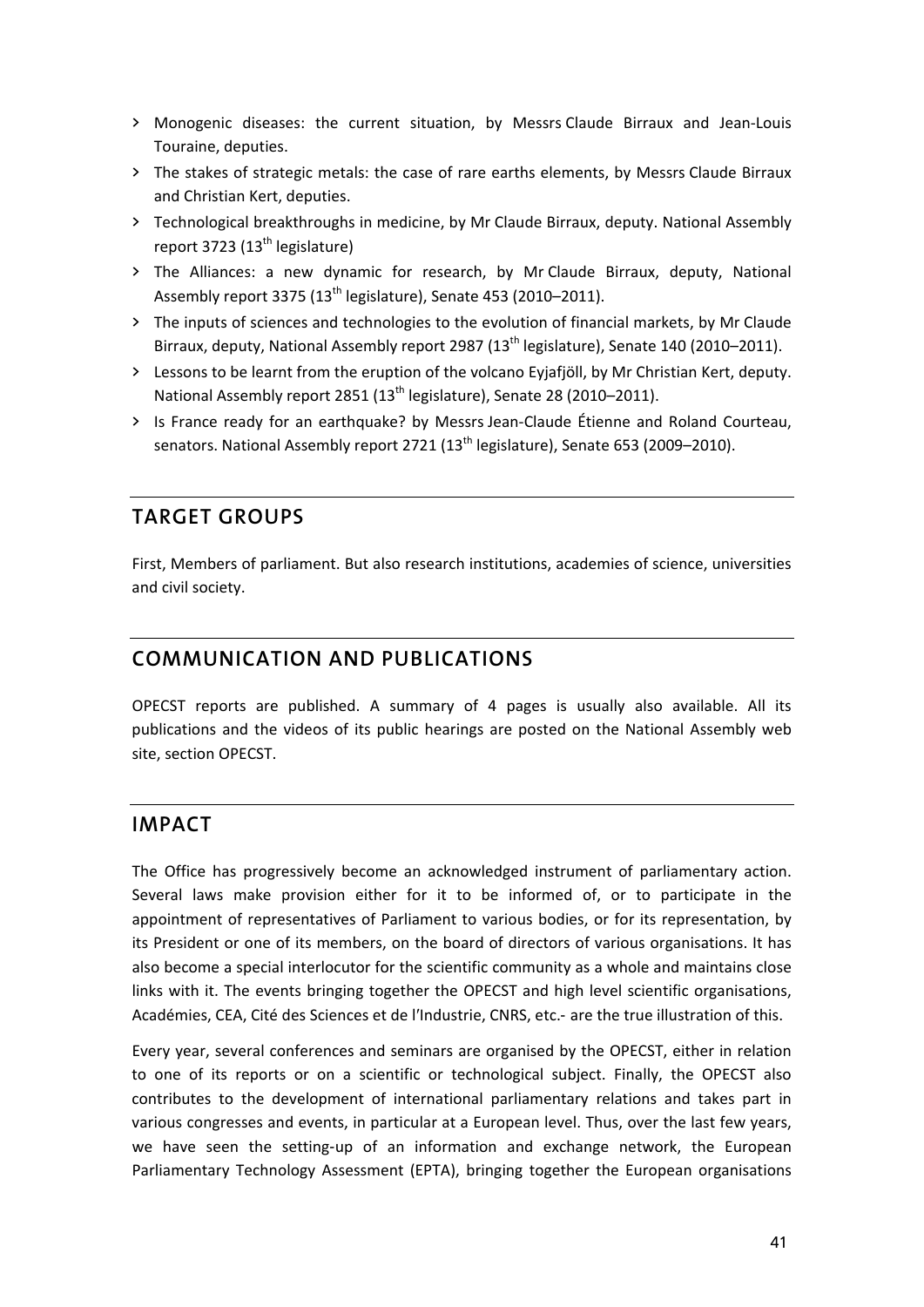responsible for conducting scientific and technological assessments for national Parliaments and the European Parliament.

In the near future, the OPECST would like to continue to strengthen its various missions and, in particular, to play a role in furthering the exchange between the political and scientific worlds.

### **THE WAY AHEAD**

1. Study in progress

Outlook of the civil aviation for 2040.

2. Towards a new group of MPs members of OPECST, after the future parliamentary elections in June 2012. A new programme of studies will be then launched, probably in September– October 2012.

### **CONTACT**

#### OPECST

Office Parlementaire d'Evaluation des Choix Scientifiques et Technologiques Assemblee Nationale 103, rue de l'Université 75355 Paris Cedex 07 SP France

Chairperson: Mr Bruno Sido, Senator (Senate) First Vice-Chairperson: Mr Claude Birraux, Deputy (National Assembly)

Fon +33 1 40 63 70 56, 65 Fax +33 1 40 63 70 95

Assemblée nationale: Mr Eric Szij Sénat: Mr Philippe Dally

opecst@senat.fr opecst‐groupe@assemblee‐nationale.fr

www.senat.fr/opecst/english.html www.assemblee‐nationale.fr/documents/index‐oecst‐gb.asp www.opecst.assemblee‐nationale.fr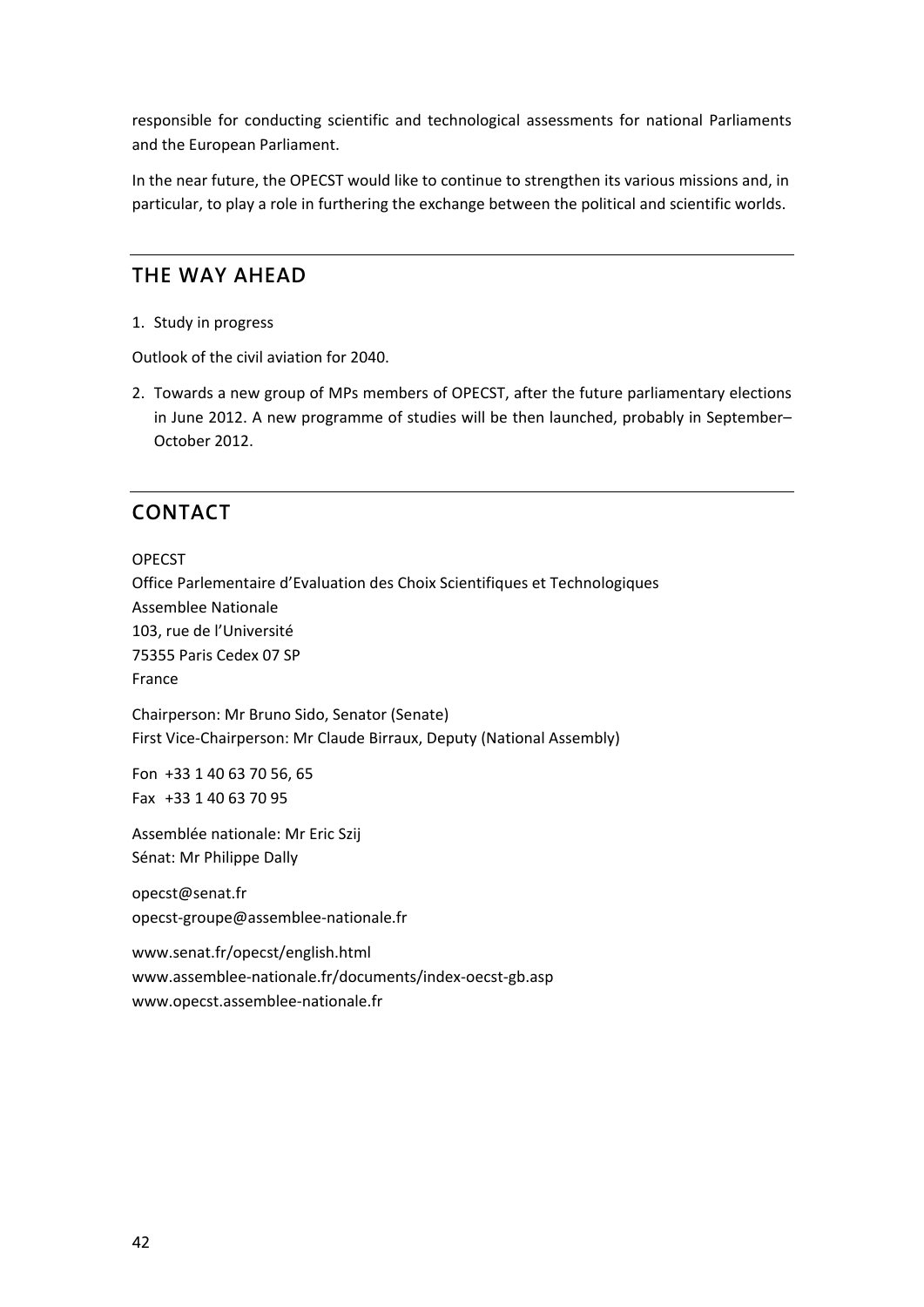# **GERMANY – OFFICE OF TECHNOLOGY ASSESSMENT AT THE GERMAN BUNDESTAG**

The Office of Technology Assessment at the German Bundestag (TAB) has been advising Parliament on important questions of technological and social change since 1990. The primary aim is to supply Parliament with information providing a scientific basis for its debates and decision making.

Technology assessment (TA), as TAB sees it, has the following tasks:

- **>** to analyse the potentials of new scientific and technological developments and explore the associated opportunities,
- **>** to examine the framework conditions for implementing scientific and technological developments,
- **>** to analyse their potential impacts in a comprehensive forecast, pinpoint the opportunities offered by using a technology and indicate the possibilities for avoiding or reducing its risks.

All this is the basis for developing alternative options for the policy-making process.

### **INSTITUTIONALISATION**

As in other industrialized countries, public debates on technology assessment (TA) started in Germany in 1972–1973, prompted by the creation of the Office of Technology Assessment (OTA) of the U.S. Congress and the prior intensive debate on TA and its institutionalisation. This debate only bore fruit in 1989 with a parliamentary resolution to create the »Büro für Technikfolgen‐Abschätzung beim Deutschen Bundestag«. The organisational model adopted has two key features.

#### **THE GOVERNING POLITICAL BODY**

The Research and Technology Committee, which was given the responsibility for initiating TA investigations and controlling them politically, was renamed »Committee for Research, Technology and Technology Assessment«. The Committee's secretariat was expanded in line with these new responsibilities.

#### **THE OPERATIONAL TA UNIT**

Under the terms of the Bundestag resolution, an appropriate scientific institution outside Parliament must be selected through tender and commissioned to establish and operate the TA unit. The legal basis for this is a supplement to section 56 of the Bundestag's Rules of Procedure. The TA unit to be established will work exclusively for the Bundestag. It has to ensure parliament‐specific presentation and communication of the results of its work.

On 29 August 1990, after a tendering procedure and at the proposal of the then Committee on Research and Technology, a contract was signed with the Karlsruhe Nuclear Research Centre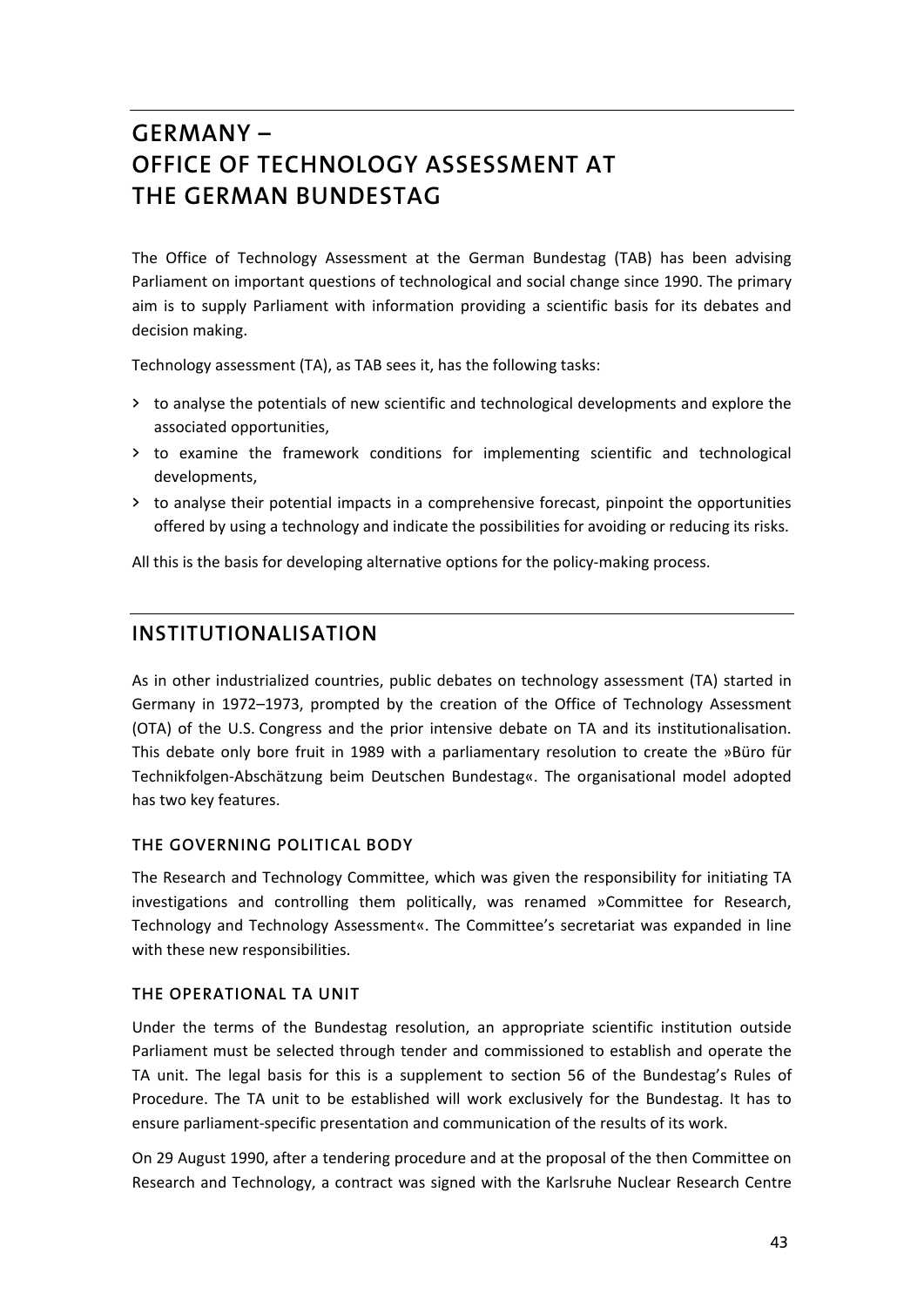for a three‐year pilot phase and the Office of Technology Assessment at the German Bundestag (TAB) was founded. Since then, it has been operated by the Institute for Technology Assessment and Systems Analysis (ITAS) Centre (before 1995 it was named AFAS, Department for Applied Systems Analysis) of the Karlsruhe Institute of Technology (KIT), a merger of the Karlsruhe Research Centre and the University of Karlsruhe.

After the conclusion of the pilot phase, the German Bundestag decided on 4 March 1993 to establish a permanent advisory institution »Technology Assessment at the German Bundestag«, as a result of the positive findings of the responsible Committee for Research, Technology and Technology Assessment. Since that time, the TA unit is run on the basis of a series of contracts with a duration of five years each. The last major change was in 2002 the decision that ITAS would cooperate in specific areas with the Fraunhofer Institute for Systems and Innovation Research, Karlsruhe. The current contract runs till September 2013.

# **ORGANISATION AND RESPONSIBILITIES**

TAB is operated by the Karlsruhe Institute of Technology (KIT) under a contract with the German Bundestag. TAB is an independent scientific unit of the Institute for Technology Assessment and System Analysis (ITAS). TAB and ITAS cooperate in conducting research as well as in developing concepts and methods of technology assessment.

The Director of TAB is appointed by KIT in consultation with the responsible Committee on Education, Research and Technology Assessment. Professor Armin Grunwald, who also heads the Institute for Technology Assessment and Systems Analysis (ITAS) at the Karlsruhe Institute of Technology, is responsible for the scientific results of TAB's work and represents them vis à vis the German Bundestag.

The director of TAB and his or her staff are, in matters of content, not bound by instructions of the KIT with respect to any tasks assigned to them by the Bundestag, and that the director of TAB has responsibility for the scientific accuracy of the results produced by TAB and also has sole responsibility for selection TAB staff. TAB is located in Berlin. Currently, eight scientists from various disciplines are employed there.

As TAB's governing body, the Committee on Education, Research and Technology Assessment is chiefly responsible for deciding on the work programme, approving final reports, and communicating with the Members of Parliament and its committees. It has a standing »TA rapporteur group«, with one member from each parliamentary political party. This group prepares all the decisions on TAB to be taken by the Committee, from the decision to carry out a TA project through to approval of the final report. The Committee secretariat assists the rapporteurs in their work.

### **FINDING TOPICS**

Proposals for TA‐studies can come from one or many of the parliamentary groups in the Committee for Education, Research and Technology Assessment as well as any of the other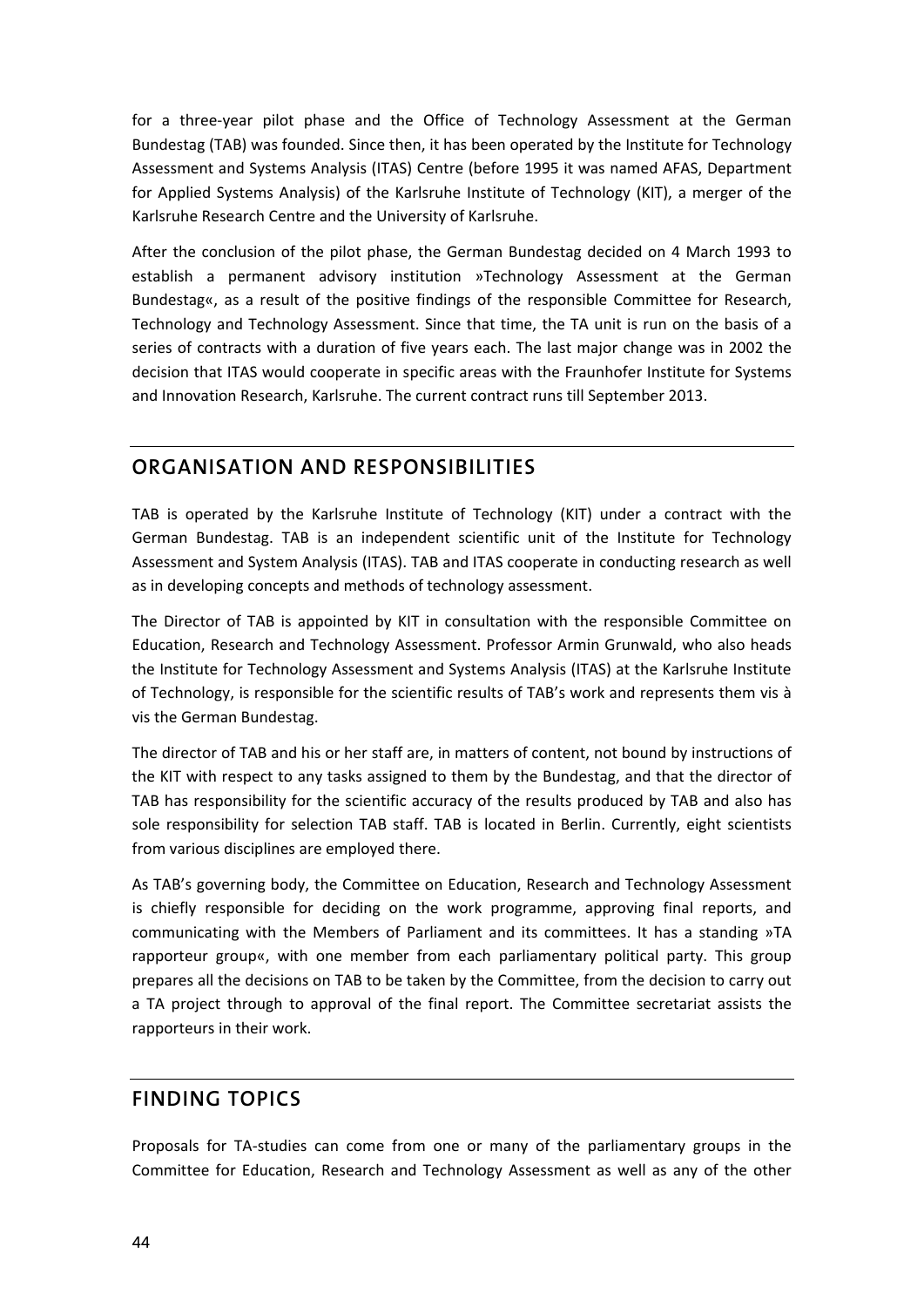committees in the German Bundestag. Under the guidance of the committee chairwoman, the TA-rapporteurs along with the director of TAB discuss the political and factual relevance of requested topics. TAB submits a statement for every proposal on its scientific workability as well as considerations of the objectives, substance, and methods. Topics are then selected and unanimously presented to the committee for debate and decision. A proposal is accepted when a third of the committee members do not oppose it.

## **WORK PROCEDURES AND METHODS**

After decision by the Committee, TAB is responsible for scientific and organisational implementation of the TA studies. The project team begins with intensive research and consultations with experts on relevant research issues and findings. These also help in exploring opposing scientific opinions and controversial positions by various interest groups. For central issues defined for a study, TAB makes recommendations to the Committee on expertise to be commissioned from external experts or scientific institutions. Cooperation with such external experts and their reports is a central element of project work.

Over the entire term of the project, the team monitors and analyses the ongoing scientific debates and related public and political discussions. Particularly when interim findings are at hand, workshops and expert meetings are organised to bring together scientific experts and Members of Parliament. Representatives of societal groups are frequently included. This also aims to promote communication between science, society and German Bundestag and the transfer of knowledge and opinions, even before completion of a project. The results of all activities are summarised by TAB, and the project is concluded with a final report.

#### **TA PROJECTS AND MONITORING ACTIVITIES**

TA projects and monitoring activities are central working areas for TAB. These areas have proved ideal, particularly as a means of channelling the numerous requests for topics received from the expert committees and parliamentary political parties into analytical processes suitable for the purposes of German Bundestag.

- **>** TA projects deal with complex issues of science and technology. Such projects apply a comprehensive, interdisciplinary approach and a long-term perspective (e.g. nanotechnology, synthetic biology, and modern power grids).
- **>** Monitoring activities consider selected aspects of developments in science, technology and society (e.g. regulation, innovation, experience made in other countries). Their thematic focus makes them particularly suitable for current issues. They are also helpful in identifying and determining the exact content of future and more comprehensive assessments. Finally, they contribute to strengthening the core competences of TAB in important areas (e.g. themes such as sustainable energy supply, acceptance of new technologies, eLearning, genetic diagnostics and gene therapy).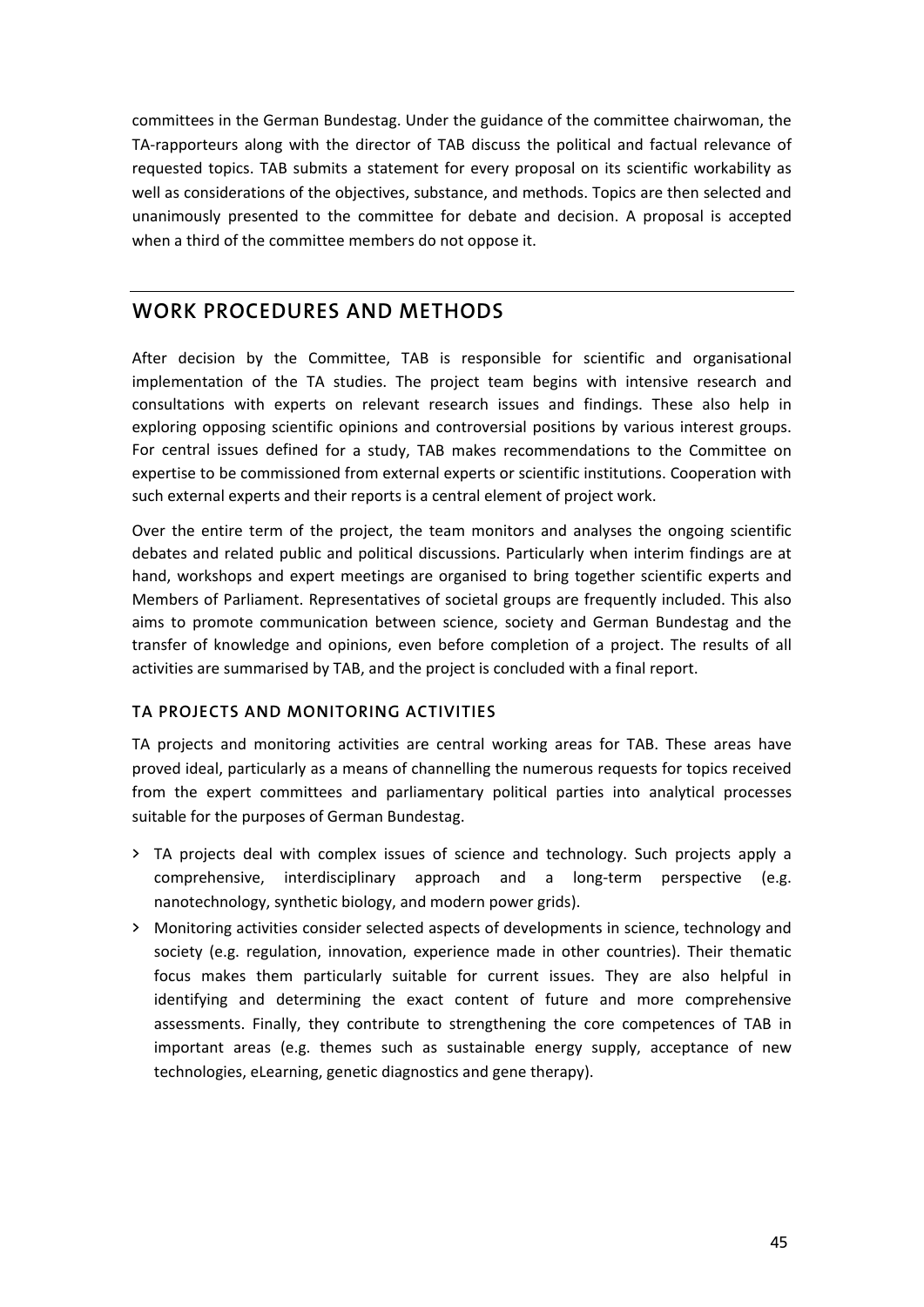#### **FUTURE REPORTS, POLICY BENCHMARKING AND INNOVATION REPORTS**

These analytical approaches – for which the cooperation partner Fraunhofer-Institute for Systems and Innovation Research (ISI) holds lead responsibility – are used to open up specific additional prospects:

- **>** Future reports are intended to identify technological fields with relatively medium and long‐term relevance which are expected to require parliamentary action. Among other things, this enhances the Committee's opportunities to put issues on the political agenda at an early stage.
- **>** Policy benchmarking uses international comparative studies of policy approaches in other countries and political options for action being debated there, to contribute to the Committee's ability to assess solutions in various countries and areas of technology.
- **>** Innovation reports are intended to review current innovations in areas characterised by particularly rapid development, a high degree of sensitivity and a low level of empirical information.

### **TOPICS**

The topics on which TAB conducts assessments comprise a broad range of actual scientific and technological issues with high relevance for politics. One focal point lies on the field of environment and health, examples are reports on »Medicines for Africa«, and »Geoengineering«. Another focus is on the dynamic and controversial issue of bio‐ and gene technology. To this, TAB submitted reports such as »Gene Doping«, »Transgenic Seeds in Developing Countries«. Examples for projects in the field of resources and energy are »Renewable Energy Sources to Secure the Base Load in Electricity Supply«, »Energy Storage Technologies«, »Carbon Dioxide Capture and Storage«.

Under the umbrella of technology, society and innovation, TAB studies are focused on identifying potential areas of innovation as well as the strengths and weaknesses of Germany's innovation system. Furthermore, another focus of these studies are the challenges of research, education, and innovation policies.

#### **SELECTED RECENT AND ONGOING PROJECTS**

- **>** Application potential of remote sensing for developing countries
- **>** Organic farming and biomass production
- **>** Electric mobility concepts and their significance for economy, society, environment
- **>** Electronic petitioning and modernisation of petitioning systems in Europe
- **>** Future of the automobile industry
- **>** Geoengineering
- **>** Medicines for Africa
- **>** Modern power grids as a key element in a sustainable supply of energy
- **>** Organic farming and biomass production
- **>** Postal services and modern information and communication technologies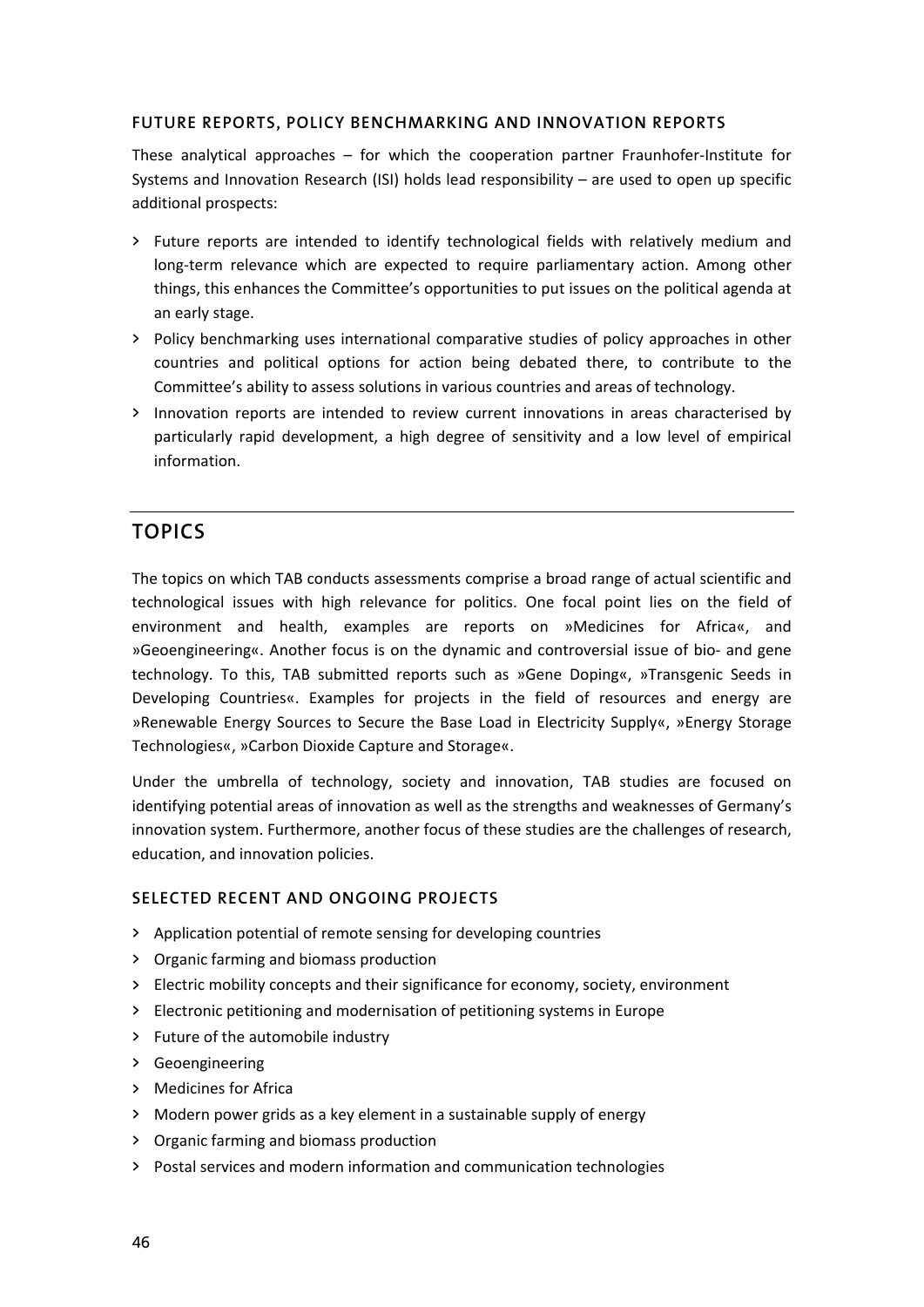- **>** Regulations for access to the information society
- **>** Renewable energy sources to secure the base load in electricity supply
- **>** Supply of raw materials for high‐tech German industries
- **>** Sustainability and Parliaments: Survey and Perspectives RIO +20
- **>** Synthetic Biology
- **>** Technological advances in healthcare: A Source of rising costs or an opportunity for cost savings?
- **>** The future of the automotive industry
- **>** Valorisation of Biodiversity
- **>** White Biotechnology ‐‐ present status and future perspectives

# **TARGET GROUPS**

In accordance with its mandate, the work of TAB is focused on the German Bundestag. An important role in parliamentary proceedings is played by the committees to which TAB reports are routinely forwarded for deliberation. These committees are crucial actors in using and disseminating the findings of TAB. Over time, the range of committees initiating TA studies (and discussing TAB reports) has grown considerably.

Besides this primary audience, all other Members of Parliament, parliamentary committees, staff of the parliamentary political parties and of Members of Parliament as well as the Scientific Service of German Bundestag comprise the audience for and potential users of the results of TA processes. In addition there are study commissions, to which there are often close informal contacts. The Federal and State ministries also follow the work of TAB with close interest. Finally, companies, government agencies, research institutions and educational institutions and – not least – interested members of the public also call upon TAB findings.

Parliamentary TA is also designed as a forum for public discussion. Intensive communication of project results, e.g. by presentations at public sessions of the Committee, workshops with experts and representatives of societal organisations (interest groups, NGOs), and press conferences and discussions enhance the visibility of parliamentary TA. In this way it becomes clear to a broad public that German Bundestag is also looking beyond daily business, to take a scientifically well-based approach to long-term prospects in technological and social development.

# **COMMUNICATION AND PUBLICATIONS**

The results of the TA projects and other TAB work are documented and made available as TAB working reports and background and discussion papers. Selected reports are issued as printed papers of German Bundestag (Bundestagsdrucksache). Since 1996, selected final reports on TA projects have appeared in the series »Studies by the Office of Technology Assessment at German Bundestag«, published by edition sigma, Berlin.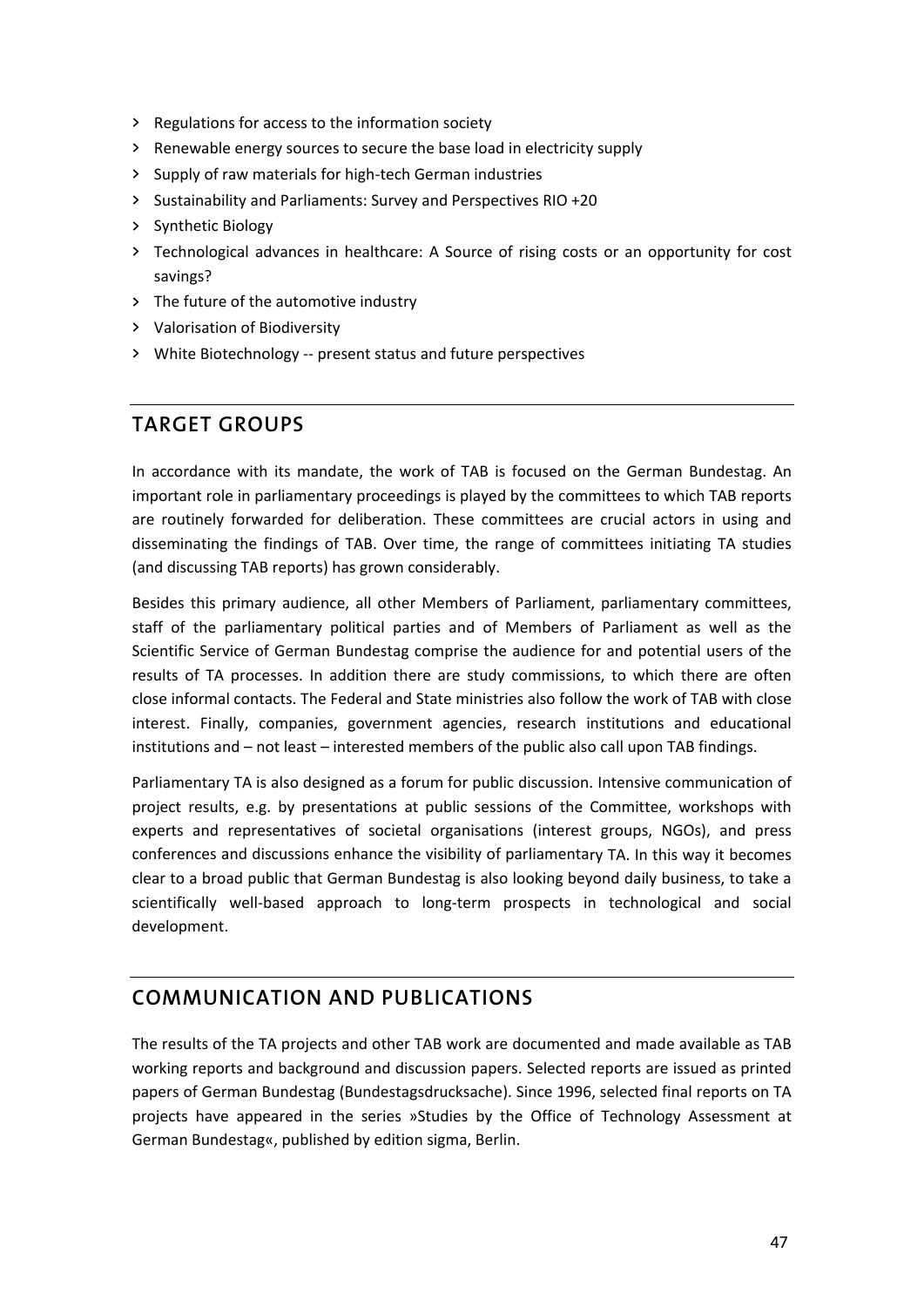TAB and its current information are also accessible on the Internet (www.tab-beimbundestag.de) and on the German Bundestag intranet. The TAB letter appears twice a year, and contains primarily information on the TAB working programme and reports on the findings of TAB projects and monitoring activities.

# **IMPACT**

It is far from easy to assess the direct impact that TA and related forms of scientific policy advice have on decision making. On the one hand the general rule applies, that proposed pieces of legislation never quote the sources of information by which they may be inspired. On the other hand, TA is only one of a multitude of voices that influence the decision making process. Because of the lack of direct evidence one has to rely on more indirect means to assess utilization and usefulness of TA »products« to the »customer«, the Parliamentarians.

The first and maybe the most important criterion is the satisfaction of the Members of Parliament, which may be expressed openly in parliamentary debates or in more informal ways including face to face conversations. In fact TAB has fared quite well in this respect and there are numerous examples of MP's highlighting their praise of TAB's work.

A second one is the frequency of the occasions where Parliament in plenary debates and in Committee meetings deals with TAB‐reports. The number of Committees that put TAB‐reports on their agenda has indeed increased constantly in recent years. To a somewhat lesser extent the same holds true also for plenary debates, which documents the continuous practice of Parliament to consult technology assessment in complex scientific and technological issues.

Another indicator of how well received TAB's advice is, is the demand for new TAB‐studies, which continuously exceeds the capacity by a wide margin. For example, during a recent procedure of finding new topics, Parliament came up with close to 70 suggestions for new topics of which only 12 could be taken up because of capacity limitations.

And last but not least also the resonance in the media and the general public as well as the demand for electronic and printed versions of TAB products is an indication that TAB's work is very well known and well received by many societal groups, may it be trade associations, NGOs, scientific and educational institutions, federal and regional ministries or others.

All in all, the interest in TAB's activities both by expert audiences and the general public has stabilised on a high level. Even though TAB does not engage in intensive press and public relation activities, the resonance in the press and electronic media is very favourable and the TAB-staff is frequently asked for interviews or statements.

### **THE WAY AHEAD**

In view of the highest accolade that Parliamentarians voice with respect to their satisfaction with TAB's work, there is no need for radical changes but rather a continuous evolutionary adaptation to ever changing circumstances and framework conditions.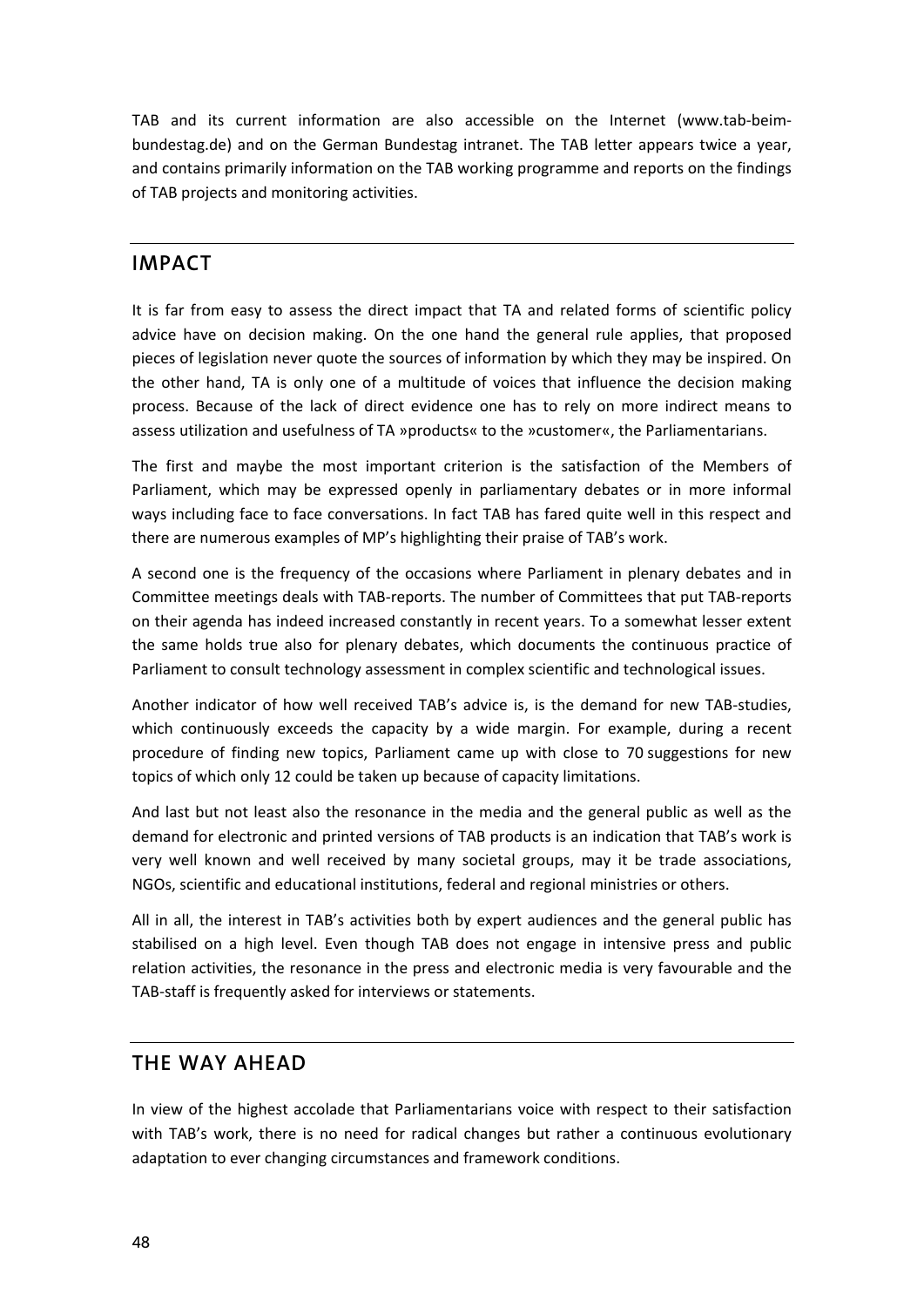One important issue in this context is the notion to devise parliamentary TA gradually more as a forum for public deliberation and discussion. An intensified public‐oriented communication of the results of parliamentary TA and the design and testing of alternative formats for presentation could be means to improve the active role of Parliament in the handling of crosssectional and future related topics of high societal relevancy.

# **CONTACT**

Büro für Technikfolgen‐Abschätzung beim Deutschen Bundestag (TAB) KIT – Karlsruher Institut für Technologie Neue Schönhauser Straße 10 10178 Berlin

Director: Prof. Dr. Armin Grunwald

Fon +49 30 28 49 10 Fax +49 30 28 49 11 19

buero@tab‐beim‐bundestag.de www.tab‐beim‐bundestag.de/en/index.html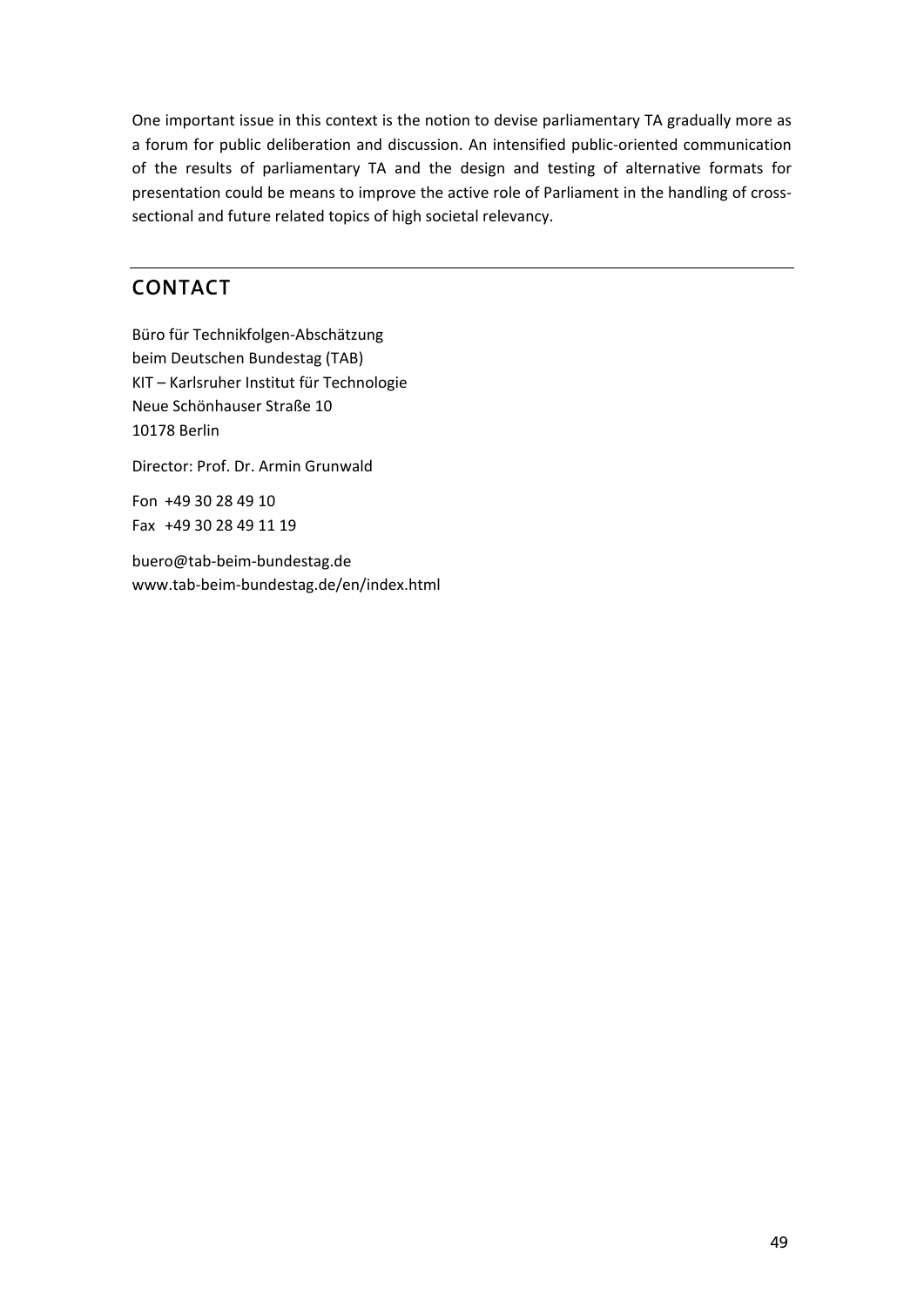# **GREECE – GREEK PERMANENT COMMITTEE OF RESEARCH AND TECHNOLOGY ASSESSMENT**

The Greek Permanent Committee of Research and Technology Assessment (GPCTA) is a parliamentary committee provided by the Standing Orders of the Hellenic Parliament. Its scope is to study national affairs or issues of general interest that emerge from technology development.

### **INSTITUTIONALISATION**

GPCTA is instituted at the onset of every legislative period upon the Parliament's decision following a proposal of the government or the presidents of the parliamentary groups. With the decision on the composition of the committee, the Parliament determines the topic that the committee will deal with and the deadline by which it will submit its findings. The special committees are composed by the one tenth (1/10) and up to the one fifth (1/5) of the total number of Members of Parliament (article 42). Currently it consists of 25 Members of Parliament representing all the parliamentary groups in the House.

Its task covers any matter within the sphere of research and technology development in order to give advice on relevant strategic issues. It is also entitled with the encouragement of international cooperation on technology assessment. Article 43 A of the Standing Orders of the Hellenic parliament provides also that the committee for the accomplishment of its task may cooperate with similar institutions functioning within the parliaments of other countries, encourage the international cooperation and research on TA matters and proceed to the exchange of information between the respective parliamentary institutions on TA.

The scientific support of its work is undertaken by the Directorate of Studies of the Hellenic Parliament. Several scientists and research fellows participate in the discussion meetings of the committee in order to present their points of view on TA matters.

### **ORGANISATION AND RESPONSIBILITIES (MISSION)**

The committee, through its work, tries to leverage the promotion of research, technology and development in the country. The committee will support every significant effort in research and technology development. An important mission is to inform the citizens on developments in science and new technologies that take place both in Greece and the »global village« through the committee's reports.

The main goals are:

- **>** Highlight the importance of investment in research and technology
- **>** Encourage the business community to invest in Research, Technology and Development.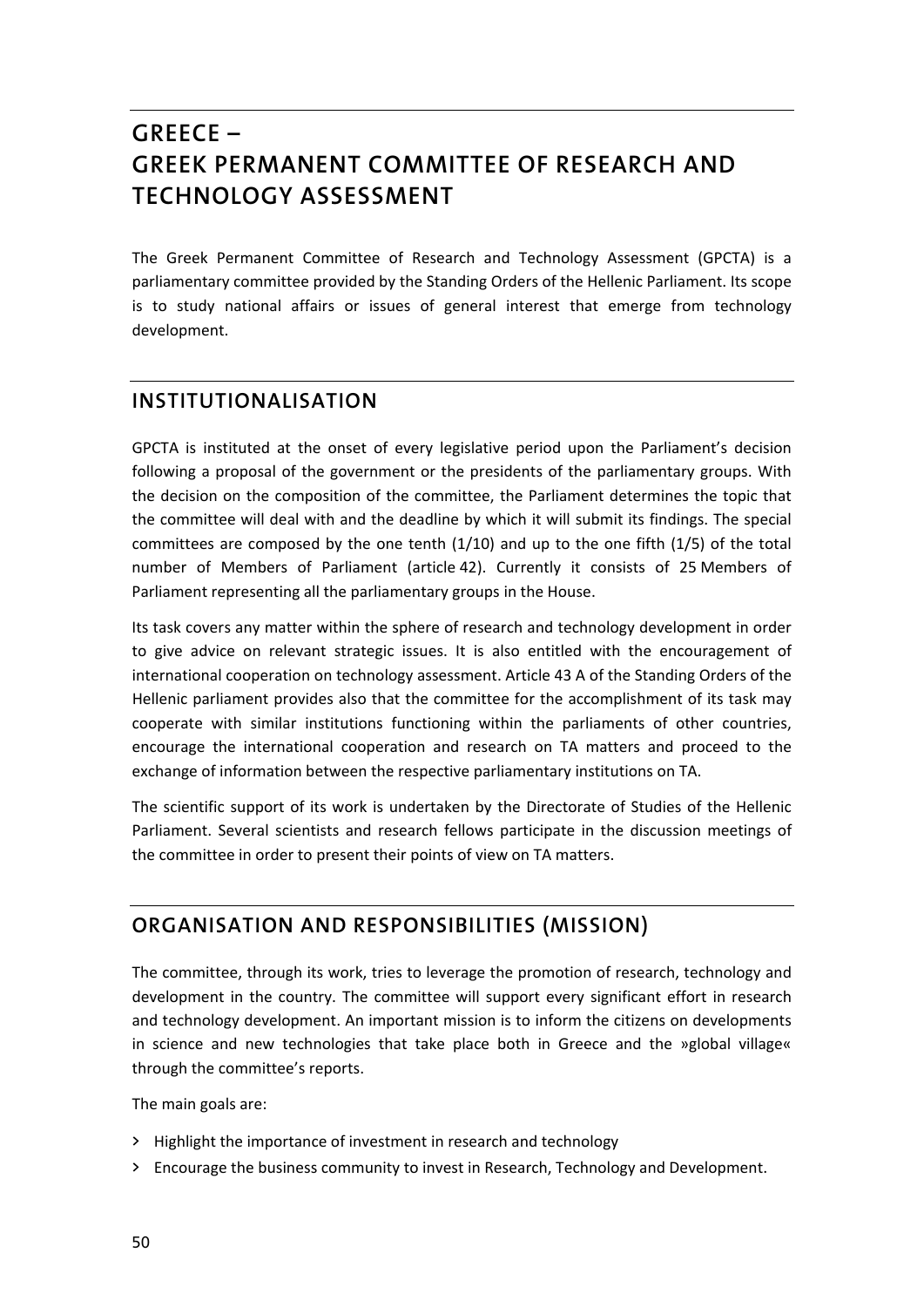- **>** Assist the Ministry of Education to promote the work of the General Secretariat for Research and Technology (GSRT)
- **>** Monitor the developments in scientific research and evaluate the benefit for society
- **>** Contribute to decision making and strategies in Research, Technology and Development

# **FINDING TOPICS**

Areas, to which the Committee devotes special attention and derive topics from, are:

- **>** Environment: Innovative technological applications in the areas of protection and energy saving
- **>** Transportation: Presentation of new and alternative technology applications in reducing fuel consumption
- **>** Information and Communication Technologies: View of best practices in education and entrepreneurship
- **>** Health: Promoting internationally recognized medical research and technological applications in the areas of diagnosis, treatment, medicines and pharmaceutical industries.

In these areas seeks to:

- **>** Show good practices of cooperation of laboratory and applied research
- **>** Encourage innovative practices in the production process
- **>** Support winning international cooperation in research and technological development
- **>** Promotion of good practice in support of the private sector in the work of research institutions

# **WORK PROCEDURES AND METHODS**

The Committee, after the topics are decided, organises meetings once or twice every month where the MPs are informed by invited experts on various themes.

The committee cooperates with:

- **>** the Ministry of Education and the General Secretariat
- **>** the Educational Institutions and Research Centres
- **>** Entrepreneurs who invest in research and technology

#### Also:

- **>** Visits to research centres and educational institutions in Greece and abroad are organised.
- **>** The cooperation with similar committees of parliaments of other countries, EU and other international agencies, organisations, institutes and research centres is encouraged.
- **>** Cooperation with other committees of the Hellenic Parliament and particularly the Environment Committee with which they have joint meetings when common issues occur.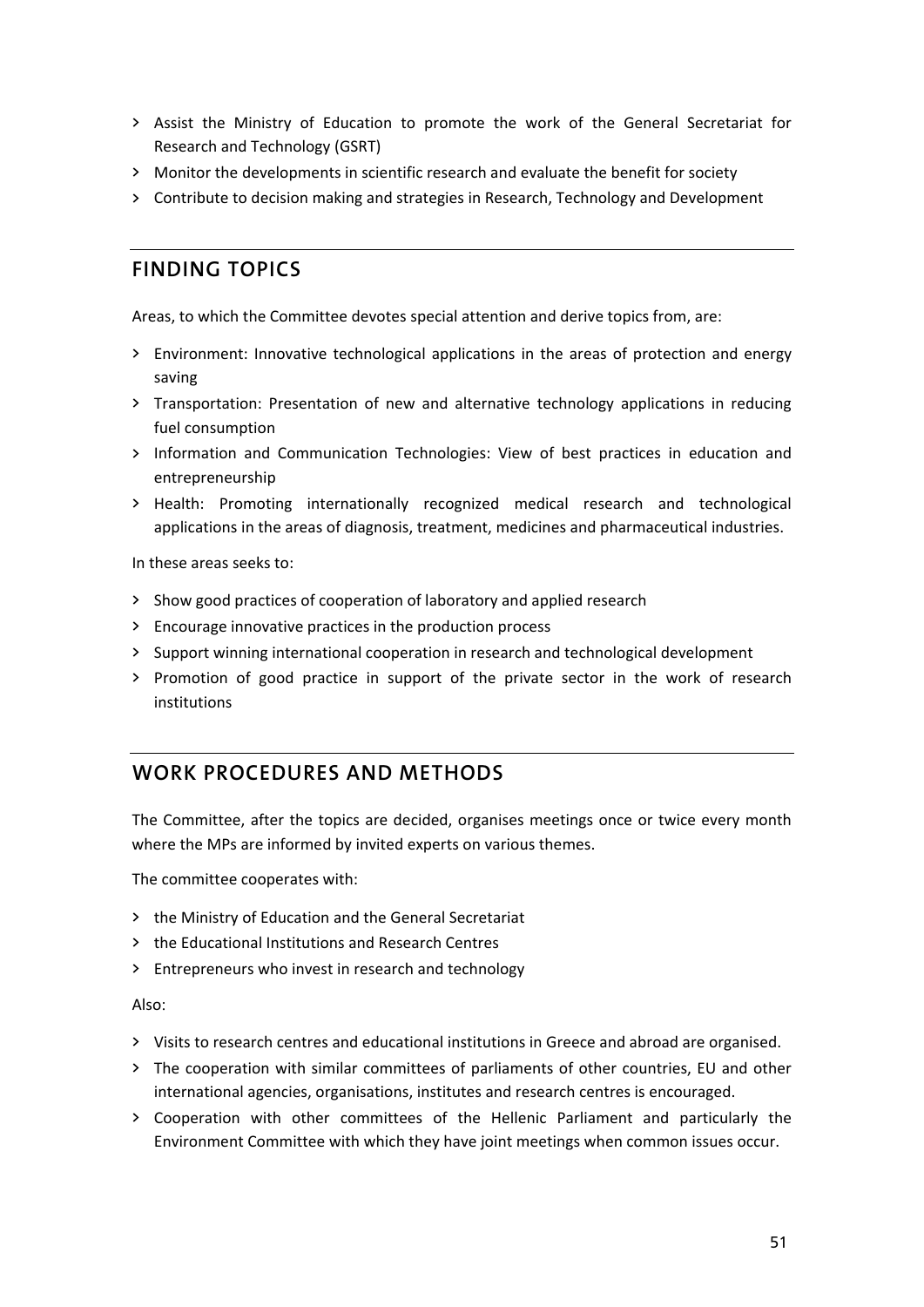# **TOPICS**

A selection of topics in which the Committee was engaged recently:

- **>** Genetically modified food
- **>** Perspectives for the Hellenic satellite HELLAS SAT
- **>** Briefing on the activities of the National Centre for Marine Research
- **>** Regulatory Authority on Energy
- **>** Internet Addiction of children and teenagers
- **>** Clinical Tests of Medicine
- **>** Renewable Energy Sources
- **>** National Programme on anti‐seismic backing of existing buildings
- **>** Digital Course of the nation through the Information Society
- **>** Greek medical research and technology
- **>** Research and technology in food production and the Greek agricultural production
- **>** Greece's participation in the European Programme for Infrastructure (HiPER)
- **>** Participation in developing a national strategy for research and technology

# **TARGET GROUPS**

The main target group where the Committee communicates its findings is the Hellenic Parliament.

All special standing committees after the study of a topic, submits a report to the Speaker.

Each committee at the end of every parliamentary year also submits a report to the Plenary, which is recorded in the minutes and on which a debate follows, without a vote at a special meeting at the beginning of the next year.

# **COMMUNICATION AND PUBLICATIONS**

Every report and its outcomes together with the relevant supporting documents are kept in the archives of the committee and deposited at the end of each parliamentary year in the Archives of the Parliament. Those documents are available to the public through the website of the Hellenic Parliament (only in Greek).

### **IMPACT**

The special standing committees or subcommittees may decide or suggest an opinion when this is decided by the Conference of Presidents according to the Constitution the Parliament's Standing Orders and the law or regulation of the relevant jurisdiction.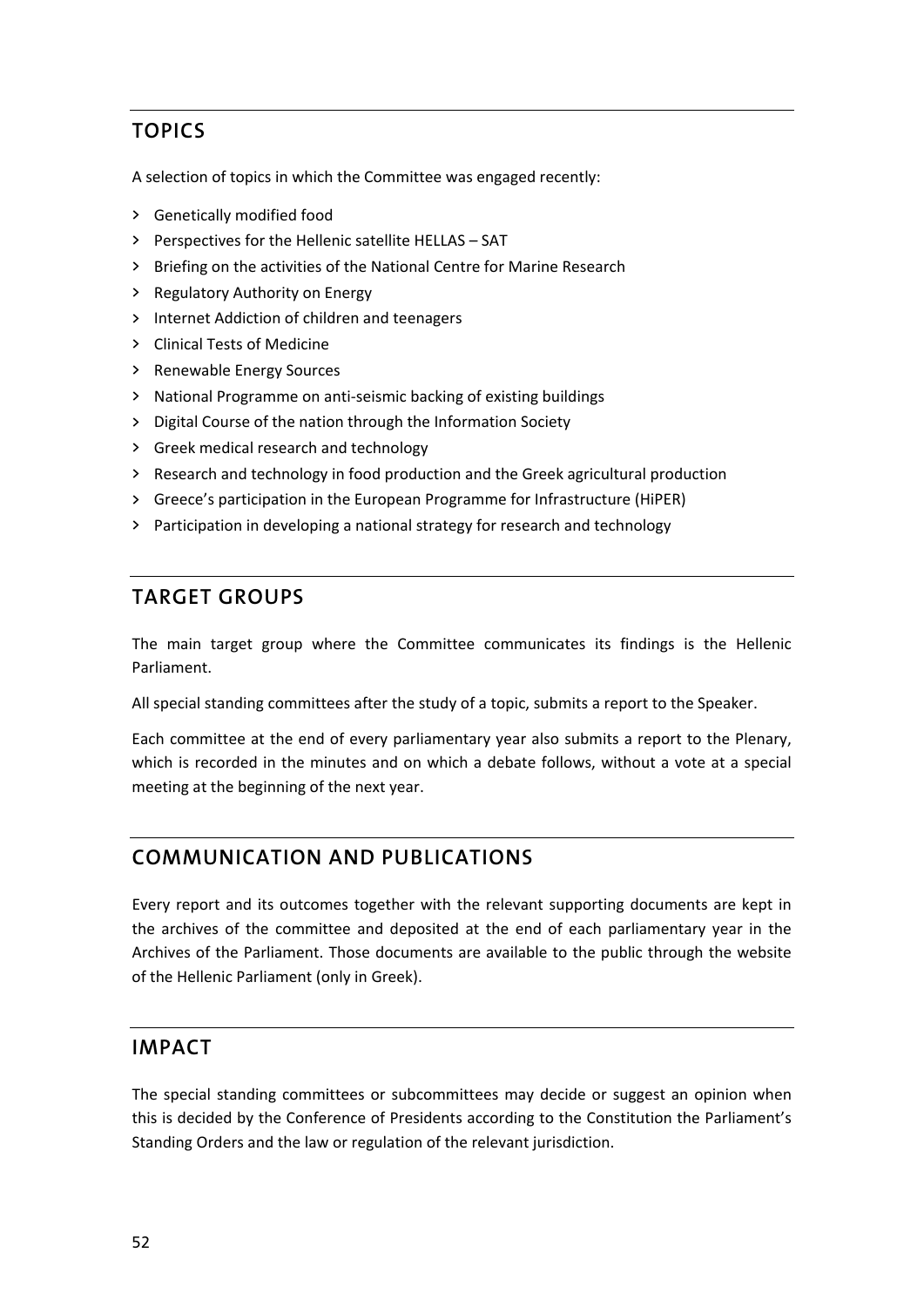Any special Standing Committee may, during the preparation or proposal of a law and before the second reading of the articles, to give an opinion on a matter of great importance of that proposal, which falls within its competence.

## **THE WAY AHEAD**

The committee has mainly an advisory role but recently it was decided to examine more closely the Greek research and development system. The committee follows, as much as possible, the research and technology development in our country. It tries to demonstrate the role of science, technology and innovation and how these can change the development model of the country on a path of sustainable growth and competitive economy. It highlights the characteristics and the capabilities of the Greek research system, which in turn will support the design of appropriate policies.

# **CONTACT**

Greek Permanent Committee of Research and Technology Assessment Directorate of Studies Hellenic Parliament Palaia Anaktora Athens 10021 Greece Director: Prof. Costas Papadimitriou Fon +30 210 373 5053, 5075 Fax +30 210 373 5077, 5070

k.papadimitriou@parliament.gr www.parliament.gr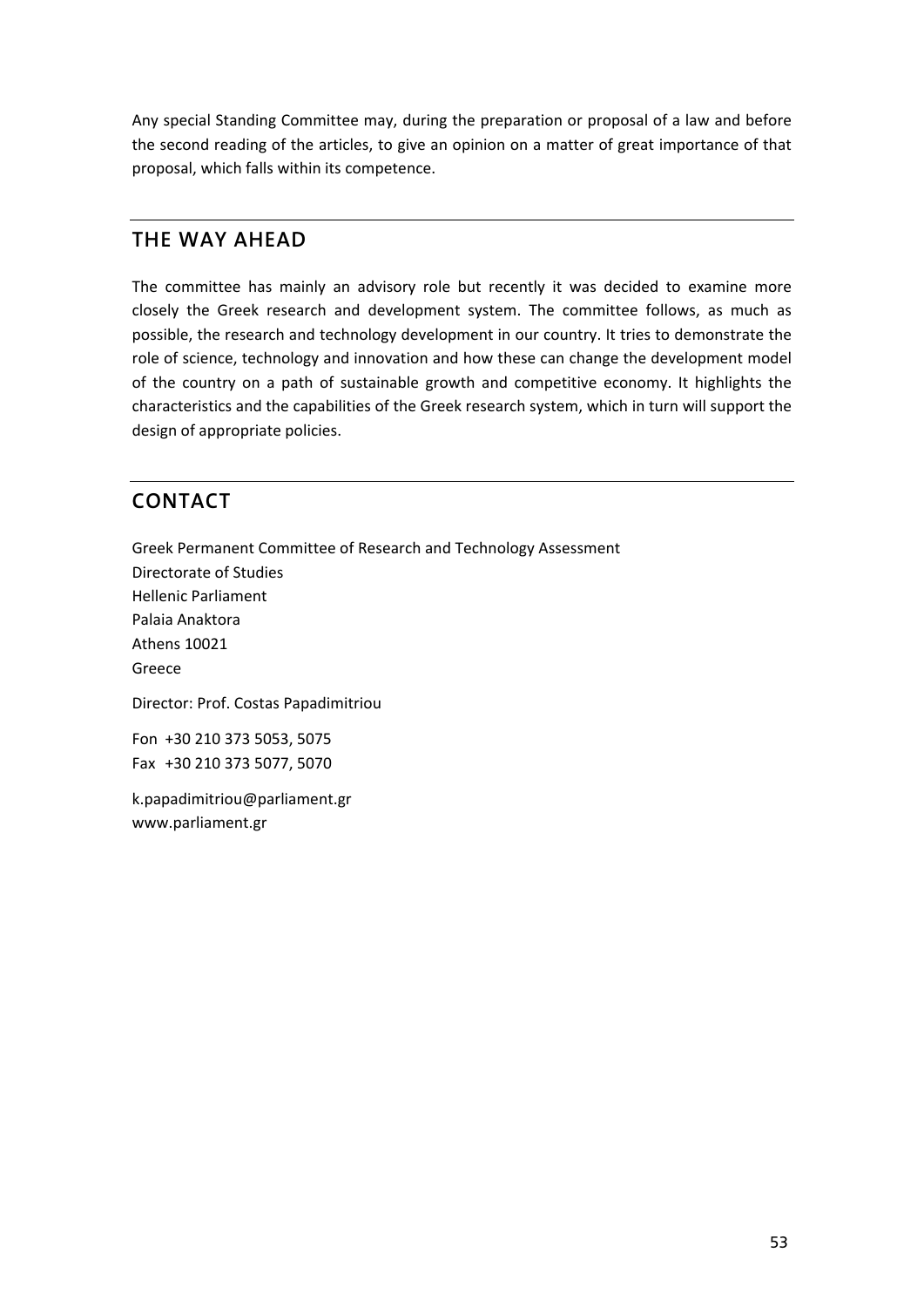# **THE NETHERLANDS – RATHENAU INSTITUUT**

The Rathenau Instituut is an independent organisation for technology assessment and science policy. By ministerial decree it fosters public debate and policymaking on science and technology. The Institute studies the societal impact of science and new technologies and the organisation and development of science and innovation. It publishes reports and policy briefs and initiates debates on issues and dilemmas relating to science and technology.

Apart from fostering the political and societal debate and supporting policy making, the Rathenau Instituut helps build and intensify mutual trust between society, authorities, science and technology and substantiate democratic processes. Upon request it takes on a mediating role in case of conflicts and controversies between parties in society, science and public administration. Its activities help strengthen national science and innovation policy.

### **INSTITUTIONALISATION**

In 1986, the Rathenau Instituut was founded by the Dutch Ministry of Education, Culture and Science. The institute is governed by the Royal Netherlands Academy of Arts and Sciences (KNAW). The ministerial decree establishing it guarantees the Institute's autonomy, including its financial autonomy.

The Rathenau Instituut has a Board whose members are appointed by the Minister, at the nomination of the sitting members of the Board, and in consultation with the Royal Netherlands Academy of Arts and Sciences (KNAW) and the Scientific Council for Government Policy (WRR).

The Institute's staff consists of a Chairman and Board, a Programme Council and a multidisciplinary team of scientific researchers and communication experts. In this team, physicists, biologists, statisticians, computer scientists and technical engineers cooperate with social and political scientists, philosophers and economists. Their common objective is to develop a clear picture of the political and societal debate and to feed and stimulate it as much as possible.

The institute employs approximately 50 people and has an annual budget of around 5 million EUR.

# **ORGANISATION AND RESPONSIBILITIES**

The Rathenau Instituut has two key tasks:

**>** To contribute to the societal debate and political opinion forming on issues related to – or resulting from – scientific and technological developments. This includes ethical, social, cultural and legal aspects. The Institute contributes in particular to the formation of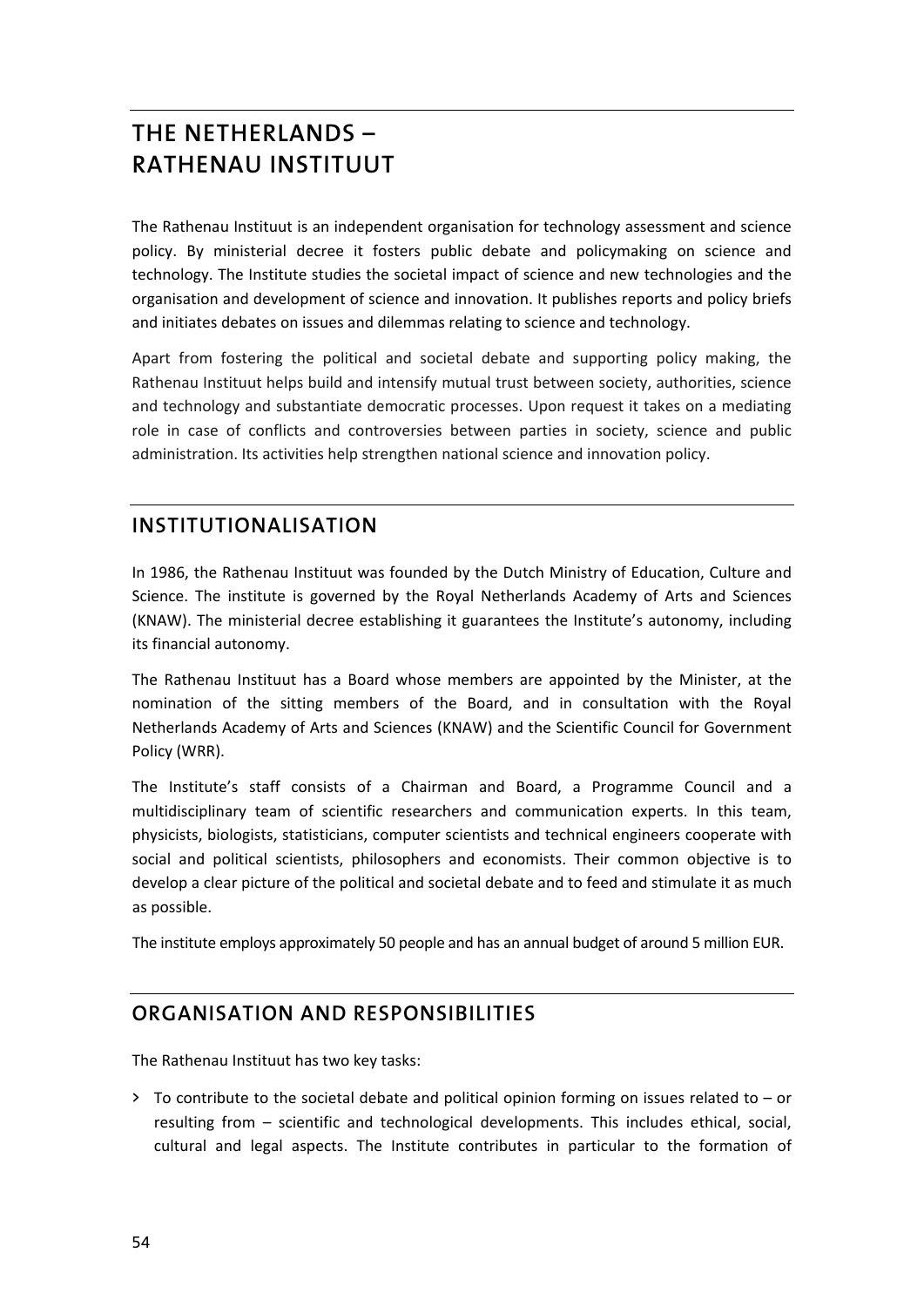political opinions in both Houses of Parliament, the European Parliament and parties involved in the scientific world.

**>** To increase the insight into how the science system works, by collecting, integrating and analysing data and making them accessible for policy and scientifically grounded policymaking. The science policy studies are directed at Government, Parliament and science organisations.

## **FINDING TOPICS**

Scientific, societal and political developments and trends steer the Rathenau Instituut's activities. This is why the biannual Work Programme is designed with a brief outline of the very developments that will primarily determine the institute's work over coming years.

For this outline, there is regular consultation with the Institute's Programme Council, an advisory board whose members come from academia, business, politics and journalism. The Rathenau Instituut's Board then selects the work themes, by taking the following three criteria into consideration:

- **>** The themes involve new technological and/or scientific developments. This can involve the development of new fields of science and technology or new trends within the whole science system.
- **>** The themes are or will be politically, socially or administratively relevant; for instance because many citizens are directly or indirectly involved in the consequences of a certain technology or because a scientific development may change the way in which social issues are dealt with.
- **>** The themes are or will be the topic of discussion or opinion forming. In other words: they are not yet socially, administratively or politically »ready« for introduction to society at large.

In the Work Programme we leave space to tackle current political and societal events, or topics from previous Work Programmes as they often become current again. Sometimes, political and social developments require accelerated or tailor‐made investigations.

In drafting the final Work Programme, the opinion of the House of Representatives is sought. The Work Programme is reviewed by the Minister of Education and Science, who renders an opinion on it and then forwards it to both Houses of Parliament.

# **WORK PROCEDURES AND METHODS**

#### **POLITICAL OPINION FORMING**

The Rathenau Instituut assists in the process of political opinion forming through direct contact with both Houses of the Dutch parliament and the European Parliament. Its staff is called as expert witnesses at formal hearings and organise or take part in round table discussions and expert meetings. The Rathenau Instituut also strives to ensure that all reports and other products are relevant and accessible to decision‐makers at all levels.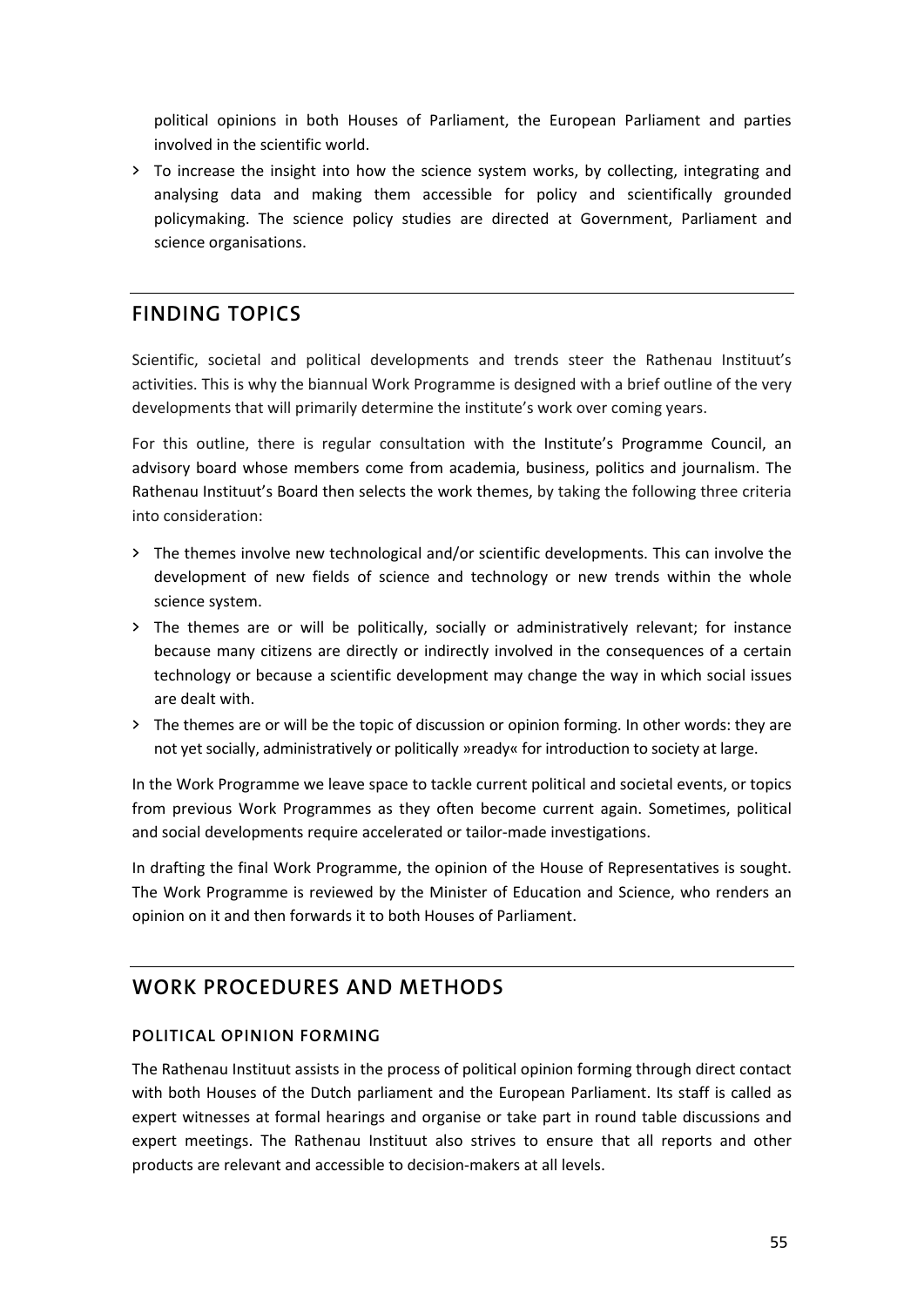#### **SUPPORTING POLICY MAKING AND PUBLIC DEBATE**

Researchers of the Rathenau Instituut often meet with policymakers to bring findings to their attention and to make sure that the developments are given a place on the political agenda. The Institute also promotes general discussion of the research topics, making an active contribution to the public debate. Rathenau Instituut experts are regular contributors to the national media and the Institute takes every opportunity to publicize its work at festivals, conferences and debates. The Rathenau Instituut publishes a newsletter and makes full use of digital technology, including social media, in engaging NGOs, stakeholder groups and the general public.

#### **METHODOLOGY**

Good methodology is essential to the quality of the work delivered by the Rathenau Instituut. All its activities are based on highly diverse analytical and communicative methods, such as focus groups, citizen panels, statistics, database analysis, questionnaires, interviews, visualisations, debates and presentations. For each project the methods that lend themselves best to realising objectives are carefully considered. If required, new methods are developed which are hopefully suitable for several projects.

To bring science dynamics and international comparisons into focus, the Rathenau Instituut has developed expertise in the domain of scientometrics. It works on social network analysis methods to map science and technology networks, and conducts agent‐based modelling pilots whose purpose is to stimulate complicated policy problems, making use of methods and techniques also used for »horizon scanning« and »foresight« among other things. In addition, it reflects on information visualisation, for instance in graphics, diagrams, networks and photos.

### **TOPICS**

The Work Programme 2013–2014 (www.rathenau.nl) describes the Rathenau Instituut's themes and subthemes. The main themes are elaborated upon in projects. Examples are:

#### **THE RESILIENCE OF KNOWLEGDE INFRASTRUCTURE**

- **>** The future of the academic system
- **>** Non‐academic public research institutes
- **>** Exploration of practice‐oriented research
- **>** Scientific careers
- **>** Financing research

#### **SOCIETAL PERMIT OF SCIENCE AND TECHNOLOGY**

- **>** Attitudes regarding science
- **>** Valorisation
- **>** Democratization of knowledge
- **>** Science communication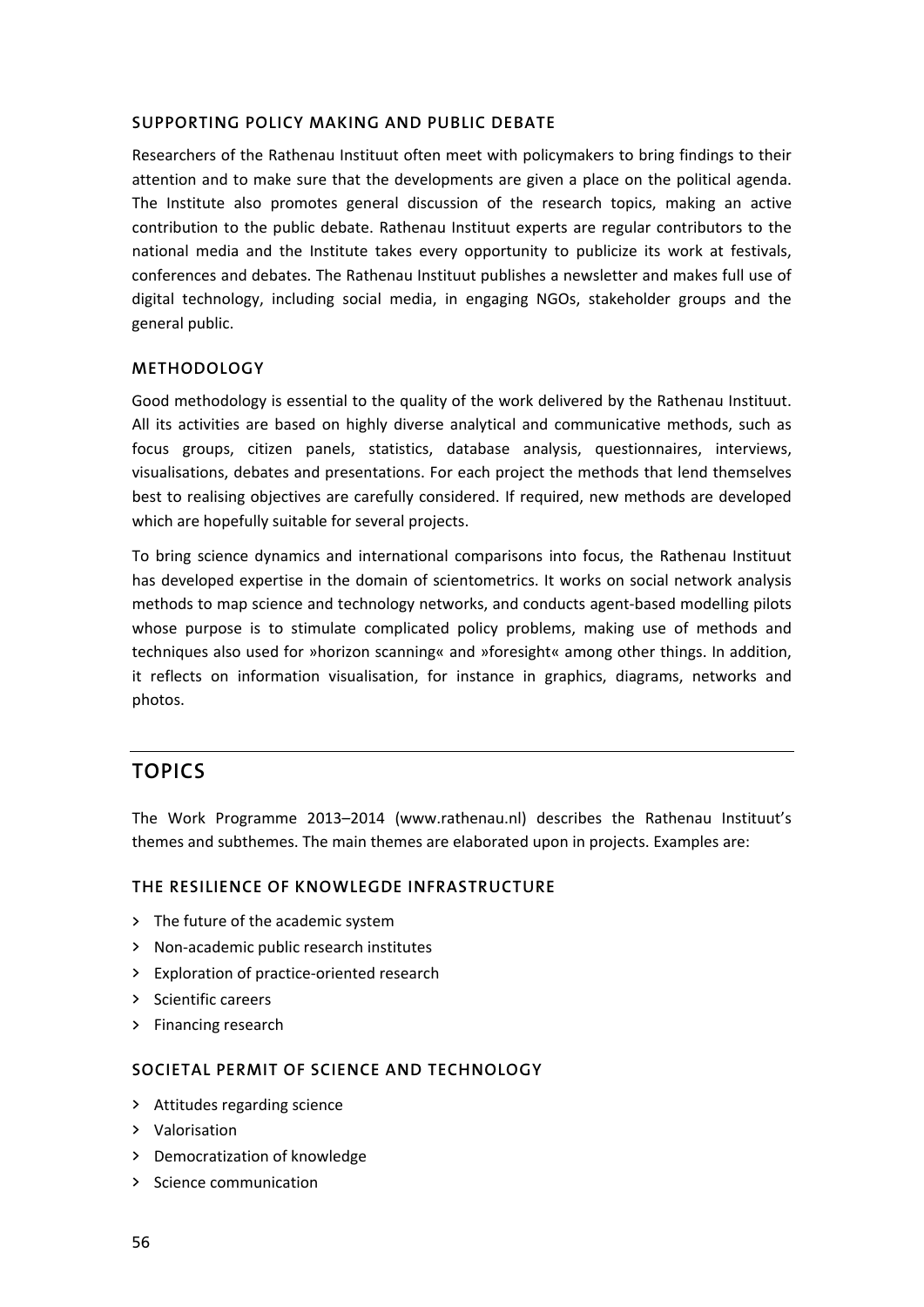#### **INNOVATION 2020**

How are we to control our position of competing economies?

- **>** The future of innovation in The Netherlands: globalisation and key technologies
- **>** Science as a partner for growth
- **>** Innovation and regulation
- **>** Cocreation of knowledge and innovation

#### **HUNGER FOR RAW MATERIALS IN BROADER PERSPECTIVE**

- **>** In search of societal support
- **>** Recycling opportunities
- **>** Climate engineering
- **>** Consumer behaviour
- **>** Long‐term food security

#### **SHIFTING HEALTHCARE**

- **>** Patients know better
- **>** Measurable humanity
- **>** Medical research

#### **BIG DATA, LARGE CONSEQUENCES**

- **>** Algorithm: smart, foolish or dumb / smarter than an average bear?
- **>** The electronic lifestyle coach
- **>** Digitalisation of our brain
- **>** Digitalisation of risks and disasters

### **TARGET GROUPS**

The target groups of the Rathenau Instituut consist of both Houses of Parliament, government, policymakers and other national public institutions and decision‐makers, science and technology organisations, the European Parliament.

For strengthening the public debate, the Rathenau Instituut focuses on reaching the national media and through them the wider general public, and on reaching and involving issue‐related stakeholders, such as citizens, NGOs, businesses and other interested parties.

# **COMMUNICATION AND PUBLICATIONS**

The Rathenau Instituut publishes scientific reports, background studies and Research Briefs to provide politicians and policymakers with reliable, relevant and up to date information. For a quick overview, we gather experts' visions around a topical theme in collections of essays. In our twopage Research Briefs, we provide tailor-made analyses and policy recommendations.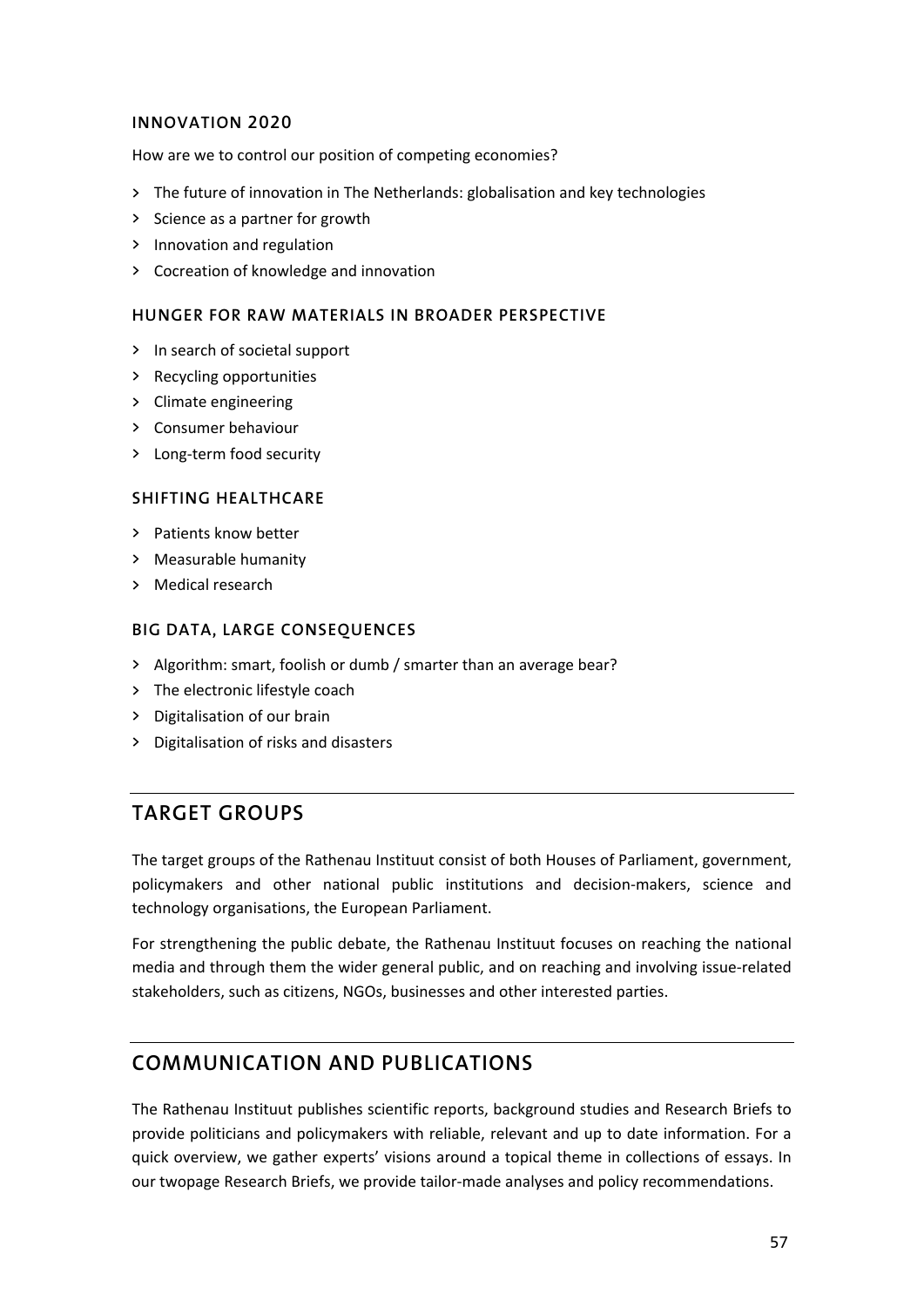The institute uses a wide range of interactive communications tools to disseminate its findings, such as expert meetings, public debates, talk shows, events and forum discussions to promote interaction with citizens, policymakers, politicians and other parties. The aim here is the exchange of thoughts or to initiation of a debate to get the images, visions and standpoints of participants out into the open.

Often, the media are crucial in getting themes onto the agenda. Visibility in the media and a good relationship with the press are of a high priority. Opinion pieces by Rathenau Instituut researchers regularly appear in national newspapers. Researchers are also frequently interviewed or asked by journalists to respond to current developments.

Apart from working with the press, the Institute's own media is used to communicate: a well‐ visited website and weblogs, a monthly digital newsletter and social media such as *Twitter* and *Facebook*. *Flux* magazine, with accessibly written news and background information on science, technology and society, is published twice a year.

Other creative representational forms and communication tools to involve the public, press and politicians are also used experimentally. Examples include: a television documentary, a theatre play, an interactive exhibition or installation, interactive books, web games and even a »serious« game for the iPhone.

# **IMPACT**

The Rathenau Instituut's studies and policy briefs often set the agenda for politicians, policymakers and the media, or give a particular twist to debates that seem mired in traditional black and white points of view.

Most of its projects are quoted in parliamentary documents, in the national media and on stakeholder websites. Our experts regularly appear in national newspapers, news sites and on TV. They are frequently asked to appear in  $-$  or help organise  $-$  debates, parliamentary committees and hearings or expert meetings.

There is a loyal and continually growing following for newsletters and social media projects, and the website pulls in ten thousand visitors a month. A recent survey showed that the readers of *Flux* Magazine highly appreciate the quality, depth and design of the magazine.

Several projects have led to obvious political and societal impact. Recent examples include the projects *Emerging Markets of Body Materials* and *Effects of Research Priorities.*

*Emerging Markets of Body Materials* was covered by the national media and became a recurring item in popular late night talk shows. It started a debate both on the opinion pages of national newspapers and in scientific magazines. Due to its impact, a Parliamentary Roundtable Committee was organised. The documentary »Baby for Sale« – a subtheme to the project – led to the formation of an official Cabinet Standpoint. Government bodies are currently working on the legislative issues pointed out in the study and the Rathenau Instituut's researchers are providing assistance as experts.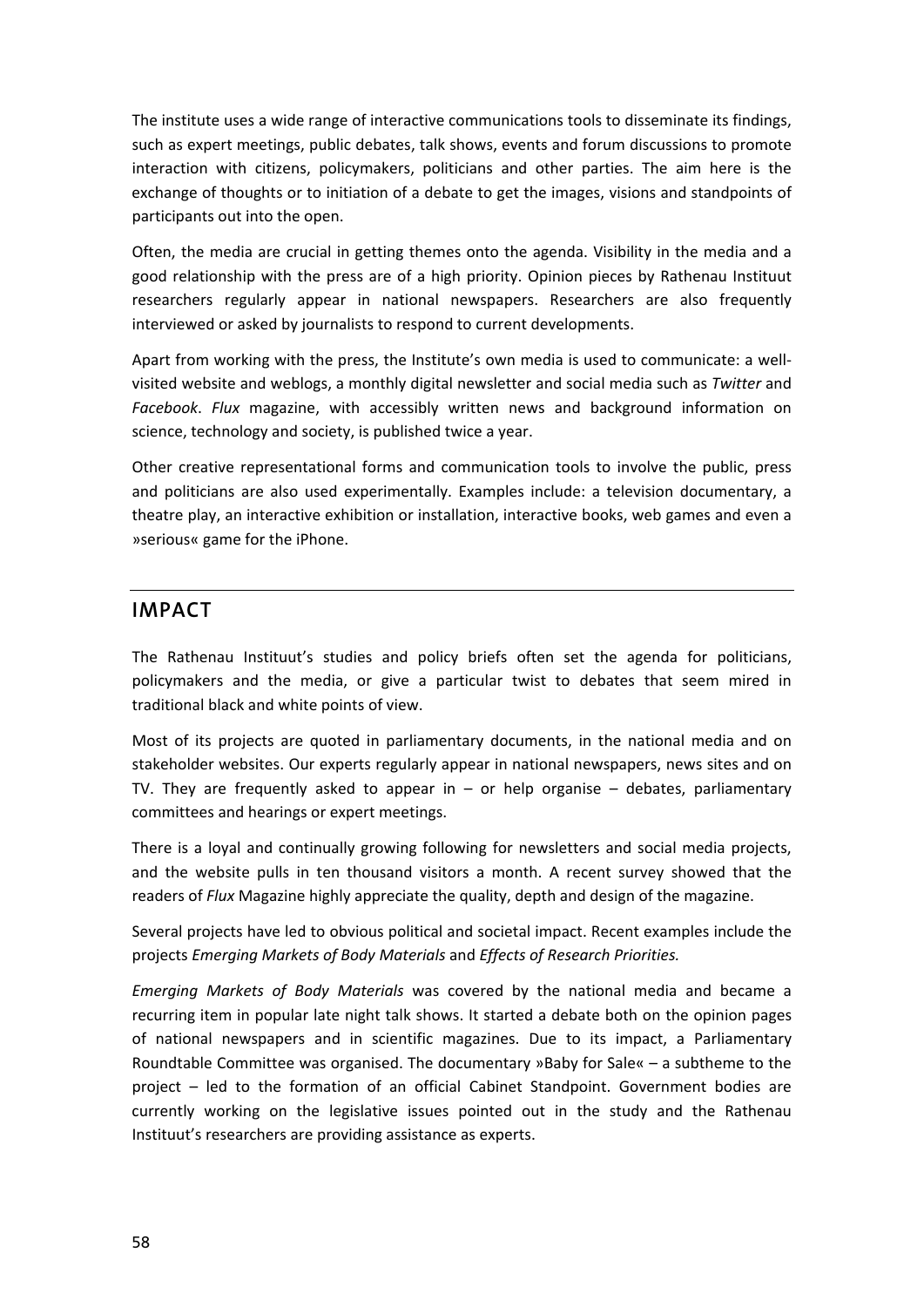*Effects of Research Priorities* (or Focus and Mass in Dutch policy lingo) studied the effects of investments in priority research fields such as nanotechnology, genomics, water, and high tech systems. The conclusion was that investments had not improved the international position of the Netherlands in these fields, nor had there been growth in these fields nationally. It led to a strong political debate within the research community.

# **STATUS QUO AND THE WAY AHEAD**

In the coming years, the Rathenau Instituut aims to become the national authority on objective and reliable information on scientific and technological trends that have an impact on society.

The Rathenau Instituut strives to become a trusted knowledge partner on innovation and industrial Research & Development issues, and it continues to extend its role as an independent partner to parliament and policymakers in providing evidence based strategies for the strengthening of our national science and innovation policy. It will develop a bi-annual agenda for Risk and Incident Assessments for policy departments, and a Research Agenda for Science, Innovation and Technology policies.

As science and technology policymaking gets a stronger European and international dimension with cross border aspects that have an impact on national policies , the Rathenau Instituut will both scrutinize these aspects, and will strengthen its international network of associate and parallel organisations.

It will continue to contribute to political opinion forming and societal debate, and extend Its mediating role in conflicts and controversies between parties in society, science and public administration. The institute will also focus on empowering new audiences, such as young and low skilled people; people that feel the impact of science and technology in their everyday lives, but have had little opportunities to voice their opinions about it.

# **CONTACT**

Rathenau Instituut P.O. Box 95366 2509 CJ The Hague The Netherlands

Director: Jan Staman

Fon +31 70 342 15 42 Fax +31 70 363 34 88

info@rathenau.nl www.rathenau.org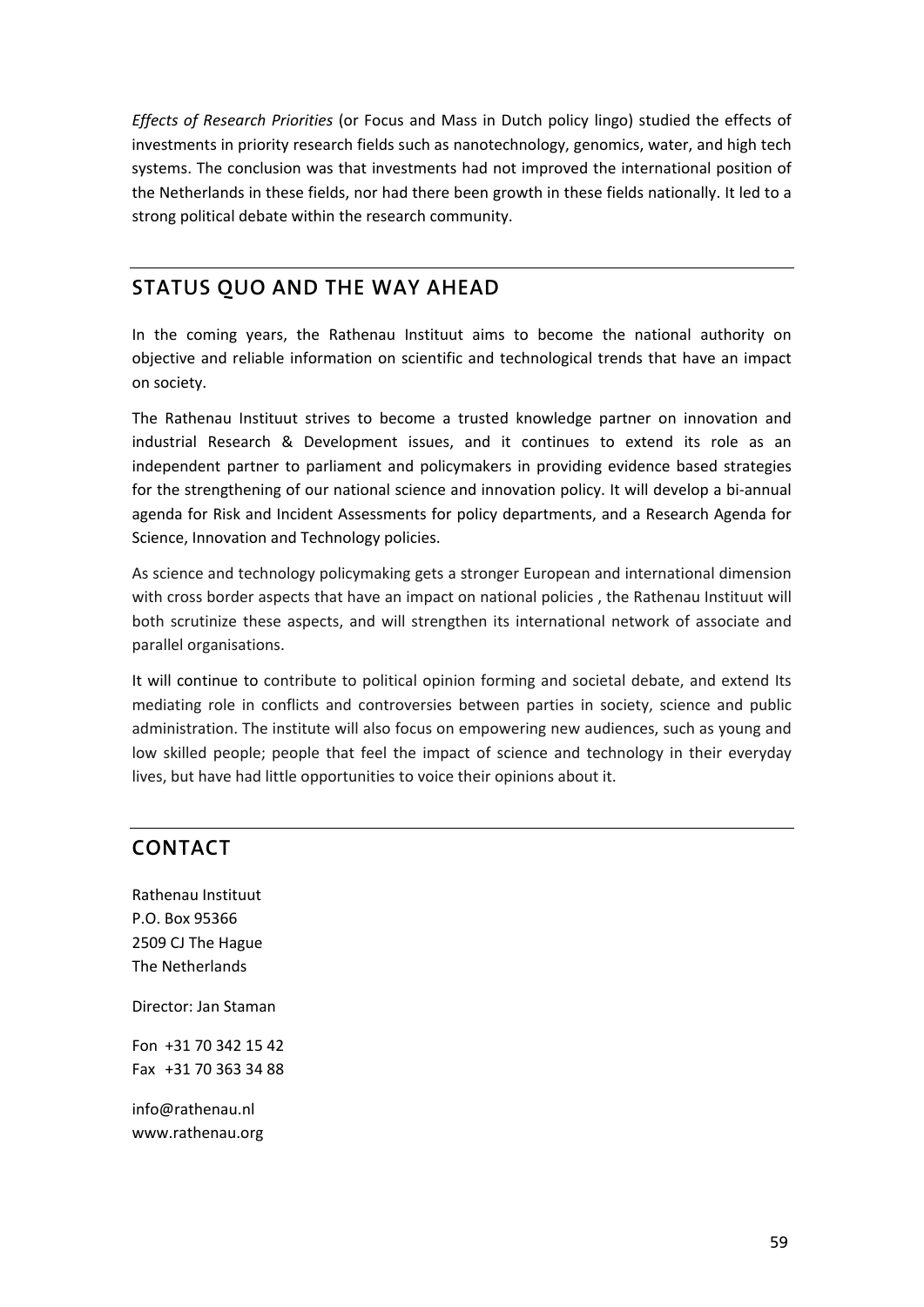# **NORWAY – THE NORWEGIAN BOARD OF TECHNOLOGY**

The Teknologiraadet is a public, independent body for technology assessment. The Norwegian Board of Technology (NBT) advices both Parliament and Government, and raises public debate on topics concerning technology, society and politics.

The Board was established by the Norwegian Government in 1999, after an initiative from the Parliament (Stortinget). The Parliament wanted a body for technology assessment, modeled after the Danish Board of Technology – an independent body with the Parliament as its primary addressee. This also means that parliamentarians cannot be board members – following the principle that one should not give advice to oneself.

# **INSTITUTIONALISATION**

The Government appoints the 15 members of the board for 4‐year terms. The members come from academia and business and encompass broad insights in different areas of technology and innovation as well as ethics and societal issues. The Board initiates new projects, which in turn are executed by its own secretariat. Chair of the Board is currently Mrs Siri Hatlen (appointed for the 2012–2016 period). The secretariat employs nine people, including one senior executive officer, six project managers and one information manager. The secretariat is led by the Director, Tore Tennøe.

The NBT is funded by the Government, but to ensure independence, The Norwegian Research Council acts as the supervising authority.

The Board's main tasks are:

- **>** To identify and analyse major technological challenges and contribute to a humane and sustainable technological development.
- **>** To follow current international trends, developments and activities within TA and technological foresight.
- **>** To actively stimulate public debate on technology related issues.
- **>** To explore the potential benefits and consequences of specific technologies for both individual citizens and the society at large.
- **>** To communicate the results of its work to the Parliament, governmental authorities and the wider society.

# **ORGANISATION AND RESPONSIBILITIES**

The NBT produces policy briefs and reports to the Parliament, publishes reports, organises seminars for the standing committees and takes part in open hearings at the Parliament. Oral and written information to the different representatives and party groups are provided on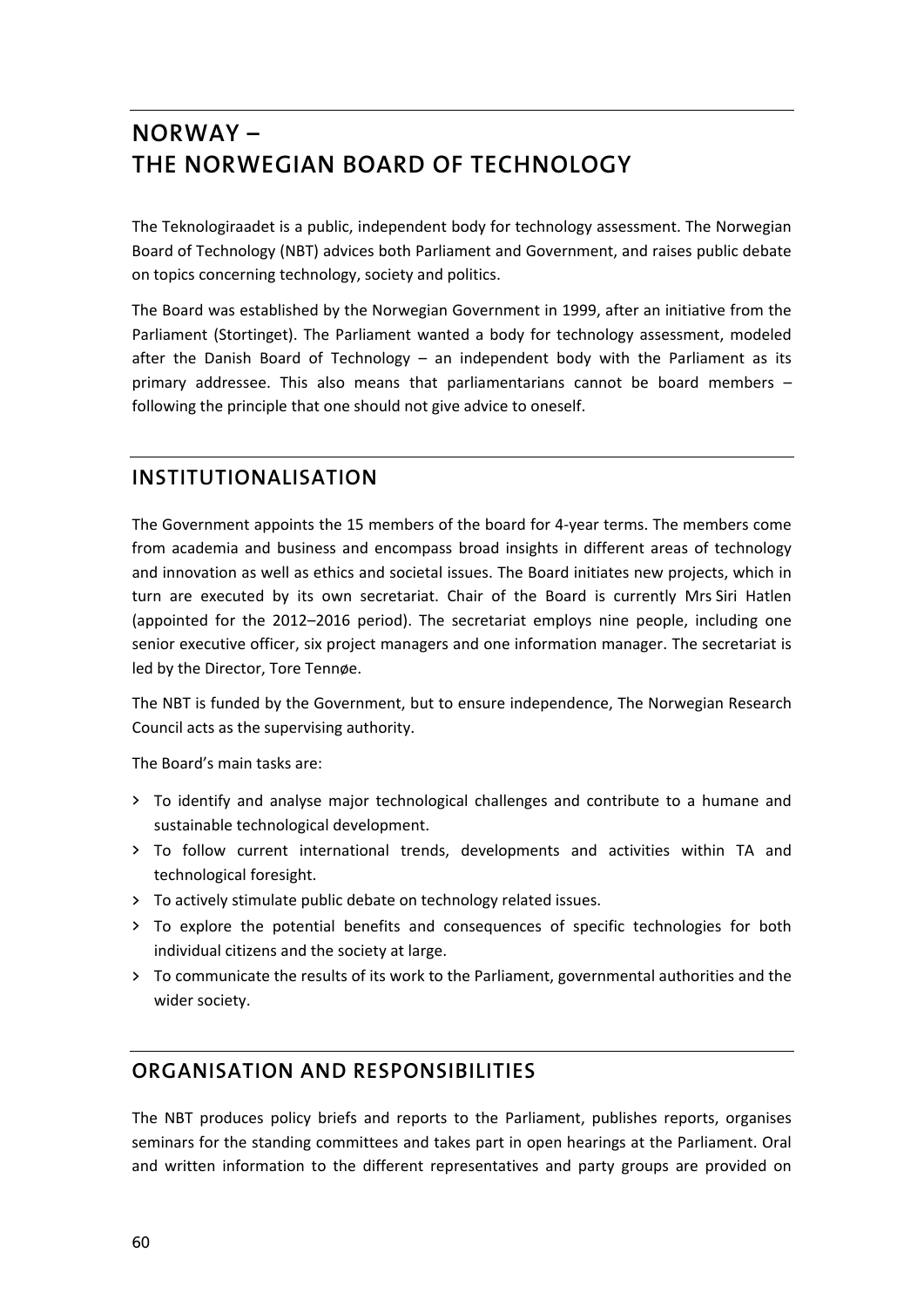request. All projects rely on the involvement of external expert groups that are led by the NBT secretariat. Workshops open hearings, and research analyses are also used to collect information and views.

All work is organised around projects. The Board decides independently which projects are adapted, and Board members are represented in all expert groups. In the end phase, the projects are presented to the relevant parliamentary standing committee, often in combination with an open meeting at the Parliament.

An important part of NBT's terms of reference, is to further the public debate on technology and society and to involve lay people in the discussion. Hence, the NBT also functions as an intermediary between research, politics and the public, and facilitates participatory processes as well as scenario workshops.

The Norwegian Board of Technology has a budget of approximately 1,1 million EUR per year.

# **FINDING TOPICS**

Every second year, the Norwegian Board of Technology decides on a core portfolio of projects for the next period. By making a biannual work programme it is possible to cover different technologies and policy areas (such as Climate change and low carbon technologies; eHealth and welfare; Internet policy and privacy; Emerging technologies), as well as different methods.

Using the concept of a »core portfolio« means that it is entirely possible for the Board to decide to move fast and decide on new projects at any meeting. The work plan always includes some spare capacity to be able to do spin-off projects, to follow up when the standing committees give clear feedback or they need input, or to respond to technological developments that were not foreseen.

In the search for new projects, the Board invites research institutes, business and industry, private persons, public administration and politicians to brainstorm, in order to obtain proposals for topics and projects for the Board's agenda. This ensures that the Boards agenda stays transparent and open, and gives thematic inputs from many different areas of society. In 2010 we also arranged ten »idea lunches«, where the board members invited 3–4 people of their choice to engage in conversation about the future with our project managers.

In addition, the secretariat will develop an analysis of societal developments, technology trends and provide an overview of what is going on in international TA. It will also come up with project ideas.

After the idea gathering, the secretariat makes a list with short descriptions of 50–100 project ideas. The Board then selects approximately 20 projects for a closer scrutiny. All ideas are then evaluated by the secretariat, using criteria such as societal importance, technological component, political interest and added societal value. In this phase, the Board also consults MPs and policy makers to get relevant information and feedback, but not on a formalized level.

The Board decides on the project portfolio at a workshop for the Board near the end of the year. This gives room for longer discussions than at ordinary Board meetings.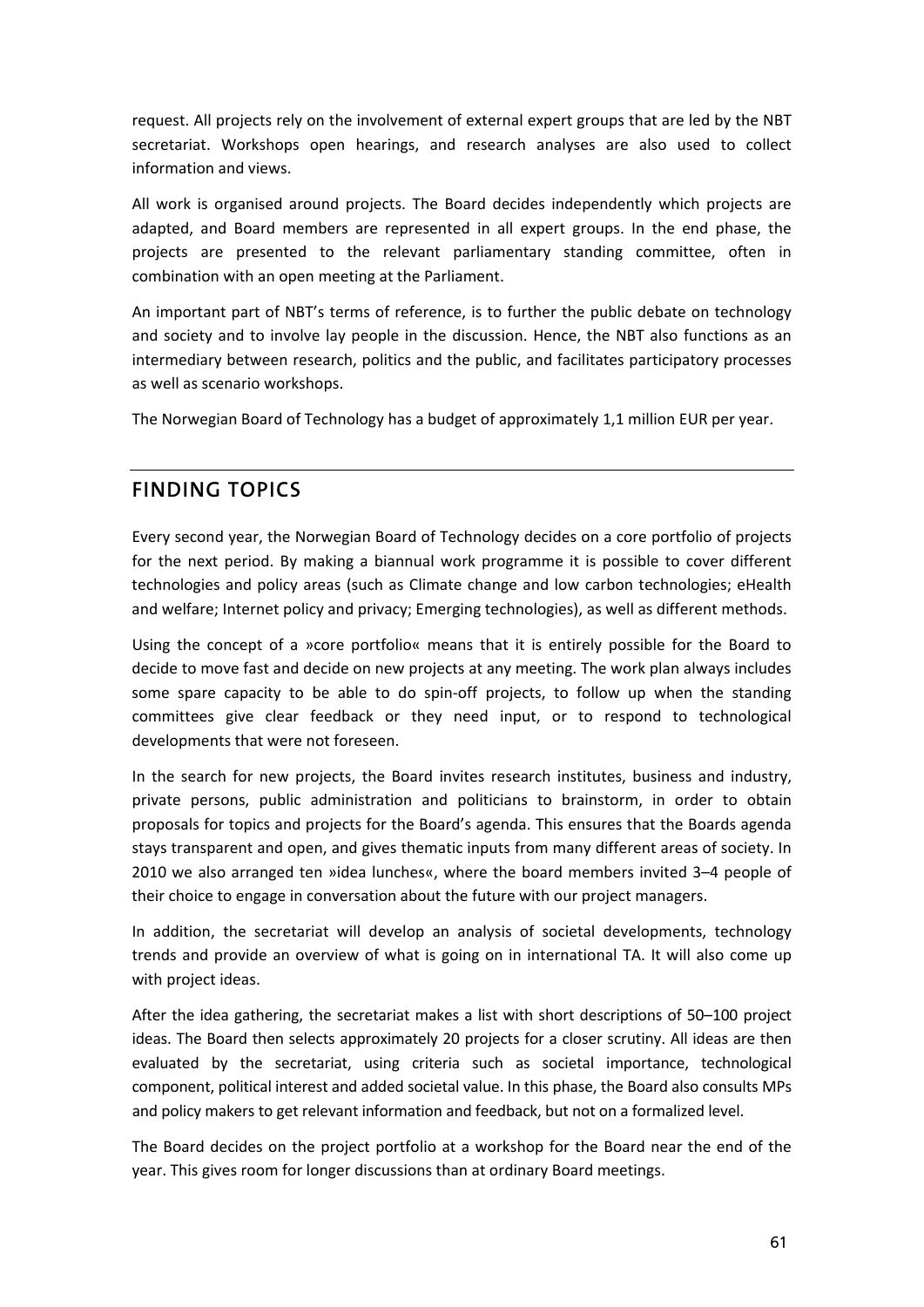### **WORK PROCEDURES AND METHODS**

The Norwegian Board of Technology employs a range of different methods in our projects, where these five are considered primary methods: expert groups, consensus conferences, scenario workshops, focus groups and open hearings. These methods are flexible and can be adapted for each individual project.

### **EXPERT GROUPS**

The NBT expert groups are always broadly constituted. The participants originate from different institutions and areas of learning, and usually vary in their professional association with the given topic. An expert group is used to illuminate a current topic, give advice or provide policy options. The participants are chosen based on their academic expertise or practical experience in the chosen field.

An expert group will usually meet 6–8 times during a project, with 4–12 months typically elapsing between the first and last meetings. A project manager from the NBT will lead the process and do most of the writing and organising. The Board members will be briefed on the work, but the making of conclusions and recommendation in a specific project is normally delegated to the expert group.

### **CONSENSUS CONFERENCES AND CITIZEN PANELS**

A consensus conference is an exercise in practical democracy, and involves those who seldom have a forum where they can be heard. The participants take part by virtue of being socially aware citizens. They should not be experts on the topic under discussion, nor should they have prominent positions in organised interest groups that are affected by the given topic.

Citizens can contribute knowledge and perspectives that experts normally do not bring to the table. We are all non‐experts in most areas of life, but we also have experiences and values that we can use to assess new information.

The NBT has also used and contributed to the development of other participatory methods such as different citizen panels and citizen summits.

### **SCENARIO WORKSHOP**

Discussion and the exchange of experiences are the core elements of a scenario workshop. The discussions circle around a set of scenarios that are portraits of alternative futures in a given topic. The scenarios may be presented as a movie, lecture, document or some other form. The purpose of the scenarios is to make the participants conscious of future choices involving technology, and encourage them to make critical assessments. Developing new visions and proposals for action may also be a part of the process.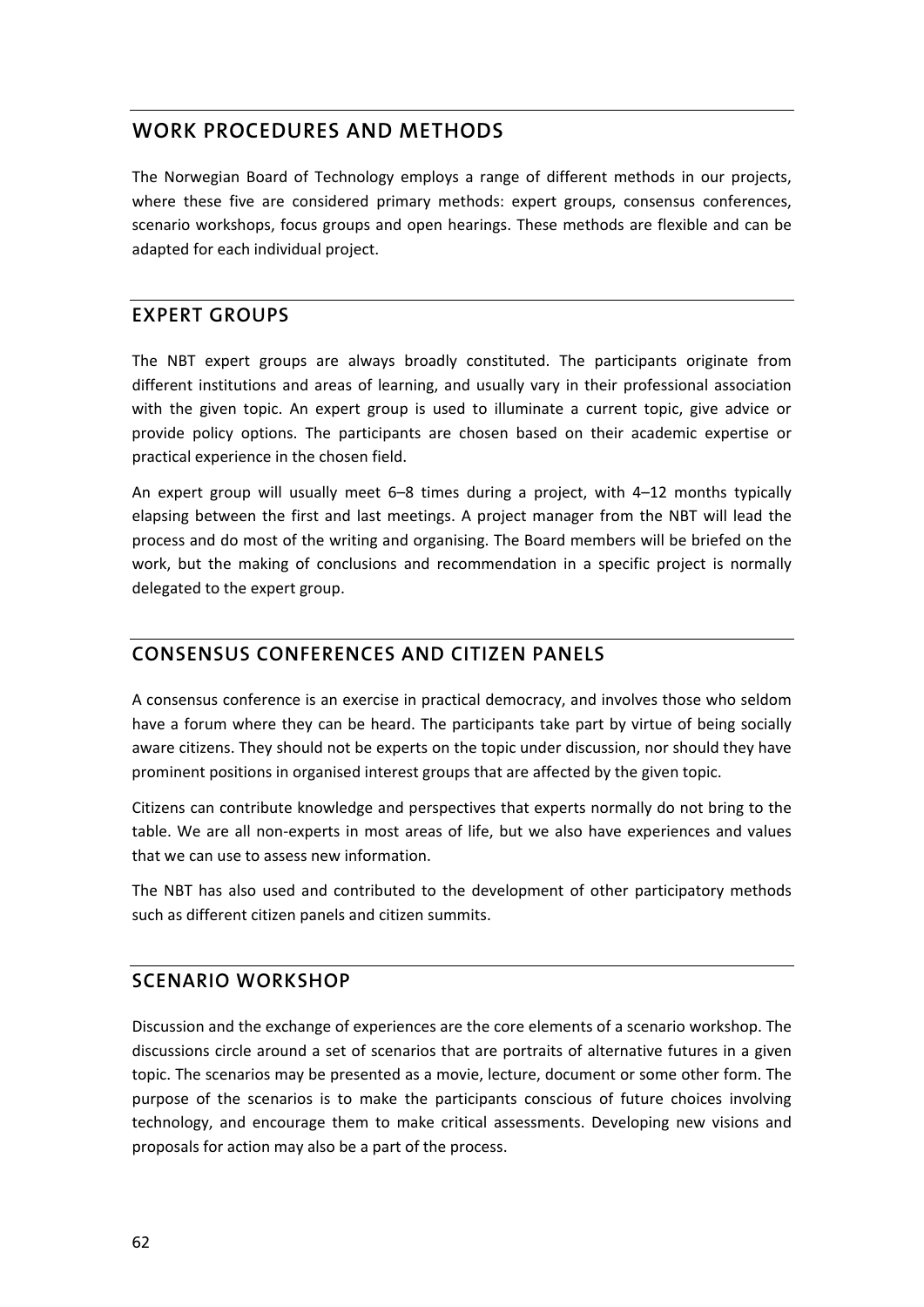### **FOCUS GROUPS**

A focus group is a type of structured group interview. The goal is that conversations conducted in a group of 7 to 10 individuals will bring to light more information than by interviewing participants individually. The participants in a focus group have special knowledge about or experience with a given topic.

The focus group's topic is limited in scope and determined by the interviewer. It is nonetheless important that the discussions are open enough for the participants to exchange experiences and comment upon each other's viewpoints. Herein lays a part of this method's strength: the conversations and interaction within the group can bring to light more information than by interviewing the group members one by one.

#### **OPEN HEARING**

During a hearing, individuals or institutions can give input to a work in progress. Hearings may either transpire in public with prepared papers dealing with key questions or recommendations, or in round‐table hearings with plenary discussions. The participants are usually either experts in their respective fields, decisions‐makers or representatives of affected interest groups who we believe have special knowledge about the topic.

Prior to a hearing, the Board of Technology has usually done some preparatory work on the topic. As a rule, an expert group has elaborated a set of key questions or preliminary recommendations, which the participants at the hearing should comment upon.

### **TOPICS**

Our projects cover a broad range of topics, but currently the focus is on openness and security, innovation in the welfare state and sustainable technology. We are also partners in international, EU‐funded projects that cover the same topics.

Selected recent projects are:

- **>** Security and openness after July 22nd
- **>** Is a fund for green technology a good idea?
- **>** Smarter tools better schools
- **>** Patient 2.0 the Internet patient
- **>** Climate summit in the classroom
- **>** Blue revolution and the future of salmon farming
- **>** Synthetic biology
- **>** You Decide A privacy campaign for primary schools
- **>** The future of ageing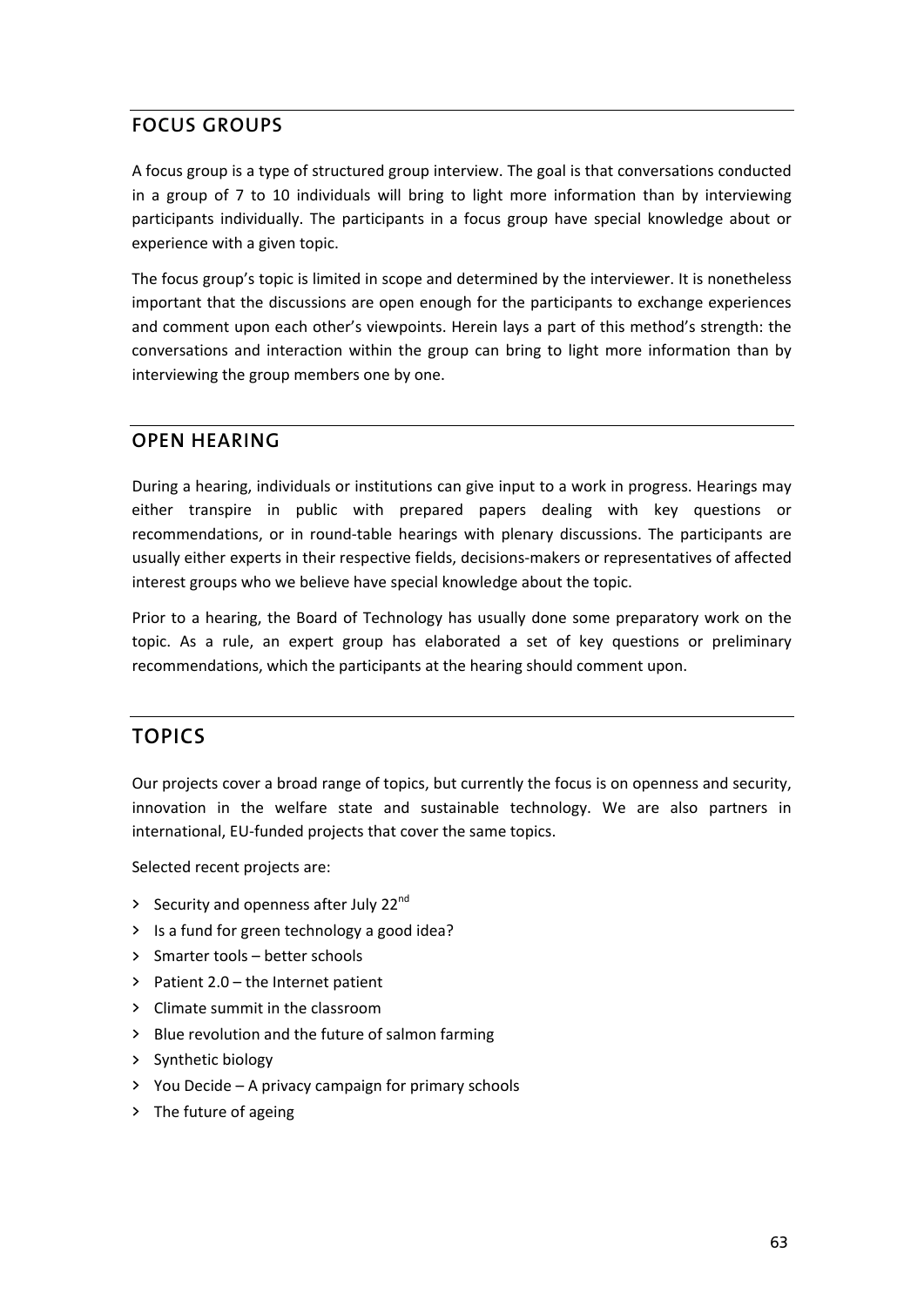# **TARGET GROUPS**

The Board's main target for communicating its work is the Parliament. Here, all the different political parties are represented, and there is also a broad field of topics represented in the standing committees. The Government is also an important addressee, and is often approached after the initial presentation of conclusions and recommendations to the Parliament.

Another important target group is the public. The terms of reference state that the Board should actively stimulate public debate on technology related issues and raise public awareness concerning the impacts and options of technology. The press plays an important role in reaching the public and raising new items on the societal agenda.

# **COMMUNICATION AND PUBLICATIONS**

The Board focuses strongly on disseminating its projects and results. Most projects are concluded with a proposal to the Parliament. The NBT's 4‐page publication summarizes the project and gives clear recommendations on the subject. We also meet with the relevant standing committee and present the project and its results.

The Board publishes reports on most projects. All publications are free and available for download on our webpage. We communicate broadly in several channels. In addition to reports and other printed material we actively use internet as a communication channel. Information on all projects is presented on our website, and we use different social media such as Facebook, Twitter, Vimeo and Slideshare. We have also made several exhibitions. The latest, »The Future of Ageing«, has travel around Norway since 2009.

As partner in the project »Kunnskap kryssar grenser« (»Knowledge across borders«), all our open meetings and seminars are broadcast online. This ensures both lower emissions (people don't have to travel to Oslo to participate) and that people all over the country (and the world) can see the presentations of our projects.

### **IMPACT**

There is ample evidence that reports of the NBT are used in policy, e.g. in issues related to eHealth and telecare, nanotechnology, and privacy. Several of our projects have set the agenda for politicians and media. Most of our projects make it to national newspapers, news sites, and TV.

One example is our project on eHealth, which in spring 2011 was the main story of the front page of Norway's biggest newspaper Aftenposten, with several follow-ups in the days after the launch. The Board's Director also kicked off a debate for politicians and stakeholders on national television.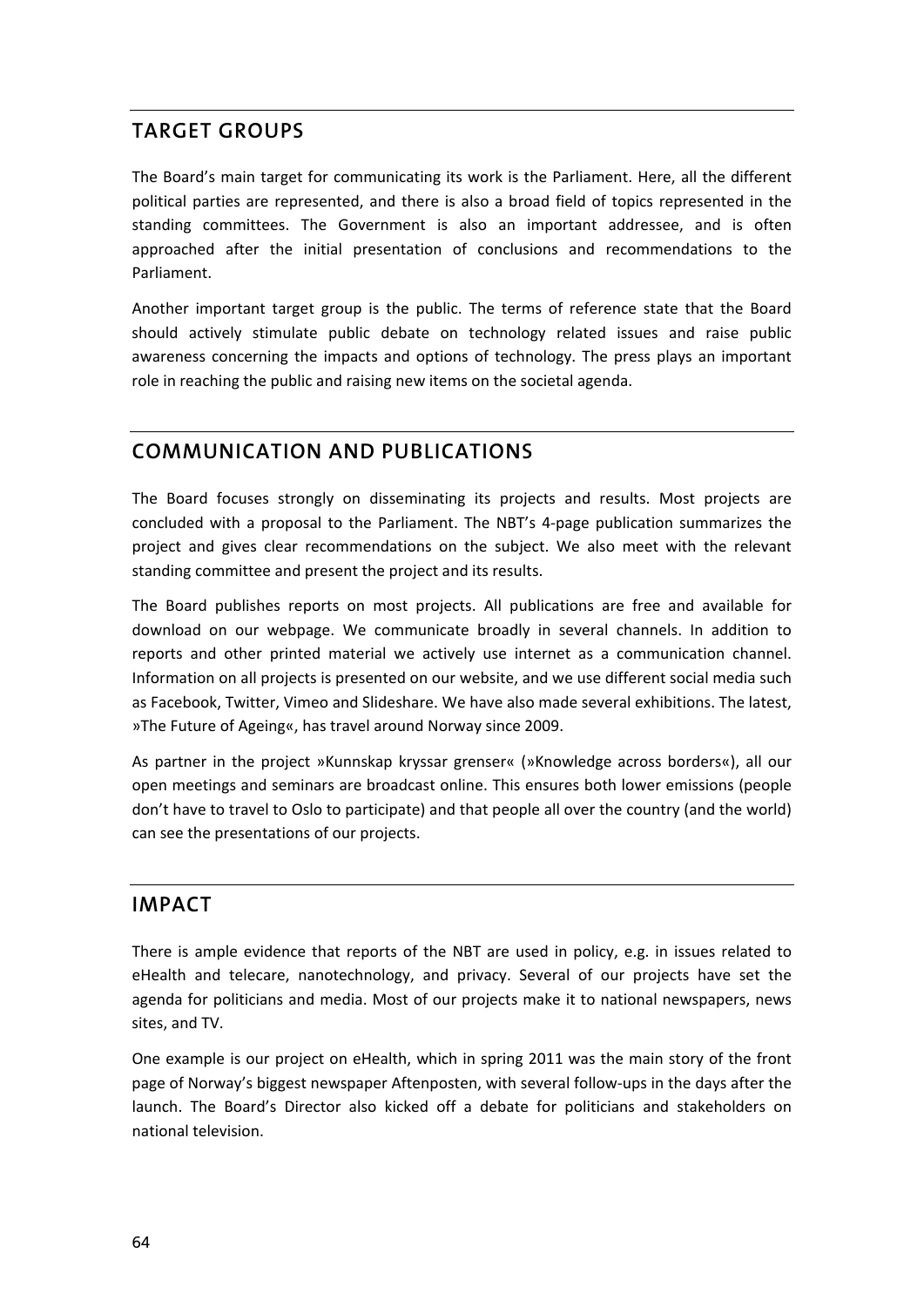Our project »You decide!« (teaching material on privacy and use of Internet), has been used by almost 1 million pupils all over the world. It started in Norway in 2007, and has since then been adapted to 16 countries.

# **STATUS QUO AND THE WAY AHEAD**

After the terrorist attacks in Norway July 2011, the Prime Minister has made calls for increased safety measures that do not infringe freedom and democracy. The Board has therefore established a project on security and openness that aims at providing Parliament and the Government input for tackling this challenge.

The Board will also continue its focus on welfare and care technologies, which are also included in the EU‐project PACITA. In an ageing society, welfare gains will to a large extent rely on a wise and smart development of technology. Other planned projects include the future of power supply, medical self‐testing and advanced manufacturing.

We aim to develop further our participatory methods, and are currently exploring the possibilities of doing participatory methods online and with social media tools.

# **CONTACT**

Teknologirådet Prinsensgate 18 0105 Oslo Norway Director: Tore Tennøe Fon +47 23 31 83 00

Fax +47 23 31 83 01 tore.tennoe@teknologiradet.no

www.teknologiradet.no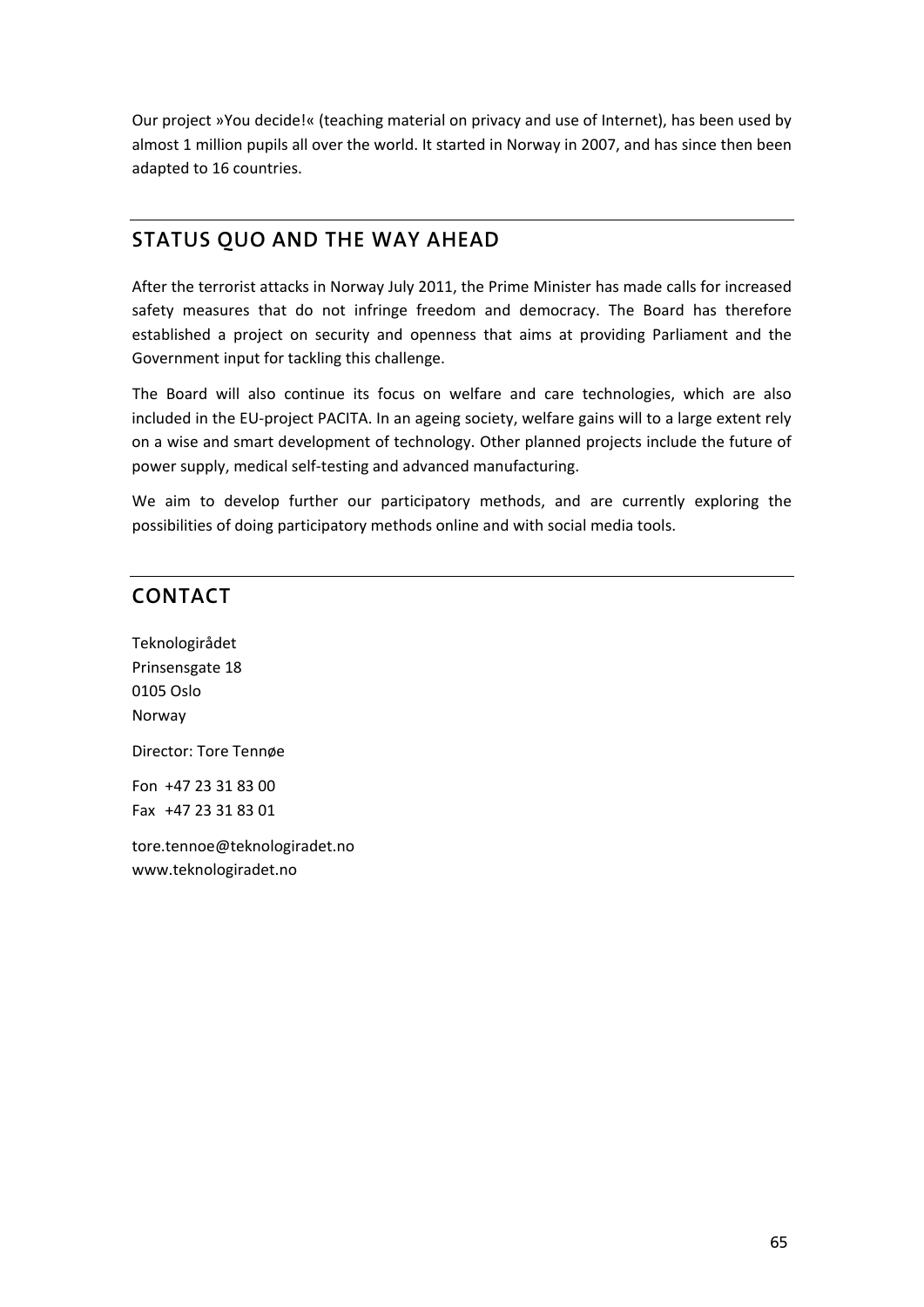# **SWEDEN – THE PARLIAMENTARY EVALUATION AND RESEARCH UNIT**

In 2006, the Riksdag – the Swedish Parliament – adopted new guidelines concerning the work of the committees on research and future issues. The guidelines imply, among other things, that technology assessments will be included more often in committee reports.

TAs are performed with the aim of providing the committees with an evaluation of the consequences of research findings and the introduction of new technology concerning both opportunities and risks. The overall goal is to provide the Parliament with high‐quality background material which can be used in debates, committee reports and for evidence‐based decisions.

# **INSTITUTIONALISATION**

From 2007, the committees have been able to submit proposals and requests to the Parliamentary Evaluation and Research Unit (PER), which can assist in conducting technology assessments (TAs) within different areas. The unit, situated at the Committee services division, works on behalf of the committees of the Riksdag. Sweden has thus adopted the »Parliamentary unit model« which means that the parliament has its own office for TA studies.

### **ORGANISATION AND RESPONSIBILITIES**

Technology assessments often concern more than one committee. The Riksdag's work with issues relating to the future therefore, wherever possible, is carried out at a cross-committee level. The committees are to cooperate in initiating joint technology assessments. The committees' proposals and requests are submitted to the PER, which can assist in conducting the analyses. This will promote a coordinated management of issues relating to the future. The committees are encouraged to cooperate actively and to inform each other and spread examples of best practices, for example, at chairmen's conferences and meetings of committee secretaries.

The PER works on the behalf of the committees and has thus not the mandate to initiate large projects of its own. Within the framework of a proposal the unit can, however, propose focal points and methods. Two full-time scientists are employed at the unit and external experts can be hired for scientific support and for writing background material. The unit also has one person who is mainly responsible for organising workshops, seminars etc. In addition, two temporary staff members, one via a fellowship‐scheme and the other via an internship, work at the unit.

In most cases, an all‐party steering group is assigned to provide guidelines for a TA assignment and to ensure that they are carried out in accordance with the Committee's terms of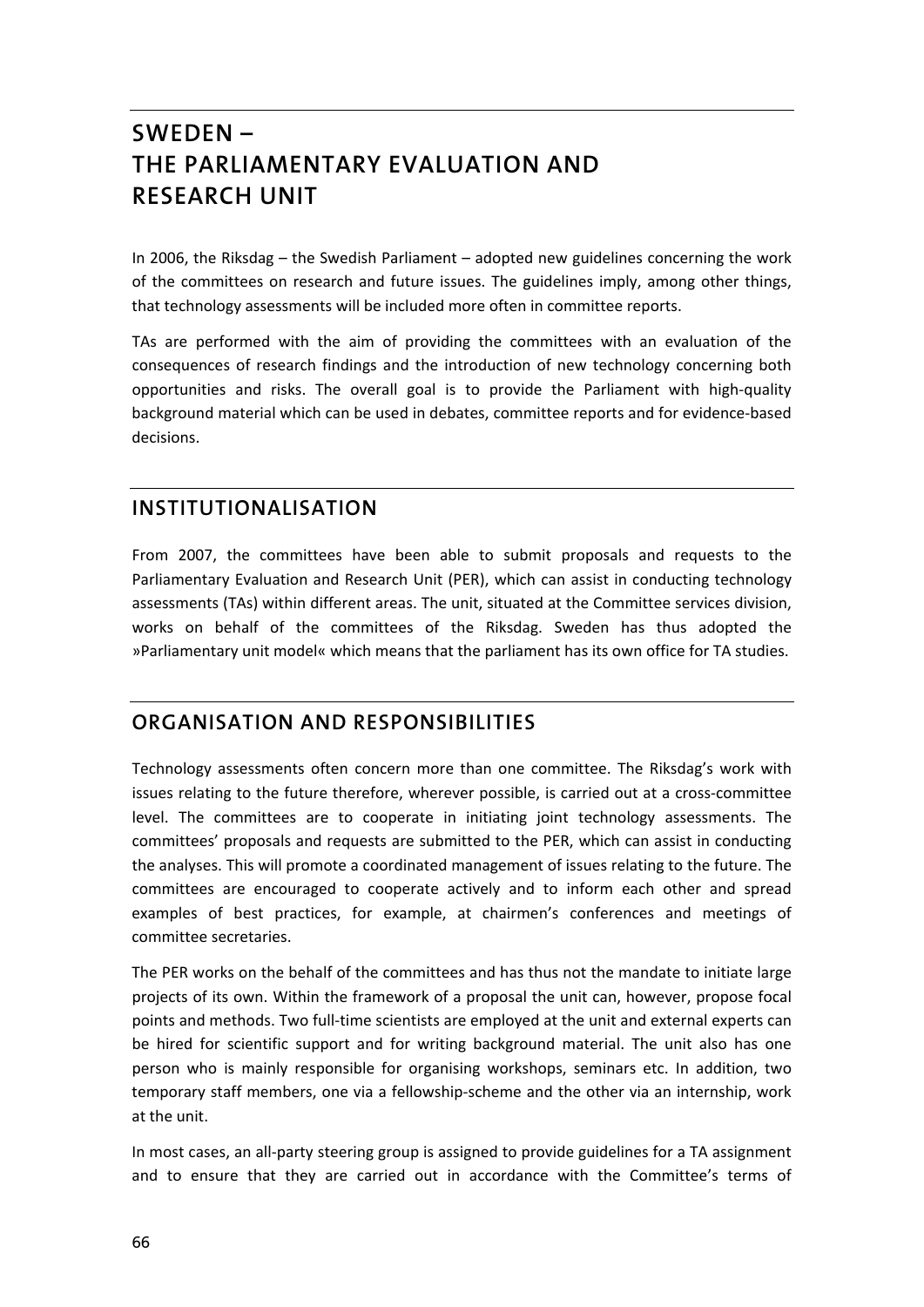reference. A contact person from the Committee secretariat is assigned to assist at the meetings with the reference group. A group of experts is also assigned to scrutinise the content of the reports.

### **FINDING TOPICS**

Committees submit their proposals to the PER and as a first step, other committees, relevant to the subject, can be contacted in order to verify their interest in cooperating in the project. A first draft with suggestions of focal points and methods is written, often after discussion with experts in the field. The draft is presented at a committee meeting and the decision to commission the study is taken. Following this, a parliamentary reference group with Members of Parliament from all parties (in most cases) is formalised. If several committees participate, the reference group will be composed of MPs representing the committees involved. At a first meeting with the reference group, the focal points and methods are discussed and decided upon.

# **WORK PROCEDURES AND METHODS**

Generally, the TA projects start at the beginning of the year and the report is finalised and released at the end of the year in connection with the budget debate. A seminar is often held initially with different experts in order to involve MPs and to present the state of the art in the field. The presentations and discussions are summarised and communicated to the MPs via the intranet of the Parliament.

External experts are, whenever necessary, engaged to write background material. An expert group is also formed with the task of scrutinising the report with regard to its content and to ensure the balance of different aspects. The expert group will also help to formulate the conclusions of the study.

The parliamentary reference group discusses the final report and the concluding remarks. In most cases, a public hearing is held at the Riksdag when the report has been printed in order to both discuss the content of the report and to supplement the content with other aspects. The seminar is webcast and broadcast on television. These seminars are also open to the public.

Most of the TA projects, so far, have been expert-based but trials with public involvement have been carried out. Social media have also been used in order to involve the public.

Some of the assignments from the committees have been inventory studies in different scientific areas and these can be used in order to:

- **>** Present the state of the art in a specific field
- **>** List active researchers and research environments this can be useful for the committees in forthcoming seminars and hearings
- **>** Serve as inspiration for future TAs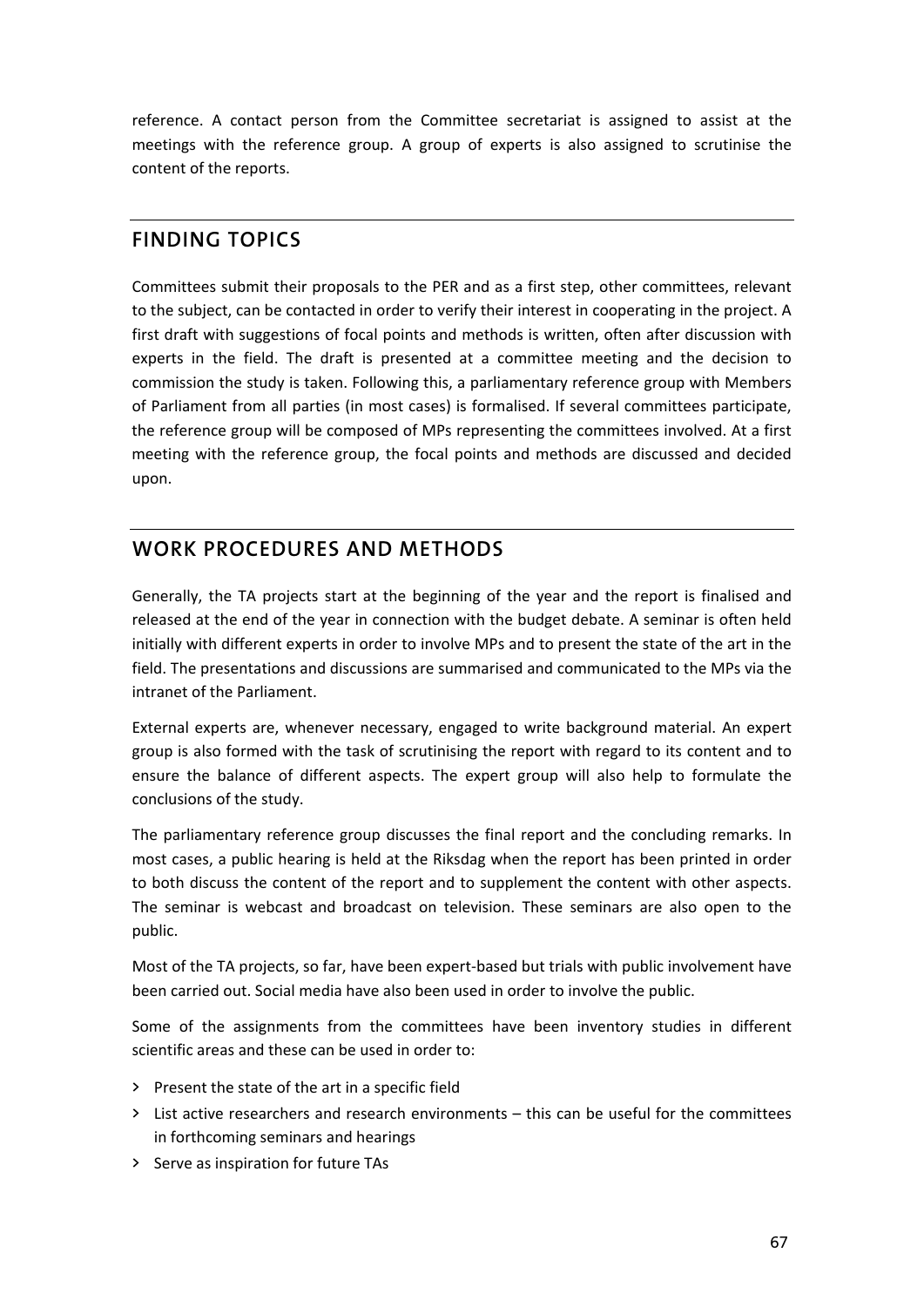## **TOPICS**

The topics have covered different subjects since 2007, many of which have a bearing on the environment and sustainable development. Recent assignments have focused mainly on health issues.

- **>** Sustainable cities focusing on transport, housing and green areas
- **>** Young people's visions of an urban future: In order to highlight the views of young citizens on urban futures, participatory scenario planning and visioning seminars were conducted with three high schools.
- **>** Antibiotic resistance
- **>** Future Day 2012: MPs have the opportunity to discuss different future issues and their implications for society with a number of leading researchers and experts invited. Three interdisciplinary seminars will be organised in which panels consisting of MPs from three to four committees prepare questions for the speakers
- **>** Nanotechnology and health
- **>** eHealth

# **TARGET GROUPS**

The committees are the main target group for the PER. Reports and seminars are planned in collaboration with committee groups in order to formulate the assignments in accordance with the needs of the committees. Some committees have been very active since 2007 and over time a broader range of committees have in one way or the other been involved in TA activities. As described above, TA projects can be performed at a cross-committee level. Involving more than one committee has two main advantages: the results of the assignment are spread to a wider group of MPs and the involvement of a cross-committee reference group implies that the subject is treated in a wider context.

Even if committees are the main target group, reports are disseminated to a wider audience such as the government, authorities, universities, and NGOs etc. Seminars are also broadcast on television. Trials using social media have been carried out in order to invite the public to discuss specific issues within an ongoing project.

### **COMMUNICATION AND PUBLICATIONS**

The reports are published in the Riksdag Report Series and can be downloaded from the website (www.riksdagen.se). Short versions with conclusions of the larger reports are compiled in Swedish and English. A website has been published on the Riksdag intranet summarising the work on research and future issues. The website will also shortly be available on the official Riksdag website www.riksdagen.se.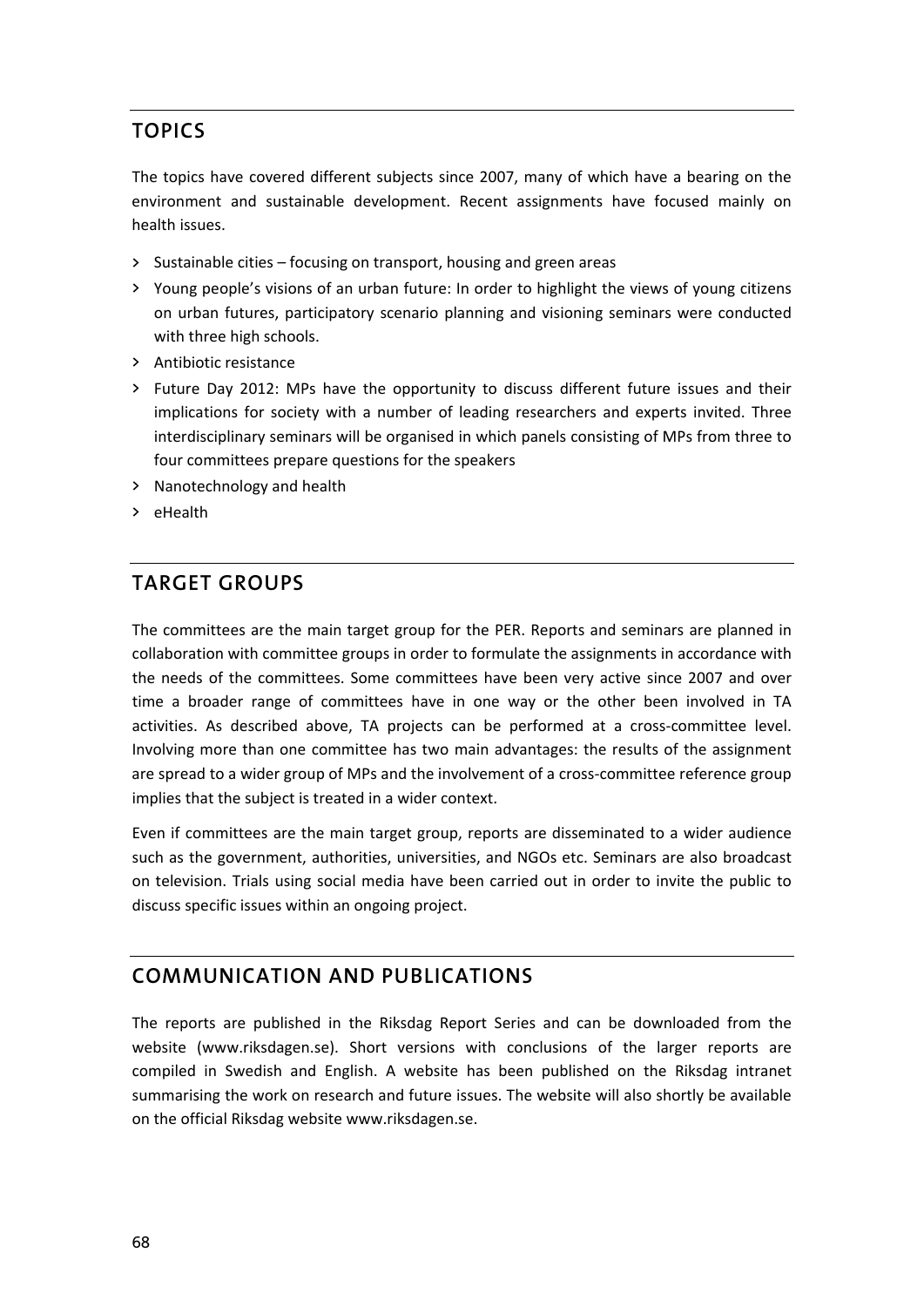# **IMPACT**

TA – reports are often cited in committee reports and in chamber debates but can also be used in other forums such as the government, local authorities etc. Most of the committee seminars are webcast and broadcast on television.

# **THE WAY AHEAD**

The work with technology assessments is still relatively new at the Swedish Parliament. The general trend is that a broader range of committees are showing interest in TA activities. Recent developments are the trials with public involvement, social media and the publication of short policy briefs. Policy briefs have recently been published on nanotechnology and health and antibiotic resistance.

# **CONTACT**

The Committee services division Sveriges Riksdag 100 12 Stockholm Sweden Johan Wallin Senior Research Officer, PhD Fon +46 8 786 6458 Fax +46 8 786 6197 johan.wallin@riksdagen.se

www.riksdagen.se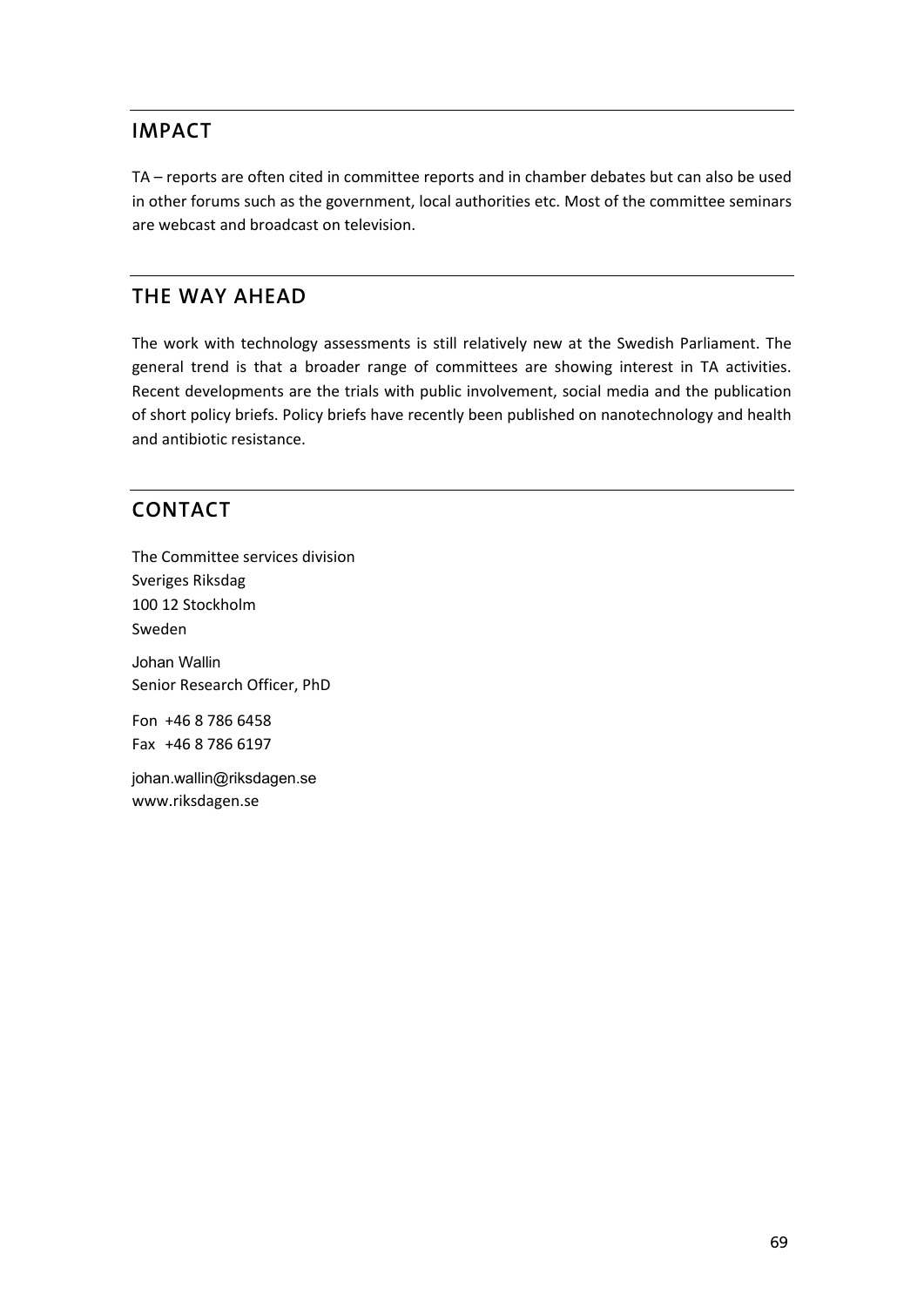# **SWITZERLAND – CENTRE FOR TECHNOLOGY ASSESSMENT**

The Centre for Technology Assessment is called TA‐SWISS in its short form. It fulfils its assignment to carry out technology assessment in doing studies and participative projects since 1999, according to the Swiss federal law, but its history has started in 1992 already.

# **INSTITUTIONALISATION**

Switzerland is known for its direct democracy. Citizens can participate in decision making with regard to their individual and their communal life. However, those who have felt the need for an institution carrying out technology assessment (TA) have formed a different opinion: »In our developed democracy it is possible to vote on milk prices but ... not on the great challenges ... as for instance the adoption (or the renunciation) of new technologies«, explains René Longet, a former National assembly member. It was Longet who demanded an institutionalised technology assessment in order to encourage public debate on science and society, technology and democracy.

In 1991, the Swiss Science and Technology Council (SSTC) was granted a mandate to originate a technology assessment programme for the years 1992 to 1995. The SSTC was assigned to the Federal Department of Home Affairs (Eidgenössisches Departement des Innern, EDI). After a successful test phase, the mandate was extended and became statutory as part of the Swiss federal law on scientific research (Schweizerisches Bundesgesetz über die Forschung). Thereby, technology assessment was definitely accepted into the scope statement of the SSTC. Another amendment followed in 2007. The issue of the administrative affiliation of TA‐SWISS was taken up again. As in a few other European countries, technology assessment was entrusted to the academies of sciences, in this case to the Swiss Academies of Art and Sciences (Akademien der Wissenschaften Schweiz). Since January 1, 2008, TA‐SWISS has become a centre of excellence of and an organisation unit of its own within the Swiss Academies of Arts and Sciences.

### **ORGANISATION AND RESPONSIBILITIES**

TA-SWISS looks back onto an eventful history  $-$  and has been able to celebrate its  $20<sup>th</sup>$  anniversary on October 29, 2012. During these 20 years, it has always been of utmost importance for TA to be performed independently of political and economic interests. This is still the highest premise today. State funding allows for the basic financing of TA‐SWISS. Additionally, there is third‐party funding by independent organisations. In this way, the infrastructure and the personnel of the TA‐SWISS office comprising five fulltime jobs is financed. Additionally, project-specific mandates that are assigned to external interdisciplinary research groups and the organisation and execution of participative projects are remunerated by these means.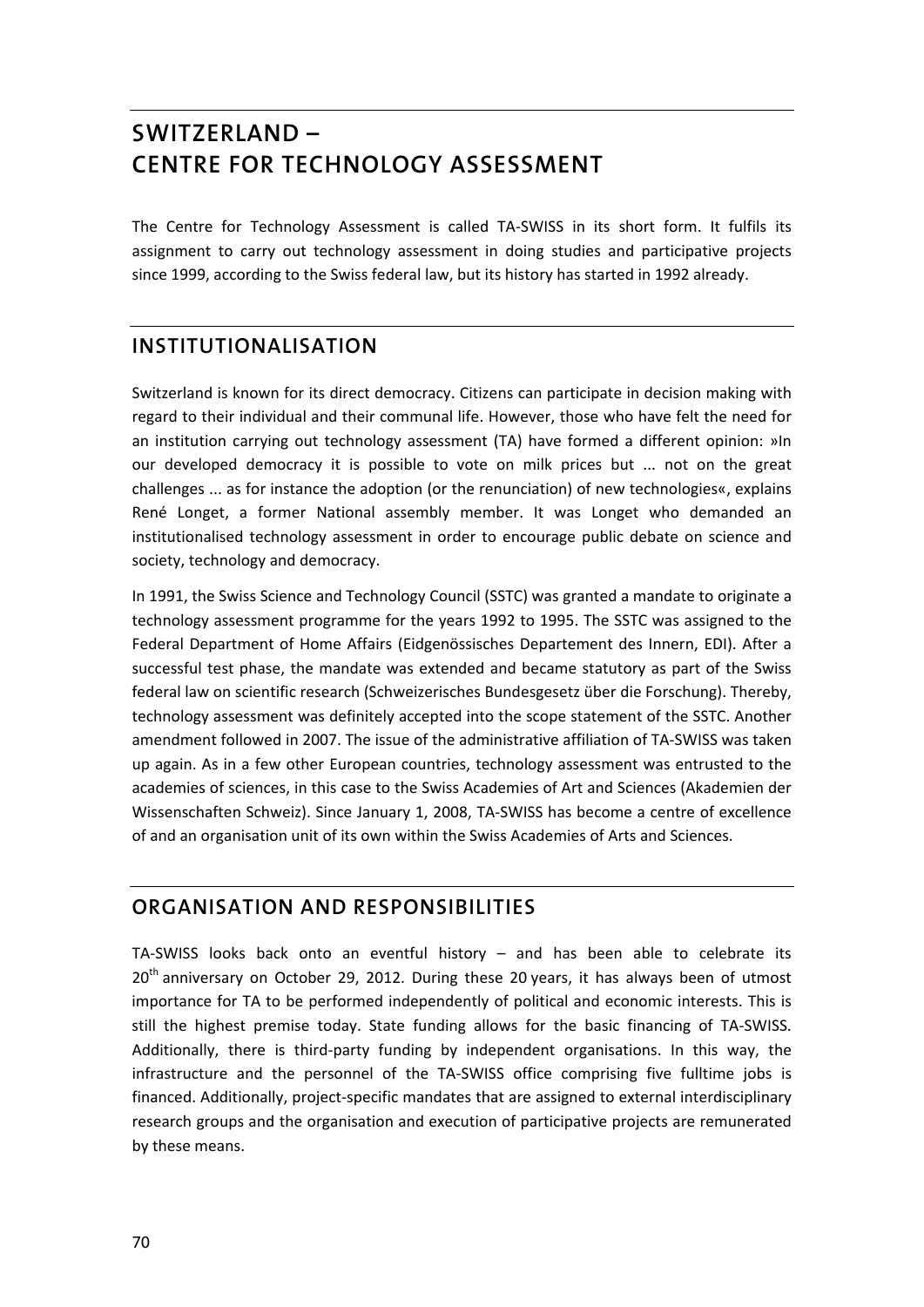TA‐SWISS acts jointly with renowned national or international research institutes or specialized departments. The assignment of a project to a research group works as follows: The specific TA aspects are clearly stated in the call for tender regarding the specific project; correspondingly, the received offers are evaluated according to these criteria. The TA‐SWISS executive committee (TA‐SWISS‐Leitungsausschuss, LA), composed of roughly 15 members with totally different professional competences and institutional backgrounds, decides whether a project will be carried out as well as which offer to accept in the case of a study. A project manager of the TA‐SWISS office then initializes the project and supervises the commissioned institution throughout the whole duration of the project. The final focus of each project always emerges through the cooperative work of and the intensive debate with all participants. Not only the research group entrusted with the project, but also the TA‐SWISS office and the monitoring group provide important inputs. The latter, consisting of 10 to 20 persons with appropriate professional competences, is formed specifically for each project. It reviews the concept, the intermediate as well as the final results and thus ensures quality and a well‐balanced presentation of the subject.

### **FINDING TOPICS**

New topics are initialized by the TA‐SWISS office on the base of a constant monitoring of new scientific and technological developments. Suggestions from external experts or from members of the TA‐SWISS executive committee are also integrated in this systematic survey. In this way, subject areas are identified and within these the project managers develop concrete proposals for projects. The TA‐SWISS executive committee then decides which new studies are taken up.

TA‐SWISS deliberately chooses projects that deal with particularly controversial technologies and assesses their benefits and disadvantages comprehensively. The Centre's independence ensures the credibility necessary for this purpose.

TA‐SWISS mainly analyses developments in the fields of biotechnology, medicine, nanotechnology and communication and information technologies. However, the effects of social or cultural complexities are less studied and for this reason they have been identified as a new challenge.

# **WORK PROCEDURES AND METHODS**

Why technology assessment? This question was discussed even before the establishment of TA-SWISS. An instance that poses questions on new technologies in an impartial way is vital, and the following criteria are still valid today: how do new technologies develop, what has to be taken into account, how do they change everyday life in society and how might future scenarios look like? Additionally, the public debate needs to be encouraged today, too.

Politicians and citizens have to be supported in their decision making process by comprehensible illustrations and documentations of facts and circumstances. The results of TA‐SWISS studies provide the required basics, information and recommendations on selected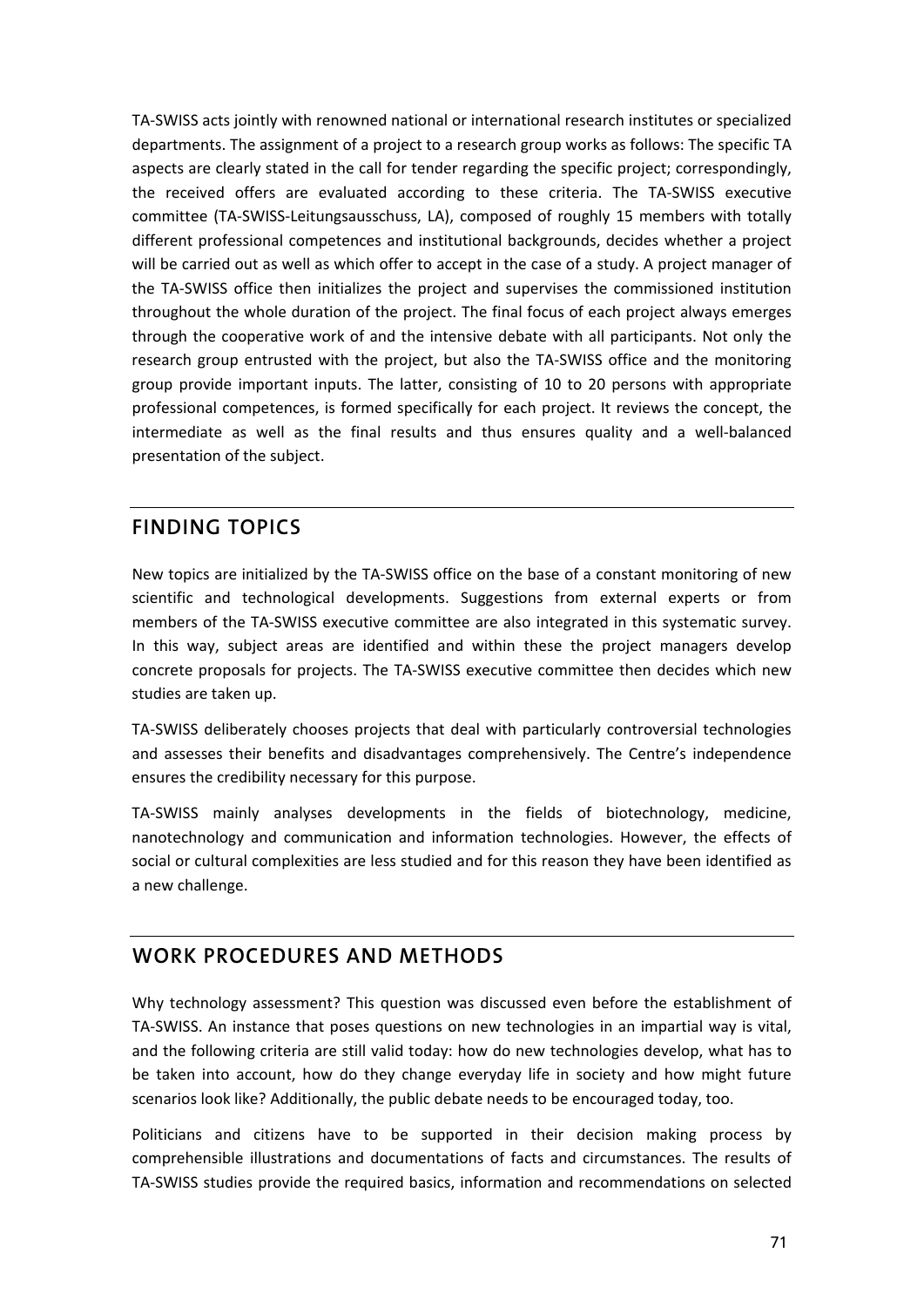specialist fields. By contrast, the participative proceedings show how citizens rate specific future oriented technologies and topics. It reveals the advantages and disadvantages they ascribe to a certain technological development and it documents the needs of the population, e.g. the need for more transparent information or better protection. The discussions show where citizens see a need for action. In these projects, citizens are the experts representing the population at large. Studies as well as participative methods are employed by TA‐SWISS in order to give a comprehensive survey of the chances and risks of new technologies and to favour a knowledge‐based technology debate.

As the term »studies« anticipates: Studies are often very extensive and complex. Therefore, TA-SWISS prepares abridged versions of its technology assessment studies. The easily understandable abbreviated versions are essential in communicating the results to politicians and to an interested population. For the participative projects information brochures are first compiled. These brochures brief the citizens involved in a well-balanced way in order to familiarize them with the technological topic that is to be discussed in the citizen debate. A synthesis report will then be issued on the actual discussions. It will not only contain the results, but also the different chains of reasoning showing what was supported and what was criticized by the citizens and why. All these products are important for the realization of the formulated objectives: to support the public debate and to help politicians and citizens in making knowledge‐based decisions.

Extensive public relation efforts are vital to reach these target groups. TA‐SWISS organises media conferences or publishes articles to draw attention to its projects. Policy makers as well as the interested public receive printed and electronic newsletters and are invited to public presentations, workshops and debates on a regular basis. Politicians are confronted with the projects in personal dialogues and in discussions, and political groups, administrative authorities and expert groups are addressed by presentations and provided with written information material.

### **TOPICS**

In the past few years TA‐SWISS has focused on the following subjects:

Biotechnology and medicine:

- **>** Human enhancement
- **>** Anti‐ageing medicine

Mobility, energy, climate:

- **>** World Wide Views on Global Warming
- **>** publifocus Road Pricing
- **>** Biomass fuel second generation

Information society:

- **>** Localisation technologies
- **>** Cloud Computing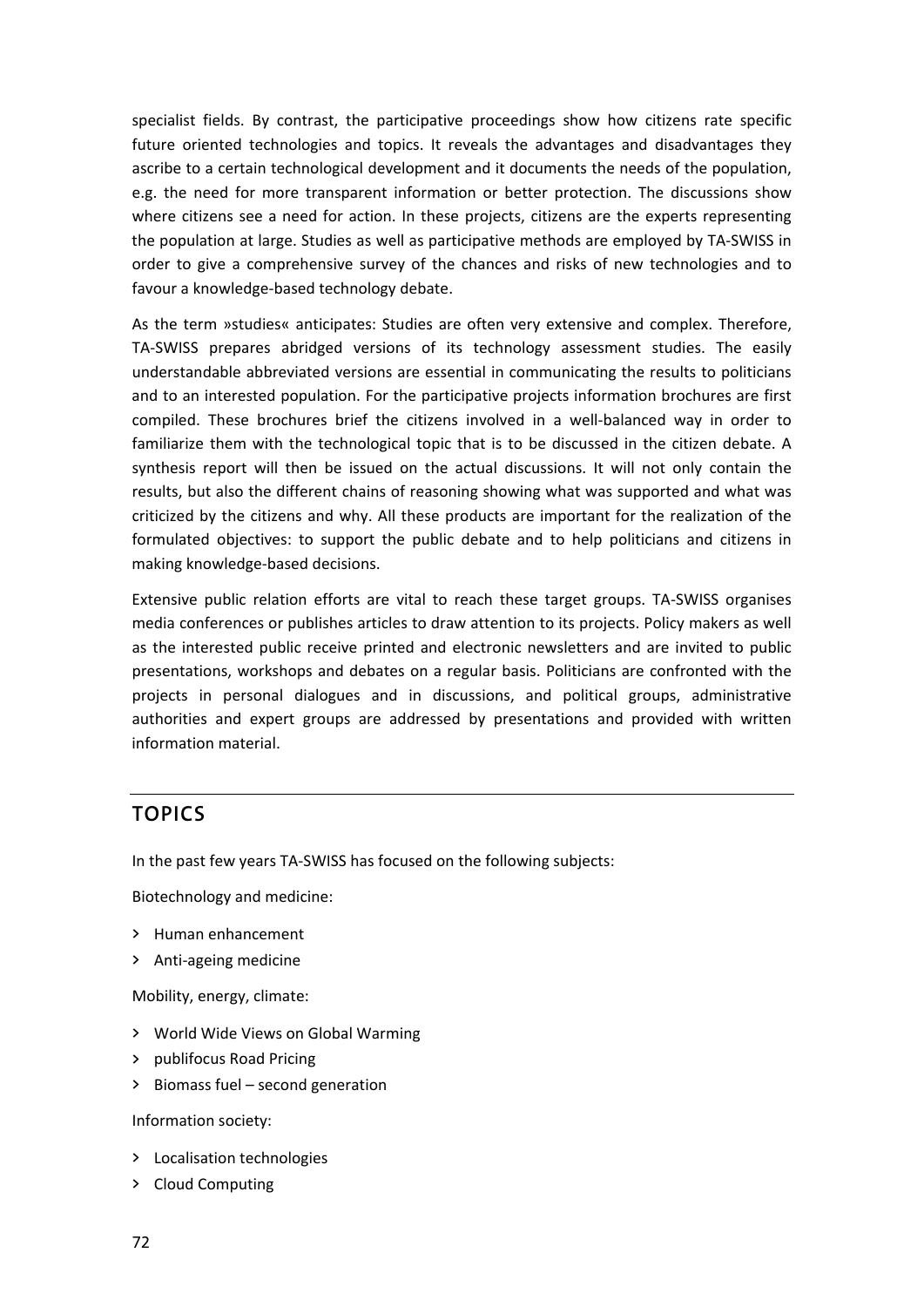- **>** Internet of the future
- **>** publifocus eHealth

Nanotechnologies:

- **>** Nanofood
- **>** publifocus Nanotechnology

Social and cultural TA:

Indicators – emergence and use in politics

As of 2012 TA‐SWISS is treating or initializing the following topics:

- **>** Localization Technologies
- **>** Nanotechnology and the environment
- **>** Robots in the social sector
- **>** Electromobility
- **>** Personal genomics
- **>** Deep geothermal energy

TA‐SWISS is also actively involved in international projects such as »Parliaments an civil society in technology assessment« (PACITA) and »surveillance, privacy and security« (SurPRISE), a large scale participatory assessment of criteria and factors determining acceptability and acceptance of security technologies in Europe.

# **TARGET GROUPS**

The recommendations resulting from TA projects are intended to be used by parliament and the Federal council as an aid for decision making – especially when controversial technology topics are being discussed. In addition, the project results are communicated to interested politicians, to experts in the fields of science and administration, as well as to the media and interested citizens.

# **COMMUNICATION AND PUBLICATIONS**

All results are communicated to the parliament, the media and the general public by means of a newsletter, of conferences, public talks, articles or exhibits. In depth information on projects and publications is also available on the internet (www.ta-swiss.ch). Studies and publications, especially the abbreviated versions, are obtainable at no charge at info@ta-swiss.ch.

The studies on biofuel of the second generation, on nanotechnology in the field of foods, on anti‐aging, the emancipation of the computer and geolocalization are available at your local book store. You can also order them at www.vdf.ethz.ch or download them as an e‐book.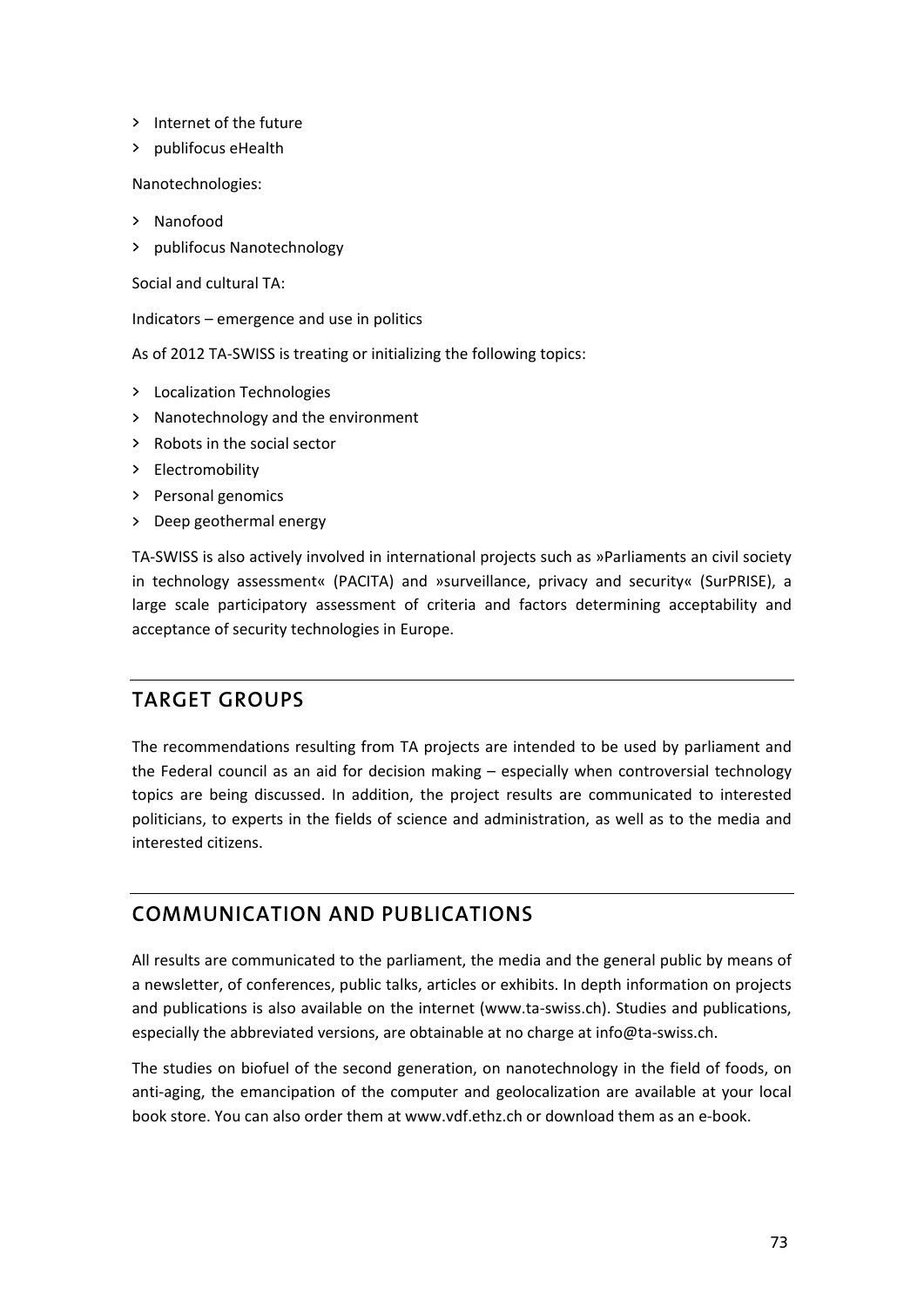# **IMPACT AND THE WAY AHEAD**

Political decision‐makers rely on assessments which show the consequences and social impact of technologies. The work of TA‐SWISS is widely recognized for its quality and the impartiality of its assessments. It is vital for TA‐SWISS to continually strive for these qualities in order to maintain support from all political parties.

# **CONTACT**

TA‐SWISS Centre for Technology Assessment Brunngasse 36 3011 Berne Switzerland Director: Dr. Sergio Bellucci Fon +41 31 310 99 60

sergio.bellucci@ta‐swiss.ch info@ta‐swiss.ch www.ta‐swiss.ch/ www.facebook.com/taswiss

Fax +41 31 310 99 61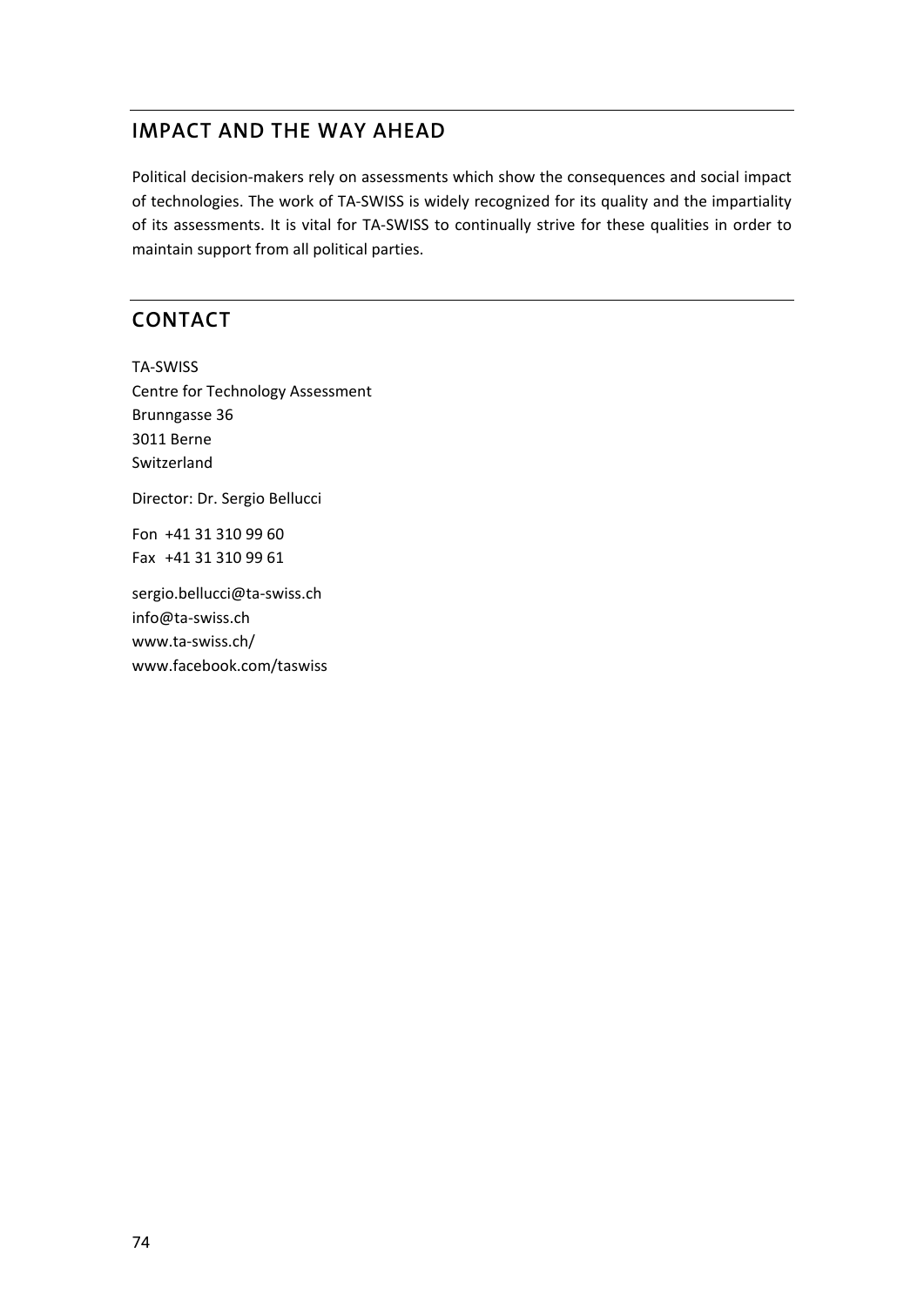# **UNITED KINGDOM – THE PARLIAMENTARY OFFICE OF SCIENCE AND TECHNOLOGY**

Debate on the need to establish a science and technology assessment function at the UK Parliament began in the early 1980s but it was only later that decade, after a parliamentary delegation visited the Congressional Office of Technology Assessment in the USA, that this became intense. Spurred on by the creation of offices in the Netherlands and France – and at the European Parliament – the decision was taken to set up POST in 1989.

# **INSTITUTIONALISATION**

For its first three years, POST operated outside of Parliament as a charitable foundation, funded by UK learned societies and scientific foundations.

The intention was always for POST to be an internal parliamentary office and in 1992 both Houses of the UK Parliament decided to take over its funding and to create a pioneering bicameral office. In 2000, both Houses took the decision to make POST a permanent institution at Parliament, after an examination by the House of Commons Information Committee and a debate in the Commons chamber.

# **ORGANISATION AND RESPONSIBILITIES**

All POST's activities are determined by its Parliamentary Board, composed of 10 members of the House of Commons, four from the House of Lords and, highly unusually, 4 non‐ parliamentary members – leading scientists and engineers with skills in particular areas of science and technology.

POST has a permanent staff of six scientific and technical specialists, a Director and two PA's. These are complemented by the POST fellows (see below) of whom there are usually 5–6 present at any time. It is difficult to give an authoritative figure for the total annual budget of POST as many services such as accommodation, IT, training, etc. are provided centrally by the UK Parliament. However, annual direct operational costs are about 500,000 GBP.

# **FINDING TOPICS**

POST's work programme is mapped out by its Board at quarterly meetings. Proposals come to the Board from several sources. Most are developed by the staff, who are engaged in a continual process of discussion with parliamentarians, committee staff and the wider scientific and technological community in academia, enterprise and NGOs. Individual parliamentarians are also encouraged to make suggestions – and an important source is also the parliamentary committees in the two Houses. Finally, POST has received proposals from external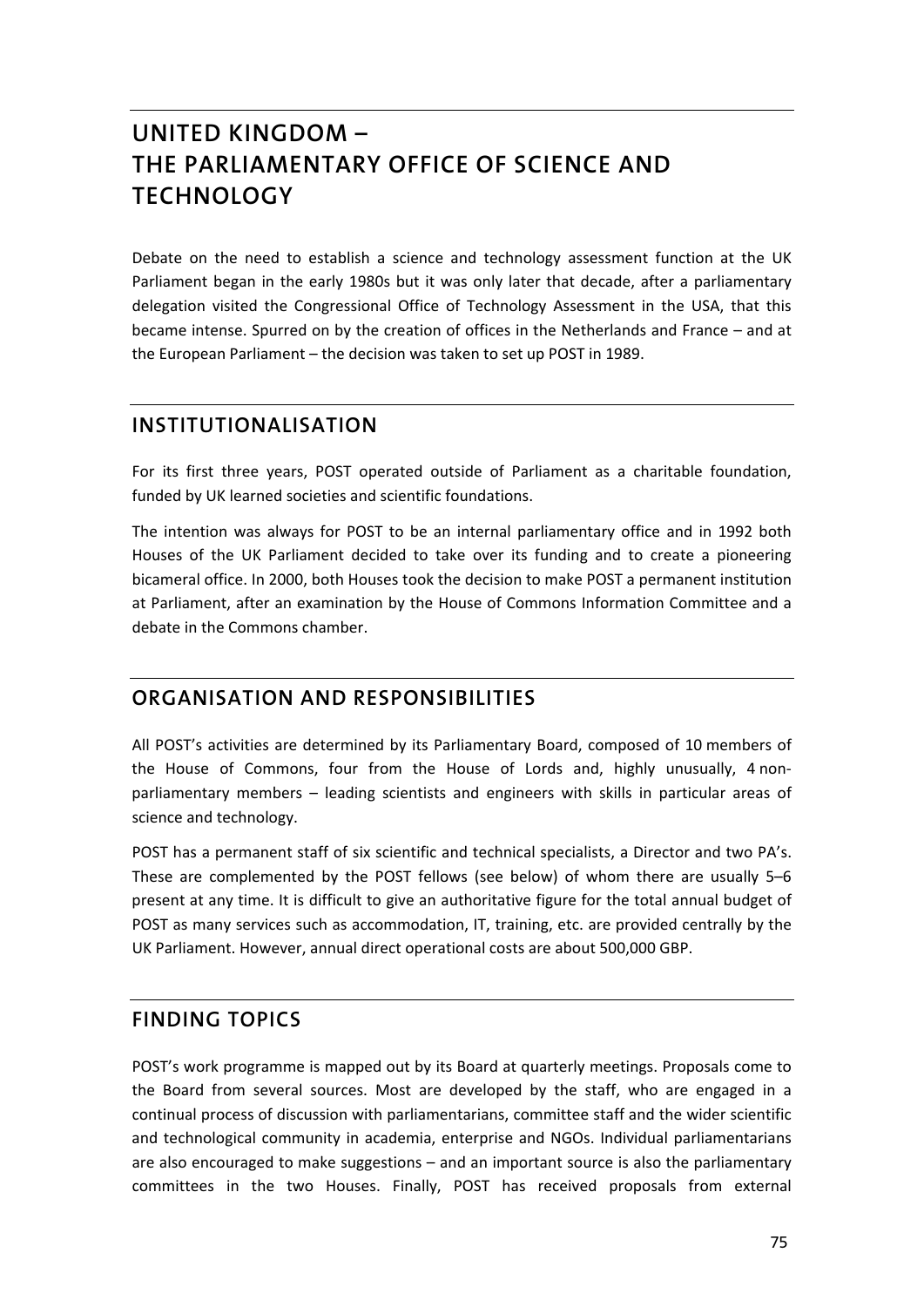organisations and even individual members of the public, often conveyed via a Board member or other individual parliamentarian.

# **WORK PROCEDURES AND METHODS**

All POST research is conducted in-house by either its permanent staff or by one of its doctoral/post‐doctoral fellows. These fellowships are a distinctive feature of POST. They are funded by many UK charitable scientific foundations, by learned societies, by most of the UK's Research Councils and by individual universities. Through them, fellows spend usually three months at POST, working on one of its well-known »POSTnotes« or assisting a parliamentary committee. Well over 100 such fellows have now been at POST.

POST's work lies heavily in the area of »expert analysis« conducted by the staff and fellows but augmented by an intense dialogue with outside individuals and organisations with a relevance to the subject area.

POST has, however, pioneered various methods of public engagement in the UK. It cosponsored the first and second UK national »consensus conferences« – on genetically modified foods and radioactive waste management. A particular development was POST's first‐time use of online consultations at the UK Parliament, developed in partnership with committees during the course of an inquiry. POST has also organised public consultation meetings held in the constituency of a Commons Board member.

In 2007, the House of Commons Public Administration Committee recommended that POST should spearhead at the UK Parliament a greater focus on longer term issues. In many ways such a focus has always permeated POST's work, but, in responding to the committee's welcome recommendation, POST has put additional effort into this area, often in collaboration with the UK government's Foresight and Horizon Scanning units.

# **TOPICS**

POST groups its work activities into six main clusters, listed below with example projects. Many of the subjects of POST's attention fall into more than one of these categories.

#### **BIOLOGICAL SCIENCES AND HEALTH**

- **>** HIV Developments in Prevention and Treatment
- **>** Review of Stem Cell Research

#### **ENVIRONMENT AND ENERGY**

- **>** UK Drought Resilience
- **>** Bioenergy

#### **PHYSICAL SCIENCES, ENGINEERING AND IT**

- **>** ICT for Disabled People
- **>** Open Source and Open Standards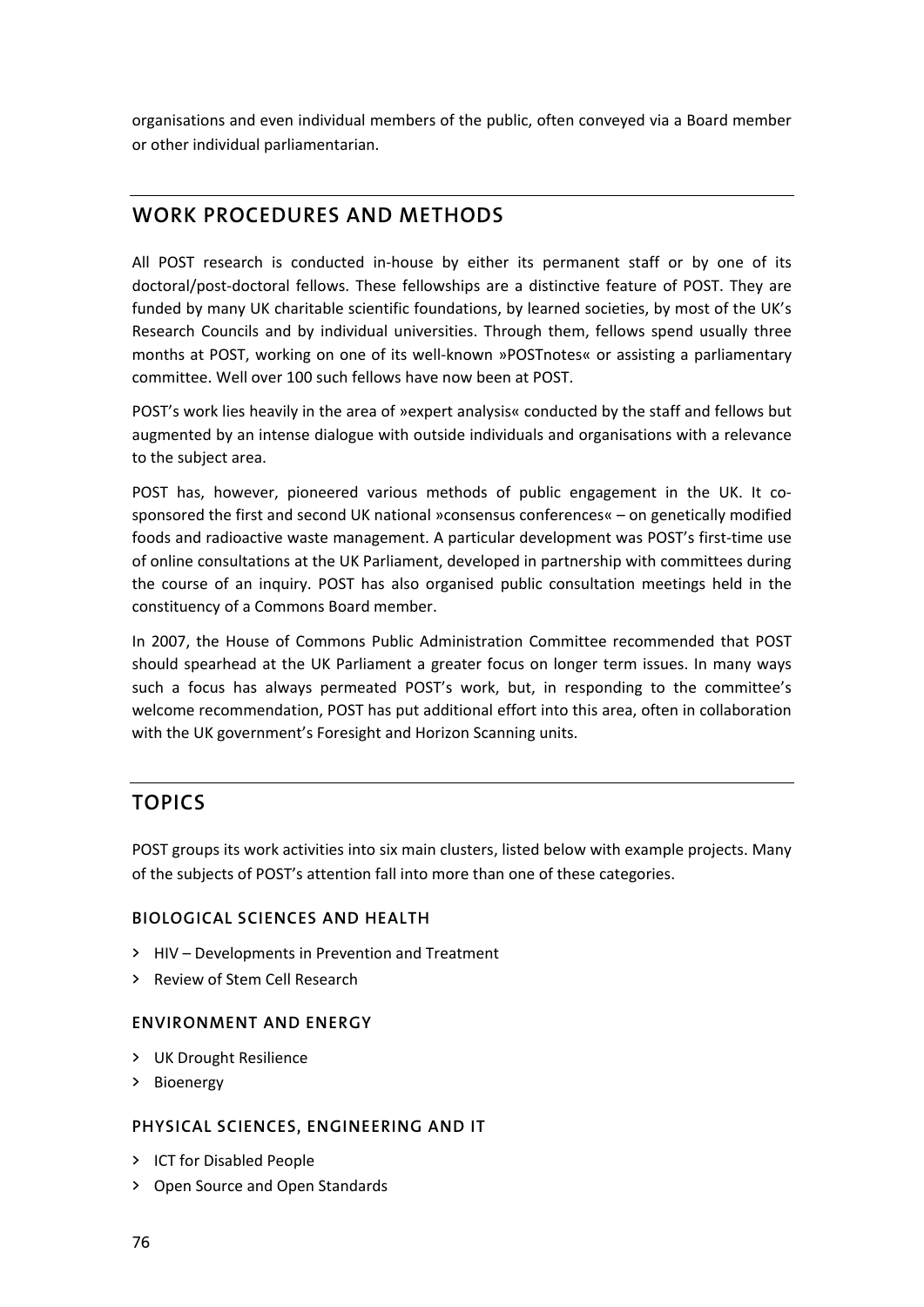#### **SCIENCE AND TECHNOLOGY FOR DEVELOPMENT**

- **>** Water Adaptation in Africa
- **>** Deforestation

Also falling within this cluster is a special major project that POST has been running since 2007 concerned with science and technology capacity building in African parliaments, especially the parliament of Uganda. Much of this work has been in collaboration with the UK's Royal Society. Further details are on POST's web site. The Commonwealth Scholarship Commission has also provided fellowships to enable African parliamentary staff to spend three months with POST and the Houses of Parliament.

#### **SCIENCE POLICY**

- **>** STEM (Science, Technology, engineering and Mathematics) Education for 14–19 Year Olds
- **>** Science in the New Parliament a special briefing produced for all parliamentarians after the May 2010 General Election in the UK.

## **TARGET GROUPS**

The primary target for POST's activities is individual members of either of the two Houses of the UK Parliament. Parliamentary committees of either House (sometimes, joint committees) are another important target. POST also engages extensively with government departments and the wider scientific and technological communities within the UK and overseas, while strictly maintaining its parliamentary independence. Part of its role is to demonstrate to these interests that the UK Parliament possesses the analytical capacity that is POST.

All POST publications are also made available to the public at large and are used extensively in higher and further education curricula.

# **COMMUNICATION AND PUBLICATIONS**

Most of POST's publications take the form of one of its well-known four-page »POSTnotes«. After considerable experimentation, this format was chosen largely because busy parliamentarians do not have the time to read lengthier documents. A great deal of effort is put into compressing information into this limit, and in meeting the challenge of making a publication at the same time accessible to non‐specialists but commanding the approval of experts in the field. Several other parliamentary TA units have adopted a similar style of summary as part of their publication programme – and POSTnotes have even been translated by them for circulation in their own countries.

POST also produces longer reports. The most recently published was on »Living with Environmental Limits«, while an ongoing longer report is a »Decadal Review of Stem Cell Research«, examining developments in the area over the past ten years, as recommended by a special House of Lords committee that reviewed regulatory legislation. Even with these long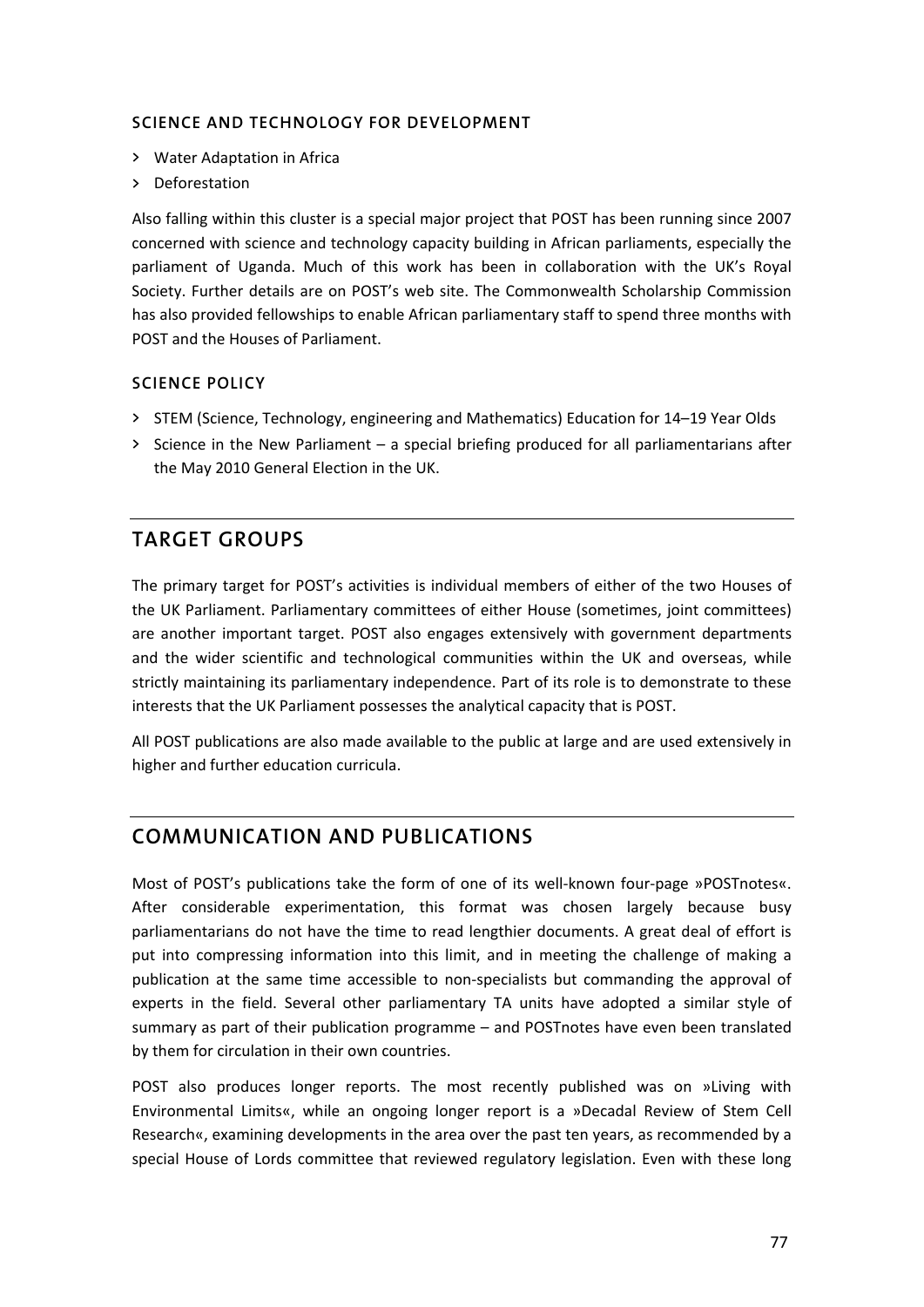reports, one or more »POSTnote« style summaries is produced to make the key findings accessible to those who cannot examine the main report.

All POST publications are subjected to extensive external peer review by government departmental, academic, enterprise and NGO specialists before release. This is a key feature of POST's publication process.

Either at the start of a study, during its course, or after publication, POST frequently organises parliamentary seminars to discuss its studies. These are complemented by other conferences and workshops. Recent examples include sessions on the Future of Food and Farming and on the Implications of the Fukushima Dai‐ichi Incident. Both filled some of the largest meeting rooms in the UK Parliament to capacity.

POST also collaborates with external organisations to hold interactive exhibitions and presentations at the UK Parliament. Notable recent events have covered the future of energy research; robotics futures and polar research.

POST was a founding member of EPTA and has always enthusiastically participated in its activities. POST has been honoured to be approached by countries such as Chile, Japan, Norway and Sweden that were considering creating a parliamentary TA function. POST has also worked closely with the Science Policy Division of UNESCO in its work programme on Science, Technology and Parliaments.

# **IMPACT**

Impact is difficult to assess due to the logistical and administrative obstacles encountered when attempting to survey or interview Parliamentarians, together with the fact that POST is one of many organisations delivering commentary on scientific issues. Nevertheless, some POST qualitative and quantitative data on POST's impact is available and indicates that POST is a valued organisation. POST is currently developing more systematic ways of gathering and analyzing such data.

Around 220 MPs, 170 Peers, 10 MEPs, 44 MP researchers and 160 other parliamentary staff have »opted in« to receive copies of all POSTnotes. Those who are not on this mailing list still routinely pick up POSTnotes from the parliamentary libraries. Anecdotal reports indicate that Members are often seen holding and using POSTnotes in the debating chamber.

POSTnotes are particularly valued for their impartiality. In a survey conducted in 2009 one MP commented »There is so much depending on scientific judgements and scientific information and often it appears in the media as a particular slant, the key thing is that POST is independent and I have to say that I read their publications and I think they are excellent, just the right length and they are impartial and they are clear and I think it is excellent to have that«. The same survey indicated that over 80 % of parliamentarians (out of a sample of 50) had used POSTnotes more than once in the past year.

In many cases POSTnotes are used to inform the work of Parliamentary Select Committees – for example POSTnote 368 on Rare Earth Metals was used to inform an inquiry into Critical Mineral Resources by the House of Commons Science and Technology Select Committee.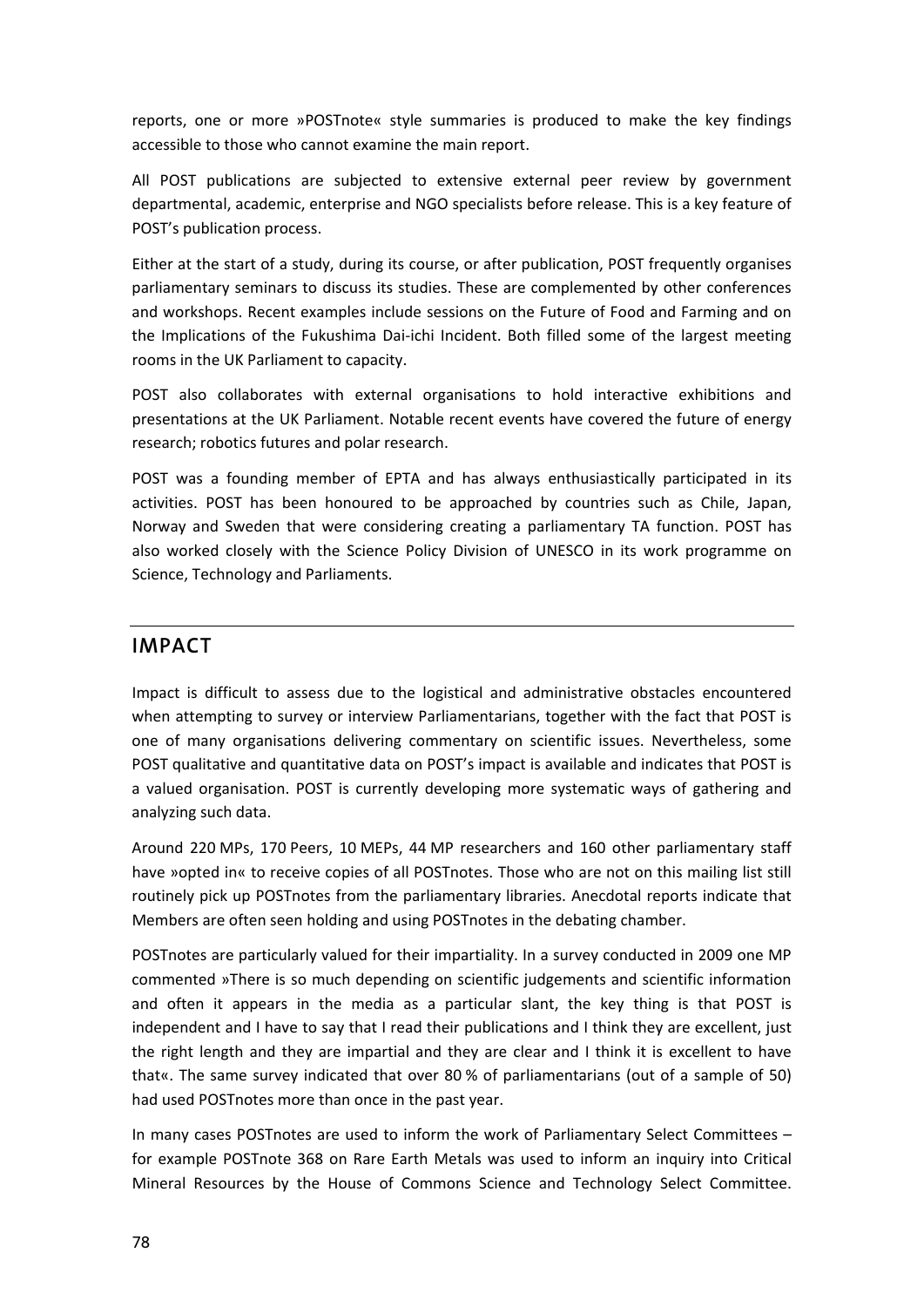POSTnotes are also often incorporated into »debate packs« which are information packs provided to Members prior to a debate.

POSTnotes are known to have considerable impact outside Parliament. This is indicated by download statistics, which show that POSTnotes usually account for around a third of all downloads from the Parliamentary website. Each month at least one POSTnote features among the top 5 most downloaded documents. POST also over 1,200 followers on twitter, a number which is rapidly growing, although only a small proportion of these are Members of Parliament. It also has a newsletter which has over 3,500 subscribers.

## **THE WAY AHEAD**

POST is unlikely to see any expansion in its permanent staff numbers in the near future but its intake of parliamentary fellows has been increasing as new sponsors come forward with collaboration suggestions.

POST is currently putting considerable emphasis on targeting its output to the interests of specific groups of Members of Parliament by using geographical information on the characteristics of their constituencies. Members of the House of Lords do not have constituencies but POST is using other means to identify where they have geographical interests. A good example is the recent POST publication on Anaerobic Digestion. A database is available giving the location of the 60+ digestion facilities open or planned in the UK. By matching these to Members' constituencies, POST has been able particularly to target the publication to their interests.

### **CONTACT**

POST Parliamentary Office of Science and Technology House of Commons 7 Millbank Westminster London SW1P 3JA United Kingdom Director: Dr. Chris Tyler Fon +44 20 7219 2840 Fax +44 20 7219 2849 POST@parliament.uk www.parliament.uk/post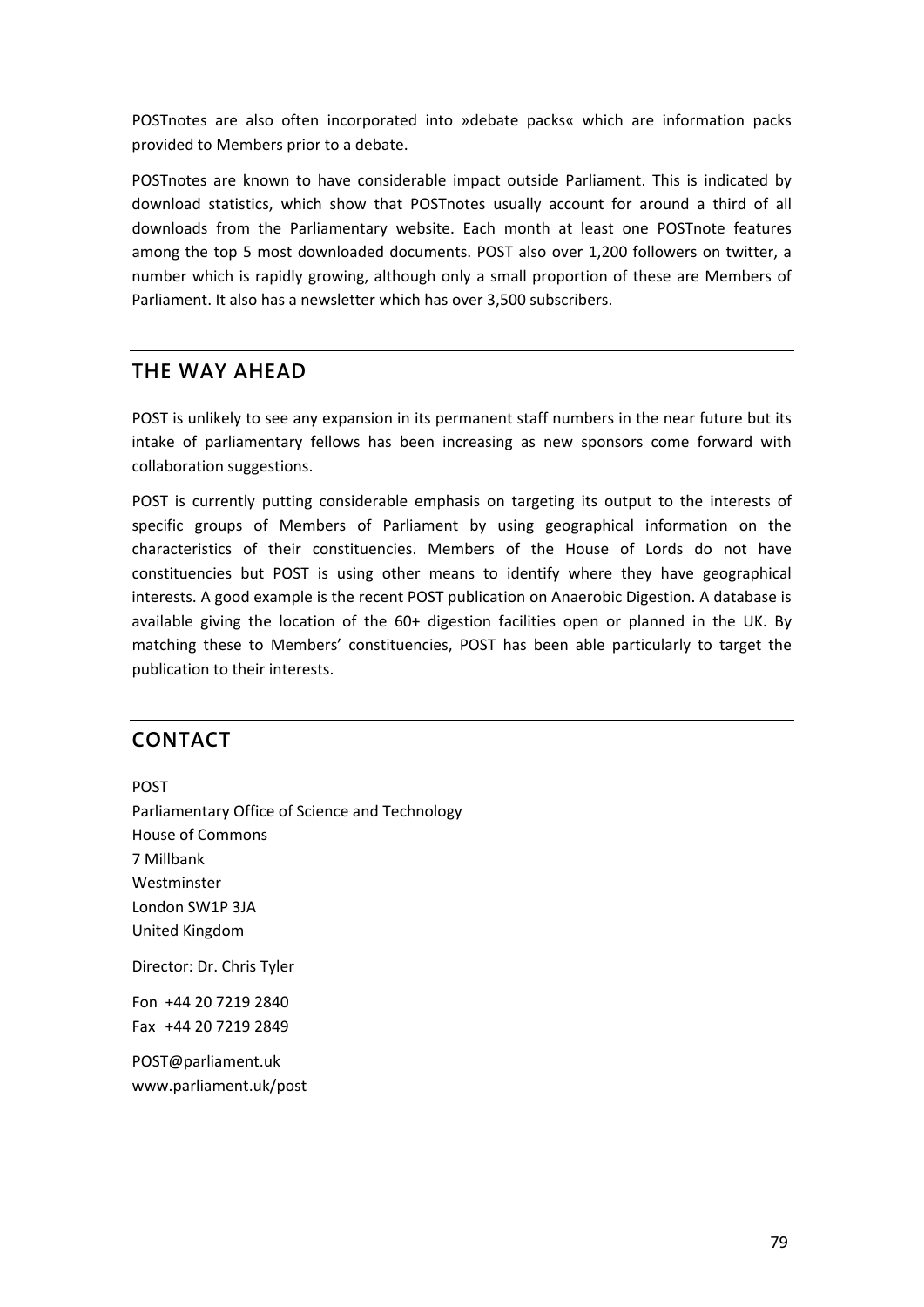# **AUSTRIA – THE INSTITUTE OF TECHNOLOGY ASSESSMENT**

As in many other countries in Europe, the discussion about the social consequences of new technologies – and hence also about TA – began in Austria around the middle of the 1980's. It was in 1984 that TA was first perceived, at least conceptually, by Austrian technology policies and that the question of the establishment of an »OTA for Austria« was first raised.

# **INSTITUTIONALISATION**

Finally, in 1985, a small working party was founded at the Institute for Socio‐Economic Development Research at the Austrian Academy of Sciences (ÖAW) around Ernst Braun, formerly the head of the Technology Policy Unit (University of Aston), giving rise on 1.1.1988 to the Technology Assessment Unit (FTB), which later, on 1.1.1994, became the Institute of Technology Assessment (Institut für Technikfolgen‐Abschätzung, ITA). Ernst Braun left Austria as director in 1991, and was succeeded first by Gunther Tichy and then, in 2006, by Michael Nentwich. The ITA is an associate member of EPTA and a founder member of the NTA (network of the German speaking TA community).

# **ORGANISATION AND RESPONSIBILITIES**

The ITA is a research unit of the ÖAW, which for its part is one of the largest non‐university research institutions in Austria with a particular focus on basic research. In accordance with the interdisciplinary approach of TA, the ITA was set up as an institute of the »Academy as a whole«, not related to one of its two multidisciplinary chapters. The ITA is advised and supported by an international scientific advisory board (SAB) and is evaluated externally at six yearly intervals. Currently, the ITA has around 20 employees. Its work is financed by the Ministry of Science through the ÖAW and, accounting for roughly one third of the budget, by third‐party funds (e.g. the Research Fund, various Austrian ministries, the EU etc.). The overall budget runs to around 1.5 million EUR.

# **FINDING TOPICS**

As a scientific research institute, the ITA is relatively free in setting its focal points and determining its topics. The framework is formed by the medium‐term research programme, which is updated on an annual basis by means of an internal meeting in which the future topics are presented by the individual researchers and discussed in the group. The decision‐ making meeting is preceded by a monitoring process which, while being immanent in daily work at the ITA, is intensified during the period preceding the updating of the research programme. The programme determined in this way is submitted to the SAB, which can propose adjustments.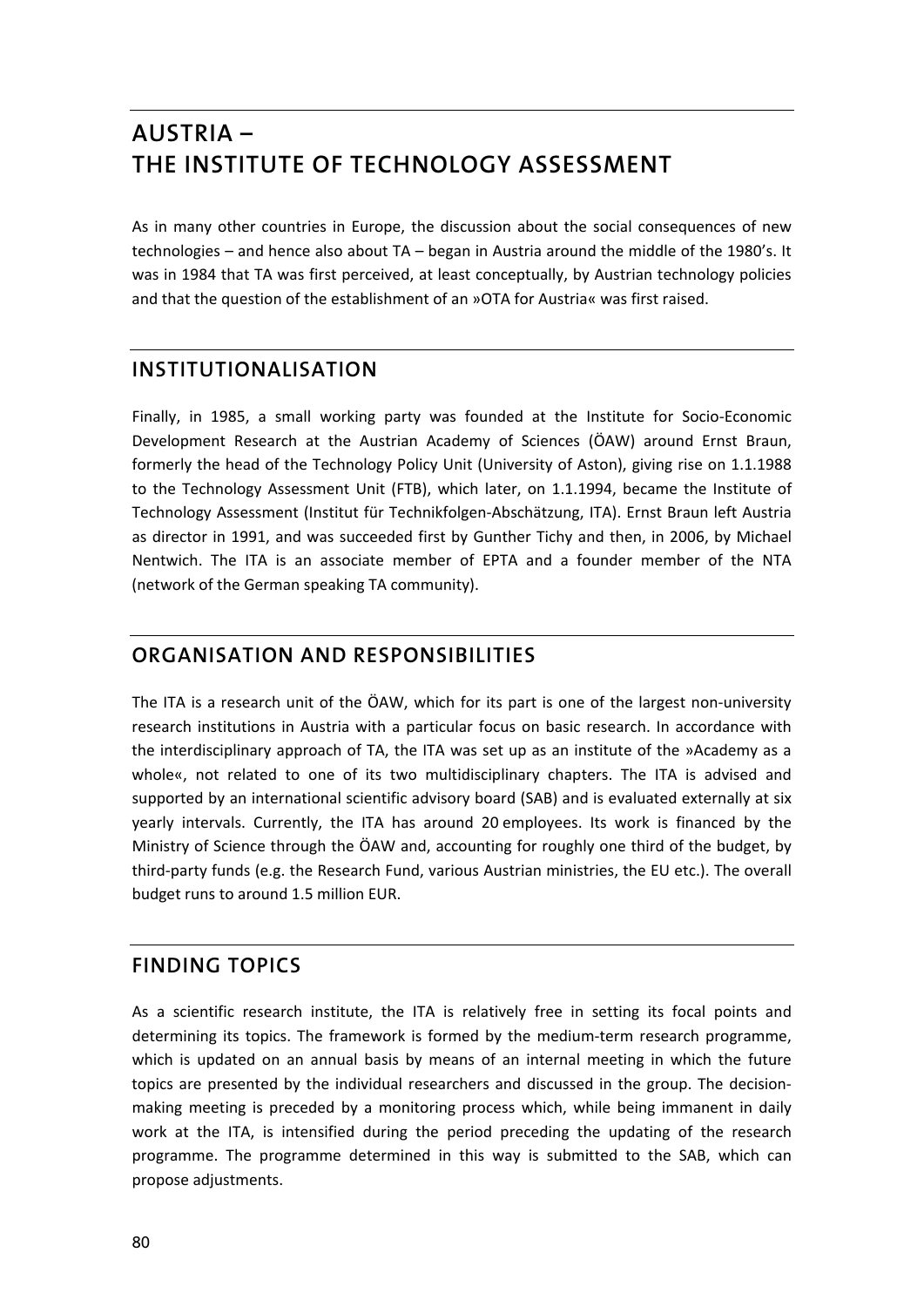### **WORK PROCEDURES AND METHODS**

As a scientific TA institute, the ITA is largely committed to classical TA, with its emphasis on expert orientations. Typical methods therefore include interviews with experts, and literature and document searches. The increasing integration of value‐laden issues into TA projects is also leading to the increased use of participatory methods in TA. The ITA has taken note of and theoretically analysed this development, and since 2007 has also been using participatory elements and methods in its projects, ranging from focus groups and scenario workshops to citizen conferences.

## **TOPICS**

The current medium‐term research programme 2012–2014 defines three major research areas, namely the information society, governance of technology controversies, and technology and sustainability. Besides its thematic research areas, ITA focuses on cross‐cutting issues, e.g. monitoring and horizon scanning activities as well as critical reflection on and further development of TA methods.

In the »Information society« area, ITA addresses three topics. E‐governance deals with the potential of ICT in the field of the state and its effects. The analyses initially concentrated on the launch of electronic administration (e‐government) and currently focus on the potential and obstacles of online political participation, which can be ascribed to the overall concept of »electronic democracy«. In the topic »Privacy« the network of relationships between technologies, fundamental rights and social/political consequences is analysed as a basis for deriving options for action. The analysis takes the effects of new and future ICT on the private sphere as its starting point and core. In a broader perspective, however, the ITA also addresses other fields of technology and other basic rights affected. In the third subtopic, »Networked environments«, the ITA deals in particular with the social consequences of pervasive computing and ambient intelligence and with the effect of the use of new media on geographical and social structures and modes of work in science, most recently specifically in connection with Web 2.0 (cyber science).

The field of »Governance of technology controversies« studies controversies about new technologies and their significance for the governance process. Technology controversies have left deep traces in modern society. Disputes concern not only specific applications (such as in agro-biotechnology) but also what and how research and development are to be pursued (for instance with respect to stem cell research). Current topics in this field are nanotechnology and synthetic and system biology.

In the field of »Technology and sustainability«, against the background of the social discussion concerning concrete problems such as climate change or resources shortages and the problems these give rise to, the ITA examines and evaluates the possible consequences of technology, and investigates the conditions under which technology can make a contribution to sustainable development. Current projects address energy technologies in particular.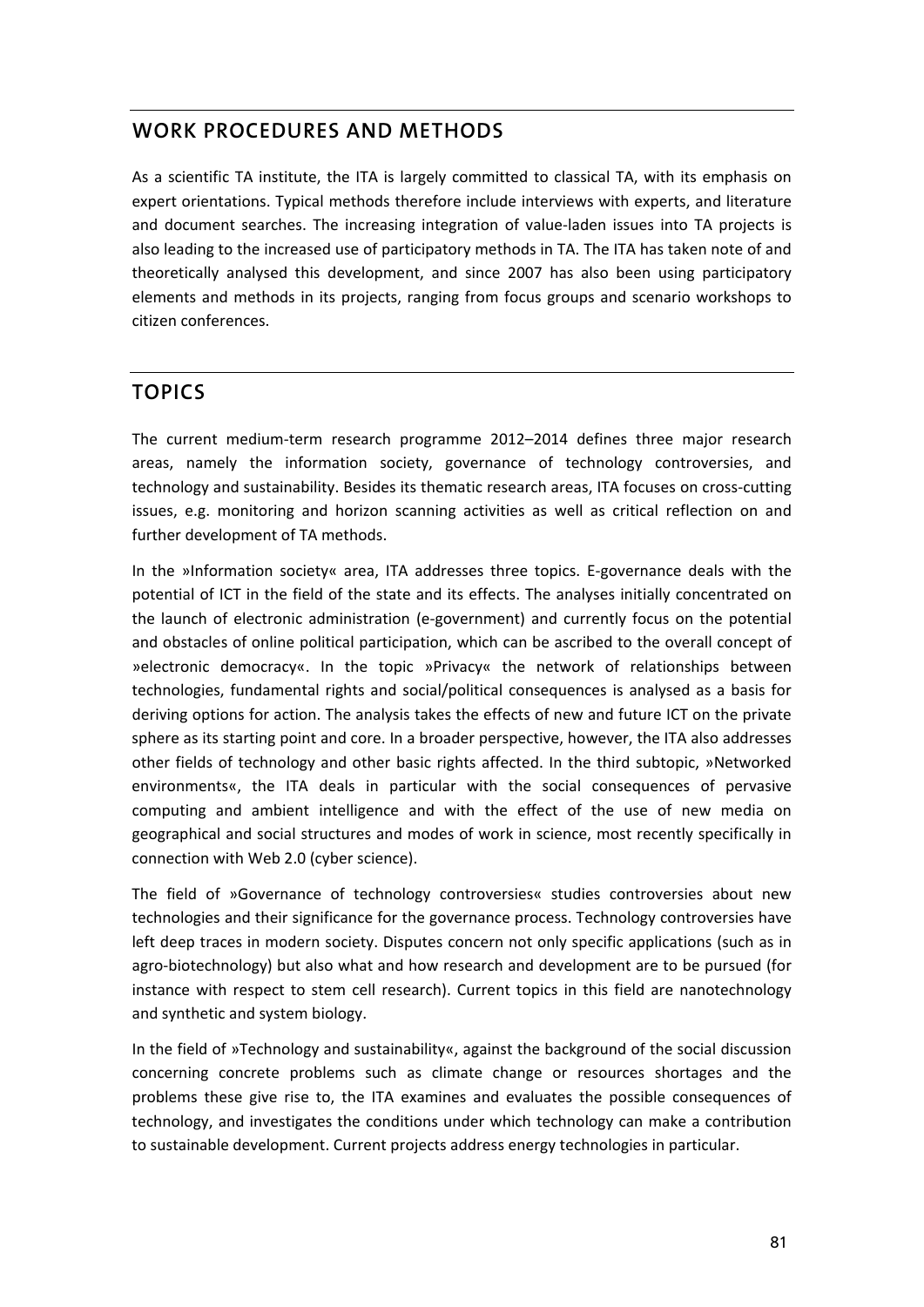### **TARGET GROUPS**

As a political and advisory instrument, the aim of TA is not only a reflective analysis of social changes that result from technological innovations but above all the provision of information and advice to decision-makers. The possible technology-policy actors in the public sector include Parliament, the administration, federations and other public institutions, and the ITA has conducted work for all of these.

As occurred in a number of other European countries, the ITA also worked directly for Parliament in the early days of its existence. The reasons why this institutionalisation of TA at Parliament was not continued are to be found both on the level of actors and financing. Furthermore, there is also the legitimate question of whether Parliament is the »right place« for technology policy discussions and decisions within Austria's realpolitik structures. There are, however, links to Parliament at personal level, since ITA staff is regularly invited as experts to Parliamentary hearings. Since 2007, these relationships have again been cultivated more intensively. Thus in 2008, an information discussion was held in the National Council concerning the possible parliamentary institutionalisation of TA. In 2009, the ITA had the opportunity to present itself in detail to the Committee for Research, Innovation and Technology. Representatives of all parties welcomed a closer cooperation between Parliament and the ITA. Since 2011 the self-description of the Parliamentary committee of Research, Technology and Innovation includes a direct reference to TA; negotiations regarding a closer relationship between Parliament and ITA are under way.

Otherwise, in accordance with technology policy reality in Austria, the ITA focuses its main attention on those elements of the administration that are in close proximity to the political actors through the provision of advice to various federal ministries and the Council for Research and Technology. Furthermore, ITA addresses at the international level the EU, and in particular the European Commission and, most recently, the EU Parliament within the framework of the European Technology Assessment Group (ETAG).

# **COMMUNICATION AND PUBLICATIONS**

All ITA research reports are available free of charge via the Internet. In addition, the Institute has published a quarterly newsletter for over 10 years, which is received by several hundred subscribers in Austria and abroad. With active PR work it is attained that the Institute and its topics and projects are continuously present in Austria quality media (press and radio). In addition, the ITA organises regular conferences and lecture events, and is active on the Internet. The latter includes not only the Institute's homepage with extensive information and download material but also the use of new communication forms such as microblogging (Twitter), a presence on Web 2.0 platforms (Facebook, Academia.edu) and in encyclopaedias developed by the online community (Wikipedia).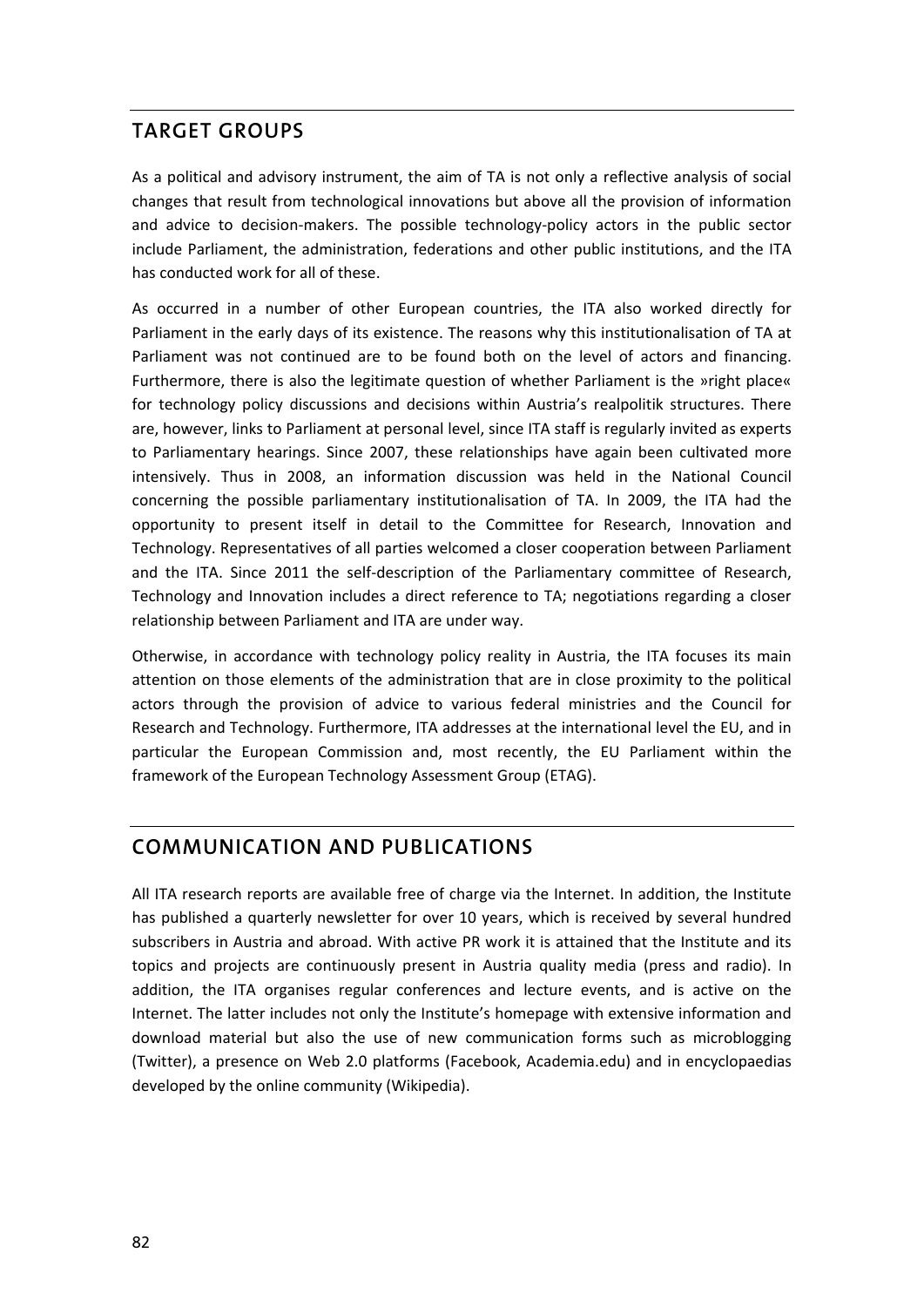### **IMPACT**

As an academic TA institution, the success of ITA can be measured in the number and quality of publications in academic journals and books (preferred peer-reviewed, English-speaking), of oral presentations at conferences (preferred invited keynotes at international events) and of third‐party funds raised (preferred competitive grant research). These performance figures are core criteria in the annual reporting, the assessment by the Scientific Advisory Board and the regular evaluation teams. In addition, the number of popular science talks and publications as well as the media resonance is being reported.

Measuring the political impact of ITA's studies is more difficult, as many studies (e.g. EUROpTA, TAMI) showed: sometimes a direct relationship between a project or its conclusions and a political decision can be established, but usually this is not the case. Nevertheless, ITA strives for such impact and tries to follow-up on results, though not always as systematically and actively as possible (there is certainly room for improvement). An indicator for success of ITA projects has been the capability to integrate TA results into the decision‐making process at an early phase of the development of national and EU research programmes (AAL‐benefit, EU Environmental Technologies Action Plan, EU Security Research Programme etc.).

### **THE WAY AHEAD**

Since it was founded more than 20 years ago the Institute has established itself as an important network node of the European TA scene. One of the daily challenges is to walk the difficult line between TA's aim to make a contribution to compatible forms of technology in the sense of providing political and social consulting on the one hand, and the institutional status within a research body that is committed to (application-open) basic research and demands scientific excellence on the other hand. Budgetary problems in the basic funding, which have led to an increased pressure for third-party funds, have so far been overcome thanks to the high level of international networking and the large demand for TA expertise within the ministries. A major chance for the future is to develop the hitherto weak relationship with the Austrian Parliament.

### **CONTACT**

Institut für Technikfolgen‐Abschätzung Strohgasse 45, 5 1030 Wien Austria Director: PD Dr. Michael Nentwich Fon +43 1 51581 6582 michael.nentwich@oeaw.ac.at www.oeaw.ac.at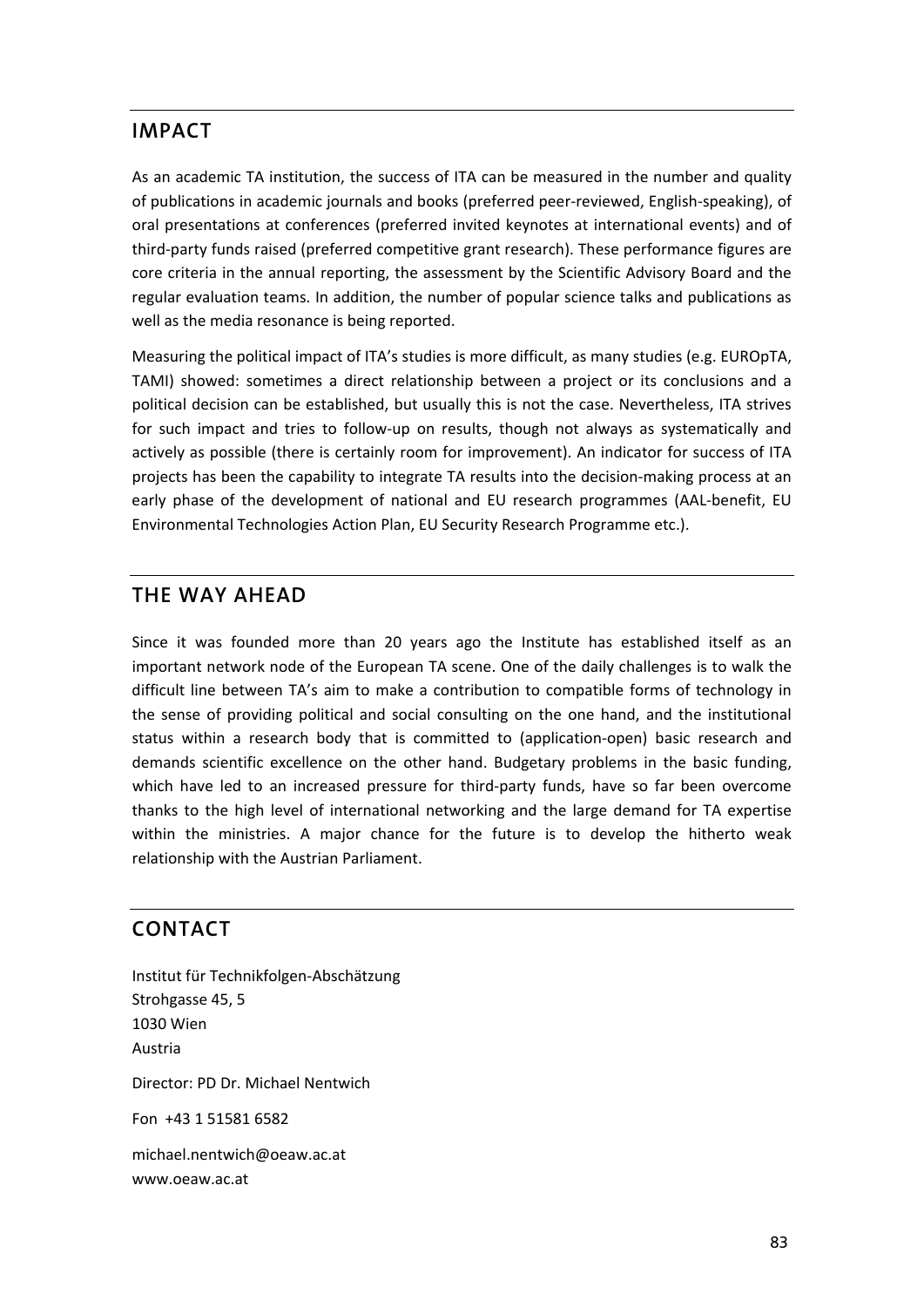# **COUNCIL OF EUROPE – THE PARLIAMENTARY ASSEMBLY OF THE COUNCIL OF EUROPE**

## **INSTITUTIONALISATION**

On May 5, 1949 ten Governments<sup>2</sup> signed in London the Statute of a new kind of European organisation, the Council of Europe, with two main statutory bodies: the Committee of Ministers (a conventional ministerial organ) and the Parliamentary Assembly, representing the political forces in the Member States.

The Parliamentary Assembly of the Council of Europe (the Assembly) is the oldest international parliamentary Assembly with a pluralistic composition of democratically elected members. It is also the most comprehensive European parliamentary forum, today with delegations from 47 national parliaments (plus 3 delegations holding observer status).

The Assembly consists of 318 elected representatives (and an equal number of substitutes) from the Member States of the Council of Europe. The number of representatives from each country varies from eighteen to two depending on its population.<sup>3</sup> They must be elected or appointed from among the members of their national or federal Parliament. The balance of political parties within each national delegation must ensure a fair representation of the political parties or groups in the respective parliaments.

At present, the Assembly counts five political groups: the Group of the European People's Party (EPP/CD); the Socialist Group (SOC); the European Democrat Group (EDG); the Alliance of Liberals and Democrats for Europe (ALDE); and the Group of the Unified European Left (UEL). Political groups have to commit themselves to respect the promotion of the values of the Council of Europe, notably political pluralism, human rights and the rule of law.

The President of the Assembly and the leaders of the groups form the Presidential Committee of the PACE.

The President, twenty Vice‐Presidents, the Chairpersons of the political groups or their representatives as well as the Chairpersons of the general PACE Committees or their substitutes make up the Bureau of the Assembly.

<sup>2</sup> These were: the five members of the Brussels Treaty, i.e. Belgium, France, Luxembourg, the Netherlands and the United Kingdom, as well as the Governments of Denmark, Ireland, Italy, Norway and Sweden.

<sup>3</sup> Parliamentary delegations with their number of representatives: Albania (4); Andorra (2); Armenia (4); Austria (6); Azerbaijan (6); Belgium (7); Bosnia and Herzegovina (5); Bulgaria (6); Croatia (5); Cyprus (3); Czech Republic (7); Denmark (5); Estonia (3); Finland (5); France (18); Georgia (5); Germany (18); Greece (7); Hungary (7); Iceland (3); Ireland (4); Italy (18); Latvia (3); Liechtenstein (2); Lithuania (4); Luxembourg (3); Malta (3); Moldova (5); Monaco (2); Montenegro (3); Netherlands (7); Norway (5); Poland (12); Portugal (7); Romania (10); Russian Federation (18); San Marino (2); Serbia (7); Slovakia (5).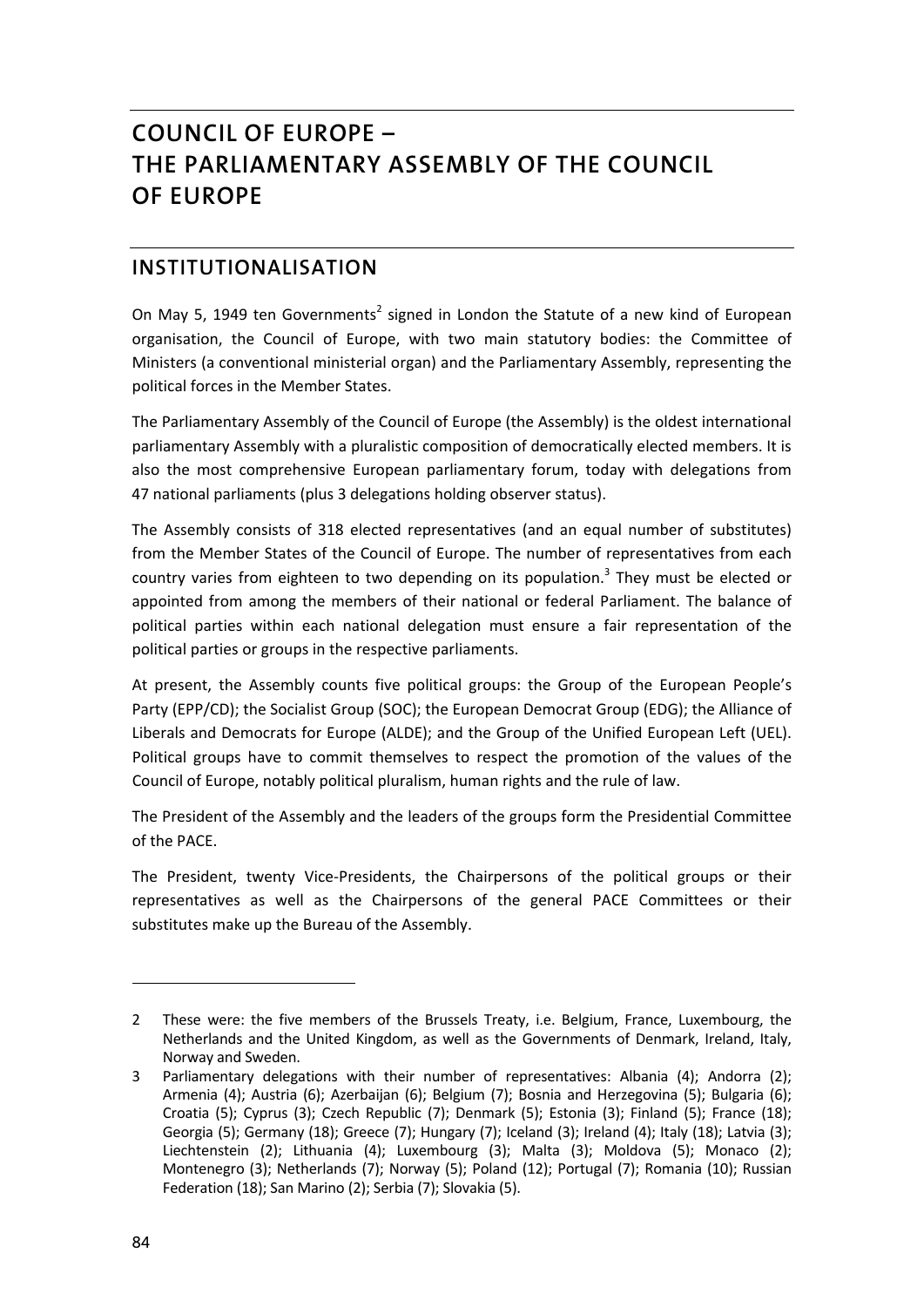The Standing Committee consists of the Bureau and the Chairpersons of national delegations. It is generally convened at least twice a year and its major task is to act on behalf of the Assembly when the latter is not in session.

The Assembly Committees are composed of representatives or substitutes of the Assembly. They are reconstituted in January of each year, and elect their chairperson and three vicechairpersons.

At present, the Assembly has 8 committees with the following memberships:

- **>** Political Affairs and Democracy (84 seats)
- **>** Legal Affairs and Human Rights (84 seats)
- **>** Social Affairs, Health and Sustainable Development (84 seats)
- **>** Migration, Refugees and Displaced Persons (84 seats)
- **>** Culture, Science, Education and Media (84 seats)
- **>** Equality and Non‐Discrimination (84 seats)
- **>** Honouring of Obligations and Commitments by member states of the Council of Europe, or Monitoring Committee (84 seats)
- **>** Rules of Procedure, Immunities and Institutional Affairs (37 seats)

# **ORGANISATION AND RESPONSIBILITIES**

The Assembly is the driving force of the Organisation in extending European co-operation to all democratic states throughout Europe. It has been behind many of the Organisation's major initiatives such as the European Convention on Human Rights (1950) and the Convention on Human Rights and Biomedicine (Oviedo Convention, 1997). It is consulted about the international treaties drawn up at the Council of Europe.

The Assembly speaks for 800 million Europeans citizens, acting as the democratic conscience of Greater Europe:

- **>** it promotes the development and implementation of the highest standards of democracy, human rights and the rule of law, for the benefit of the peoples of Europe;
- **>** it is a laboratory of ideas and a forum for debates on emerging and topical European issues, and it seeks to identify trends, provide policy guidance, set benchmarks and standards and disseminate best practices;
- **>** it exercises political oversight over the action of parliaments and governments in implementing Council of Europe standards, monitors the situation in Member States and endeavours to help them to honour their statutory obligations.

External relations of the Assembly cover not only national parliaments of member and non‐ member states, but also international parliamentary assemblies and international intergovernmental organisations. The Assembly has developed its contacts with the European Parliament, the Parliamentary Assembly of the OSCE, the Inter-Parliamentary Union, Benelux, the Nordic Council, PABSEC, CIS and others.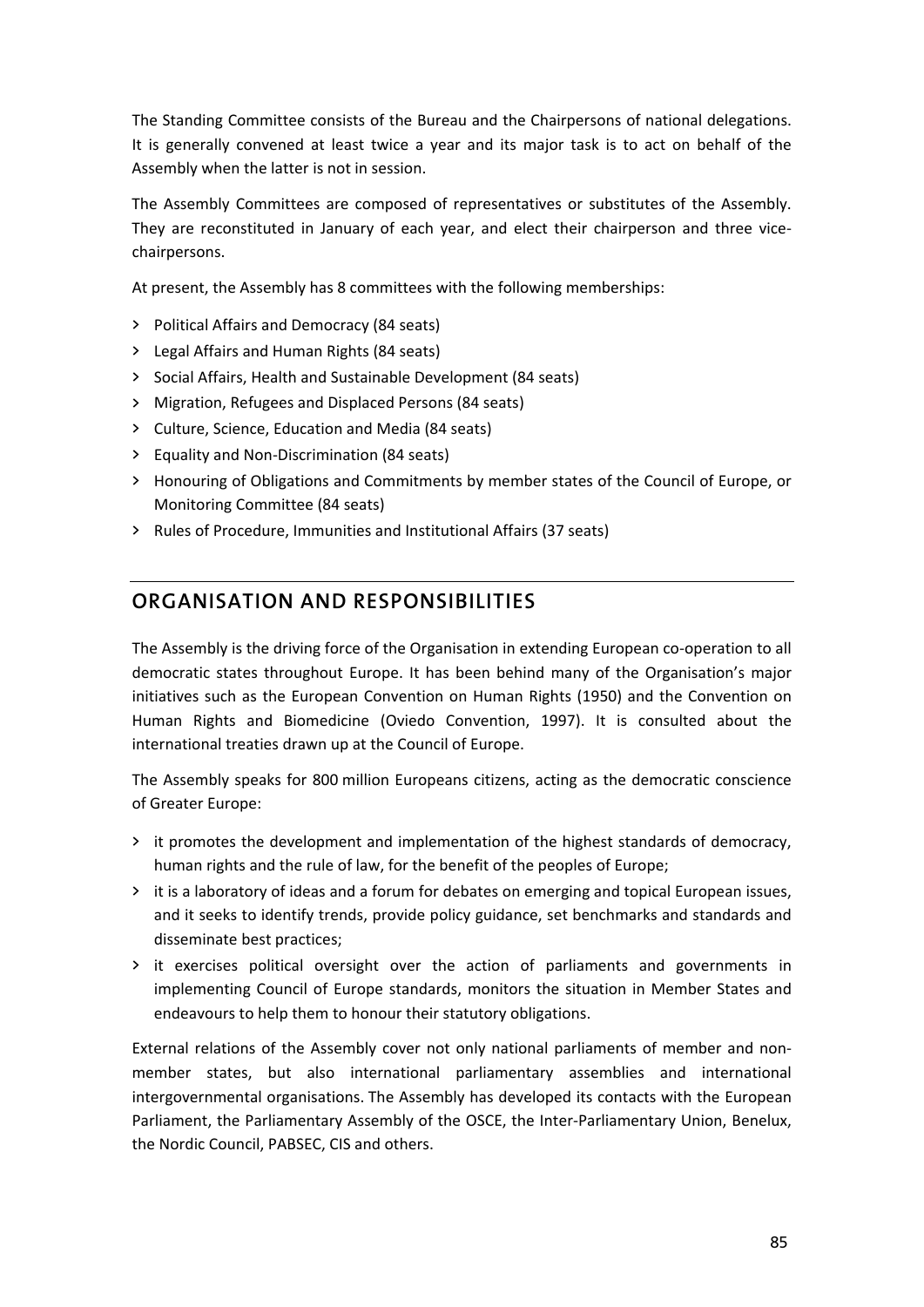For many years the Assembly has also acted as a parliamentary forum for a certain number of intergovernmental organisations, in particular the OECD, and has developed close relations with specific organisations such as the EBRD and many of the specialised agencies of the United Nations.

# **WORK PROCEDURES AND METHODS**

### **THE ASSEMBLY' S PLENARY DEBATES**

The annual sessions of the Assembly are divided into four part‐sessions, each lasting for about a week at the end of January, April, June and the beginning of October. The agenda for each part‐session features debates on European and world events, and on key matters requiring action at European level. The Assembly's plenary debates are held in public and they are conducted according to the principles commonly observed in national parliaments.

### **ADOPTION OF TEXTS**

The Assembly can adopt three different types of texts: recommendations, resolutions and opinions.

- **>** *Recommendations* contain proposals addressed to the Committee of Ministers, the implementation of which is within the competence of governments.
- **>** *Resolutions* embody decisions by the Assembly on questions, which it is empowered to put into effect or expressions of view for which it alone is responsible. Most often, they include proposals addressed to national legislatures and European or international institutions.
- **>** The Assembly mostly expresses *opinions* on questions or texts presented by the Committee of Ministers (such as the admission of new member states to the Council of Europe, draft conventions, or the budget of the Organisation).

A two-thirds majority is required for questions such as a recommendation or an opinion to the Committee of Ministers or the adoption of urgent procedure. In respect of a resolution and any other decision, a majority of the votes cast is required.

Recommendations, resolutions and opinions are published in a provisional edition after their adoption. A final version is published after each part‐session in the official languages (English and French).

### **COMMITTEE MEETINGS**

Committees meet most frequently either in Strasbourg or Paris, possibly in Brussels when a joint meeting with a body of the European Parliament is envisaged. Committee discussions are generally held *in camera*, but the committee is free to admit anybody to its meeting whom it wishes.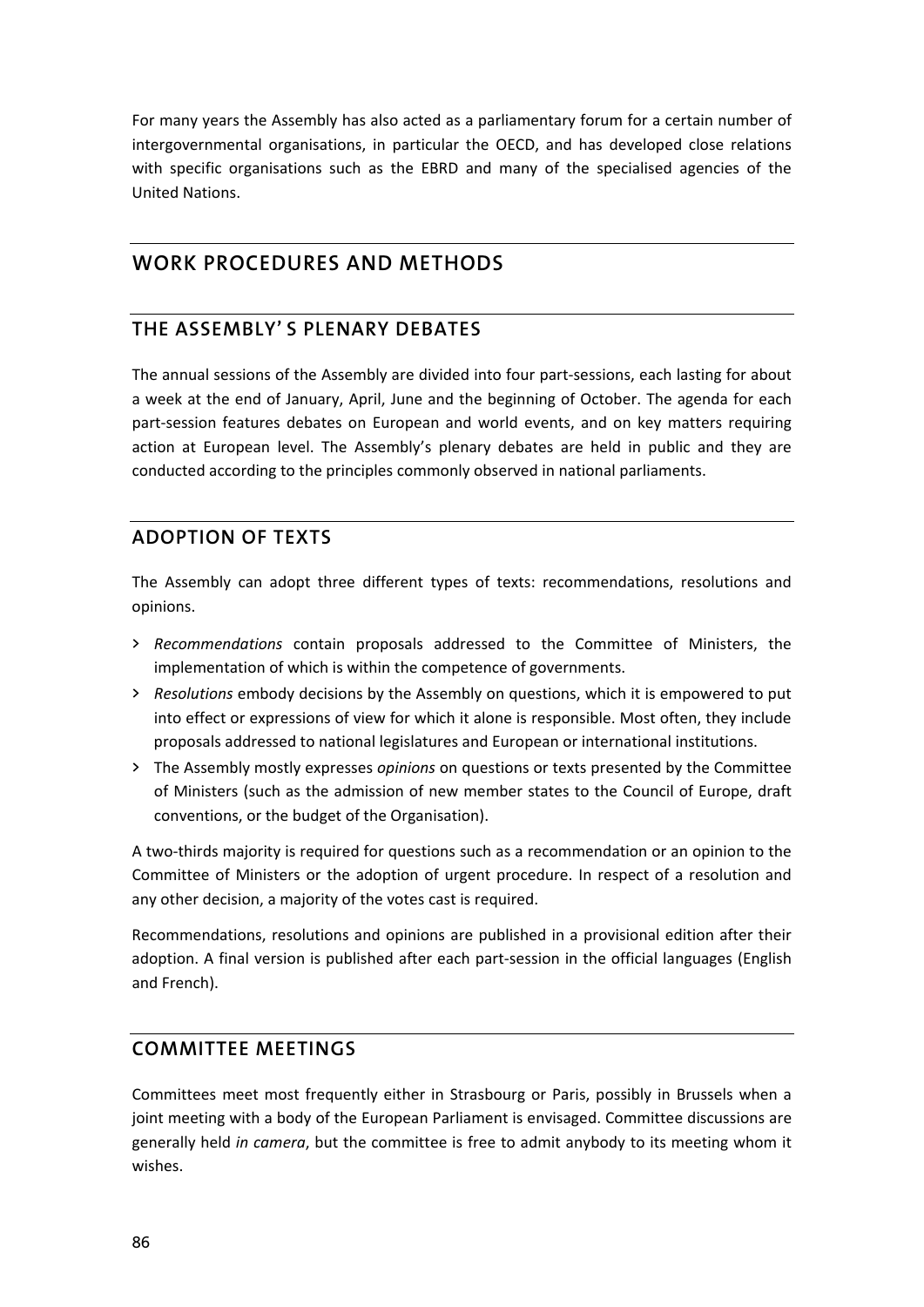Although committees deal in particular with reports, they have great freedom to discuss any matter within their competence when they agree to do so. They organise hearings, colloquies or conferences on particular subjects, the findings of which can then be used for the preparation of reports to the Assembly.

### **DRAFTING OF REPORTS**

In general, a motion for a recommendation or resolution generates reports. This motion has to be tabled by at least twenty representatives or substitutes belonging to at least five national delegations. It is then referred to a committee for report and possibly to other committees for opinion. The main committee then appoints a rapporteur who drafts a report, into two parts:

- **>** the operational draft resolution, recommendation or opinion and
- **>** the explanatory memorandum.

Both parts are discussed in committee, but only the operational part is voted on. When a report has been adopted in the committee it is tabled for discussion by the Assembly either at a part‐session or at a meeting of the Standing Committee.

## **TOPICS**

The Assembly has always paid attention to science and technology and its work also covers topical and emerging issues in the field of science, scientific research, new technologies and their impact on sustainable development and society. These are dealt with by different Assembly committees.

The specific terms of reference of the Committee on Culture, Science, Education and Media<sup>4</sup> includes the task of maintaining working relations with the European Science Foundation and the European Parliamentary Technology Assessment Network. The committee deals with science and scientific research and the impact of scientific and technological development on society. The main focus of its work has been and remains the ethical principles and standards that should govern scientific research and the use of new technologies.

A General Rapporteur on Science and Technology Impact Assessment is appointed among the committee's members with the following main tasks: to follow activities of other Assembly committees and liaise with rapporteurs dealing with scientific and technological matters from other perspectives such as their social, economic, health and environmental impact; to follow activities and maintain working relations with national parliaments as well as with relevant international, intergovernmental, inter‐parliamentary or other organisations including the EPTA Network; and to report periodically back to the committee on the information collected and the action taken.

<sup>4</sup> This committee resulted from the merger in 2001 of the Committee on Culture and Education and the Committee on Science and Technology.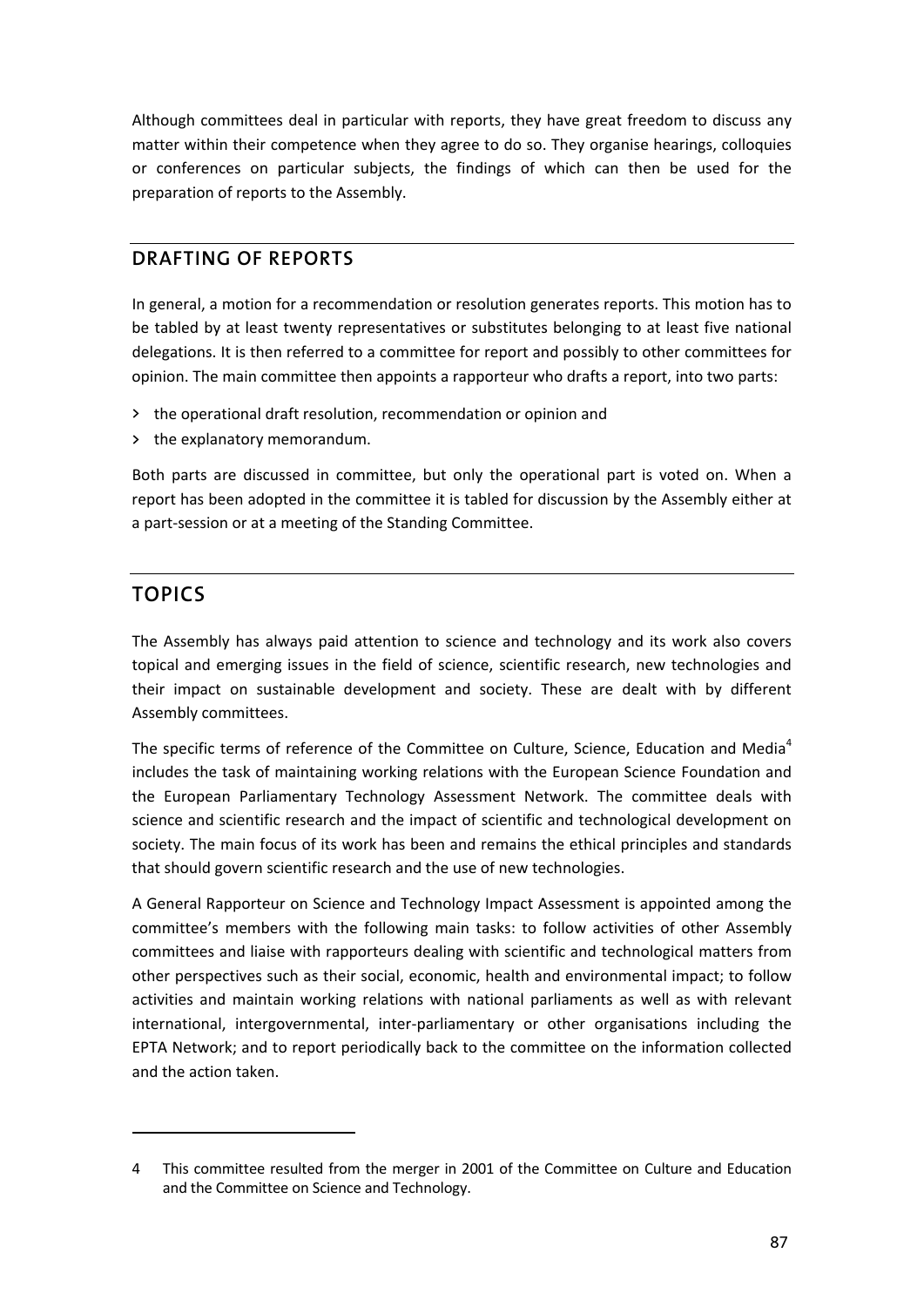The Committee on Social Affairs, Health and Sustainable Development deals with health protection and the prevention of health risks; biomedicine, the impact on the environment/ ecosystem of sectoral policies such as transport, energy, water management, and of new technologies such as nanotechnologies or technologies based on electromagnetic waves.

Although the Assembly does not directly implement technology assessment activities, its work in the field of science and technology is founded on the precautionary principle and seeks to promote the highest ethical principles and firm standards of transparency, independence and credibility in assessment, in order to guarantee human dignity and fundamental rights.

### **SELECTION OF RELEVANT DOCUMENTS ADOPTED BY THE ASSEMBLY**

#### **RECOMMENDATIONS**

- **>** 1959 (2011) on Preventive health care policies in the Council of Europe member states
- **>** 1929 (2010) on The handling of the H1N1 pandemic: more transparency needed
- **>** 1885 (2009) on Drafting an additional protocol to the European Convention on Human Rights concerning the right to a healthy environment
- **>** 1863 (2009) on Environment and health: better prevention of environment‐related health hazards
- **>** 1794 (2007) on The quality of medicines in Europe
- **>** 1787 (2007) on The precautionary principle and responsible risk management
- **>** 1512 (2001) on Protection of the human genome by the Council of Europe
- **>** 1468 (2000) on Biotechnologies

#### **RESOLUTIONS**

- **>** 1870(2012) on the need for independent and credible expert assessments
- **>** 1816 (2011) on Health hazards of heavy metals and other metals
- **>** 1815 (2011) on Potential dangers of electromagnetic fields and their effect on the environment
- **>** 1795 (2011) on Genetically modified organisms: a solution for the future
- **>** 1774 (2010) on Enhancing Europe's energy security through greater use of liquefied natural gas
- **>** 1679 (2009) on Nuclear energy and sustainable development
- **>** 1588 (2007) on Radioactive waste and protection of the environment
- **>** 1393 (2004) on Parliaments and the knowledge society
- **>** 1352 (2003) on Human stem cell research
- **>** 1083 (1996) on Parliaments and the assessment of scientific and technological choices

#### **OPINIONS**

- **>** 276 (2010) on the Draft convention of the Council of Europe on counterfeiting of medical products and similar crimes involving threats to public health
- **>** 267 (2008) on the Draft additional protocol to the Convention on Human Rights and biomedicine concerning genetic testing for health purposes
- **>** 252 (2004) on the Draft additional Protocol to the Convention on Human Rights and Biomedicine on Biomedical Research;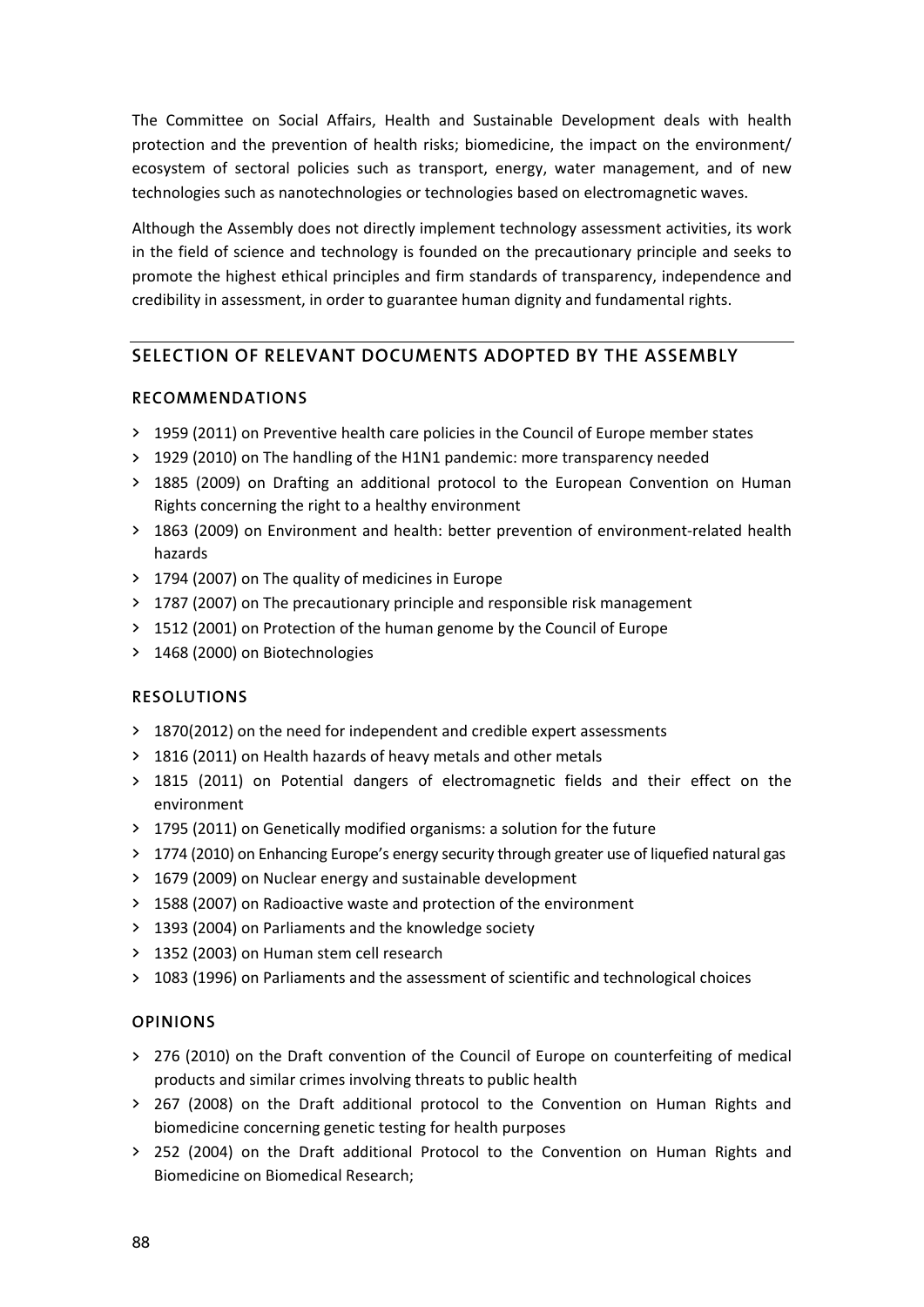- **>** 227 (2001)on the draft protocol to the European Convention on Human Rights and Biomedicine, concerning transplantation or organs and tissues of human origin;
- **>** 202 (1997) on the draft additional protocol to that convention on the prohibition of cloning human beings;
- **>** 198 (1996) on the draft convention on human rights and biomedicine;

#### **ONGOING REPORTS**

- **>** The ethics of science (Committee on Culture, Science, Education and Media)
- **>** Nanotechnologies (Committee on Social Affairs, Health and Sustainable Development)

### **TARGET GROUPS**

As for all the work of the Assembly, the key target groups are:

- **>** the parliaments and governments of member states;
- **>** the Committee of Ministers of the Council of Europe;
- **>** The European Union and other international organisations (e.g. WHO).

Of course, all the Assembly reports are also intended to reach European citizens, in order to raise awareness and gain their support for policy proposals and guidelines addressed to state authorities.

### **COMMUNICATION AND PUBLICATIONS**

The Assembly's website [http://assembly.coe.int] gives regular information on the activities of parliamentarians, in Strasbourg and on the ground. It includes reports, adopted texts, records of debates and speeches. The plenary sessions are broadcast live.

# **CONTACT**

Parliamentary Assembly Council of Europe 67075 Strasbourg Cedex France

Mr Roberto Fasino Head of the Secretariat, PACE Committee on Culture, Science, Education and Media

Fon +33 3 88412373 Fax +33 3 88412797

roberto.fasino@coe.int http://assembly.coe.int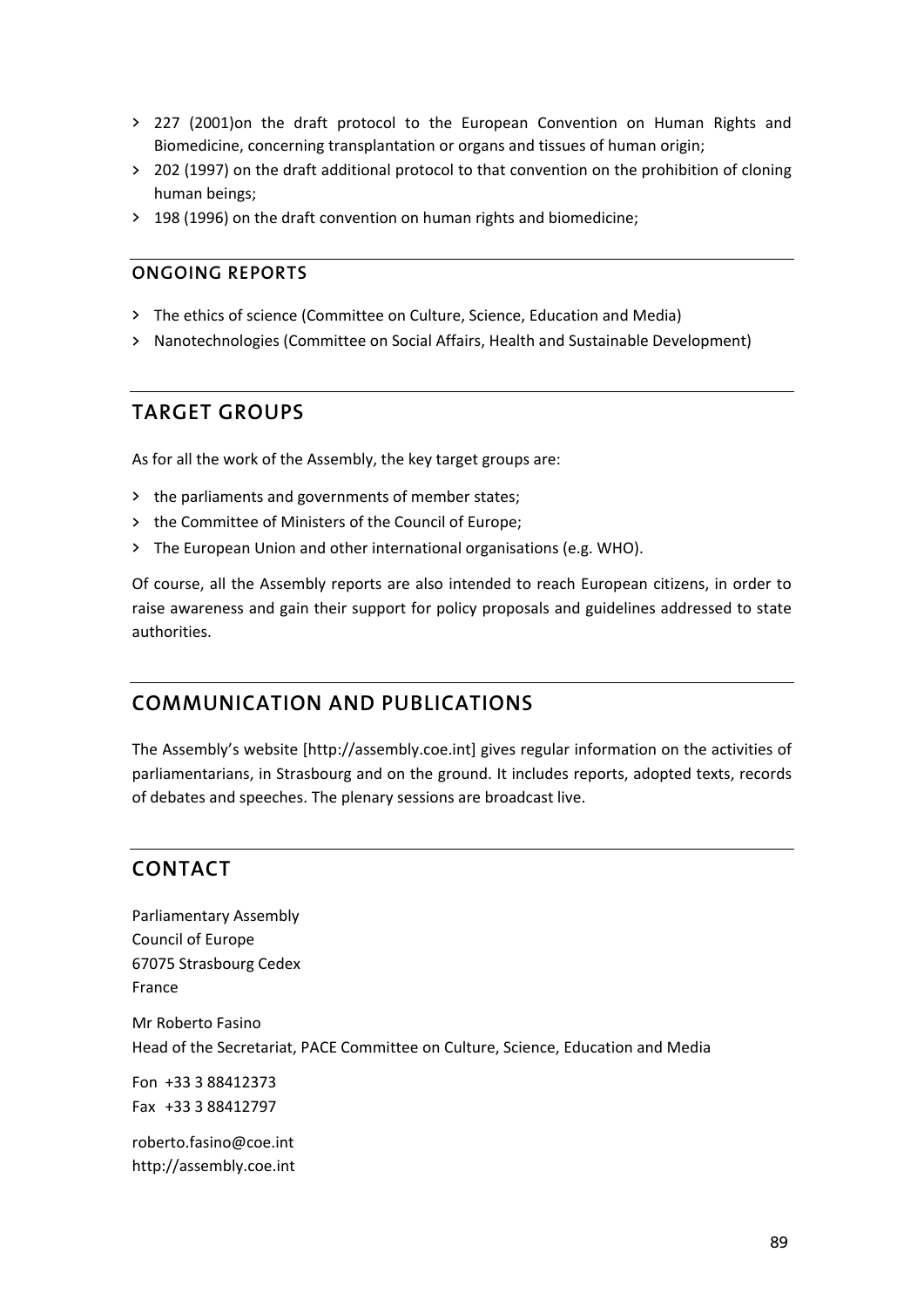# **POLAND – BUREAU OF RESEARCH**

BAS (in Polish: Biuro Analiz Sejmowych) supports parliamentary committees and individual deputies with information, analytical work and expert opinions on all subject matters that are debated by the Sejm (i.e. the first chamber of the Polish Parliament) in the course of legislative process.

# **INSTITUTIONALISATION**

The Bureau was established in 1991 as a unit of the Chancellery of the Sejm – an institution responsible for all administrative and organisational aspects of the Sejm's activities.

The scope of research areas covered by BAS is wide and ranges from constitutional and legal matters, budgetary issues, EU policies and regulations, to variety of social and economic issues. BAS is not a typical TA institute (entirely devoted to TA problems): so far, information on new technologies in general and on technology assessment in particular, represent a small fraction in the scope of BAS' portfolio. However, as the significance of new technologies is more apparent and awareness of their societal and environmental consequences is growing, one can expect that also the Sejm's interest in TA will gradually increase bringing about a greater BAS involvement in TA research.

# **ORGANISATION AND RESPONSIBILITIES**

The main BAS responsibilities include: supporting the legislative process with an expert advice, providing deputies with information and expert opinions and conducting research (in the area of law, economy and society) related to the legislative process. The most expanding area of responsibilities during the last years is the European law and policies (e.g. BAS provides analyses of EU institutions and legislation, for example the Bureau verifies whether draft legislation proposed by deputies is in compliance with EU law). In cooperation with the Sejm committees BAS also organises conferences and seminars.

Currently BAS employs a total of 70 full‐time analysts. As the structure of employment reflects the duties performed by the Bureau, the main group of employees are lawyers (45 experts in various law specialities). The rest includes some 15 economists and specialists in such fields as social science, agriculture or environment. BAS also cooperates with numerous representatives of science and with external experts. If, for various reasons, a commissioned work cannot be done within the Bureau, it is then contracted to the external experts.

The Bureau is composed of 6 departments:

- **>** Parliamentary and Constitutional Law Dept.
- **>** Legislative Analyses Dept.
- **>** European and International Law Dept.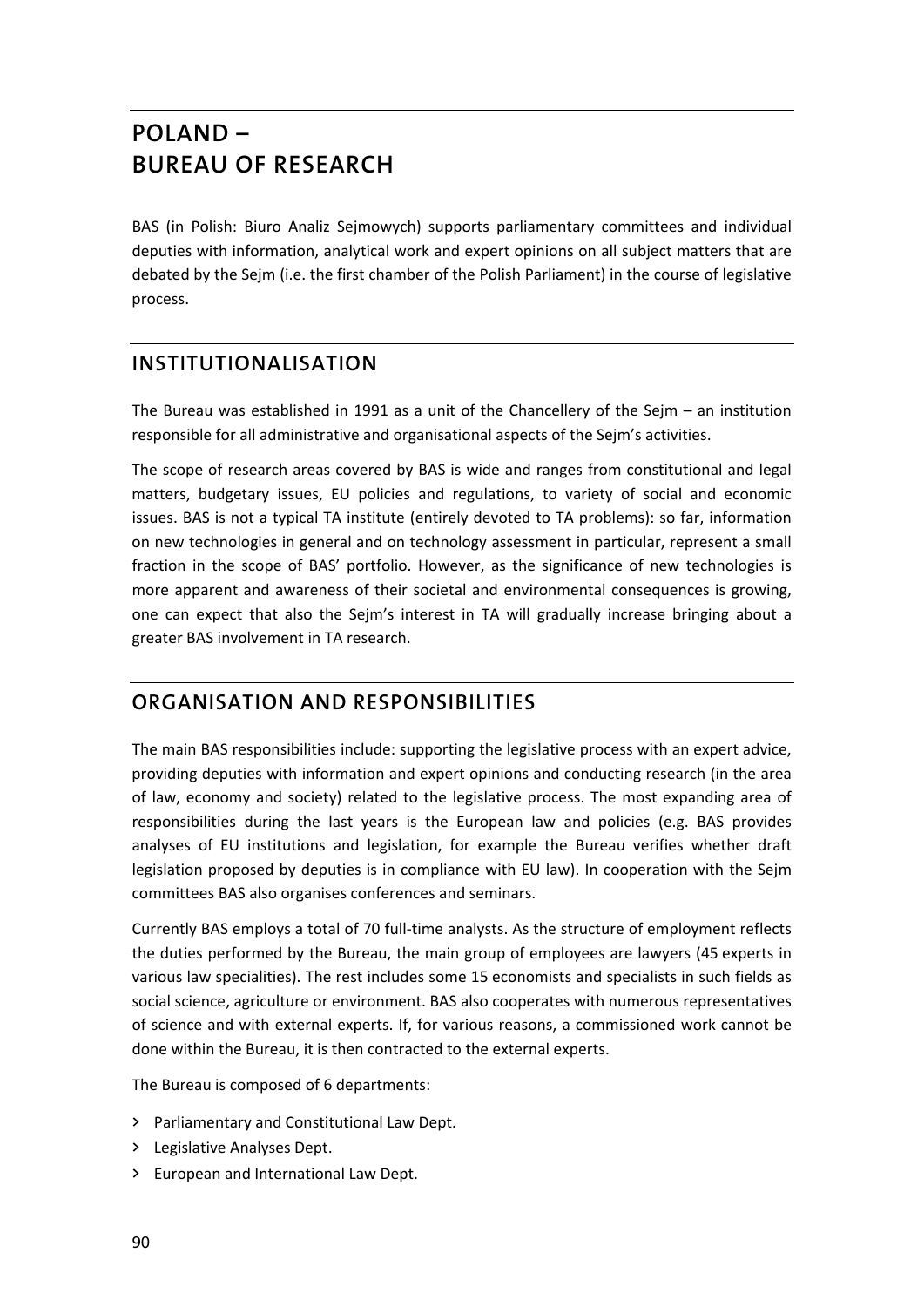- **>** Dept. for Matters before the Constitutional Tribunal
- **>** International Comparative Analyses Dept.
- **>** Social and Economic Analyses Dept.

Currently it is only the Social and Economic Analyses Department that deals with questions on new technologies and TA.

### **FINDING TOPICS**

As a rule the research topics are chosen and commissioned either by parliamentary committees or by individual deputies. The majority of BAS' work is done on request submitted by the two groups of clients. Apart from responding to the parliamentary requests BAS also – on its own initiative – carries out research and policy analysis on topics relevant to the current or forthcoming work of the Sejm. Then the research findings are presented in BAS publications (»INFOS« and »STUDIA BAS«). TA often appears as a component of those analyses.

### **WORK PROCEDURES AND METHODS**

Methods applied by BAS analysts include mostly desk study, interviews and consulting relevant sources of information. Methods involving citizens or any other forms of public consultation are not used. The most frequent outcome is a short information note (several pages) prepared individually by an analyst (BAS prepares 50–100 such notes per month). More profound analyses and reports are less frequent and they may be written individually or by a group of analysts. Standard period for completing a typical assignment is two weeks (much shorter in case of urgency), and one month for more laborious reports.

### **TOPICS**

Most TA work undertaken by BAS in recent years have been done in the following areas:

- **>** Energy and environment renewable sources; nuclear safety; Carbon Capture and Storage; perspectives of shale gas extraction in Poland; potential for greenhouse gas emission reduction in Poland and its implications for the energy sector.
- **>** GMO and biotechnology societal, economic and political consequences of biotechnologies and of the widespread use of GM crops.
- **>** Information society development of ICT in Poland; e‐government and the state of online public services; overview of Polish strategies and regulations concerning information society; digital exclusion in Poland (sources of exclusion, social groups mostly endangered by exclusion and its consequences); e‐voting.
- **>** Innovativeness of Polish economy final report will discuss the current state of innovation in Poland, innovation rankings and national and regional innovation policies.
- **>** Climate policy perspectives for the post‐Kyoto agreement, evolution of the EU legislation and domestic action.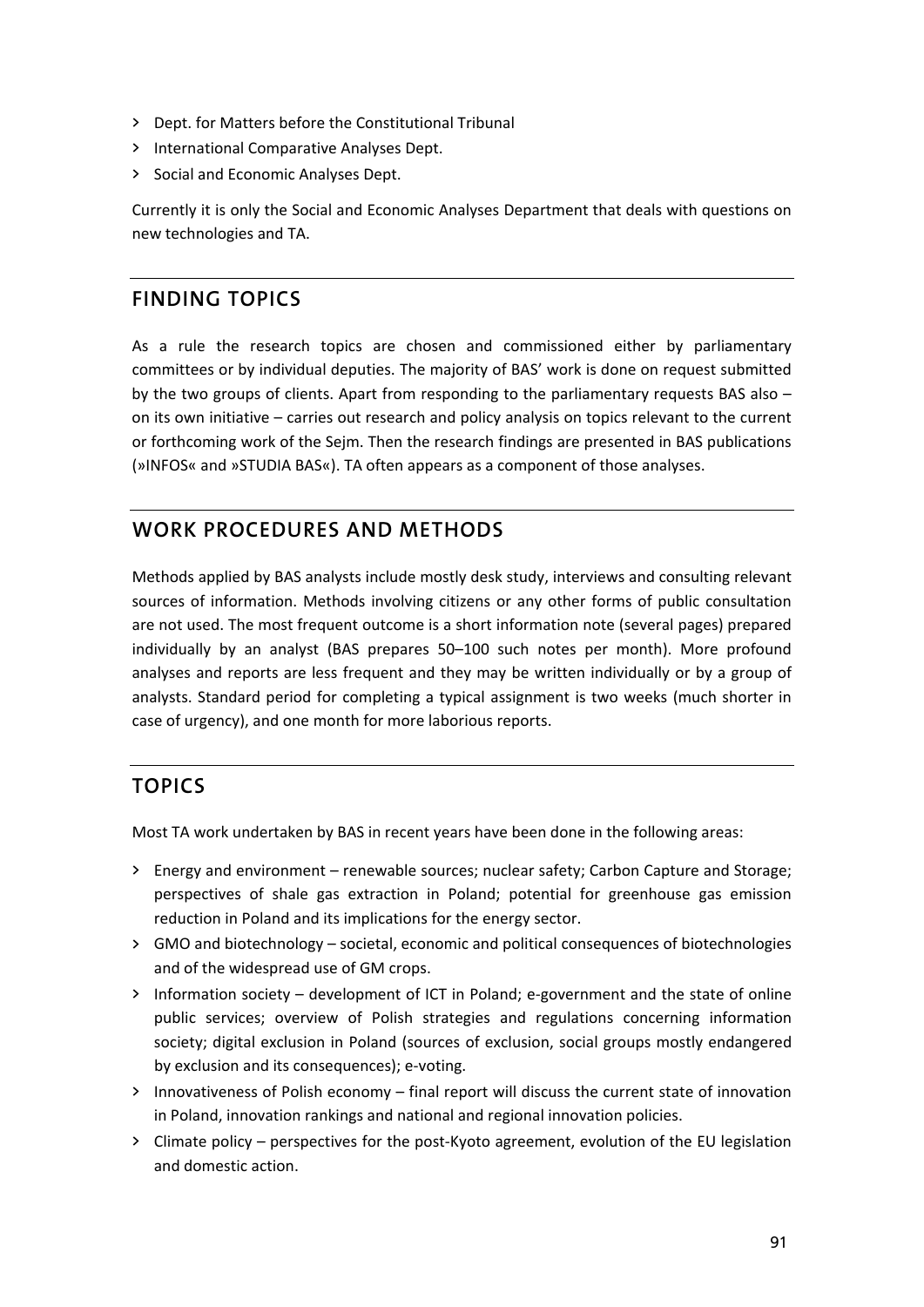# **TARGET GROUPS**

BAS works primarily for the parliamentary committees and MPs. Public participation projects or projects aimed at communication towards broader public have not been undertaken yet.

In previous years several parliamentary committees in the Sejm debated over subjects with an important TA component (e.g. GMO and biotechnology – Agriculture Committee; deployment of nuclear energy – Economy Committee; mitigation of  $CO<sub>2</sub>$  emission – Environment Committee) but so far the TA as such has not been in a centre of parliamentary debate. Until recently there was no science and technology committee in the Sejm (such committees are usually the most effective bodies promoting development of parliamentary TA). This situation has changed with the establishment of new standing Committee for Innovation and New Technologies (October 2010). The Committee's main field of interest is promotion of smart economic growth through widespread application of innovation and new technologies. The Committee's agenda includes also some TA issues. One on the first joint projects undertaken by BAS in cooperation with the Committee for Innovation was a debate devoted to digital exclusion and financial services for generation 50+. Recently (January 2012), BAS on the request of the Committee organised a conference on innovativeness of Polish economy.

# **COMMUNICATION AND PUBLICATIONS**

BAS does not publish its TA work in a separate series, TA analyses are usually included within general BAS publication lines, the main are: INFOS (short policy briefs) and STUDIA BAS (compilations of research papers analyzing various aspects of a given topic).

INFOS is a final outcome of a short term project lasting on average 1 to 3 months. They are concise in form and present a single topic related to issues of high relevance to parliamentary debate and/or legislative process. All INFOS papers have standard layout and stick to four‐page format. They are published every two weeks, in accordance with the schedule of sittings of the Sejm (20–25 titles/issues a year).

The projects undertaken within STUDIA BAS series are more complex. They involve compiling a book consisting typically of 8–10 research papers devoted to various aspects of a given subject. They are often devoted to sectoral policies (e.g. energy policy, housing policy) or thematic clusters (eg. development of information society). Quite often they adopt comparative approach: comparing relevant data from different European and other countries. There are four issues yearly.

INFOS and STUDIA BAS series are devoted primarily to socio‐economic issues, hence TA questions  $-$  if they are touched upon  $-$  are mostly analyzed in the context of societal and economic impacts. The authors are both BAS employees and selected external experts from leading Polish research institutions.

BAS publications come only in Polish (abstracts are available also in English). INFOS and STUDIA BAS are distributed free of charge to all MPs; additional copies can be picked‐up at the BAS inquiry office at the Parliament premises. They are also available online at www.bas.sejm.gov.pl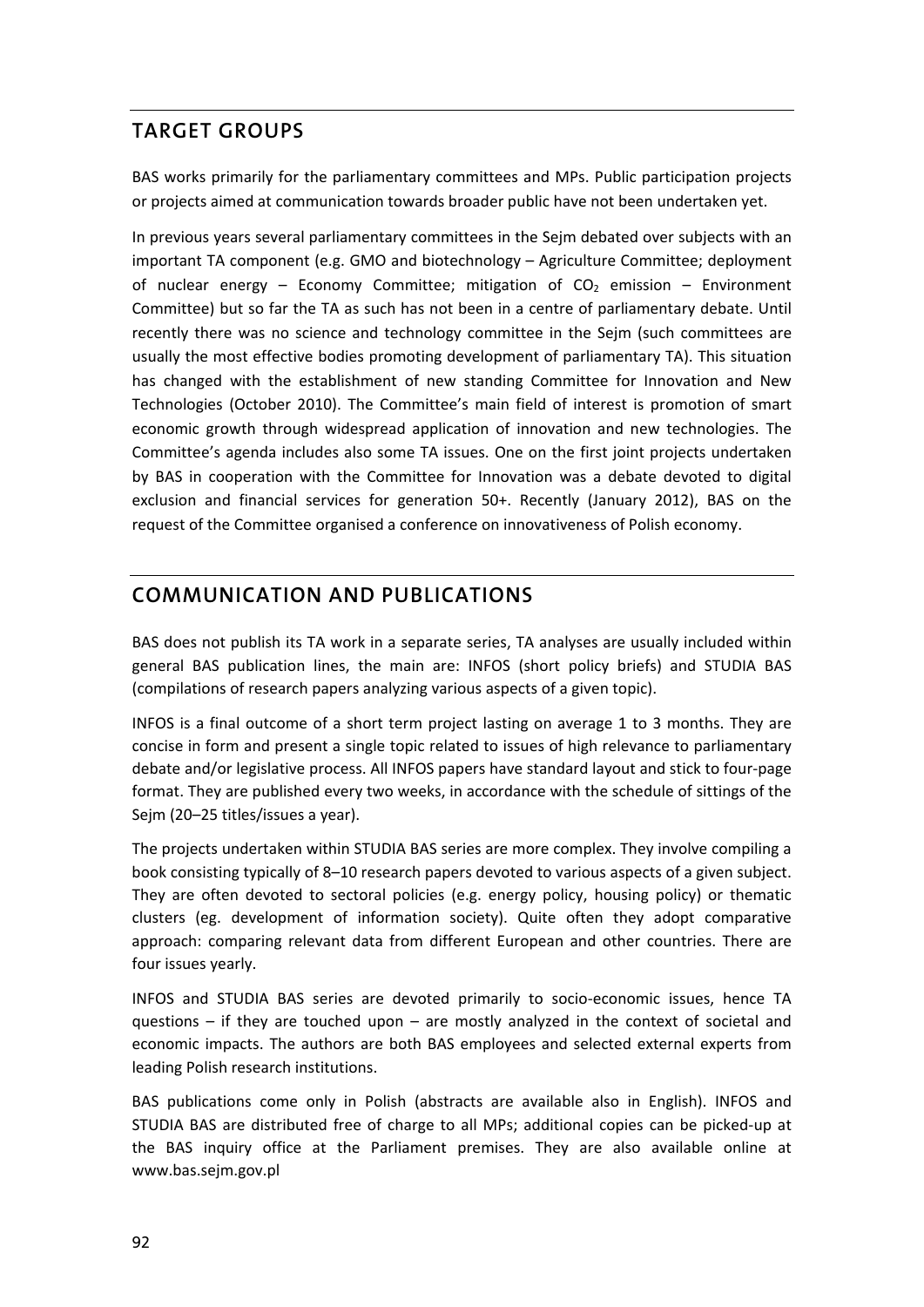# **IMPACT**

All the commissioned work as well as BAS publications aim at supporting the legislative process with information and expert analysis. There is evidence they often serve the purpose. Some of the publications with strong TA component (e.g. on energy policy, innovation strategies) have influenced parliamentary debate and attracted media attention. Parliamentary TA and EPTA activities have recently been put on the agenda of the Committee for Innovations and New Technologies.

### **THE WAY AHEAD**

In 2007 BAS became an associate member of EPTA network. This has created an opportunity to learn from and cooperate with more experienced TA institutions, and consequently to strengthen parliamentary TA capacity in Poland. BAS makes a constant effort to explain and promote the concept of TA among deputies. That's why one of the INFOS was entirely devoted to TA theory and practice and its role in decision making. TA studies will continue to play important role in BAS publication lines.

It is hoped the new standing Committee for Innovations and New Technologies, as the main addressee of TA analyses, will help to stimulate further research and TA promotion in the Parliament. BAS is also keen to establish closer relations with academic institutions involved in TA studies in Poland.

### **CONTACT**

Bureau of Research of the Chancellery of the Sejm ul. Zagórna 3 00‐441 Warsaw Poland Deputy Director: Dr Grzegorz Gołębiowski Fon +48 22 694 17 27 Fax +48 22 694 18 65 www.bas.sejm.gov.pl/ Department of Social and Economic Research Natural Resources Group Mr Miroslaw Sobolewski Fon +48 22 694 10 65 miroslaw.sobolewski@sejm.gov.pl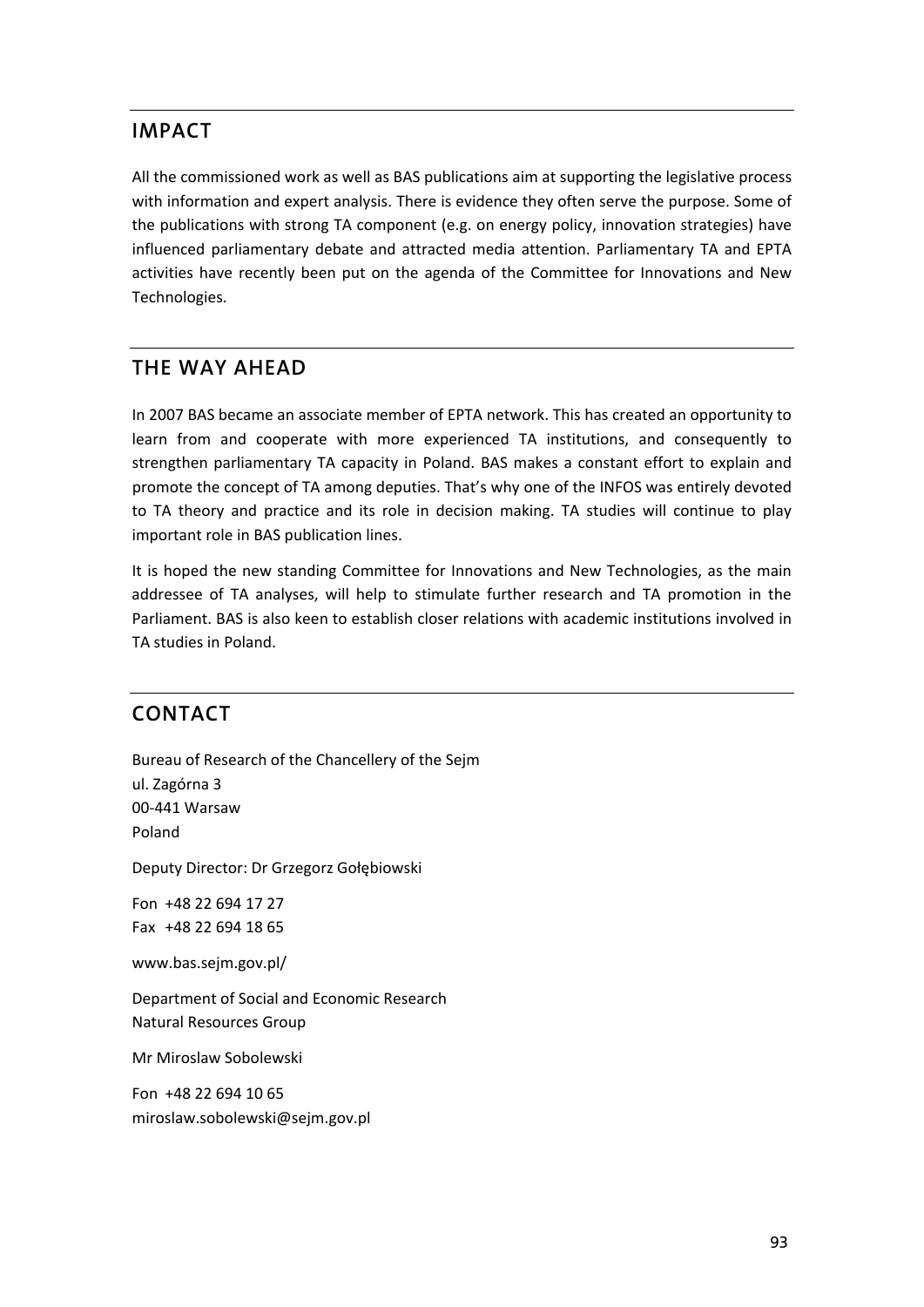# **UNITED STATES OF AMERICA – GOVERNMENT ACCOUNTABILITY OFFICE (GAO)**

GAO has been providing information and support to the U.S. Congress since 1921. Initially focused on reviewing government expenditures, GAO's role has since expanded and now includes efforts to improve accountability within the federal government by evaluating government programmes and alerting policymakers and the public to emerging problems. At the request of congressional appropriators, GAO began a technology assessments pilot programme in 2001 in order to provide the U.S. Congress with science and technology advice similar to that provided by the U.S. Office of Technology Assessment (OTA), which operated from 1972 to 1995. In 2008, the U.S. Congress asked GAO asked to continue conducting technology assessments as a permanent programme.

### **INSTITUTIONALISATION**

GAO is an independent, nonpartisan agency in the legislative branch of the U.S. federal government – that is, it works for the U.S. Congress. Often called the »congressional watchdog«, GAO investigates how the federal government spends taxpayer dollars and helps improve the performance of the federal government. GAO provides Congress with timely information that is objective, fact-based, nonpartisan, non-ideological, fair, and balanced. All types of work at GAO are conducted under strict professional standards of review and referencing, and all facts and analyses in GAO work are thoroughly checked for accuracy. Types of GAO work include:

- **>** Technology assessments that provide a thorough and balanced analysis of primary, secondary, indirect, and delayed consequences or impacts of a technological innovation on society, the environment, or the economy;
- **>** Performance audits that evaluate how well government programmes and policies are working, and which may contain recommendations for executive branch agencies to act upon;
- **>** Financial audits that provide an independent assessment of whether an entity's reported financial information (e.g. financial condition, results, and use of resources) are presented fairly in accordance with recognized criteria;
- **>** Legal decisions and opinions, such as deciding bid protests.

# **ORGANISATION AND RESPONSIBILITIES**

The Center for Science, Technology, and Engineering (CSTE), which has conducted GAO's seven technology assessments, is located within GAO's Applied Research and Methods (ARM) team. CSTE is jointly directed by GAO's Chief Scientist (Dr. Timothy M. Persons) and Chief Technologist (Dr. Nabajyoti Barkakati), and in addition to conducting technology assessments, the center conducts or supports GAO's performance audits that relate to science and technical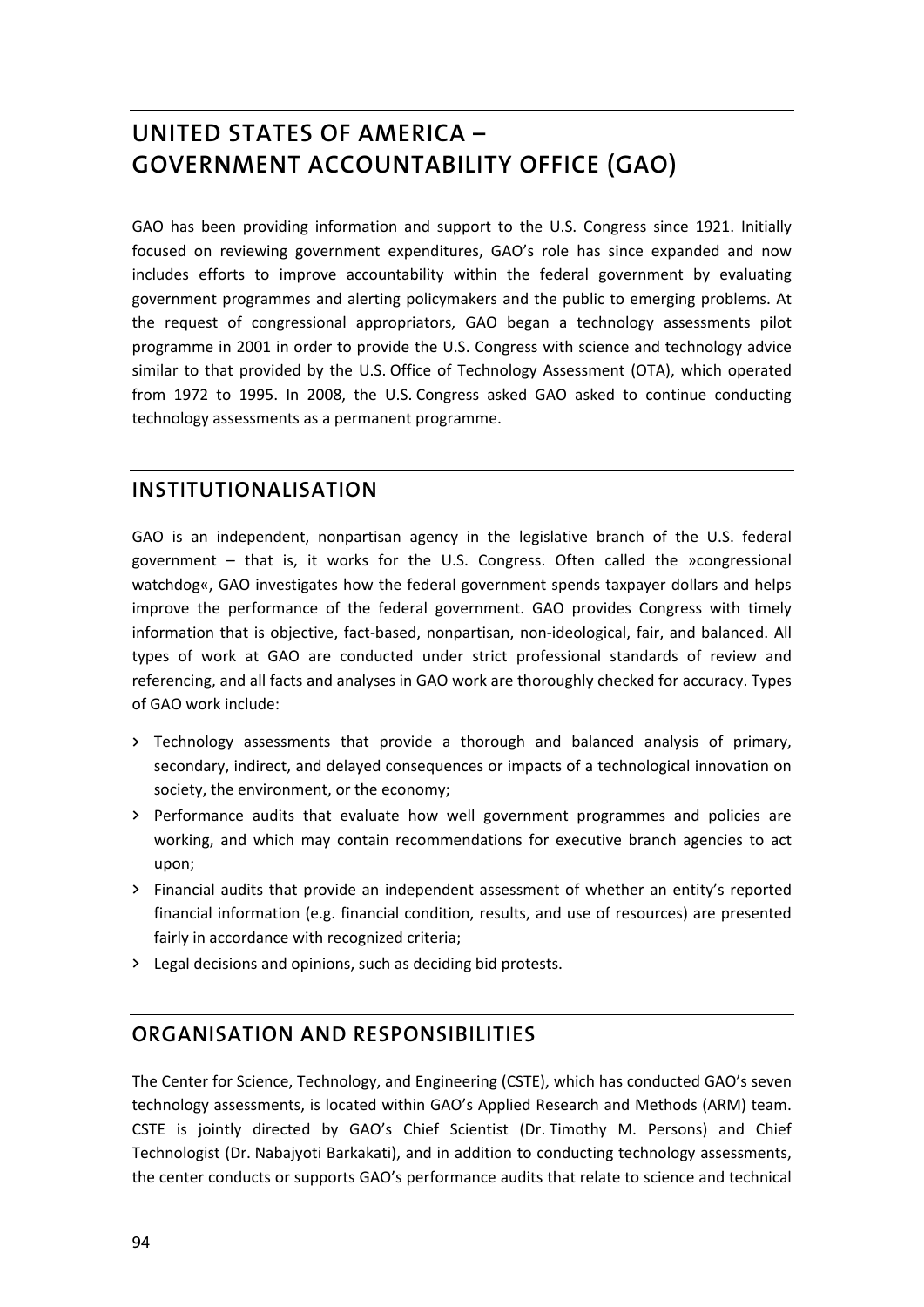issues and provides other S&T support to GAO as needed. While GAO has a total staff count of approximately 3,000 individuals, as of January 2012, the total staff count within CSTE was 40 technical analysts across a spectrum of disciplines, ranging from physical sciences (physics, chemistry, and geology), engineering, computer sciences, and operations research sciences (cost engineering, earned value management, and schedule risk analysis). When conducting technology assessments, CSTE augments its capabilities by utilizing other analysts in GAO, including individuals with specialized professional knowledge within ARM, such as economists, social scientists, statisticians, methodologists, and data analysts.

### **FINDING TOPICS**

GAO initiates work (including technology assessments) in one of three ways (in order of the priority of the work):

- **>** Congressional mandates;
- **>** Letter of request from senior congressional leaders or a chairman or ranking member of a congressional committee or subcommittee;
- **>** Individual member requests, with additional consideration given to requests from members who are on a committee of jurisdiction.

GAO also initiates work under the authority of the head of GAO (the Comptroller General of the United States) to invest in significant current or emerging issues that may affect the nation's future and address issues of broad interest to the Congress.

When a request for a technology assessment is received or developed through one of these three mechanisms, GAO may begin work on it if staff resources are available and the topic is sufficiently distinct from other work already in progress.

# **WORK PROCEDURES AND METHODS**

Once the decision to begin work on a technology assessment is made, the director of the assessment (the Chief Scientist or Chief Technologist) assembles a multi‐disciplinary team appropriate for the topic. At this time, a production schedule is developed by the team that includes estimates for job design, data collection, message development, report drafting, report reviews, and report issuance. This schedule reflects GAO's responsiveness to legislative timelines; our report production is designed to enable issuance within 12 months of job initiation, allowing the reports to be timely and useful to the Congress to support legislative issues, congressional hearings, or testimonies.

GAO technology assessments conducted by CSTE use methodology and data collection techniques that can consist of literature reviews; interviews and document requests from federal agencies, academia, industry, and other stakeholders; the use of groups of experts assembled for GAO through a contract with the U.S. National Academies; workshops, surveys, and focus groups; and analysis of the collected data. Process controls include extensive indexing and referencing of collected information that provide assurance that GAO findings,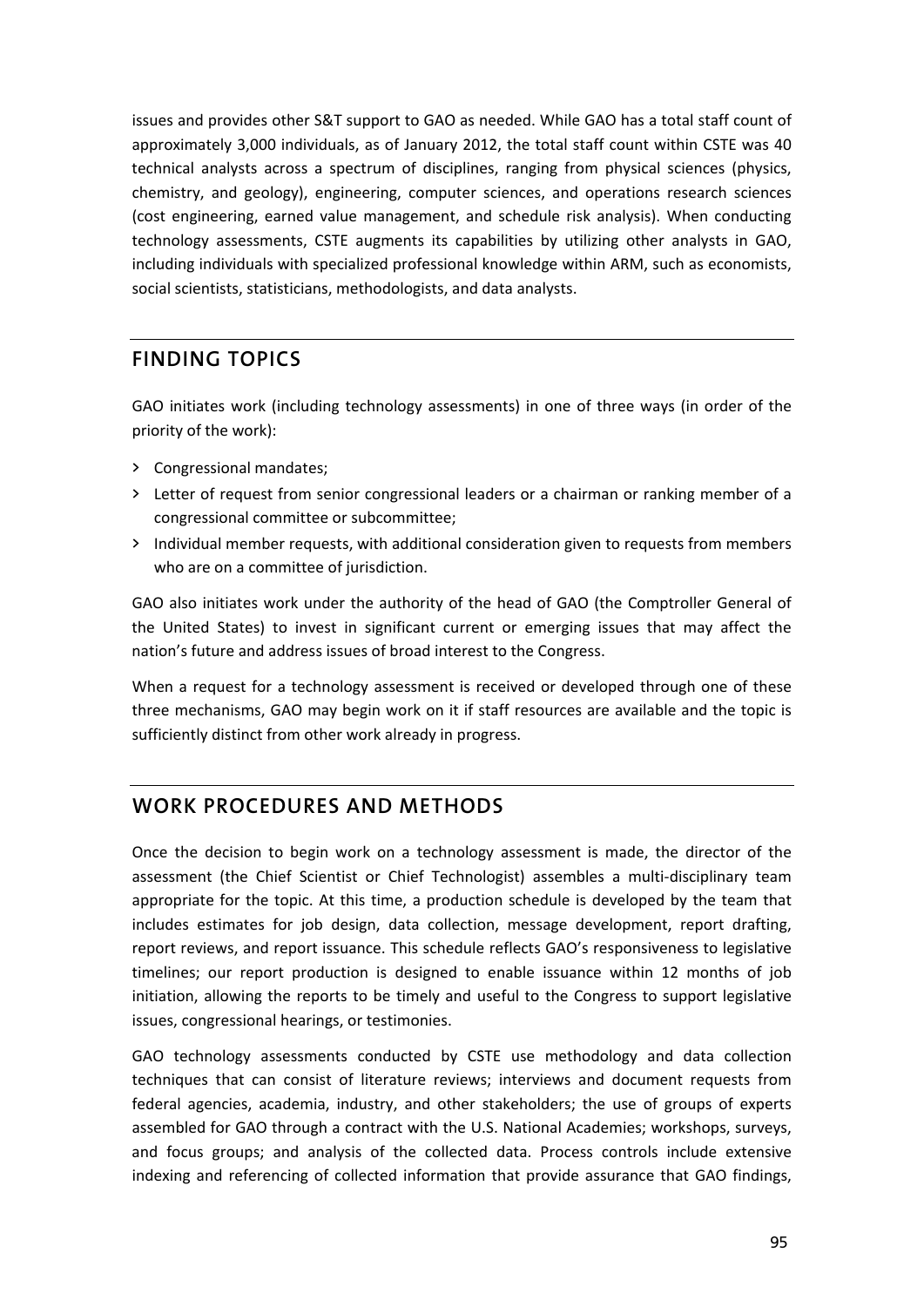conclusions, and recommendations are supported. Draft reports undergo extensive review, both internal and external to GAO; internal stakeholders throughout GAO provide input for technology assessments through all phases of work and review the final product. GAO can use external experts, such as groups of experts assembled by the National Academies, to review the technology assessment draft report. Furthermore, federal agencies that GAO gathered information from have the opportunity to review the draft report and provide comments that are incorporated in the final report.

# **TOPICS**

The range of topics GAO could potentially address for the Congress is quite broad—requests for GAO work can come from any of the 41 active committees and 181 sub‐committees within the U.S. Congress which reflect the full range of activities of the U.S. Government. Therefore GAO could be asked to conduct technology assessment work on topics ranging from energy and climate change, biomedical and health, national and homeland security, transportation and infrastructure, and information security concerns, among others.

To date, GAO technology assessments have addressed topics ranging from biometrics to explosives detection to climate engineering. A full list of publicly releasable technology assessment conducted by GAO can be found at www.gao.gov/browse/collection/ Technology\_Assessment.

### **TARGET GROUPS**

GAO work, including technology assessments, is primarily written to respond to the legal mandate or congressional request that initiated the work. However, GAO reports are also issued to other relevant committees and members of Congress, and in keeping with its mission of accountability, the GAO customarily posts as many of its products as possible on the www.gao.gov website for public consumption and use.

# **COMMUNICATION AND PUBLICATIONS**

Technology assessments conducted by GAO to date have resulted in written products (www.gao.gov/browse/collection/Technology\_Assessment). These reports may also contain online‐only multimedia components, such as videos/animations or podcasts (for example, the interactive features and additional materials at www.gao.gov/products/GAO‐11‐71). GAO may also prepare other products, such as congressional testimony, upon request from the U.S. Congress.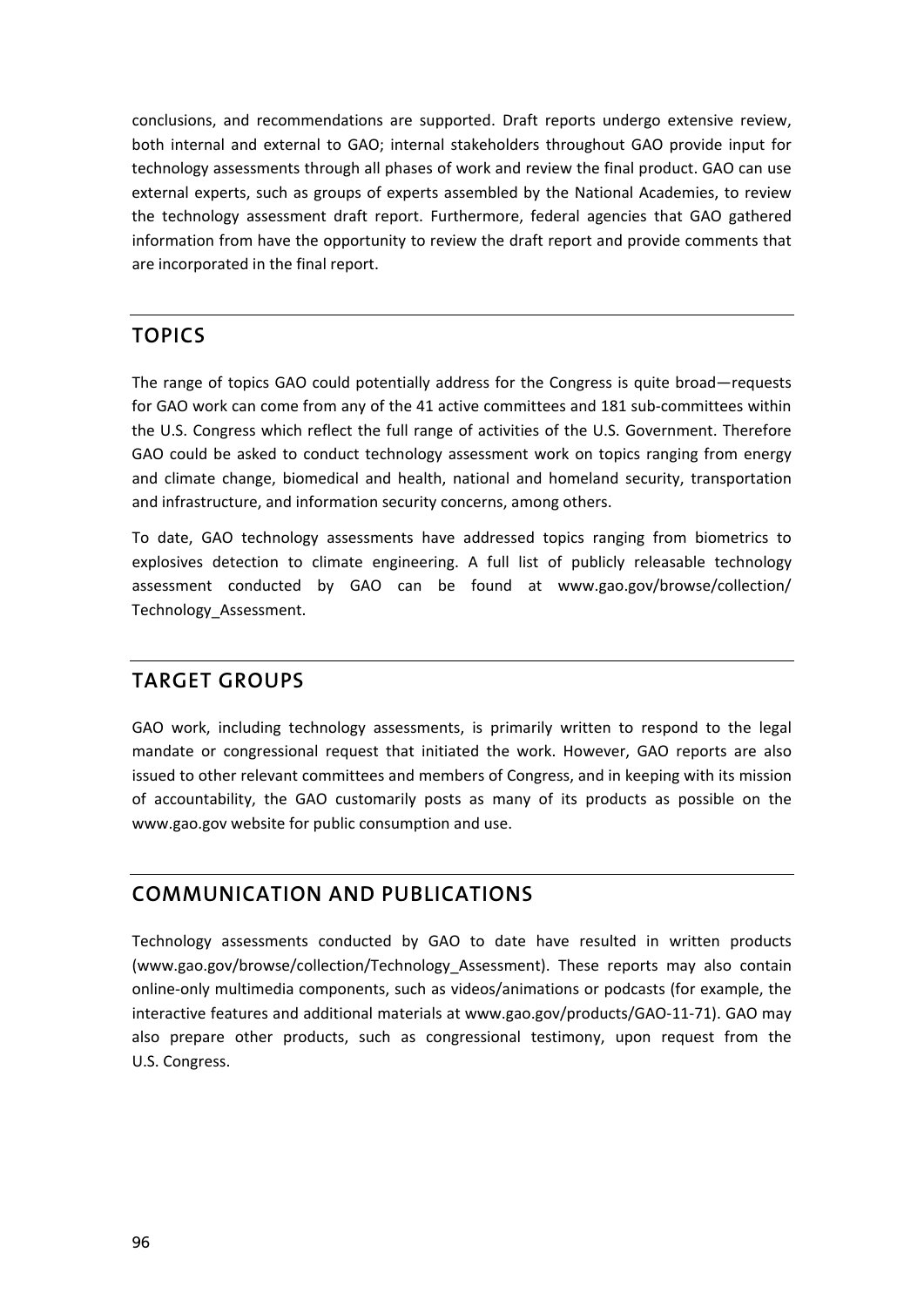### **IMPACT**

GAO's technology assessment products are designed to provide balanced, objective, factbased assessments of technologies in the context of federal programmes and/or public policy issues. Furthermore, in addition to GAO's broad investigative and audit authorities, technology assessments conducted by GAO can further support the oversight, insight, and foresight functions of the U.S. Congress. For example, technology assessments can provide valuable information to support Congress as it develops policy and allocates funding, particularly in the context of strategic foresight.

## **THE WAY AHEAD**

After receiving direction to establish a permanent technology assessment function, GAO drafted an operational concept memorandum for conducting technology assessments in 2008. GAO is currently reviewing and optimizing its technology assessment procedures and methodologies. Production of technology assessments is likely to remain constant at up to two reports per year, due to current demand and staffing restrictions. Communication with potential congressional requestors is continuing and follows established GAO protocols for interacting with Congress.

### **CONTACT**

U.S. Government Accountability Office 441 G St., NW Washington, D.C. 20548 United States

Chief Scientist Dr. Timothy M. Persons (personst@gao.gov) Chief Technologist Dr. Nabajyoti Barkakati (barkakatin@gao.gov) Center for Science, Technology, and Engineering

Fon +1 202 512 6412 Fax: +1 202 512 3938

www.gao.gov